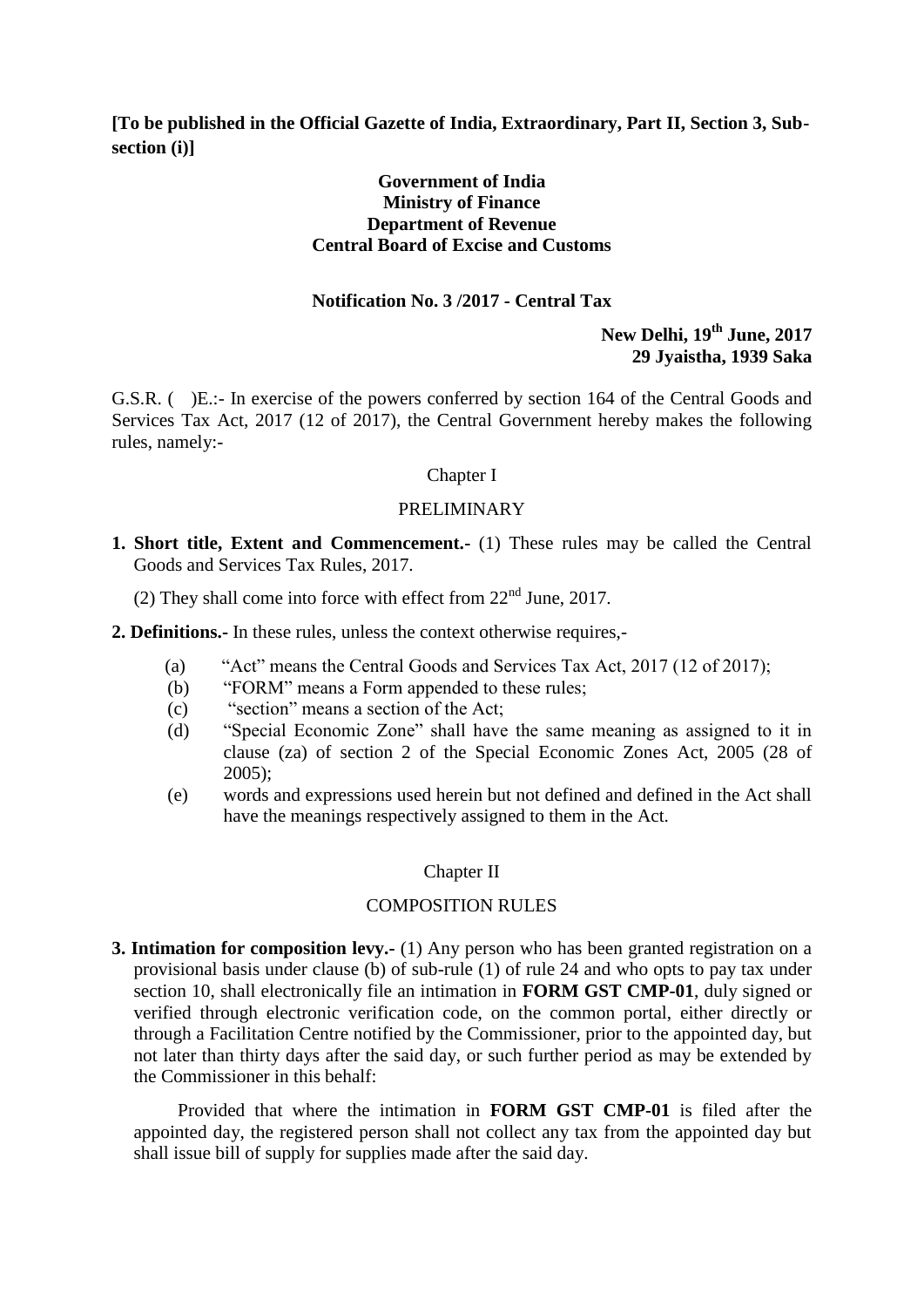(2) Any person who applies for registration under sub-rule (1) of rule 8 may give an option to pay tax under section 10 in Part B of **FORM GST REG-01**, which shall be considered as an intimation to pay tax under the said section.

(3) Any registered person who opts to pay tax under section 10 shall electronically file an intimation in **FORM GST CMP-02**, duly signed or verified through electronic verification code, on the common portal, either directly or through a Facilitation Centre notified by the Commissioner, prior to the commencement of the financial year for which the option to pay tax under the aforesaid section is exercised and shall furnish the statement in **FORM GST ITC-03** in accordance with the provisions of sub-rule (4) of rule 44 within a period of sixty days from the commencement of the relevant financial year.

(4) Any person who files an intimation under sub-rule (1) to pay tax under section 10 shall furnish the details of stock, including the inward supply of goods received from unregistered persons, held by him on the day preceding the date from which he opts to pay tax under the said section, electronically, in **FORM GST CMP-03**, on the common portal, either directly or through a Facilitation Centre notified by the Commissioner, within a period of sixty days from the date on which the option for composition levy is exercised or within such further period as may be extended by the Commissioner in this behalf.

(5) Any intimation under sub-rule (1) or sub-rule (3) in respect of any place of business in any State or Union territory shall be deemed to be an intimation in respect of all other places of business registered on the same Permanent Account Number.

**4. Effective date for composition levy.-** (1) The option to pay tax under section 10 shall be effective from the beginning of the financial year, where the intimation is filed under subrule (3) of rule 3 and the appointed day where the intimation is filed under sub-rule (1) of the said rule.

(2) The intimation under sub-rule (2) of rule 3, shall be considered only after the grant of registration to the applicant and his option to pay tax under section 10 shall be effective from the date fixed under sub-rule (2) or (3) of rule 10.

- **5. Conditions and restrictions for composition levy.** (1) The person exercising the option to pay tax under section 10 shall comply with the following conditions, namely:-
	- (a) he is neither a casual taxable person nor a non-resident taxable person;

(b) the goods held in stock by him on the appointed day have not been purchased in the course of inter-State trade or commerce or imported from a place outside India or received from his branch situated outside the State or from his agent or principal outside the State, where the option is exercised under sub-rule (1) of rule 3;

(c) the goods held in stock by him have not been purchased from an unregistered supplier and where purchased, he pays the tax under sub-section (4) of section 9;

(d) he shall pay tax under sub-section (3) or sub-section (4) of section 9 on inward supply of goods or services or both;

(e) he was not engaged in the manufacture of goods as notified under clause (e) of sub-section (2) of section 10, during the preceding financial year;

(f) he shall mention the words "composition taxable person, not eligible to collect tax on supplies" at the top of the bill of supply issued by him; and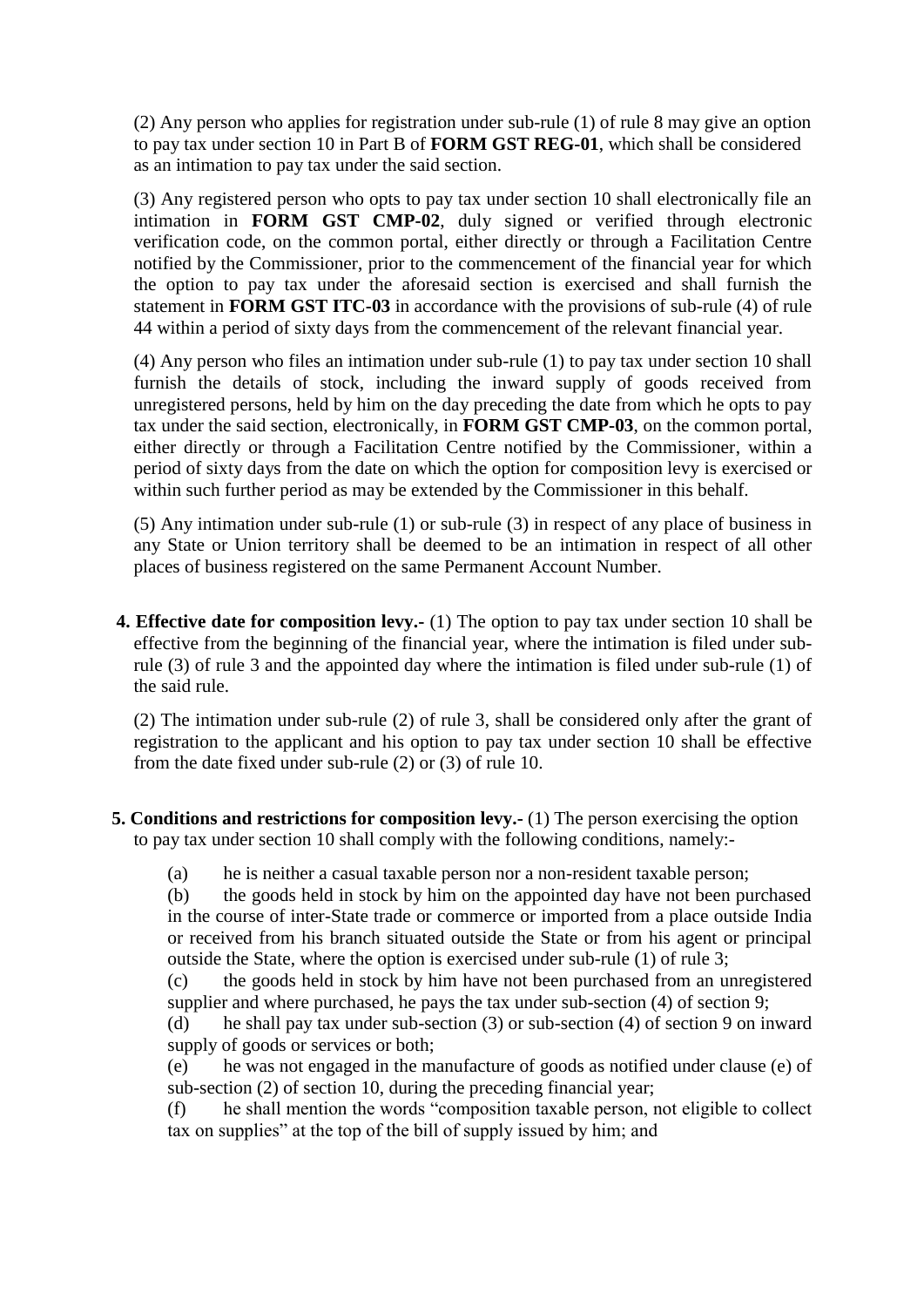(g) he shall mention the words "composition taxable person" on every notice or signboard displayed at a prominent place at his principal place of business and at every additional place or places of business.

(2) The registered person paying tax under section 10 may not file a fresh intimation every year and he may continue to pay tax under the said section subject to the provisions of the Act and these rules.

**6. Validity of composition levy.-** (1) The option exercised by a registered person to pay tax under section 10 shall remain valid so long as he satisfies all the conditions mentioned in the said section and under these rules.

(2) The person referred to in sub-rule (1) shall be liable to pay tax under sub-section (1) of section 9 from the day he ceases to satisfy any of the conditions mentioned in section 10 or the provisions of this Chapter and shall issue tax invoice for every taxable supply made thereafter and he shall also file an intimation for withdrawal from the scheme in **FORM GST CMP-04** within seven days of the occurrence of such event.

(3) The registered person who intends to withdraw from the composition scheme shall, before the date of such withdrawal, file an application in **FORM GST CMP-04**, duly signed or verified through electronic verification code, electronically on the common portal.

(4) Where the proper officer has reasons to believe that the registered person was not eligible to pay tax under section 10 or has contravened the provisions of the Act or provisions of this Chapter, he may issue a notice to such person in **FORM GST CMP-05** to show cause within fifteen days of the receipt of such notice as to why the option to pay tax under section 10 shall not be denied.

(5) Upon receipt of the reply to the show cause notice issued under sub-rule (4) from the registered person in **FORM GST CMP-06**, the proper officer shall issue an order in **FORM GST CMP-07** within a period of thirty days of the receipt of such reply, either accepting the reply, or denying the option to pay tax under section 10 from the date of the option or from the date of the event concerning such contravention, as the case may be.

(6) Every person who has furnished an intimation under sub-rule (2) or filed an application for withdrawal under sub-rule (3) or a person in respect of whom an order of withdrawal of option has been passed in **FORM GST CMP-07** under sub-rule (5), may electronically furnish at the common portal, either directly or through a Facilitation Centre notified by the Commissioner, a statement in **FORM GST ITC-01** containing details of the stock of inputs and inputs contained in semi-finished or finished goods held in stock by him on the date on which the option is withdrawn or denied, within a period of thirty days from the date from which the option is withdrawn or from the date of the order passed in **FORM GST CMP-07**, as the case may be.

(7) Any intimation or application for withdrawal under sub-rule (2) or (3) or denial of the option to pay tax under section 10 in accordance with sub-rule (5) in respect of any place of business in any State or Union territory, shall be deemed to be an intimation in respect of all other places of business registered on the same Permanent Account Number.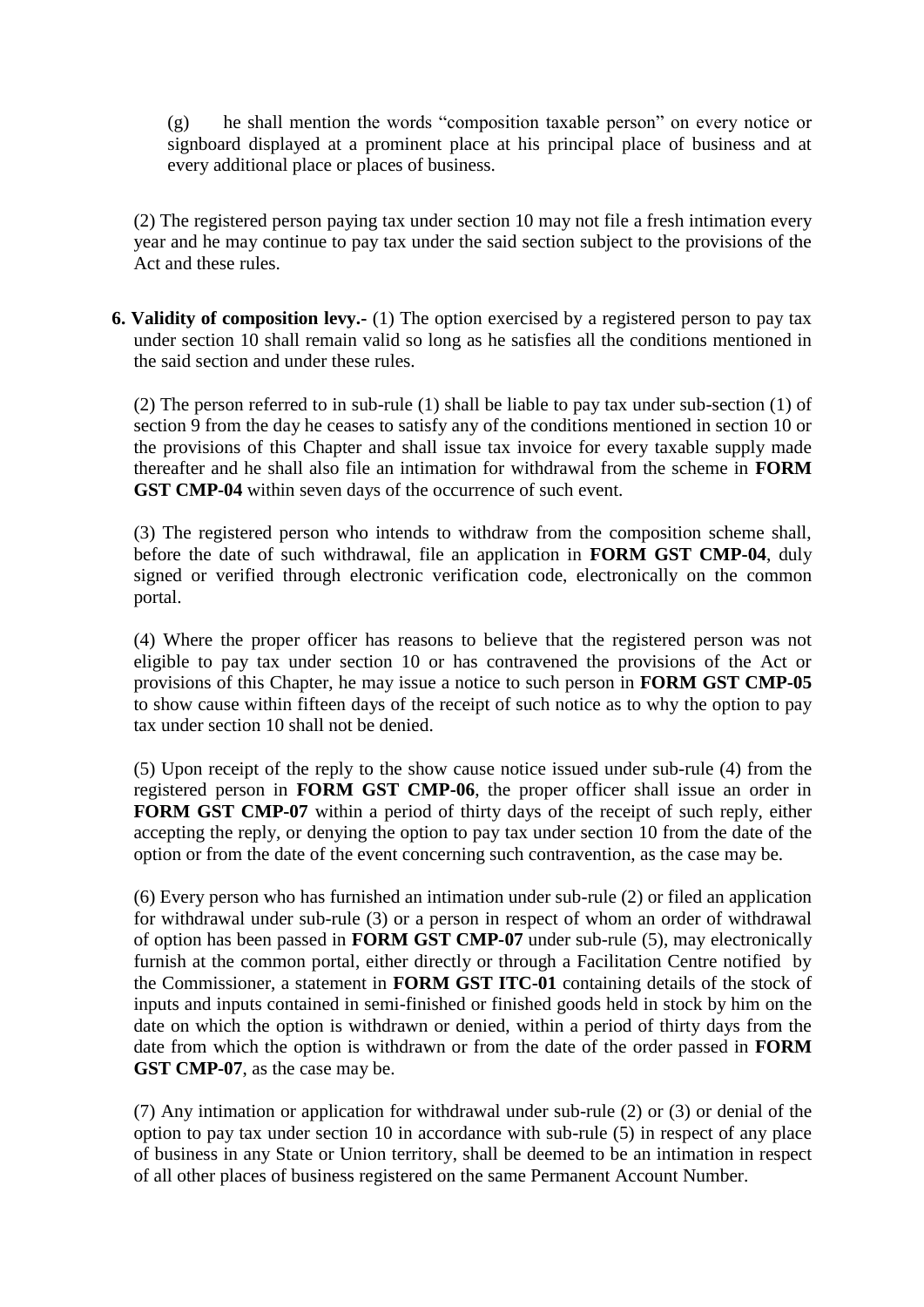**7. Rate of tax of the composition levy.-** The category of registered persons, eligible for composition levy under section 10 and the provisions of this Chapter, specified in column (2) of the Table below shall pay tax under section 10 at the rate specified in column (3) of the said Table:-

| SI. | Category of registered persons                         | Rate of tax              |
|-----|--------------------------------------------------------|--------------------------|
| No. |                                                        |                          |
| (1) | $\mathbf{2}$                                           | (3)                      |
| ı.  | Manufacturers, other than manufacturers of such        | one per cent.            |
|     | goods as may be notified by the Government             |                          |
| 2.  | Suppliers making supplies referred to in clause (b) of | two and a half per cent. |
|     | paragraph 6 of Schedule II                             |                          |
|     |                                                        |                          |
|     | Any other supplier eligible for composition levy       | half per cent.           |
|     | under section 10 and the provisions of this Chapter    |                          |

## Chapter III REGISTRATION

**8. Application for registration.-** (1) Every person, other than a non-resident taxable person, a person required to deduct tax at source under section 51, a person required to collect tax at source under section 52 and a person supplying online information and database access or retrieval services from a place outside India to a non-taxable online recipient referred to in section 14 of the Integrated Goods and Services Tax Act, 2017 (13 of 2017) who is liable to be registered under sub-section (1) of section 25 and every person seeking registration under sub-section (3) of section 25 (hereafter in this Chapter referred to as "the applicant") shall, before applying for registration, declare his Permanent Account Number, mobile number, e-mail address, State or Union territory in **Part A** of **FORM GST REG-01** on the common portal, either directly or through a Facilitation Centre notified by the Commissioner:

Provided that a person having a unit(s) in a Special Economic Zone or being a Special Economic Zone developer shall make a separate application for registration as a business vertical distinct from his other units located outside the Special Economic Zone:

Provided further that every person being an Input Service Distributor shall make a separate application for registration as such Input Service Distributor.

(2) (a) The Permanent Account Number shall be validated online by the common portal from the database maintained by the Central Board of Direct Taxes.

 (b) The mobile number declared under sub-rule (1) shall be verified through a one-time password sent to the said mobile number; and

 (c) The e-mail address declared under sub-rule (1) shall be verified through a separate one-time password sent to the said e-mail address.

(3) On successful verification of the Permanent Account Number, mobile number and email address, a temporary reference number shall be generated and communicated to the applicant on the said mobile number and e-mail address.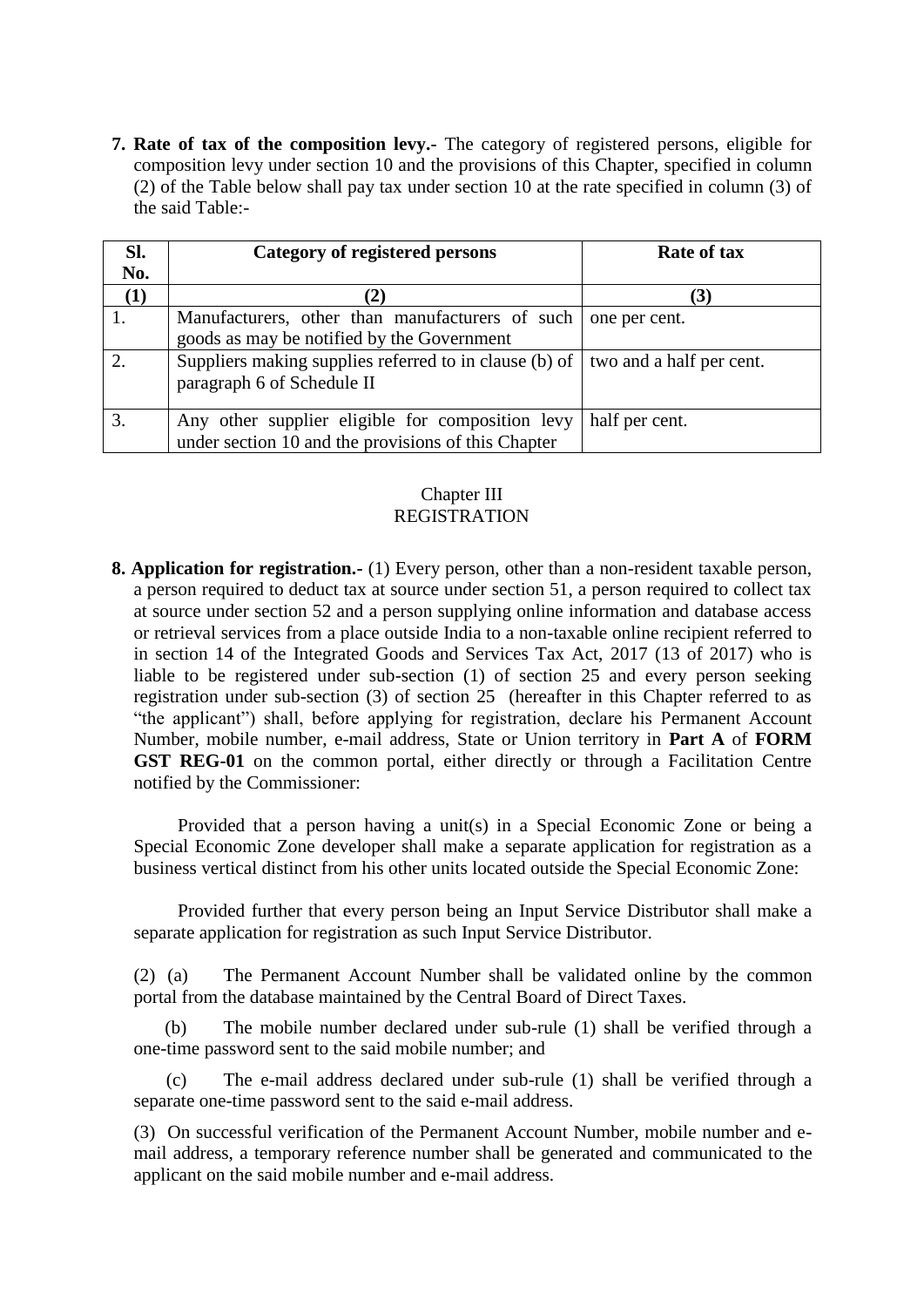(4) Using the reference number generated under sub-rule (3), the applicant shall electronically submit an application in **Part B** of **FORM GST REG-01**, duly signed or verified through electronic verification code, along with the documents specified in the said Form at the common portal, either directly or through a Facilitation Centre notified by the Commissioner.

(5) On receipt of an application under sub-rule (4), an acknowledgement shall be issued electronically to the applicant in **FORM GST REG-02**.

(6) A person applying for registration as a casual taxable person shall be given a temporary reference number by the common portal for making advance deposit of tax in accordance with the provisions of section 27 and the acknowledgement under sub-rule (5) shall be issued electronically only after the said deposit.

**9. Verification of the application and approval.-** (1) The application shall be forwarded to the proper officer who shall examine the application and the accompanying documents and if the same are found to be in order, approve the grant of registration to the applicant within a period of three working days from the date of submission of the application.

(2) Where the application submitted under rule 8 is found to be deficient, either in terms of any information or any document required to be furnished under the said rule, or where the proper officer requires any clarification with regard to any information provided in the application or documents furnished therewith, he may issue a notice to the applicant electronically in **FORM GST REG-03** within a period of three working days from the date of submission of the application and the applicant shall furnish such clarification, information or documents electronically, in **FORM GST REG-04**, within a period of seven working days from the date of the receipt of such notice.

*Explanation.-* For the purposes of this sub-rule, the expression "clarification" includes modification or correction of particulars declared in the application for registration, other than Permanent Account Number, State, mobile number and e-mail address declared in **Part A** of **FORM GST REG-01**.

(3) Where the proper officer is satisfied with the clarification, information or documents furnished by the applicant, he may approve the grant of registration to the applicant within a period of seven working days from the date of the receipt of such clarification or information or documents.

(4) Where no reply is furnished by the applicant in response to the notice issued under sub-rule (2) or where the proper officer is not satisfied with the clarification, information or documents furnished, he shall, for reasons to be recorded in writing, reject such application and inform the applicant electronically in **FORM GST REG-05.** 

(5) If the proper officer fails to take any action, -

(a) within a period of three working days from the date of submission of the application; or

(b) within a period of seven working days from the date of the receipt of the clarification, information or documents furnished by the applicant under sub-rule (2),

the application for grant of registration shall be deemed to have been approved.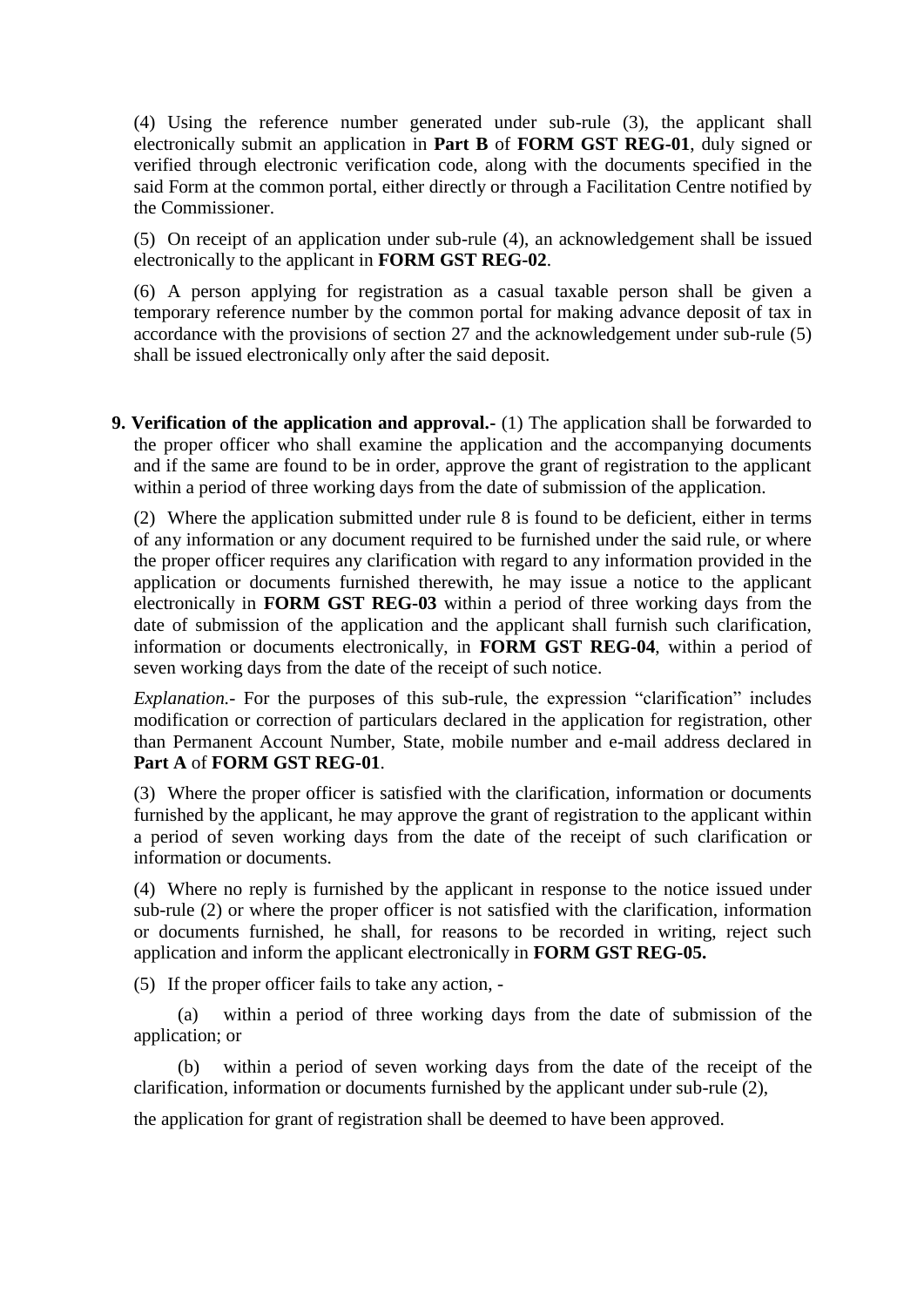**10. Issue of registration certificate.-** (1) Subject to the provisions of sub-section (12) of section 25, where the application for grant of registration has been approved under rule 9, a certificate of registration in **FORM GST REG-06** showing the principal place of business and additional place or places of business shall be made available to the applicant on the common portal and a Goods and Services Tax Identification Number shall be assigned subject to the following characters, namely:-

(a) two characters for the State code;

(b) ten characters for the Permanent Account Number or the Tax Deduction and Collection Account Number;

- (c) two characters for the entity code; and
- (d) one checksum character.

(2) The registration shall be effective from the date on which the person becomes liable to registration where the application for registration has been submitted within a period of thirty days from such date.

(3) Where an application for registration has been submitted by the applicant after the expiry of thirty days from the date of his becoming liable to registration, the effective date of registration shall be the date of the grant of registration under sub-rule (1) or sub-rule (3) or sub-rule (5) of rule 9.

(4) Every certificate of registration shall be digitally signed by the proper officer under the Act.

(5) Where the registration has been granted under sub-rule (5) of rule 9, the applicant shall be communicated the registration number, and the certificate of registration under sub-rule (1), duly signed or verified through electronic verification code, shall be made available to him on the common portal, within a period of three days after the expiry of the period specified in sub-rule (5) of rule 9.

**11. Separate registration for multiple business verticals within a State or a Union territory.-** (1) Any person having multiple business verticals within a State or a Union territory, requiring a separate registration for any of its business verticals under subsection (2) of section 25 shall be granted separate registration in respect of each of the verticals subject to the following conditions, namely:-

(a) such person has more than one business vertical as defined in clause (18) of section 2;

(b) the business vertical of a taxable person shall not be granted registration to pay tax under section 10 if any one of the other business verticals of the same person is paying tax under section 9;

(c) all separately registered business verticals of such person shall pay tax under the Act on supply of goods or services or both made to another registered business vertical of such person and issue a tax invoice for such supply.

*Explanation.*- For the purposes of clause (b), it is hereby clarified that where any business vertical of a registered person that has been granted a separate registration becomes ineligible to pay tax under section 10, all other business verticals of the said person shall become ineligible to pay tax under the said section.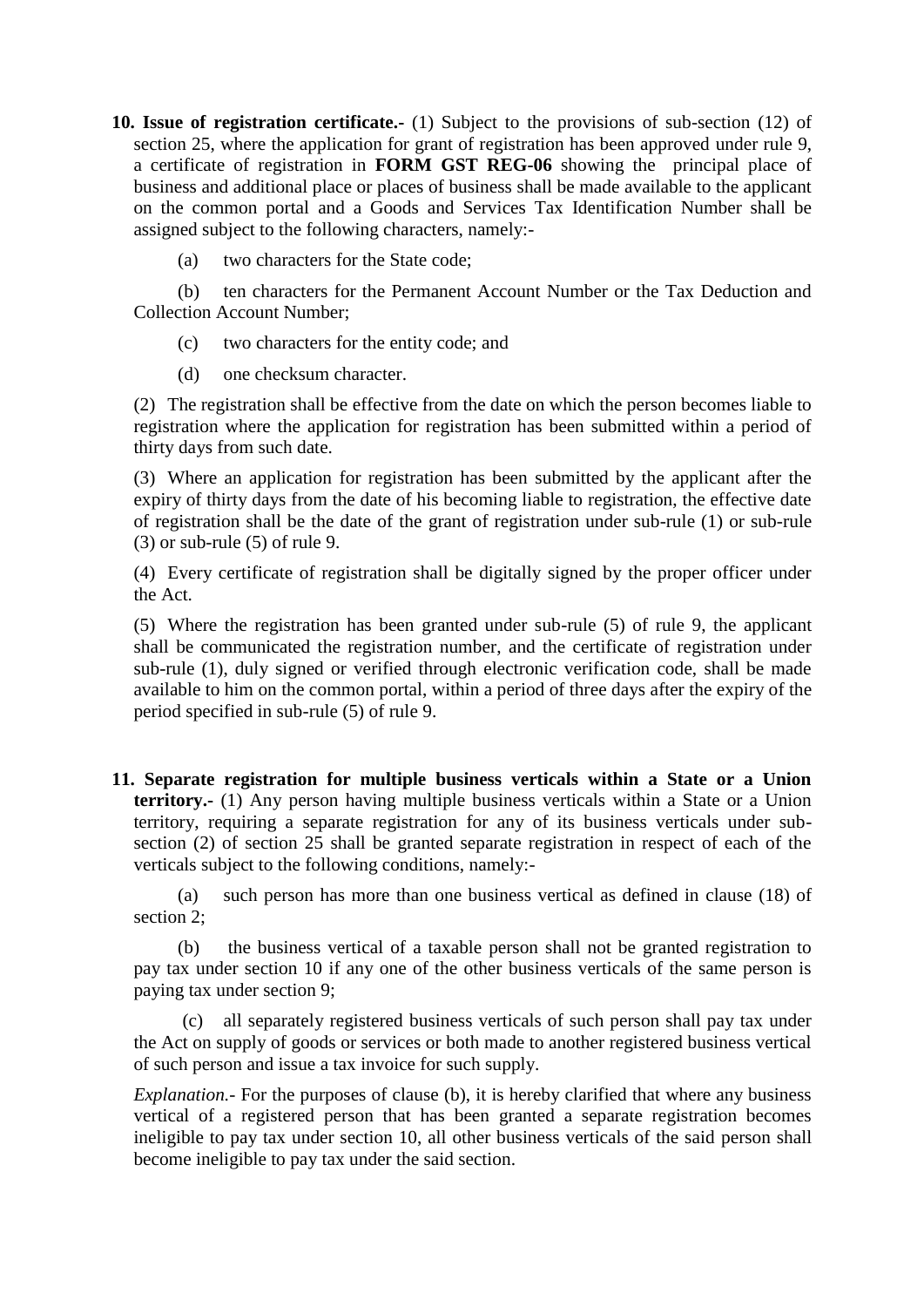(2) A registered person eligible to obtain separate registration for business verticals may submit a separate application in **FORM GST REG-01** in respect of each such vertical.

(3) The provisions of rule 9 and rule 10 relating to the verification and the grant of registration shall, *mutatis mutandis,* apply to an application submitted under this rule.

**12. Grant of registration to persons required to deduct tax at source or to collect tax at source.-** (1) Any person required to deduct tax in accordance with the provisions of section 51 or a person required to collect tax at source in accordance with the provisions of section 52 shall electronically submit an application, duly signed or verified through electronic verification code, in **FORM GST REG-07** for the grant of registration through the common portal, either directly or through a Facilitation Centre notified by the Commissioner.

(2) The proper officer may grant registration after due verification and issue a certificate of registration in **FORM GST REG-06** within a period of three working days from the date of submission of the application.

(3) Where, upon an enquiry or pursuant to any other proceeding under the Act, the proper officer is satisfied that a person to whom a certificate of registration in **FORM GST REG-06** has been issued is no longer liable to deduct tax at source under section 51 or collect tax at source under section 52, the said officer may cancel the registration issued under sub-rule (2) and such cancellation shall be communicated to the said person electronically in **FORM GST REG-08:** 

Provided that the proper officer shall follow the procedure as provided in rule 22 for the cancellation of registration.

**13. Grant of registration to non-resident taxable person.-** (1) A non-resident taxable person shall electronically submit an application, along with a self-attested copy of his valid passport, for registration, duly signed or verified through electronic verification code, in **FORM GST REG-09**, at least five days prior to the commencement of business at the common portal either directly or through a Facilitation Centre notified by the Commissioner:

Provided that in the case of a business entity incorporated or established outside India, the application for registration shall be submitted along with its tax identification number or unique number on the basis of which the entity is identified by the Government of that country or its Permanent Account Number, if available.

(2) A person applying for registration as a non-resident taxable person shall be given a temporary reference number by the common portal for making an advance deposit of tax in accordance with the provisions of section 27 and the acknowledgement under sub-rule (5) of rule 8 shall be issued electronically only after the said deposit in his electronic cash ledger.

(3) The provisions of rule 9 and rule 10 relating to the verification and the grant of registration shall, *mutatis mutandis,* apply to an application submitted under this rule.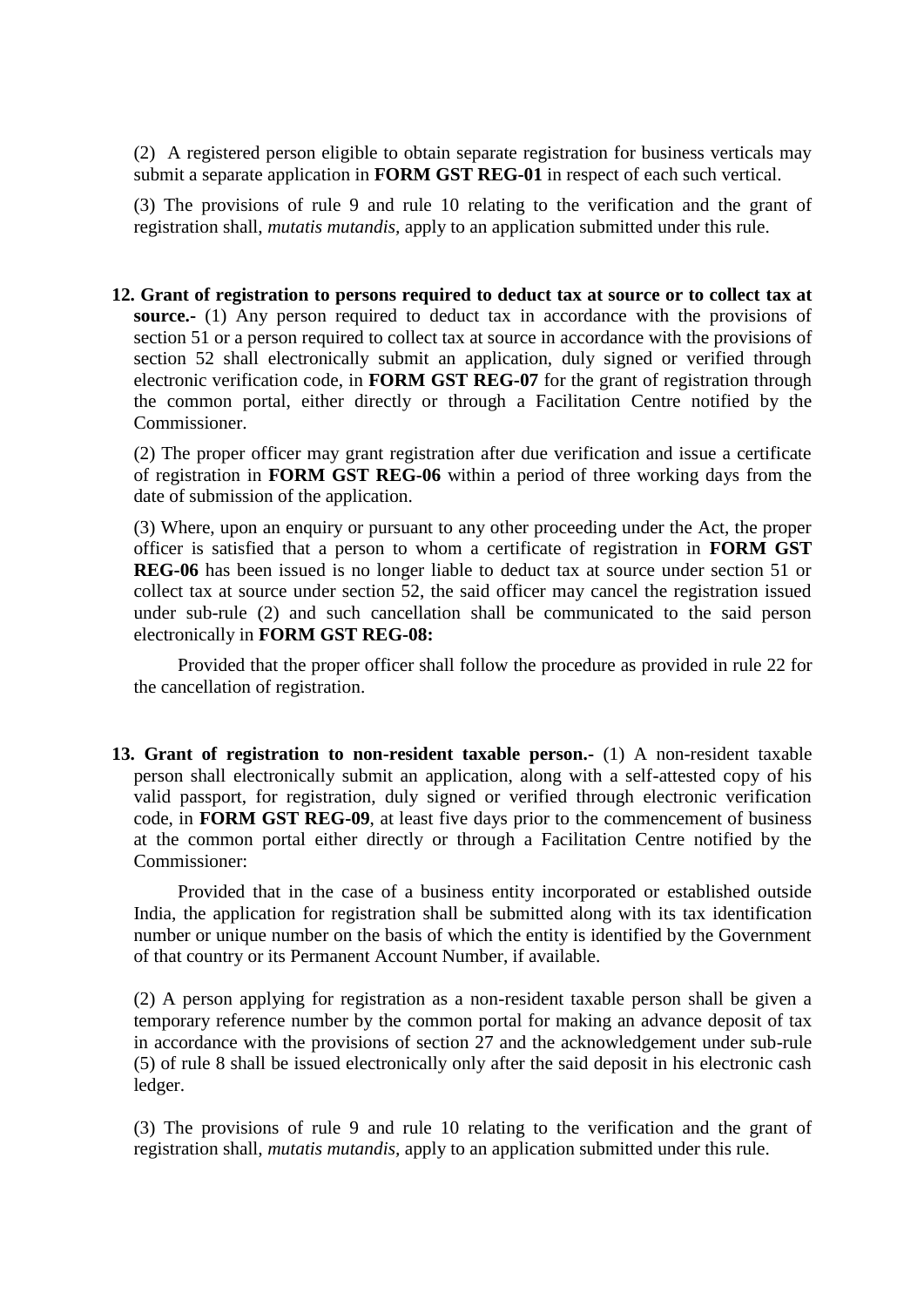(4) The application for registration made by a non-resident taxable person shall be signed by his authorised signatory who shall be a person resident in India having a valid Permanent Account Number.

**14. Grant of registration to a person supplying online information and database access or retrieval services from a place outside India to a non-taxable online recipient.-**  (1) Any person supplying online information and database access or retrieval services from a place outside India to a non-taxable online recipient shall electronically submit an application for registration, duly signed or verified through electronic verification code, in **FORM GST REG-10**, at the common portal, either directly or through a Facilitation Centre notified by the Commissioner.

(2) The applicant referred to in sub-rule (1) shall be granted registration, in **FORM GST REG-06,** subject to such conditions and restrictions and by such officer as may be notified by the Central Government on the recommendations of the Council.

**15. Extension in period of operation by casual taxable person and non-resident taxable person.**- (1) Where a registered casual taxable person or a non-resident taxable person intends to extend the period of registration indicated in his application of registration, an application in **FORM GST REG-11** shall be submitted electronically through the common portal, either directly or through a Facilitation Centre notified by the Commissioner, by such person before the end of the validity of registration granted to him.

(2) The application under sub-rule (1) shall be acknowledged only on payment of the amount specified in sub-section (2) of section 27.

**16.** *Suo moto* **registration.-** (1) Where, pursuant to any survey, enquiry, inspection, search or any other proceedings under the Act, the proper officer finds that a person liable to registration under the Act has failed to apply for such registration, such officer may register the said person on a temporary basis and issue an order in **FORM GST REG- 12**.

(2) The registration granted under sub-rule (1) shall be effective from the date of such order granting registration.

(3) Every person to whom a temporary registration has been granted under sub-rule (1) shall, within a period of ninety days from the date of the grant of such registration, submit an application for registration in the form and manner provided in rule 8 or rule 12:

Provided that where the said person has filed an appeal against the grant of temporary registration, in such case, the application for registration shall be submitted within a period of thirty days from the date of the issuance of the order upholding the liability to registration by the Appellate Authority.

(4) The provisions of rule 9 and rule 10 relating to verification and the issue of the certificate of registration shall, *mutatis mutandis,* apply to an application submitted under sub-rule (3).

(5) The Goods and Services Tax Identification Number assigned, pursuant to the verification under sub-rule (4), shall be effective from the date of the order granting registration under sub-rule (1).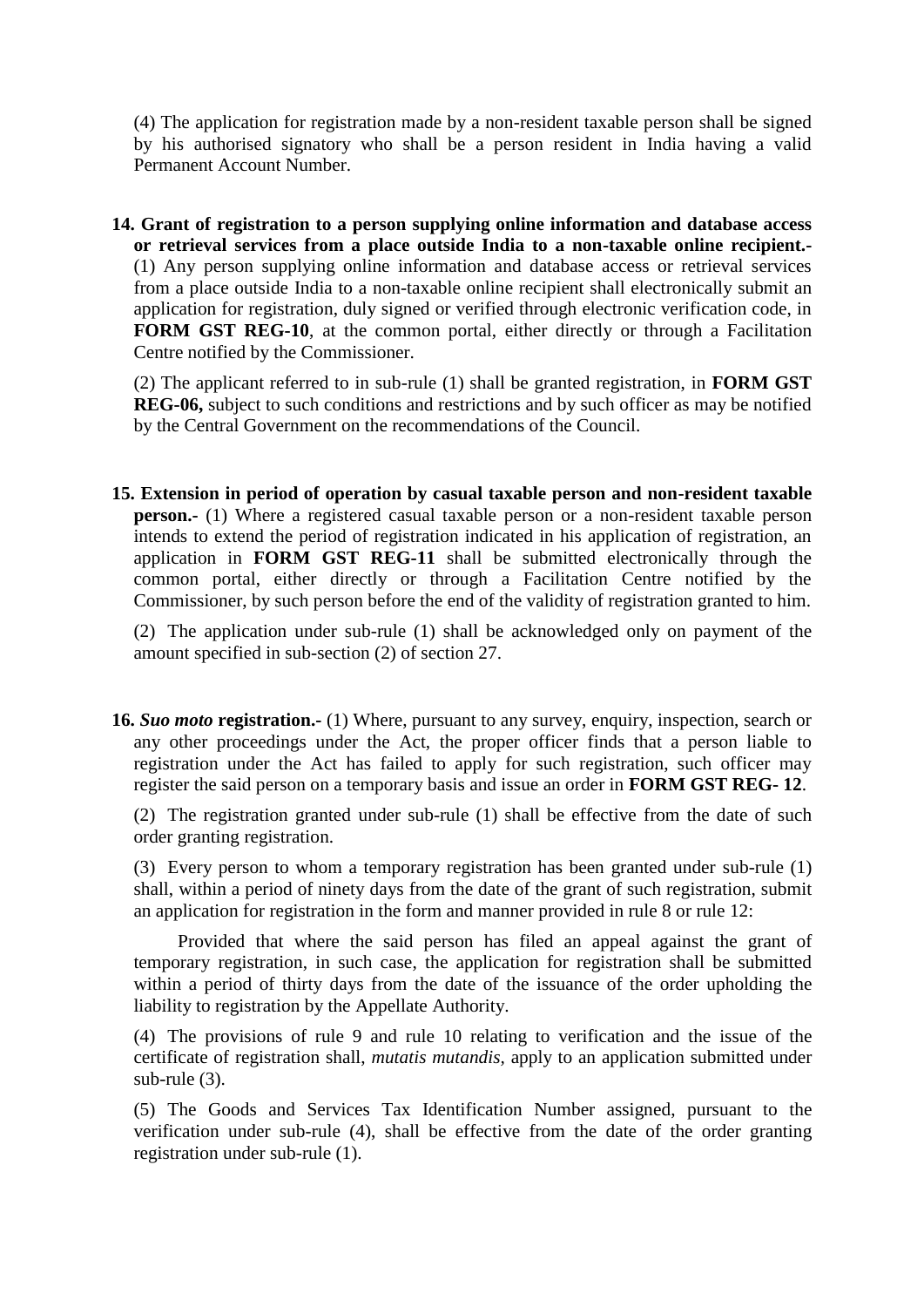**17. Assignment of Unique Identity Number to certain special entities.-** (1) Every person required to be granted a Unique Identity Number in accordance with the provisions of subsection (9) of section 25 may submit an application electronically in **FORM GST REG-13**, duly signed or verified through electronic verification code, in the manner specified in rule 8 at the common portal, either directly or through a Facilitation Centre notified by the Commissioner.

(2) The proper officer may, upon submission of an application in **FORM GST REG-13** or after filling up the said form, assign a Unique Identity Number to the said person and issue a certificate in **FORM GST REG-06** within a period of three working days from the date of the submission of the application*.*

**18. Display of registration certificate and Goods and Services Tax Identification Number on the name board.-** (1) Every registered person shall display his certificate of registration in a prominent location at his principal place of business and at every additional place or places of business.

(2) Every registered person shall display his Goods and Services Tax Identification Number on the name board exhibited at the entry of his principal place of business and at every additional place or places of business.

**19. Amendment of registration.-** (1) Where there is any change in any of the particulars furnished in the application for registration in **FORM GST REG-01** or **FORM GST REG-07** or **FORM GST REG-09** or **FORM GST REG-10** or for Unique Identity Number in **FORM GST-REG-13**, either at the time of obtaining registration or Unique Identity Number or as amended from time to time, the registered person shall, within a period of fifteen days of such change, submit an application, duly signed or verified through electronic verification code, electronically in **FORM GST REG-14**, along with the documents relating to such change at the common portal, either directly or through a Facilitation Centre notified by the Commissioner:

Provided that  $-$  (a) where the change relates to,-

- (i) legal name of business;
- (ii) address of the principal place of business or any additional place(s) of business; or
- (iii) addition, deletion or retirement of partners or directors, Karta, Managing Committee, Board of Trustees, Chief Executive Officer or equivalent, responsible for the day to day affairs of the business,-

which does not warrant cancellation of registration under section 29, the proper officer shall, after due verification, approve the amendment within a period of fifteen working days from the date of the receipt of the application in **FORM GST REG-14** and issue an order in **FORM GST REG-15** electronically and such amendment shall take effect from the date of the occurrence of the event warranting such amendment;

(b) the change relating to sub-clause (i) and sub-clause (iii) of clause (a) in any State or Union territory shall be applicable for all registrations of the registered person obtained under the provisions of this Chapter on the same Permanent Account Number;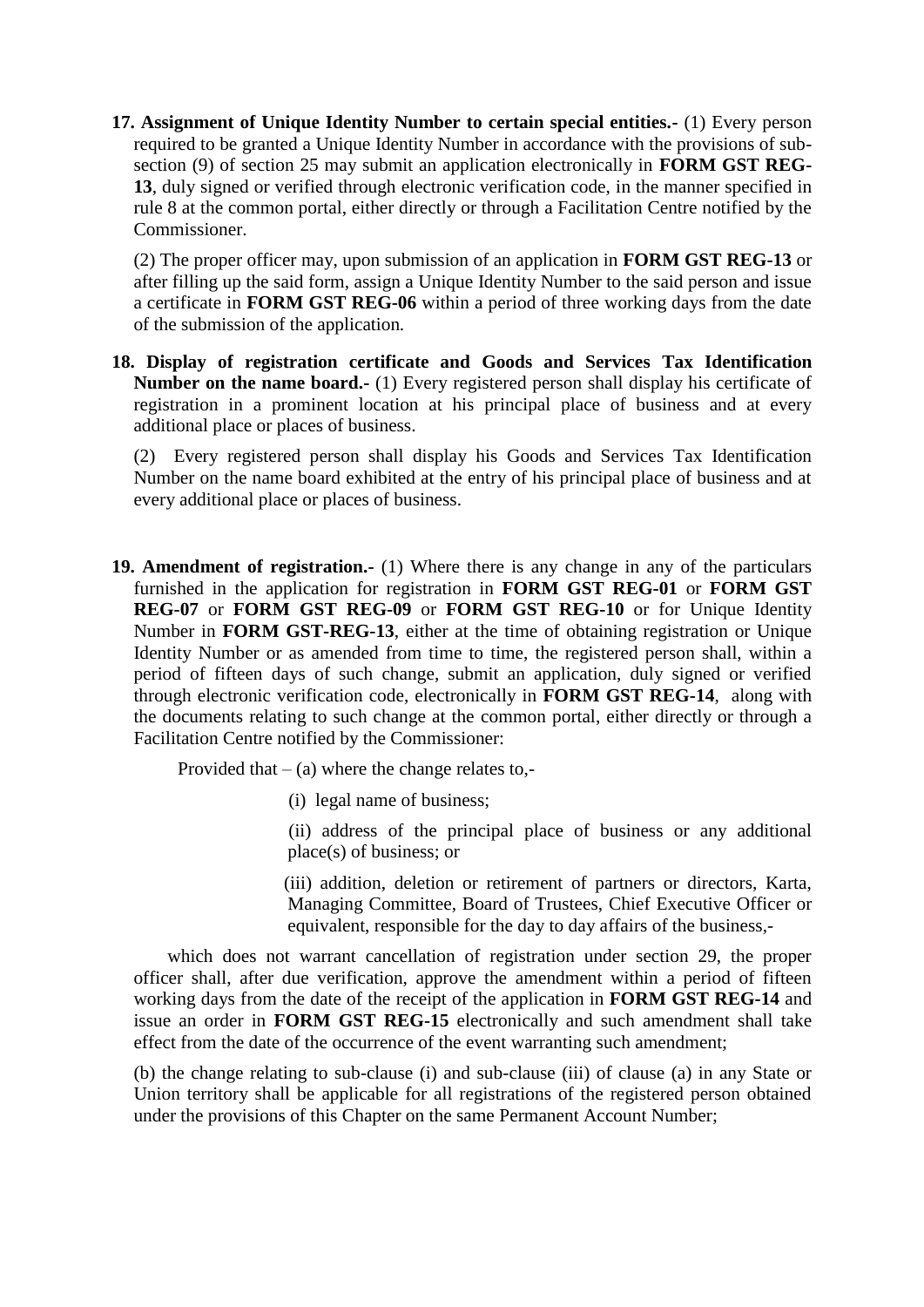(c) where the change relates to any particulars other than those specified in clause (a), the certificate of registration shall stand amended upon submission of the application in **FORM GST REG-14** on the common portal:

(d) where a change in the constitution of any business results in the change of the Permanent Account Number of a registered person, the said person shall apply for fresh registration in **FORM GST REG-01**:

Provided further that any change in the mobile number or e-mail address of the authorised signatory submitted under this rule, as amended from time to time, shall be carried out only after online verification through the common portal in the manner provided under the said rule.

(2) Where the proper officer is of the opinion that the amendment sought under sub-rule (1) is either not warranted or the documents furnished therewith are incomplete or incorrect, he may, within a period of fifteen working days from the date of the receipt of the application in **FORM GST REG-14**, serve a notice in **FORM GST REG-03,** requiring the registered person to show cause, within a period of seven working days of the service of the said notice, as to why the application submitted under sub-rule (1) shall not be rejected.

(3) The registered person shall furnish a reply to the notice to show cause, issued under sub-rule (2), in **FORM GST REG-04**, within a period of seven working days from the date of the service of the said notice.

(4) Where the reply furnished under sub-rule (3) is found to be not satisfactory or where no reply is furnished in response to the notice issued under sub-rule (2) within the period prescribed in sub-rule (3), the proper officer shall reject the application submitted under sub-rule (1) and pass an order in **FORM GST REG -05***.*

(5) If the proper officer fails to take any action,-

(a) within a period of fifteen working days from the date of submission of the application, or

(b) within a period of seven working days from the date of the receipt of the reply to the notice to show cause under sub-rule (3),

the certificate of registration shall stand amended to the extent applied for and the amended certificate shall be made available to the registered person on the common portal.

**20. Application for cancellation of registration.-** A registered person, other than a person to whom a registration has been granted under rule 12 or a person to whom a Unique Identity Number has been granted under rule 17, seeking cancellation of his registration under sub-section (1) of section 29 shall electronically submit an application in **FORM GST REG-16,** including therein the details of inputs held in stock or inputs contained in semi-finished or finished goods held in stock and of capital goods held in stock on the date from which the cancellation of registration is sought, liability thereon, the details of the payment, if any, made against such liability and may furnish, along with the application, relevant documents in support thereof, at the common portal within a period of thirty days of the occurrence of the event warranting the cancellation, either directly or through a Facilitation Centre notified by the Commissioner:

Provided that no application for the cancellation of registration shall be considered in case of a taxable person, who has registered voluntarily, before the expiry of a period of one year from the effective date of registration.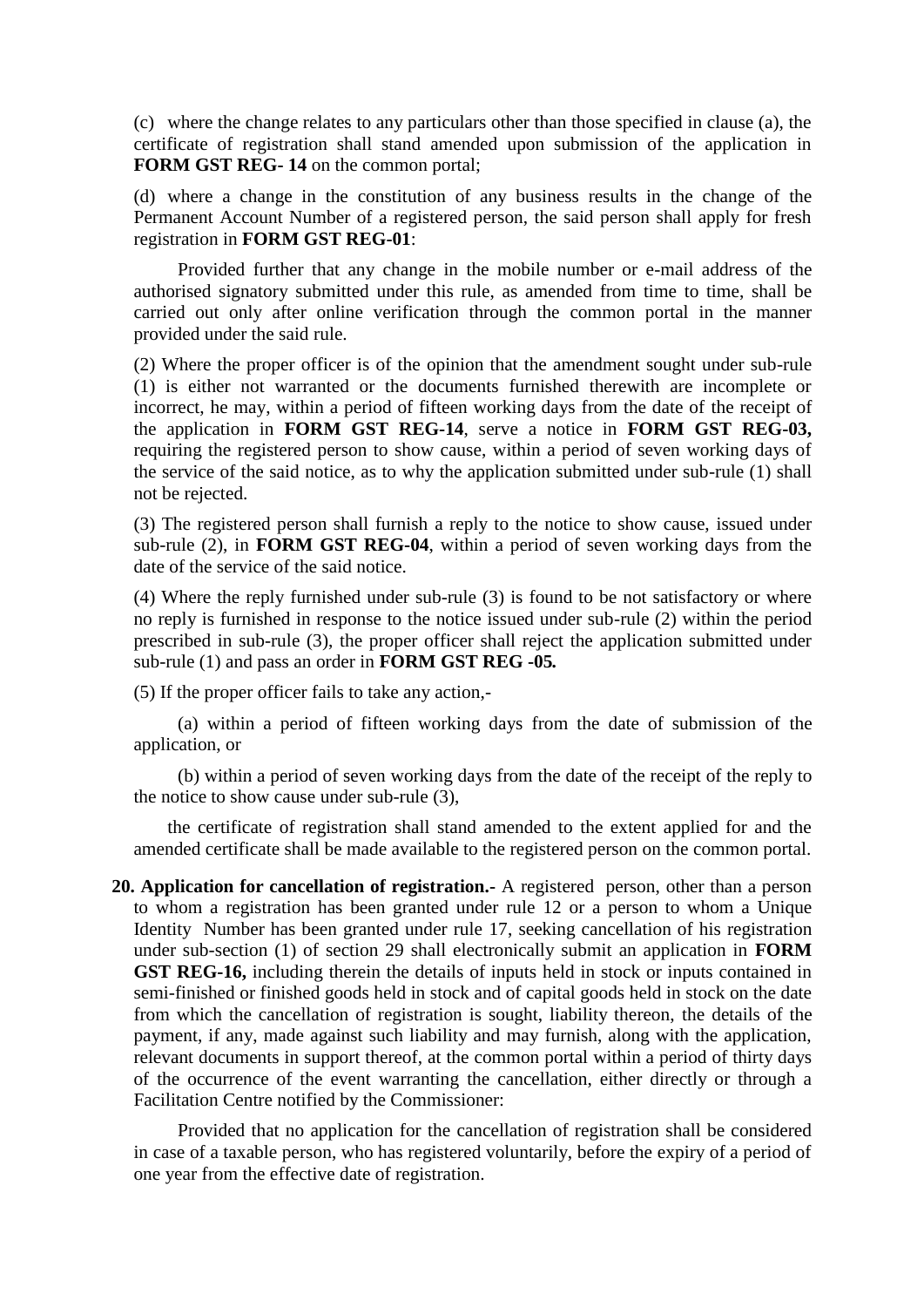- **21. Registration to be cancelled in certain cases.-** The registration granted to a person is liable to be cancelled, if the said person,-
	- (a) does not conduct any business from the declared place of business; or

(b) issues invoice or bill without supply of goods or services in violation of the provisions of this Act, or the rules made thereunder.

**22. Cancellation of registration.-** (1) Where the proper officer has reasons to believe that the registration of a person is liable to be cancelled under section 29, he shall issue a notice to such person in **FORM GST REG-17**, requiring him to show cause, within a period of seven working days from the date of the service of such notice, as to why his registration shall not be cancelled.

(2) The reply to the show cause notice issued under sub-rule (1) shall be furnished in **FORM REG–18** within the period specified in the said sub-rule.

(3) Where a person who has submitted an application for cancellation of his registration is no longer liable to be registered or his registration is liable to be cancelled, the proper officer shall issue an order in **FORM GST REG-19**, within a period of thirty days from the date of application submitted under sub-rule (1) of rule 20 or, as the case may be, the date of the reply to the show cause issued under sub-rule (1), cancel the registration, with effect from a date to be determined by him and notify the taxable person, directing him to pay arrears of any tax, interest or penalty including the amount liable to be paid under subsection (5) of section 29.

(4) Where the reply furnished under sub-rule (2) is found to be satisfactory, the proper officer shall drop the proceedings and pass an order in **FORM GST REG –20.**

(5) The provisions of sub-rule (3) shall, *mutatis mutandis,* apply to the legal heirs of a deceased proprietor, as if the application had been submitted by the proprietor himself.

**23. Revocation of cancellation of registration.-** (1) A registered person, whose registration is cancelled by the proper officer on his own motion, may submit an application for revocation of cancellation of registration, in **FORM GST REG-21**, to such proper officer, within a period of thirty days from the date of the service of the order of cancellation of registration at the common portal, either directly or through a Facilitation Centre notified by the Commissioner:

Provided that no application for revocation shall be filed, if the registration has been cancelled for the failure of the registered person to furnish returns, unless such returns are furnished and any amount due as tax, in terms of such returns, has been paid along with any amount payable towards interest, penalty and late fee in respect of the said returns.

(2) (a) Where the proper officer is satisfied, for reasons to be recorded in writing, that there are sufficient grounds for revocation of cancellation of registration, he shall revoke the cancellation of registration by an order in **FORM GST REG-22** within a period of thirty days from the date of the receipt of the application and communicate the same to the applicant.

(b) The proper officer may, for reasons to be recorded in writing, under circumstances other than those specified in clause (a), by an order in **FORM GST**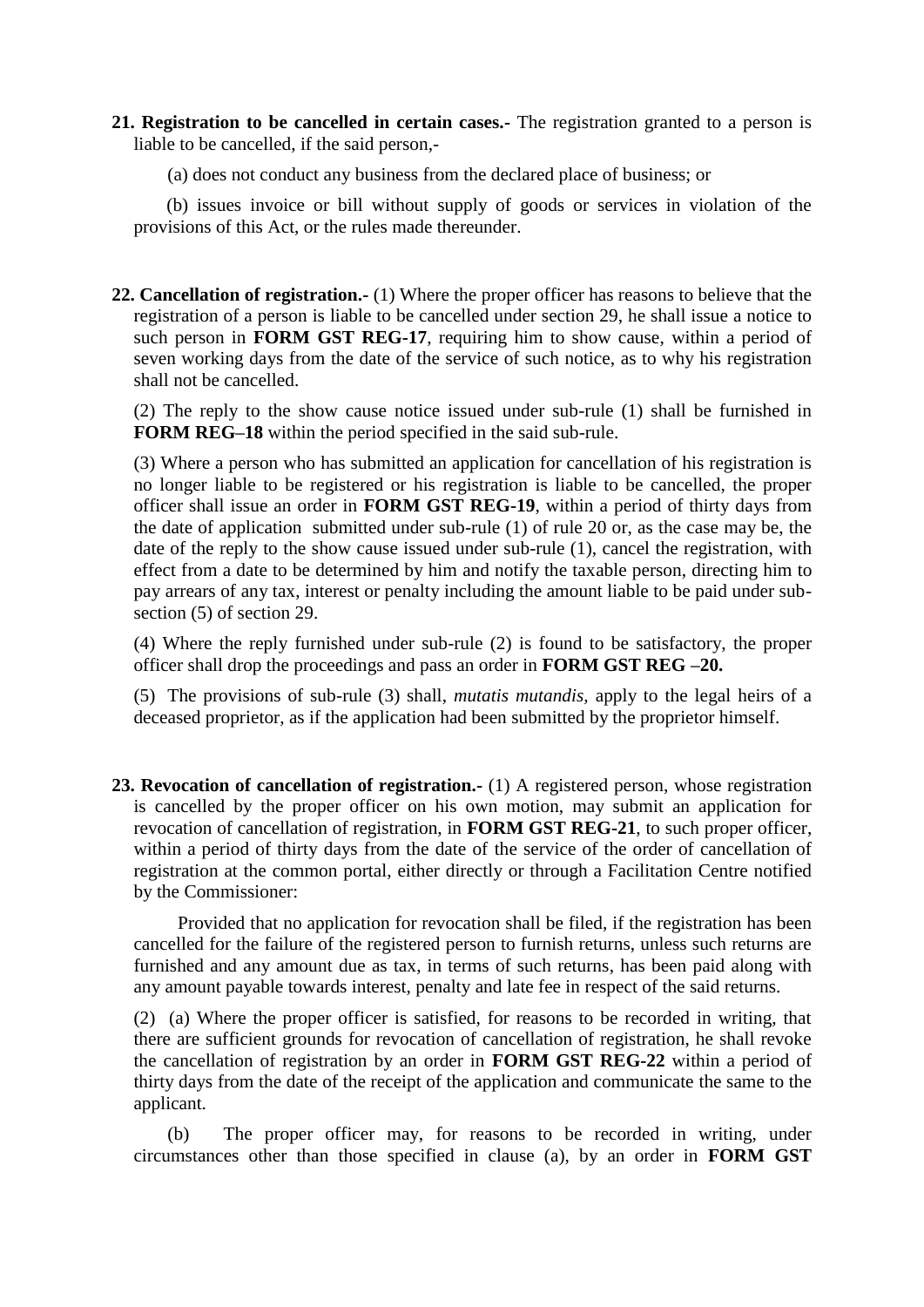**REG-05**, reject the application for revocation of cancellation of registration and communicate the same to the applicant.

(3) The proper officer shall, before passing the order referred to in clause (b) of sub-rule (2), issue a notice in **FORM GST REG–23** requiring the applicant to show cause as to why the application submitted for revocation under sub-rule (1) should not be rejected and the applicant shall furnish the reply within a period of seven working days from the date of the service of the notice in **FORM GST REG-24**.

(4) Upon receipt of the information or clarification in **FORM GST REG-24**, the proper officer shall proceed to dispose of the application in the manner specified in sub-rule (2) within a period of thirty days from the date of the receipt of such information or clarification from the applicant.

**24. Migration of persons registered under the existing law.-** (1) (a) Every person, other than a person deducting tax at source or an Input Service Distributor, registered under an existing law and having a Permanent Account Number issued under the provisions of the Income-tax Act, 1961 (Act 43 of 1961) shall enrol on the common portal by validating his e-mail address and mobile number, either directly or through a Facilitation Centre notified by the Commissioner.

(b) Upon enrolment under clause (a), the said person shall be granted registration on a provisional basis and a certificate of registration in **FORM GST REG-25**, incorporating the Goods and Services Tax Identification Number therein, shall be made available to him on the common portal:

Provided that a taxable person who has been granted multiple registrations under the existing law on the basis of a single Permanent Account Number shall be granted only one provisional registration under the Act:

Provided further that a person having centralised registration under the provisions of Chapter V of the Finance Act, 1994 (32 of 1994) shall be granted only one provisional registration in the State or Union territory in which he is registered under the existing law.

(2) (a) Every person who has been granted a provisional registration under sub-rule (1) shall submit an application electronically in **FORM GST REG–26**, duly signed or verified through electronic verification code, along with the information and documents specified in the said application, on the common portal either directly or through a Facilitation Centre notified by the Commissioner.

(b) The information asked for in clause (a) shall be furnished within a period of three months or within such further period as may be extended by the Commissioner in this behalf.

(c) If the information and the particulars furnished in the application are found, by the proper officer, to be correct and complete, a certificate of registration in **FORM GST REG-06** shall be made available to the registered person electronically on the common portal.

(3) Where the particulars or information specified in sub-rule (2) have either not been furnished or not found to be correct or complete, the proper officer shall, after serving a notice to show cause in **FORM GST REG-27** and after affording the person concerned a reasonable opportunity of being heard, cancel the provisional registration granted under sub-rule (1) and issue an order in **FORM GST REG-28**: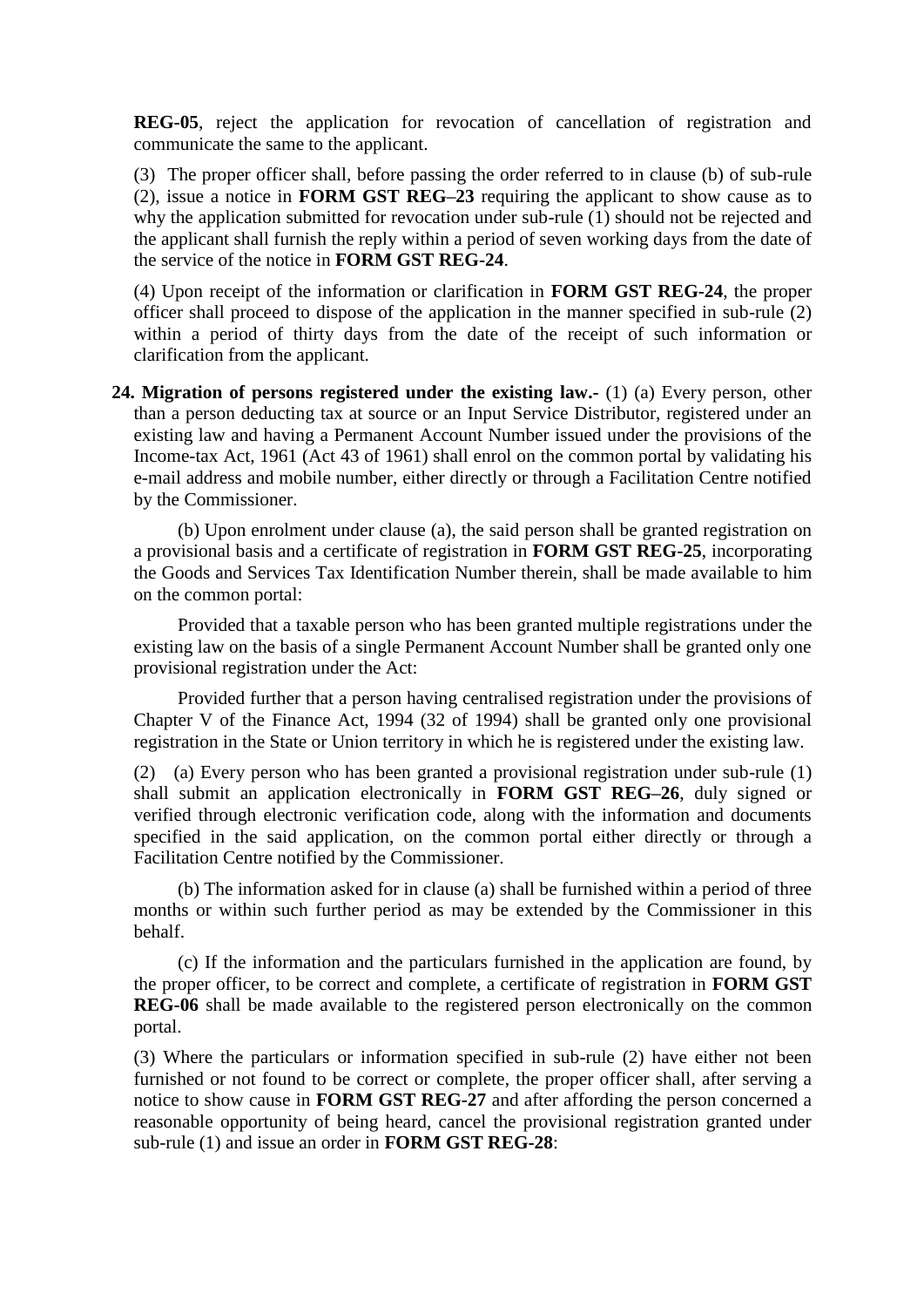Provided that the show cause notice issued in **FORM GST REG- 27** can be withdrawn by issuing an order in **FORM GST REG- 20**, if it is found, after affording the person an opportunity of being heard, that no such cause exists for which the notice was issued.

(4) Every person registered under any of the existing laws, who is not liable to be registered under the Act may, within a period of thirty days from the appointed day, at his option, submit an application electronically in **FORM GST REG-29** at the common portal for the cancellation of registration granted to him and the proper officer shall, after conducting such enquiry as deemed fit, cancel the said registration.

- **25. Physical verification of business premises in certain cases.-** Where the proper officer is satisfied that the physical verification of the place of business of a registered person is required after the grant of registration, he may get such verification done and the verification report along with the other documents, including photographs, shall be uploaded in **FORM GST REG-30** on the common portal within a period of fifteen working days following the date of such verification.
- **26. Method of authentication.-** (1) All applications, including reply, if any, to the notices, returns including the details of outward and inward supplies, appeals or any other document required to be submitted under the provisions of these rules shall be so submitted electronically with digital signature certificate or through e-signature as specified under the provisions of the Information Technology Act, 2000 (21 of 2000) or verified by any other mode of signature or verification as notified by the Board in this behalf:

Provided that a registered person registered under the provisions of the Companies Act, 2013 (18 of 2013) shall furnish the documents or application verified through digital signature certificate.

(2) Each document including the return furnished online shall be signed or verified through electronic verification code-

(a) in the case of an individual, by the individual himself or where he is absent from India, by some other person duly authorised by him in this behalf, and where the individual is mentally incapacitated from attending to his affairs, by his guardian or by any other person competent to act on his behalf;

(b) in the case of a Hindu Undivided Family, by a Karta and where the Karta is absent from India or is mentally incapacitated from attending to his affairs, by any other adult member of such family or by the authorised signatory of such Karta;

(c) in the case of a company, by the chief executive officer or authorised signatory thereof;

(d) in the case of a Government or any Governmental agency or local authority, by an officer authorised in this behalf;

(e) in the case of a firm, by any partner thereof, not being a minor or authorised signatory thereof;

(f) in the case of any other association, by any member of the association or persons or authorised signatory thereof;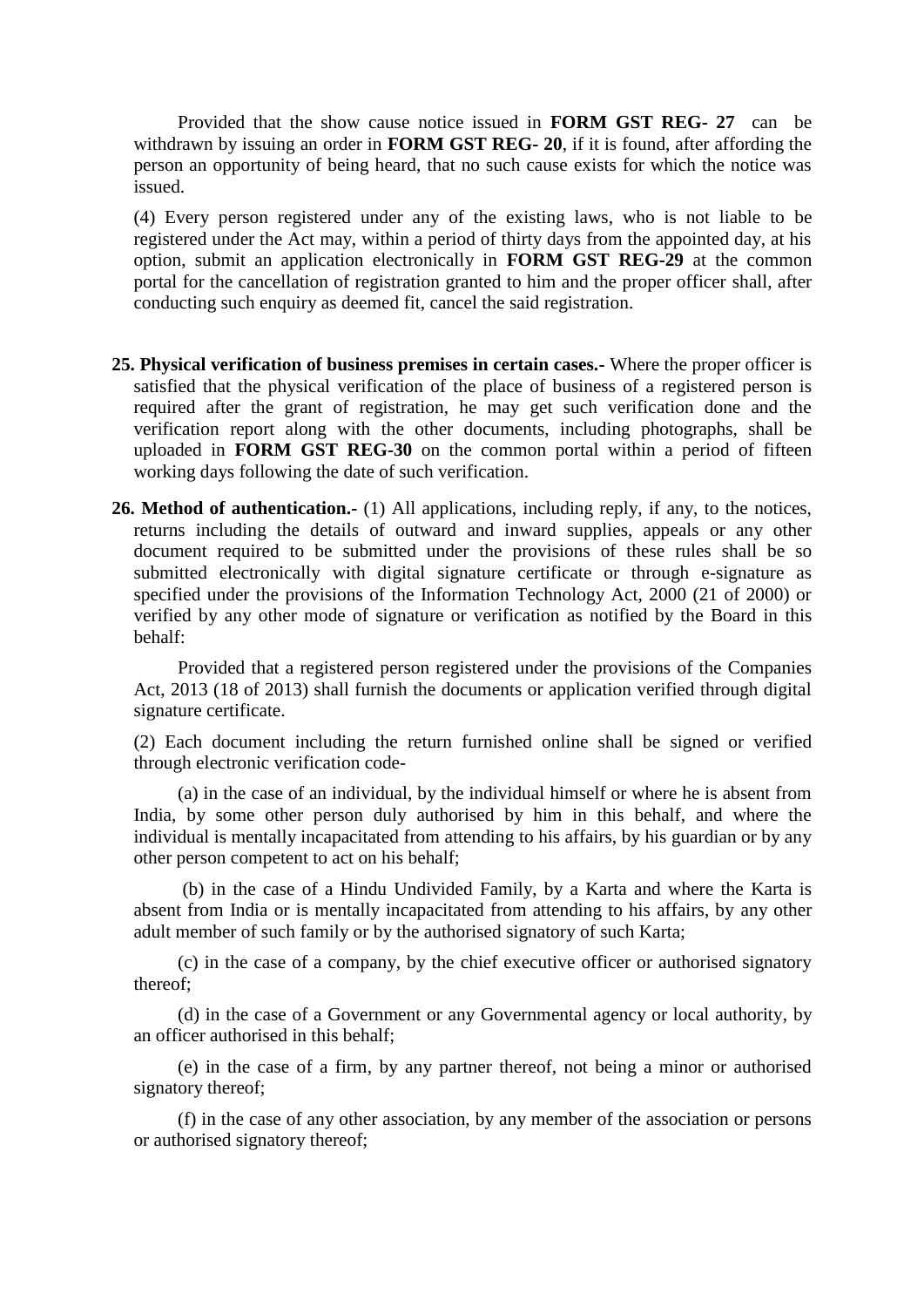(g) in the case of a trust, by the trustee or any trustee or authorised signatory thereof;

or

(h) in the case of any other person, by some person competent to act on his behalf, or by a person authorised in accordance with the provisions of section 48.

(3) All notices, certificates and orders under the provisions of this Chapter shall be issued electronically by the proper officer or any other officer authorised to issue such notices or certificates or orders, through digital signature certificate specified under the provisions of the Information Technology Act, 2000 (21 of 2000).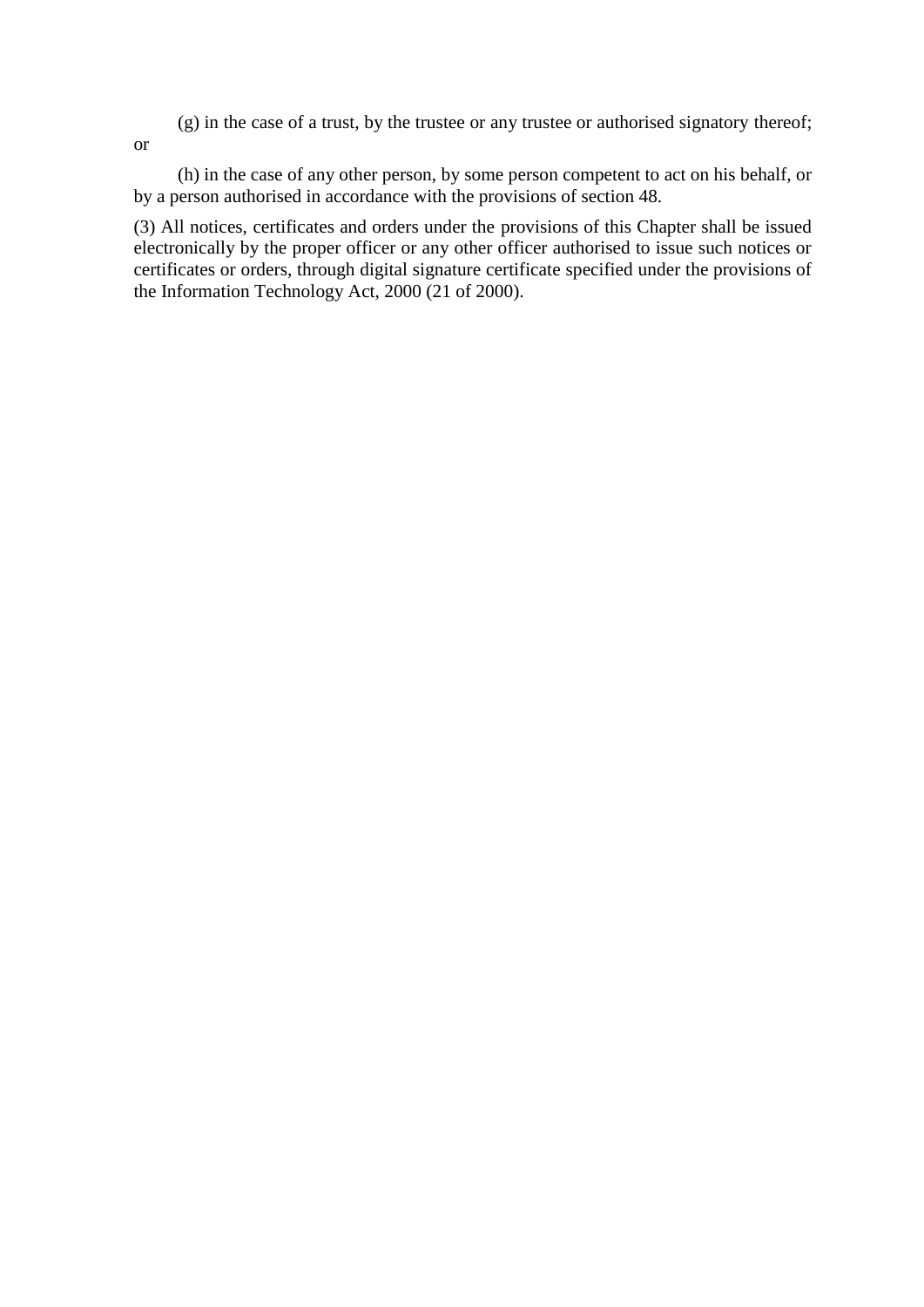## **Form GST CMP -01**

*[See rule 3(1)]*

#### **Intimation to pay tax under section 10 (composition levy)**

(Only for persons registered under the existing law migrating on the appointed day)

| 1. GSTIN / Provisional ID                                                                                                                                                                 |                                                                                                           |      |                                   |  |  |  |  |  |
|-------------------------------------------------------------------------------------------------------------------------------------------------------------------------------------------|-----------------------------------------------------------------------------------------------------------|------|-----------------------------------|--|--|--|--|--|
| 2. Legal name                                                                                                                                                                             |                                                                                                           |      |                                   |  |  |  |  |  |
| 3. Trade name, if any                                                                                                                                                                     |                                                                                                           |      |                                   |  |  |  |  |  |
| 4. Address of Principal Place of Business                                                                                                                                                 |                                                                                                           |      |                                   |  |  |  |  |  |
|                                                                                                                                                                                           | 5. Category of Registered Person < Select from drop down>                                                 |      |                                   |  |  |  |  |  |
| Manufacturers, other than manufacturers of such goods<br>(i)<br>as notified by the Government                                                                                             |                                                                                                           |      |                                   |  |  |  |  |  |
| Suppliers making supplies referred to in clause (b)<br>(ii)<br>of paragraph 6 of Schedule II                                                                                              |                                                                                                           |      |                                   |  |  |  |  |  |
| (iii)                                                                                                                                                                                     | Any other supplier eligible for composition levy.                                                         |      |                                   |  |  |  |  |  |
|                                                                                                                                                                                           | 6. Financial Year from which composition scheme is opted                                                  |      | 2017-18                           |  |  |  |  |  |
| 7. Jurisdiction                                                                                                                                                                           | Centre                                                                                                    |      | <b>State</b>                      |  |  |  |  |  |
| $8.$ Declaration $-$<br>payment of tax under section 10.<br>9. Verification                                                                                                               | I hereby declare that the aforesaid business shall abide by the conditions and restrictions specified for |      |                                   |  |  |  |  |  |
| hereby solemnly affirm and declare that the<br>I<br>information given hereinabove is true and correct to the best of my knowledge and belief and nothing<br>has been concealed therefrom. |                                                                                                           |      |                                   |  |  |  |  |  |
|                                                                                                                                                                                           |                                                                                                           |      | Signature of Authorised Signatory |  |  |  |  |  |
|                                                                                                                                                                                           |                                                                                                           | Name |                                   |  |  |  |  |  |
| Place<br>Date                                                                                                                                                                             |                                                                                                           |      | Designation / Status              |  |  |  |  |  |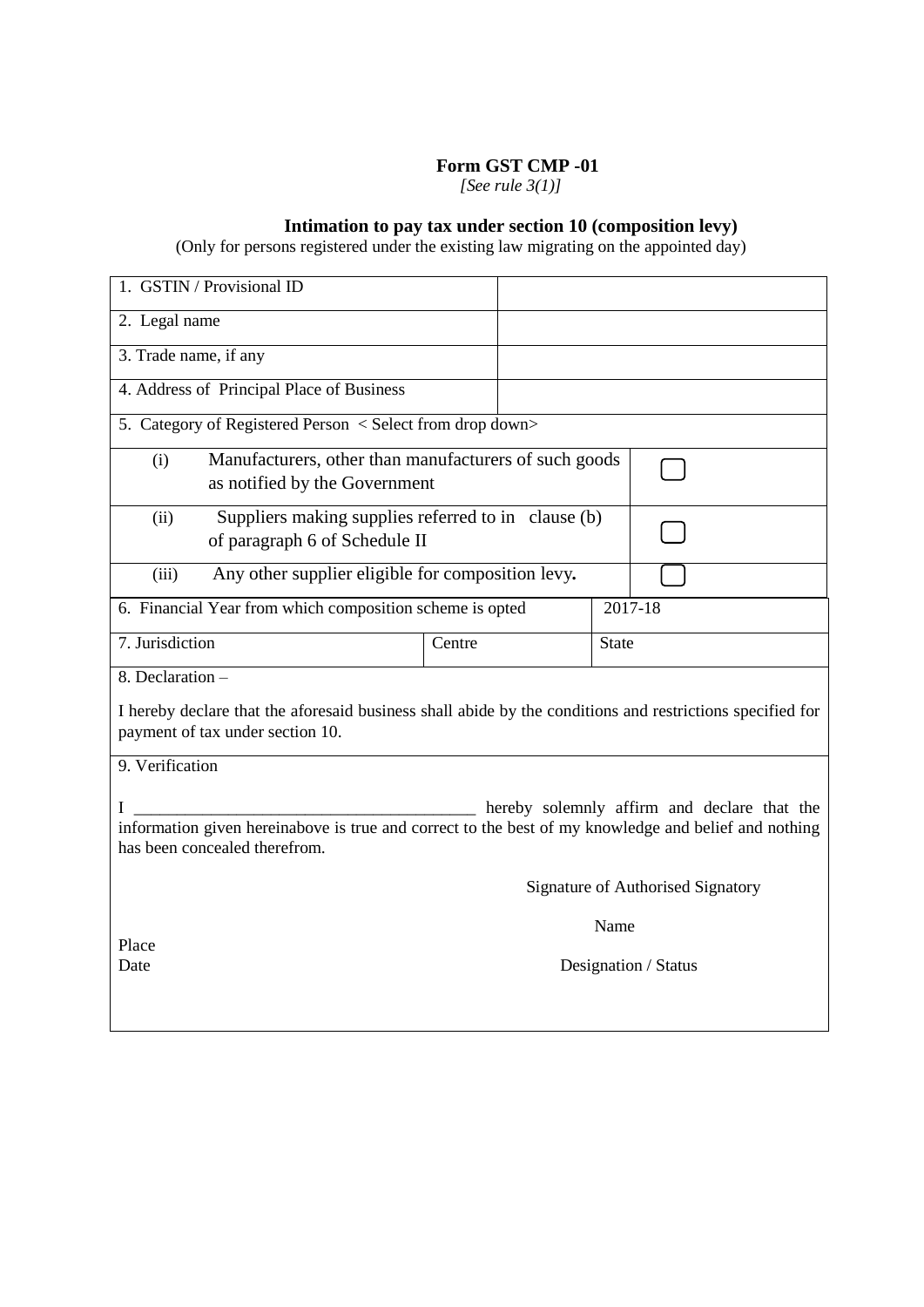# **Form GST CMP -02**

# *[See rule 3(2)]*

# **Intimation to pay tax under section 10 (composition levy)**

(For persons registered under the Act)

| 1. GSTIN                                                                                                                              |                                             |              |  |  |  |  |  |
|---------------------------------------------------------------------------------------------------------------------------------------|---------------------------------------------|--------------|--|--|--|--|--|
| 2. Legal name                                                                                                                         |                                             |              |  |  |  |  |  |
| 3. Trade name, if any                                                                                                                 |                                             |              |  |  |  |  |  |
| 4. Address of Principal Place of Business                                                                                             |                                             |              |  |  |  |  |  |
| 5. Category of Registered Person < Select from drop down>.                                                                            |                                             |              |  |  |  |  |  |
| Manufacturers, other than manufacturers of such goods as<br>(i)                                                                       |                                             |              |  |  |  |  |  |
| may be notified by the Government                                                                                                     |                                             |              |  |  |  |  |  |
| Suppliers making supplies referred to in clause (b) of<br>(ii)<br>paragraph 6 of Schedule II                                          |                                             |              |  |  |  |  |  |
| Any other supplier eligible for composition levy.<br>(iii)                                                                            |                                             |              |  |  |  |  |  |
| 6. Financial Year from which composition scheme is opted                                                                              |                                             |              |  |  |  |  |  |
| 7. Jurisdiction                                                                                                                       | Centre                                      | <b>State</b> |  |  |  |  |  |
| 8. Declaration -                                                                                                                      |                                             |              |  |  |  |  |  |
| I hereby declare that the aforesaid business shall abide by the conditions and restrictions specified for                             |                                             |              |  |  |  |  |  |
| paying tax under section 10.                                                                                                          |                                             |              |  |  |  |  |  |
| 9. Verification                                                                                                                       |                                             |              |  |  |  |  |  |
| I                                                                                                                                     | hereby solemnly affirm and declare that the |              |  |  |  |  |  |
| information given hereinabove is true and correct to the best of my knowledge and belief and nothing<br>has been concealed therefrom. |                                             |              |  |  |  |  |  |
| Signature of Authorised Signatory                                                                                                     |                                             |              |  |  |  |  |  |
| Name                                                                                                                                  |                                             |              |  |  |  |  |  |
| Place<br>Date                                                                                                                         | Designation / Status                        |              |  |  |  |  |  |
|                                                                                                                                       |                                             |              |  |  |  |  |  |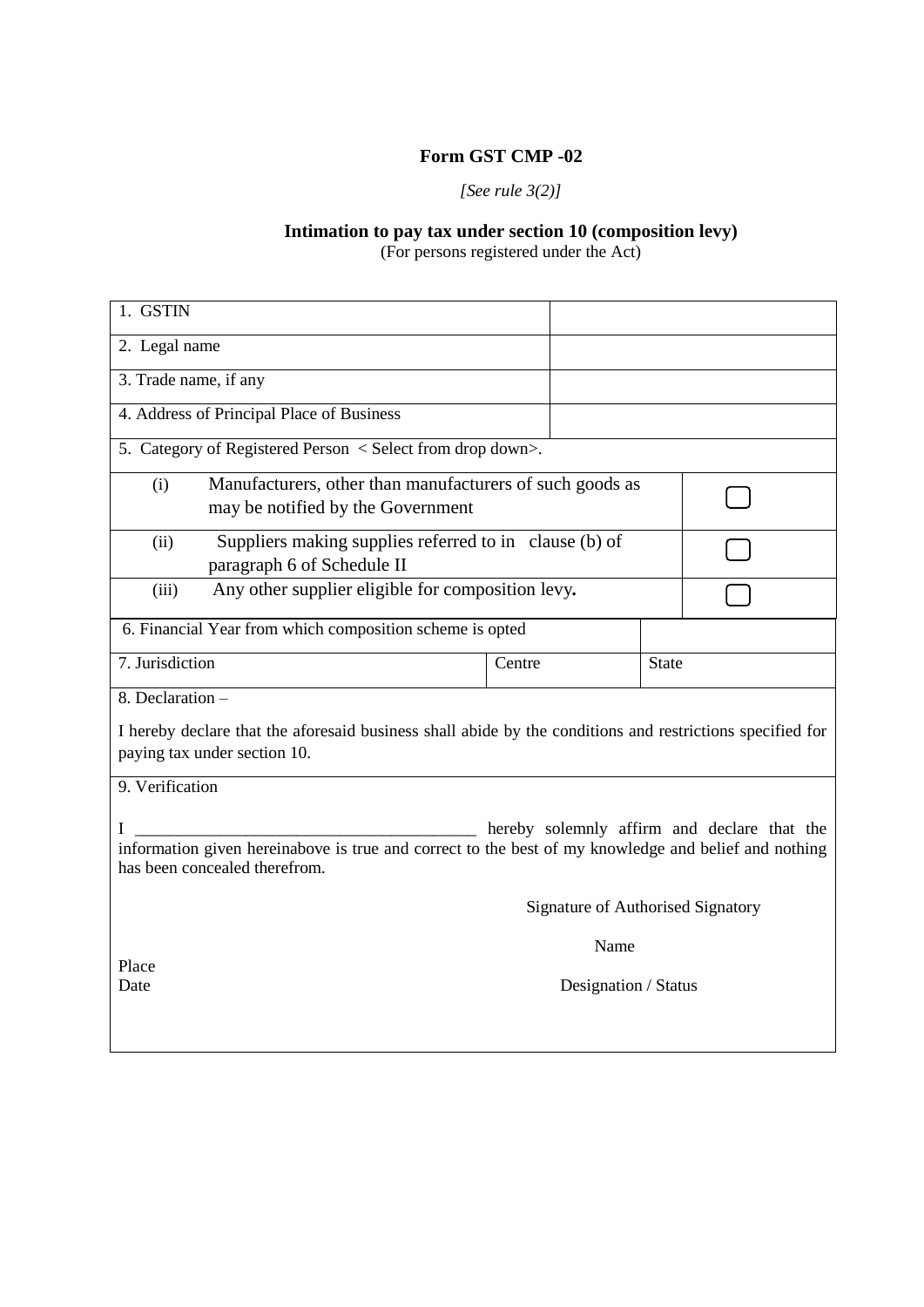# **Form GST –CMP-03**

#### *[See rule 3(4)]*

# **Intimation of details of stock on date of opting for composition levy**

(Only for persons registered under the existing law migrating on the appointed day)

| 1. GSTIN                                         |                                  |              |  |
|--------------------------------------------------|----------------------------------|--------------|--|
| 2. Legal name                                    |                                  |              |  |
| 3. Trade name, if any                            |                                  |              |  |
| 4. Address of Principal Place of Business        |                                  |              |  |
|                                                  |                                  |              |  |
| 5. Details of application filed to pay tax under | (i) Application reference number |              |  |
| section 10                                       | (ARN)                            |              |  |
|                                                  | (ii) Date of filing              |              |  |
| 6. Jurisdiction                                  | Centre                           | <b>State</b> |  |
|                                                  |                                  |              |  |

#### 7. Stock of purchases made from registered person under the existing law

| Sr. No         | <b>GSTIN/TIN</b> | Name of the | Bill/   | Date | Value of | <b>VAT</b> | Central | Service                   | Total |
|----------------|------------------|-------------|---------|------|----------|------------|---------|---------------------------|-------|
|                |                  | supplier    | Invoice |      | Stock    |            | Excise  | Tax (if                   |       |
|                |                  |             | No.     |      |          |            |         | applicabl<br>$\epsilon$ ) |       |
|                |                  |             |         |      |          |            |         |                           |       |
|                | 2                | 3           | 4       | 5    | 6        | 7          | 8       | 9                         | 10    |
|                |                  |             |         |      |          |            |         |                           |       |
|                |                  |             |         |      |          |            |         |                           |       |
| $\overline{2}$ |                  |             |         |      |          |            |         |                           |       |
|                |                  |             |         |      |          |            |         |                           |       |
| <b>Total</b>   |                  |             |         |      |          |            |         |                           |       |
|                |                  |             |         |      |          |            |         |                           |       |

#### 8. Stock of purchases made from unregistered person under the existing law

| Sr. N <sub>0</sub> | Name of the<br>unregistered<br>person | Address         | Bill/<br>Invoice<br>N <sub>o</sub> | Date               | Value of<br>Stock |                       | <b>VAT</b>     | Central<br>Excise | Service<br>Tax (if<br>applicabl<br>e | Total |
|--------------------|---------------------------------------|-----------------|------------------------------------|--------------------|-------------------|-----------------------|----------------|-------------------|--------------------------------------|-------|
| 1                  | $\overline{2}$                        | 3               | $\overline{4}$                     | 5                  |                   | 6                     | $\overline{7}$ | 8                 | 9                                    |       |
| $\mathbf{1}$       |                                       |                 |                                    |                    |                   |                       |                |                   |                                      |       |
| $\overline{2}$     |                                       |                 |                                    |                    |                   |                       |                |                   |                                      |       |
| <b>Total</b>       |                                       |                 |                                    |                    |                   |                       |                |                   |                                      |       |
|                    |                                       |                 |                                    |                    |                   |                       |                |                   |                                      |       |
|                    | 9. Details of tax<br>paid             | Description     |                                    | <b>Central Tax</b> |                   | State Tax /<br>UT Tax |                |                   |                                      |       |
|                    |                                       | Amount          |                                    |                    |                   |                       |                |                   |                                      |       |
|                    |                                       | Debit entry no. |                                    |                    |                   |                       |                |                   |                                      |       |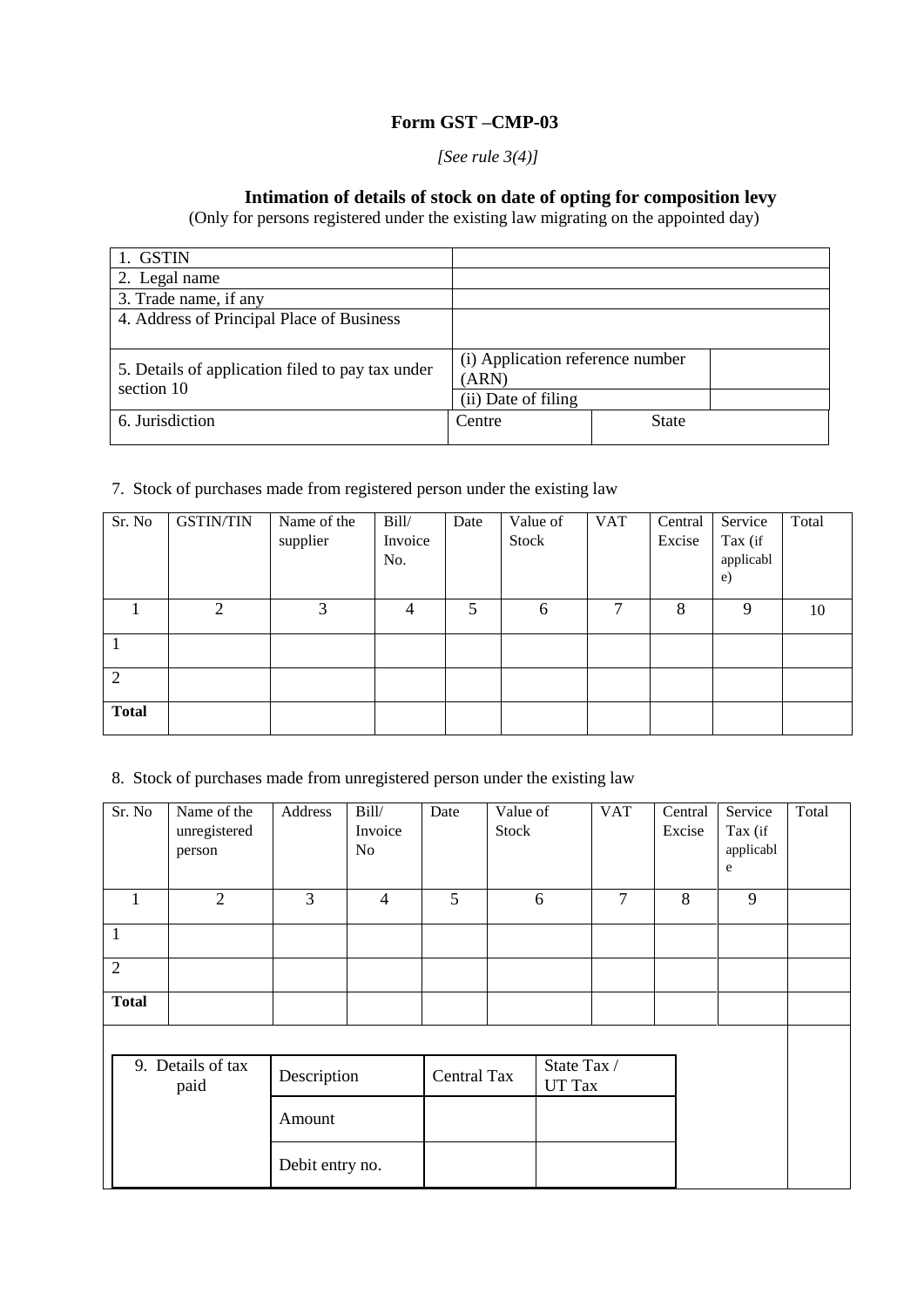10. Verification

I\_\_\_\_\_\_\_\_\_\_\_\_\_\_\_\_\_\_\_\_\_\_\_\_\_\_\_\_\_\_\_\_\_\_\_\_\_\_\_\_ hereby solemnly affirm and declare that the information given hereinabove is true and correct to the best of my knowledge and belief and nothing has been concealed therefrom.

Signature of Authorised Signatory

Name

Place<br>Date

Designation / Status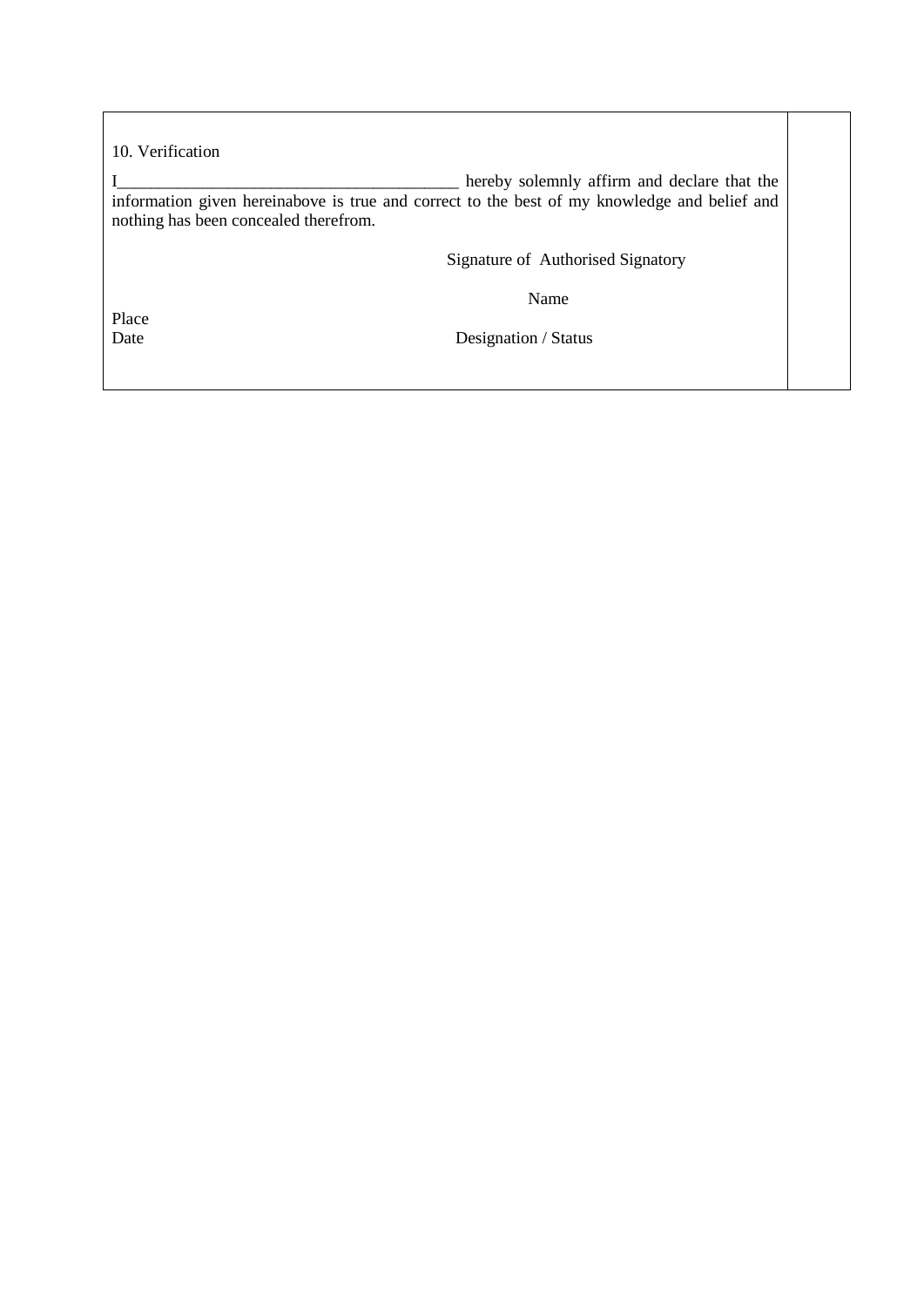## **Form GST – CMP-04**

 *[See rule 6(2) ]*

# **Intimation/Application for Withdrawal from Composition Levy**

| 1. GSTIN              |                                                                                                      |        |                                             |              |           |             |
|-----------------------|------------------------------------------------------------------------------------------------------|--------|---------------------------------------------|--------------|-----------|-------------|
| 2. Legal name         |                                                                                                      |        |                                             |              |           |             |
| 3. Trade name, if any |                                                                                                      |        |                                             |              |           |             |
|                       | 4. Address of Principal Place of business                                                            |        |                                             |              |           |             |
|                       | 5. Category of Registered Person                                                                     |        |                                             |              |           |             |
| (iv)                  | Manufacturers, other than manufacturers                                                              |        |                                             |              |           |             |
|                       | of such goods as may be notified by the                                                              |        |                                             |              |           |             |
|                       | Government                                                                                           |        |                                             |              |           |             |
| (v)                   | Suppliers making supplies referred to in                                                             |        |                                             |              |           |             |
|                       | clause (b) of paragraph 6 of Schedule II                                                             |        |                                             |              |           |             |
| (vi)                  | Any other supplier eligible for                                                                      |        |                                             |              |           |             |
|                       | composition levy.                                                                                    |        |                                             |              |           |             |
| 6. Nature of Business |                                                                                                      |        |                                             |              |           |             |
|                       | 7. Date from which withdrawal from composition scheme is sought                                      |        |                                             | <b>DD</b>    | <b>MM</b> | <b>YYYY</b> |
| 8. Jurisdiction       |                                                                                                      | Centre |                                             | <b>State</b> |           |             |
|                       |                                                                                                      |        |                                             |              |           |             |
|                       | 9. Reasons for withdrawal from composition scheme                                                    |        |                                             |              |           |             |
| 10. Verification      |                                                                                                      |        |                                             |              |           |             |
|                       |                                                                                                      |        | hereby solemnly affirm and declare that the |              |           |             |
|                       | information given hereinabove is true and correct to the best of my knowledge and belief and nothing |        |                                             |              |           |             |
|                       | has been concealed therefrom.                                                                        |        |                                             |              |           |             |
|                       |                                                                                                      |        | Signature of Authorised Signatory           |              |           |             |
|                       |                                                                                                      |        |                                             |              |           |             |
|                       |                                                                                                      | Name   |                                             |              |           |             |
| Place                 |                                                                                                      |        |                                             |              |           |             |
| Date                  |                                                                                                      |        |                                             |              |           |             |
|                       |                                                                                                      |        | Designation / Status                        |              |           |             |
|                       |                                                                                                      |        |                                             |              |           |             |
|                       |                                                                                                      |        |                                             |              |           |             |

Note – Stock statement may be furnished separately for availing input tax credit on the stock available on the date preceding the date from which composition option is withdrawn in **FORM GST ITC -01**.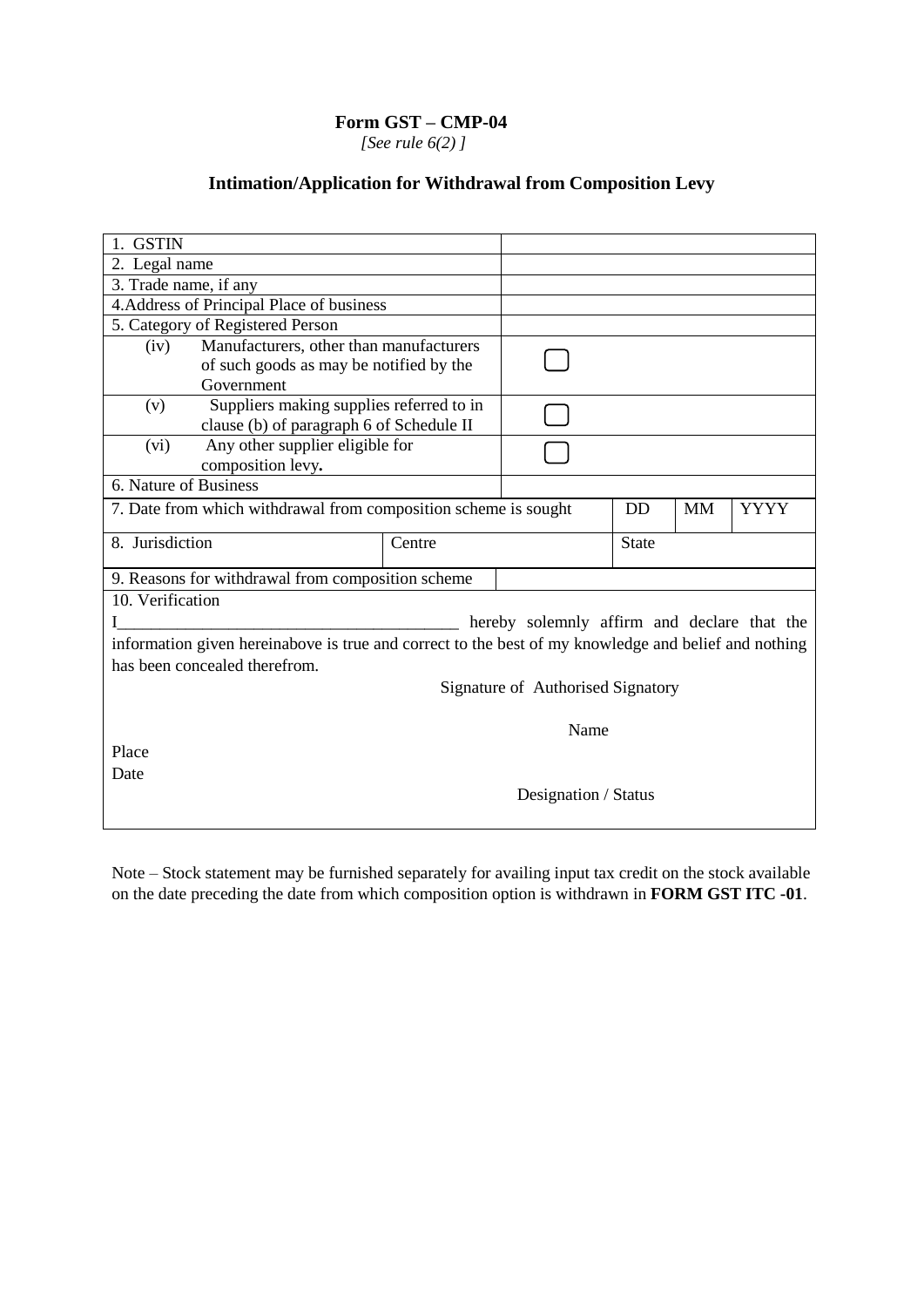#### **Form GST CMP- 05**

*[See rule 6(4)]*

Reference No.  $<< \ldots >>$   $<<$  Date >>

To

**GSTIN** Name Address

#### **Notice for denial of option to pay tax under section 10**

Whereas on the basis of information which has come to my notice, it appears that you have violated the conditions and restrictions necessary for availing of the composition scheme under section 10 of the Act. I therefore propose to deny the option to you to pay tax under the said section for the following reasons: -

 $\Box$  You are hereby directed to furnish a reply to this notice within fifteen working days from the date of service of this notice.

 $\Box$  You are hereby directed to appear before the undersigned on DD/MM/YYYY at HH/MM.

If you fail to furnish a reply within the stipulated date or fail to appear for personal hearing on the appointed date and time, the case will be decided ex parte on the basis of available records and on merits

Signature

Name of Proper Officer

Designation

**Jurisdiction** 

Place Date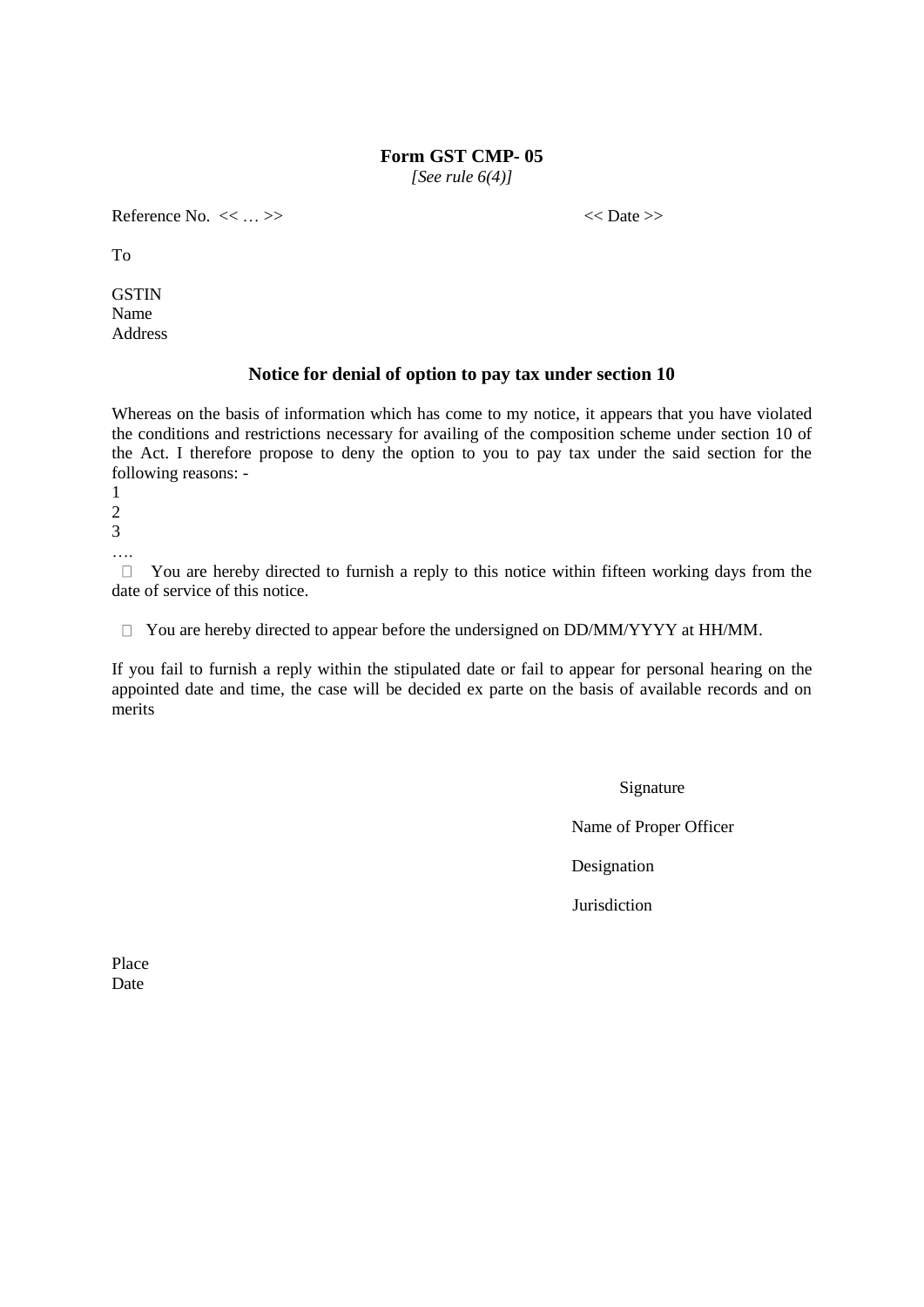### **Form GST CMP - 06**

*[See rule 6(5)]*

# **Reply to the notice to show cause**

| 1.               | <b>GSTIN</b>                                         |                                                                                                         |
|------------------|------------------------------------------------------|---------------------------------------------------------------------------------------------------------|
| 2.               | Details of the show cause<br>notice                  | Reference no.                                                                                           |
|                  |                                                      | Date                                                                                                    |
| 3.               | Legal name                                           |                                                                                                         |
| $\overline{4}$ . | Trade name, if any                                   |                                                                                                         |
| 5.               | Address of the Principal<br><b>Place of Business</b> |                                                                                                         |
| 6.               | Reply to the notice                                  |                                                                                                         |
|                  |                                                      |                                                                                                         |
|                  |                                                      |                                                                                                         |
| 7.               | List of documents uploaded                           |                                                                                                         |
|                  |                                                      |                                                                                                         |
|                  |                                                      |                                                                                                         |
| 8.               | Verification                                         | $\mathbf I$<br>hereby<br>solemnly affirm and declare that the information given herein above            |
|                  |                                                      | is true and correct to the best of my knowledge and belief and<br>nothing has been concealed therefrom. |
|                  |                                                      |                                                                                                         |
|                  |                                                      | Signature of the Authorised Signatory                                                                   |
|                  |                                                      | Date<br>Place                                                                                           |
|                  |                                                      |                                                                                                         |

#### **Note –**

1. The reply should not be more than 500 characters. In case the same is more than 500 characters, then it should be uploaded separately.

2. Supporting documents, if any, may be uploaded in PDF format.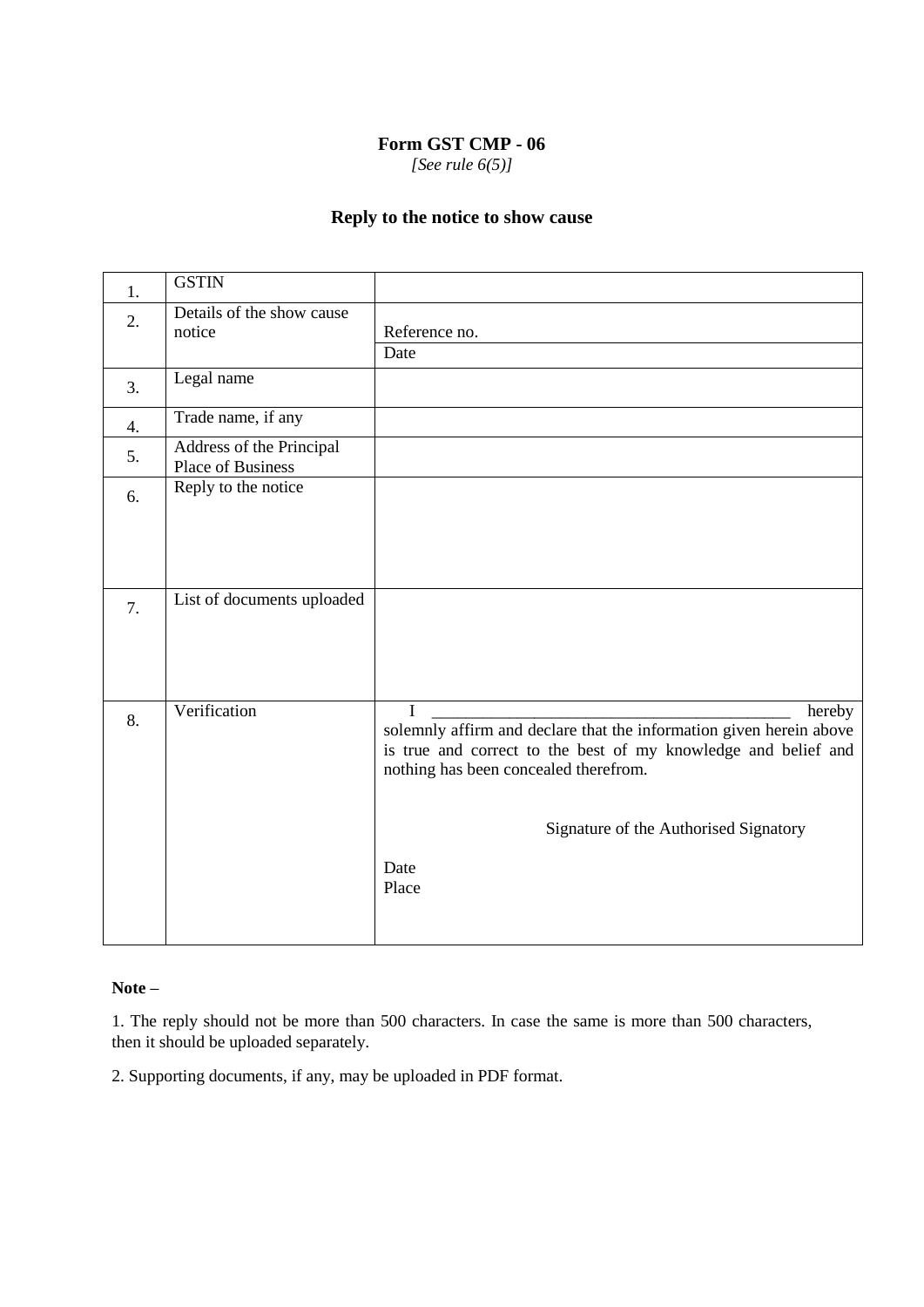**Form GST CMP-07**

*[See rule 6(6) ]*

Reference No. << >> > Date

To

**GSTIN** Name Address

Application Reference No. (ARN) Date –

# **Order for acceptance / rejection of reply to show cause notice**

This has reference to your reply dated ----- filed in response to the show cause notice issued vide reference no. -------- dated ---------. Your reply has been examined and the same has been found to be satisfactory and, therefore, your option to pay tax under composition scheme shall continue. The said show cause notice stands vacated.

or

This has reference to your reply dated ----- filed in response to the show cause notice issued vide reference no. -------- dated ---------. Your reply has been examined and the same has not been found to be satisfactory and, therefore, your option to pay tax under composition scheme is hereby denied with effect from  $\ll$   $>>$  for the following reasons:

 $<<$  text $>>$ 

or

You have not filed any reply to the show cause notice; or

The You did not appear on the day fixed for hearing.

Therefore, your option to pay tax under composition scheme is hereby denied with effect from << date >> for the following reasons:

 $<<$  Text $>>$ 

Signature Date Name of Proper Officer

> Designation **Jurisdiction**

Place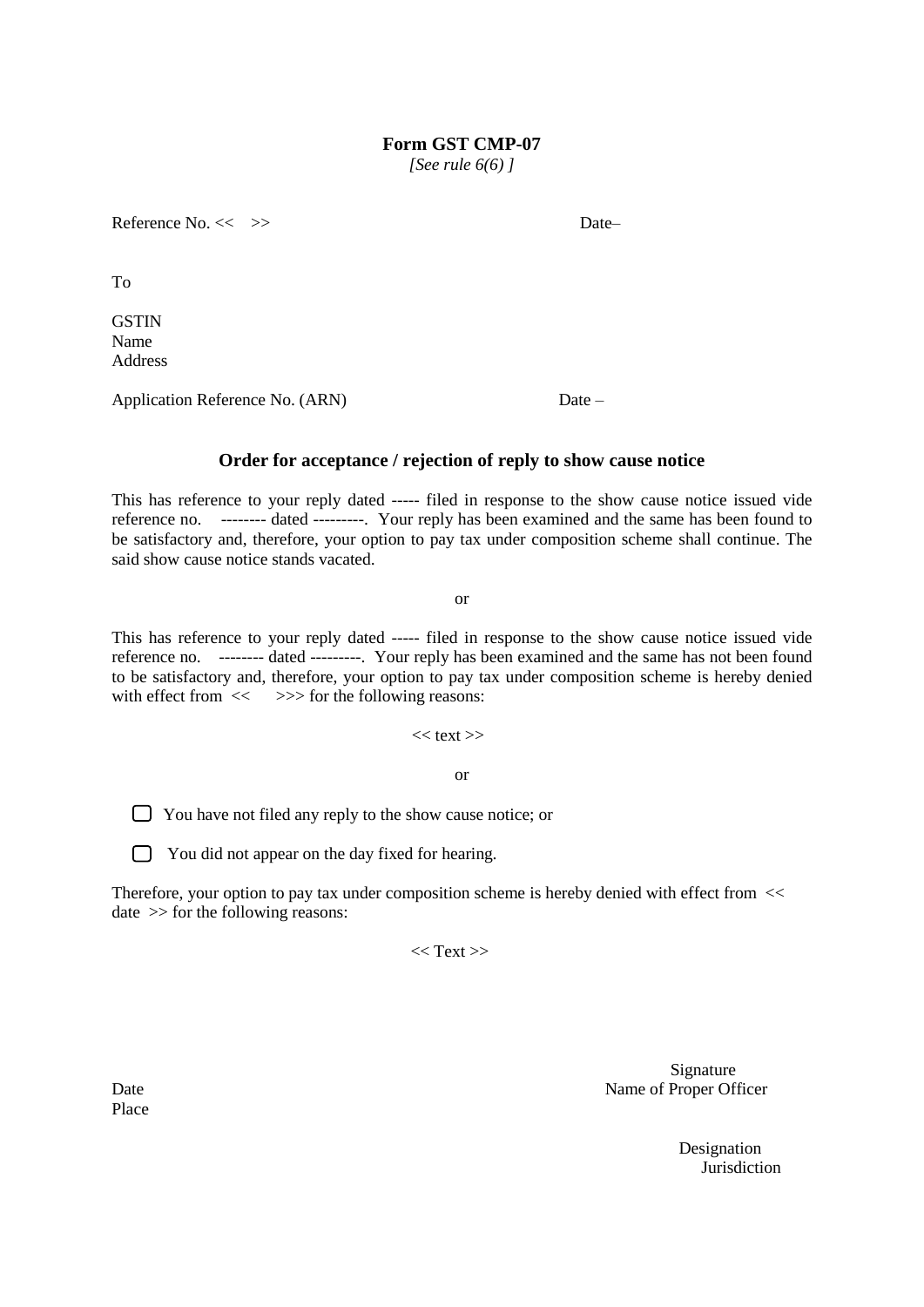#### **Form GST REG-01**

*[See rule 8(1)]*

#### **Application for Registration**

(Other than a non-resident taxable person, a person required to deduct tax at source under section 51 and a person required to collect tax at source under section 52 and a person supplying online information and database access or retrieval services from a place outside India to a non-taxable online recipient referred to in section 14 of the Integrated Goods and Services Tax Act, 2017)

|                       |                                                          |                                                      | State $/UT -$                                                                                                    | District - |              |  |  |  |  |
|-----------------------|----------------------------------------------------------|------------------------------------------------------|------------------------------------------------------------------------------------------------------------------|------------|--------------|--|--|--|--|
| (i)                   | Legal Name of the Business:                              |                                                      |                                                                                                                  |            |              |  |  |  |  |
|                       | (As mentioned in Permanent Account Number)               |                                                      |                                                                                                                  |            |              |  |  |  |  |
| (ii)                  | <b>Permanent Account Number:</b>                         |                                                      |                                                                                                                  |            |              |  |  |  |  |
|                       | Individual in case of Proprietorship concern)            |                                                      | (Enter Permanent Account Number of the Business; Permanent Account Number of                                     |            |              |  |  |  |  |
| (iii)                 | Email Address:                                           |                                                      |                                                                                                                  |            |              |  |  |  |  |
| (iv)                  | Mobile Number:                                           |                                                      |                                                                                                                  |            |              |  |  |  |  |
|                       |                                                          |                                                      | <b>Note - Information submitted above is subject to online verification before proceeding to fill up Part-B.</b> |            |              |  |  |  |  |
|                       |                                                          |                                                      | Authorised signatory filing the application shall provide his mobile number and email address.                   |            |              |  |  |  |  |
|                       |                                                          |                                                      | Part-B                                                                                                           |            |              |  |  |  |  |
| 1.                    | Trade Name, if any                                       |                                                      |                                                                                                                  |            |              |  |  |  |  |
| 2.                    | Constitution of Business (Please Select the Appropriate) |                                                      |                                                                                                                  |            |              |  |  |  |  |
|                       | (i) Proprietorship                                       | $\Box$                                               | (ii) Partnership                                                                                                 |            | П            |  |  |  |  |
|                       | (iii) Hindu Undivided Family                             | $\Box$                                               | (iv) Private Limited Company                                                                                     |            | $\mathbf{L}$ |  |  |  |  |
|                       | (v) Public Limited Company                               | $\Box$                                               | (vi) Society/Club/Trust/Association of Persons                                                                   |            | П            |  |  |  |  |
|                       | (vii) Government Department                              | $\Box$                                               | (viii) Public Sector Undertaking                                                                                 |            | $\mathbf{L}$ |  |  |  |  |
|                       | (ix) Unlimited Company                                   | $\Box$                                               | (x) Limited Liability Partnership                                                                                |            |              |  |  |  |  |
|                       | (xi) Local Authority                                     | $\Box$                                               | (xii) Statutory Body                                                                                             |            | $\mathbf{L}$ |  |  |  |  |
| (xiii)<br>Partnership | Foreign<br>Limited<br>Liability                          | $\Box$                                               | (xiv) Foreign Company Registered (in India)                                                                      |            |              |  |  |  |  |
|                       | (xv) Others (Please specify)                             | $\Box$                                               |                                                                                                                  |            |              |  |  |  |  |
| 3.                    | Name of the State                                        | ▲                                                    | District                                                                                                         | ▲          |              |  |  |  |  |
| 4.                    | Jurisdiction                                             |                                                      | <b>State</b>                                                                                                     | Centre     |              |  |  |  |  |
|                       |                                                          | Sector, Circle, Ward, Unit, etc.<br>others (specify) |                                                                                                                  |            |              |  |  |  |  |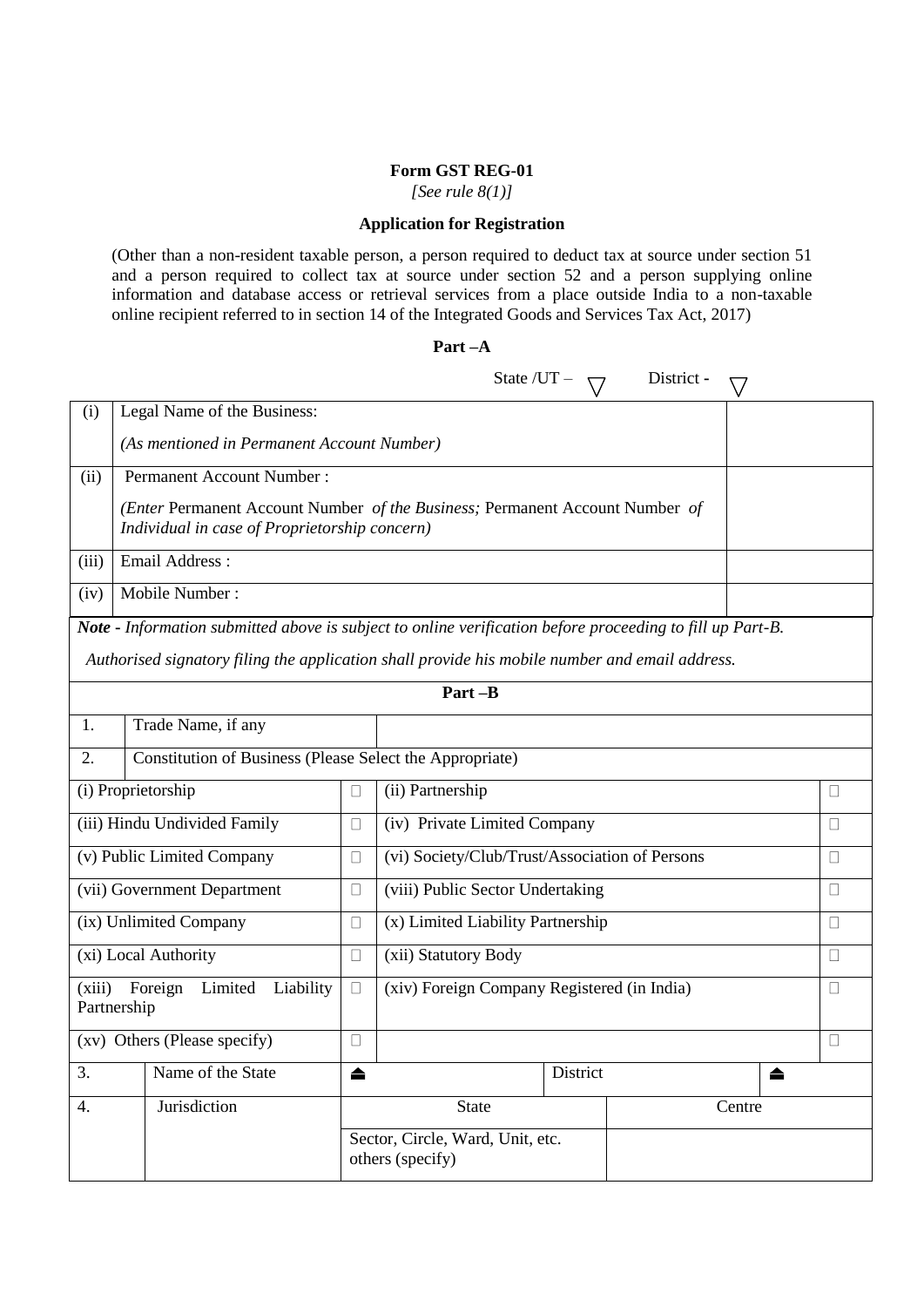| 5.                                                                                                                                     | <b>Option for Composition</b>                                                                                                              | Yes | $\Box$ | N <sub>o</sub><br>Г |            |                         |                    |  |
|----------------------------------------------------------------------------------------------------------------------------------------|--------------------------------------------------------------------------------------------------------------------------------------------|-----|--------|---------------------|------------|-------------------------|--------------------|--|
| 6.                                                                                                                                     | <b>Composition Declaration</b><br>I hereby declare that the aforesaid business shall abide by the conditions and restrictions specified in |     |        |                     |            |                         |                    |  |
|                                                                                                                                        | the Act or the rules for opting to pay tax under the composition scheme.                                                                   |     |        |                     |            |                         |                    |  |
|                                                                                                                                        | 6.1 Category of Registered Person < tick in check box>                                                                                     |     |        |                     |            |                         |                    |  |
| Manufacturers, other than manufacturers of such goods as may be notified by the<br>(i)<br>Government for which option is not available |                                                                                                                                            |     |        |                     |            |                         |                    |  |
| (ii)<br>Suppliers making supplies referred to in clause (b) of paragraph 6 of Schedule II                                              |                                                                                                                                            |     |        |                     |            |                         |                    |  |
| (iii)<br>Any other supplier eligible for composition levy.                                                                             |                                                                                                                                            |     |        |                     |            |                         |                    |  |
| 7.                                                                                                                                     | Date of commencement of business                                                                                                           |     |        |                     | DD/MM/YYYY |                         |                    |  |
| 8.                                                                                                                                     | Date on which liability to register arises                                                                                                 |     |        |                     | DD/MM/YYYY |                         |                    |  |
| 9.                                                                                                                                     | Are you applying for registration as a casual taxable<br>person?                                                                           |     |        |                     | Yes        | N <sub>o</sub><br>ΙI    |                    |  |
| 10.                                                                                                                                    | If selected 'Yes' in Sr. No. 9, period for which                                                                                           |     |        |                     | From       | To                      |                    |  |
|                                                                                                                                        | registration is required                                                                                                                   |     |        |                     | DD/MM/YYYY | DD/MM/YYYY              |                    |  |
| 11.                                                                                                                                    | If selected 'Yes' in Sr. No. 9, estimated supplies and estimated net tax liability during the period of<br>registration                    |     |        |                     |            |                         |                    |  |
| Sr. No.                                                                                                                                | Type of Tax                                                                                                                                |     |        | Turnover (Rs.)      |            | Net Tax Liability (Rs.) |                    |  |
| (i)                                                                                                                                    | <b>Integrated Tax</b>                                                                                                                      |     |        |                     |            |                         |                    |  |
| (ii)                                                                                                                                   | <b>Central Tax</b>                                                                                                                         |     |        |                     |            |                         |                    |  |
| (iii)                                                                                                                                  | <b>State Tax</b>                                                                                                                           |     |        |                     |            |                         |                    |  |
| (iv)                                                                                                                                   | UT Tax                                                                                                                                     |     |        |                     |            |                         |                    |  |
| (v)                                                                                                                                    | Cess                                                                                                                                       |     |        |                     |            |                         |                    |  |
|                                                                                                                                        | Total                                                                                                                                      |     |        |                     |            |                         |                    |  |
|                                                                                                                                        | <b>Payment Details</b>                                                                                                                     |     |        |                     |            |                         |                    |  |
|                                                                                                                                        | Challan Identification<br>Number                                                                                                           |     |        | Date                |            | Amount                  |                    |  |
| 12.                                                                                                                                    | Are you applying for registration as a SEZ Unit?                                                                                           |     |        |                     | Yes        | N <sub>o</sub><br>П     |                    |  |
|                                                                                                                                        | (i) Select name of SEZ                                                                                                                     |     |        |                     |            |                         | $\bigtriangledown$ |  |
|                                                                                                                                        | (ii) Approval order number and date of order                                                                                               |     |        |                     |            |                         |                    |  |
|                                                                                                                                        | (iii) Designation of approving authority                                                                                                   |     |        |                     |            |                         |                    |  |
|                                                                                                                                        |                                                                                                                                            |     |        |                     |            |                         |                    |  |
| 13.                                                                                                                                    | Are you applying for registration as a SEZ Developer?                                                                                      |     |        |                     | Yes        | N <sub>o</sub>          |                    |  |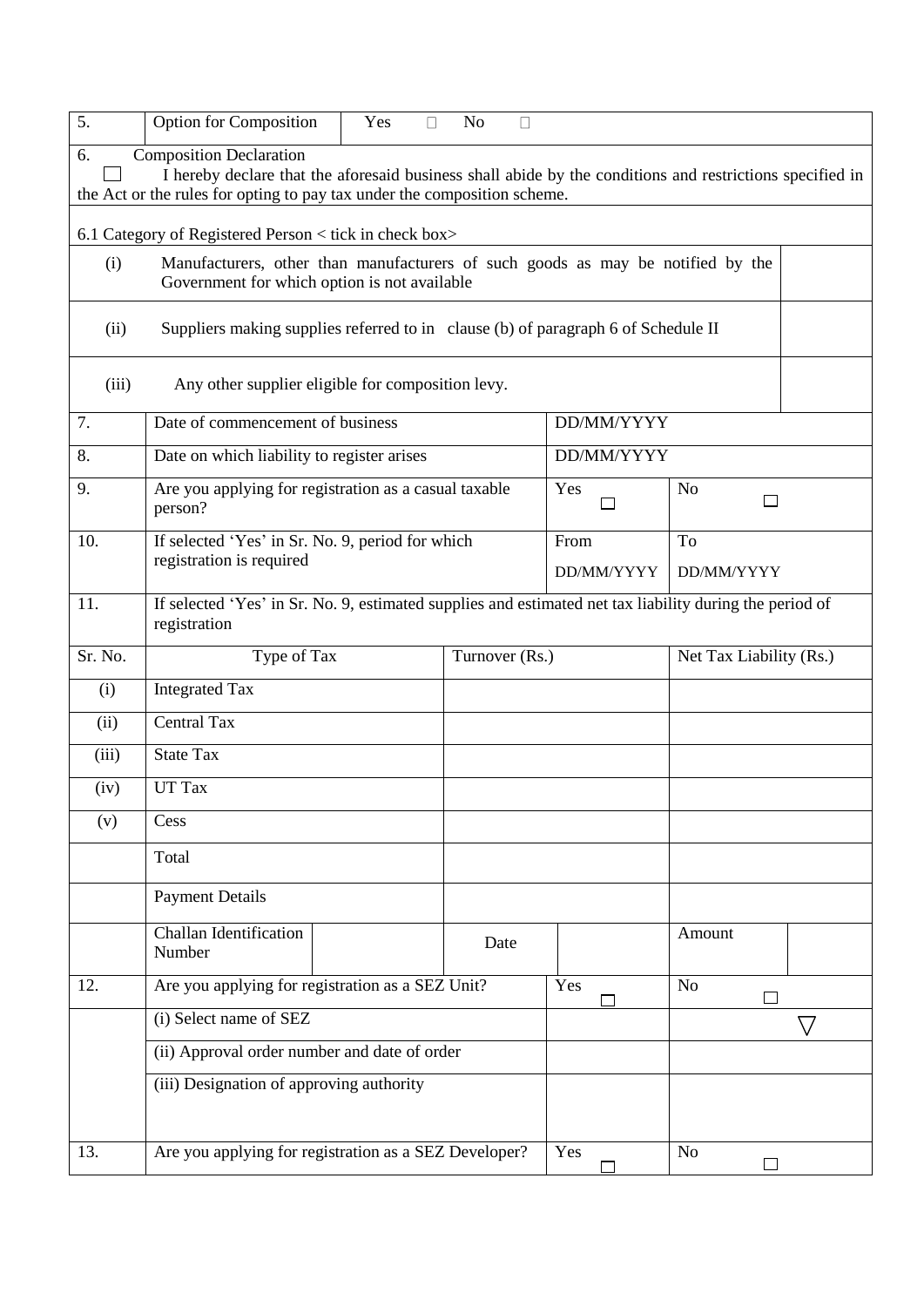|                                                       | (i) Select name of SEZ Developer                                                                                   |           |                                                      |                                                   |
|-------------------------------------------------------|--------------------------------------------------------------------------------------------------------------------|-----------|------------------------------------------------------|---------------------------------------------------|
|                                                       | (ii) Approval order number and date of order                                                                       |           |                                                      |                                                   |
|                                                       | (iii) Designation of approving authority                                                                           |           |                                                      |                                                   |
| 14.                                                   | Reason to obtain registration:                                                                                     |           |                                                      |                                                   |
|                                                       | (i) Crossing the threshold                                                                                         |           |                                                      | (viii) Merger /amalgamation of two or more        |
|                                                       |                                                                                                                    |           | registered persons<br>(ix) Input Service Distributor |                                                   |
|                                                       | (ii) Inter-State supply<br>(iii) Liability to pay tax as recipient of goods or                                     |           | (x) Person liable to pay tax $u/s$ 9(5)              |                                                   |
|                                                       | services $u/s$ 9(3) or 9(4)                                                                                        |           |                                                      |                                                   |
|                                                       | (iv) Transfer of business which includes change                                                                    |           |                                                      | (xi) Taxable person supplying through e-Commerce  |
|                                                       | in the ownership of business                                                                                       | portal    |                                                      |                                                   |
|                                                       | (if transferee is not a registered entity)<br>(v) Death of the proprietor                                          |           | (xii) Voluntary Basis                                |                                                   |
|                                                       | (if the successor is not a registered entity)                                                                      |           |                                                      |                                                   |
|                                                       | (vi) De-merger                                                                                                     |           |                                                      | (xiii) Persons supplying goods and/or services on |
|                                                       |                                                                                                                    |           | behalf of other taxable person(s)                    |                                                   |
|                                                       | (vii) Change in constitution of business                                                                           |           |                                                      | $(xiv)$ Others (Not covered above) – Specify      |
| 15.                                                   | Indicate existing registrations wherever applicable                                                                |           |                                                      |                                                   |
|                                                       |                                                                                                                    |           |                                                      |                                                   |
|                                                       | Registration number under Value Added Tax                                                                          |           |                                                      |                                                   |
|                                                       | <b>Central Sales Tax Registration Number</b>                                                                       |           |                                                      |                                                   |
|                                                       | <b>Entry Tax Registration Number</b>                                                                               |           |                                                      |                                                   |
|                                                       | <b>Entertainment Tax Registration Number</b>                                                                       |           |                                                      |                                                   |
|                                                       | Hotel and Luxury Tax Registration Number                                                                           |           |                                                      |                                                   |
|                                                       | <b>Central Excise Registration Number</b>                                                                          |           |                                                      |                                                   |
|                                                       | <b>Service Tax Registration Number</b>                                                                             |           |                                                      |                                                   |
| Number                                                | Corporate Identify Number/Foreign Company Registration                                                             |           |                                                      |                                                   |
|                                                       | Limited Liability Partnership Identification Number/Foreign<br>Limited Liability Partnership Identification Number |           |                                                      |                                                   |
|                                                       | Importer/Exporter Code Number                                                                                      |           |                                                      |                                                   |
|                                                       | Registration number under Medicinal and Toilet                                                                     |           |                                                      |                                                   |
| Preparations (Excise Duties) Act                      |                                                                                                                    |           |                                                      |                                                   |
| Registration number under Shops and Establishment Act |                                                                                                                    |           |                                                      |                                                   |
|                                                       | Temporary ID, if any                                                                                               |           |                                                      |                                                   |
|                                                       | Others (Please specify)                                                                                            |           |                                                      |                                                   |
| 16.                                                   | (a) Address of Principal Place of Business                                                                         |           |                                                      |                                                   |
|                                                       | Building No./Flat No.                                                                                              | Floor No. |                                                      |                                                   |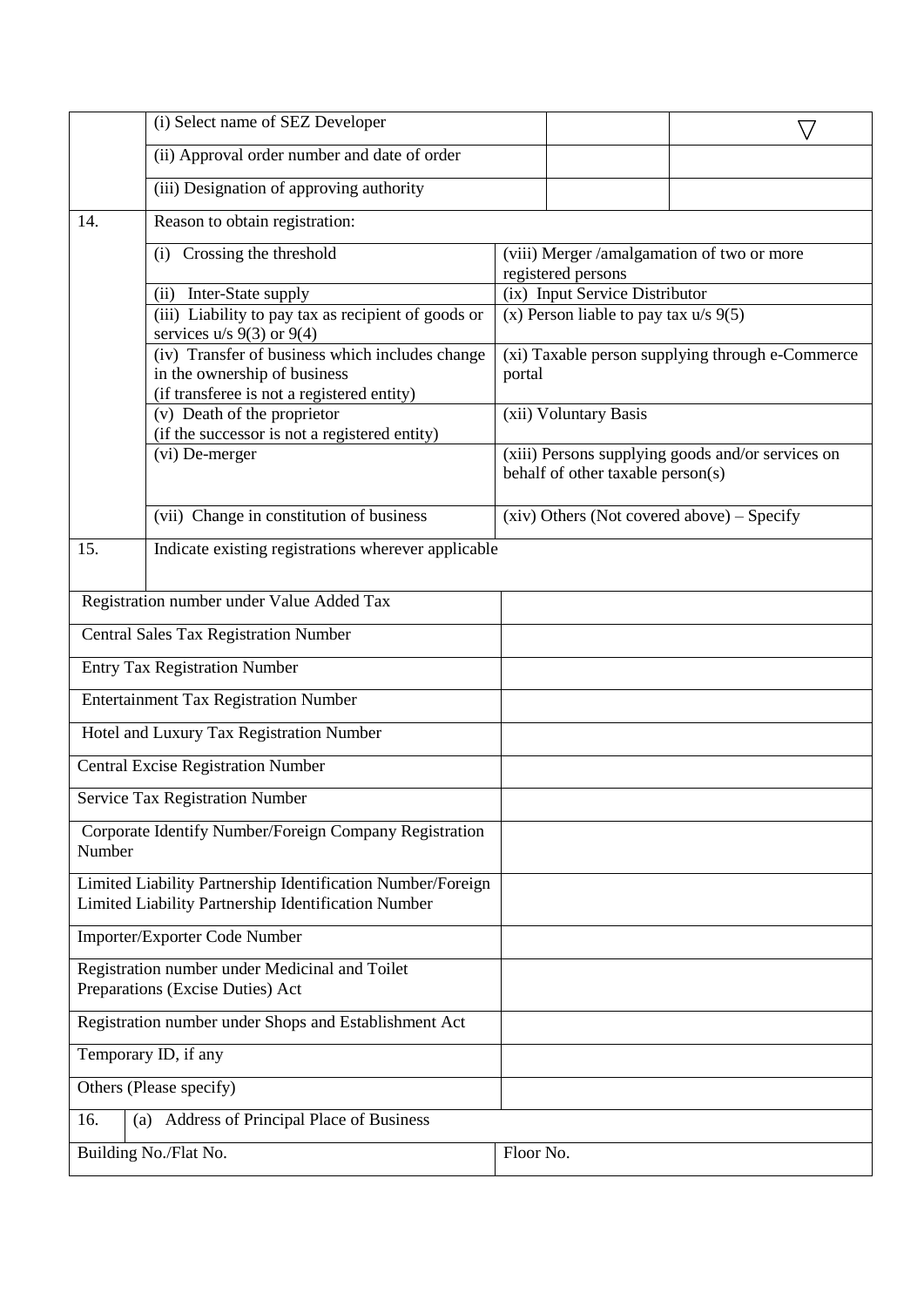| Name of the Premises/Building                                                        |                                                                                                        |  |        |                                  |                           | Road/Street |           |                                |            |  |                  |        |        |
|--------------------------------------------------------------------------------------|--------------------------------------------------------------------------------------------------------|--|--------|----------------------------------|---------------------------|-------------|-----------|--------------------------------|------------|--|------------------|--------|--------|
| City/Town/Locality/Village                                                           |                                                                                                        |  |        |                                  |                           | District    |           |                                |            |  |                  |        |        |
| Taluka/Block                                                                         |                                                                                                        |  |        |                                  |                           |             |           |                                |            |  |                  |        |        |
| <b>State</b>                                                                         |                                                                                                        |  |        |                                  |                           | PIN Code    |           |                                |            |  |                  |        |        |
| Latitude                                                                             |                                                                                                        |  |        |                                  |                           |             | Longitude |                                |            |  |                  |        |        |
| (b) Contact Information                                                              |                                                                                                        |  |        |                                  |                           |             |           |                                |            |  |                  |        |        |
| <b>Office Email Address</b><br>Office Telephone number                               |                                                                                                        |  |        |                                  |                           |             |           | <b>STD</b>                     |            |  |                  |        |        |
| <b>Mobile Number</b>                                                                 |                                                                                                        |  |        |                                  | <b>Office Fax Number</b>  |             |           |                                | <b>STD</b> |  |                  |        |        |
| (c) Nature of premises                                                               |                                                                                                        |  |        |                                  |                           |             |           |                                |            |  |                  |        |        |
| Own                                                                                  | Leased                                                                                                 |  |        | Rented                           |                           |             | Consent   |                                | Shared     |  | Others (specify) |        |        |
|                                                                                      | (d) Nature of business activity being carried out at above mentioned premises (Please tick applicable) |  |        |                                  |                           |             |           |                                |            |  |                  |        |        |
| Factory / Manufacturing<br>$\Box$                                                    |                                                                                                        |  |        |                                  | <b>Wholesale Business</b> |             |           | <b>Retail Business</b>         |            |  |                  |        | П      |
| Warehouse/Depot                                                                      |                                                                                                        |  | $\Box$ |                                  | <b>Bonded Warehouse</b>   |             |           | Supplier of services           |            |  |                  | $\Box$ |        |
| Office/Sale Office                                                                   |                                                                                                        |  | $\Box$ | <b>Leasing Business</b>          |                           | $\Box$      |           | Recipient of goods or services |            |  |                  |        | $\Box$ |
| <b>EOU/ STP/ EHTP</b>                                                                |                                                                                                        |  | П      | <b>Works Contract</b>            |                           | $\Box$      |           | Export                         |            |  |                  |        | $\Box$ |
| Import                                                                               |                                                                                                        |  | П      | Others (Specify)                 |                           | $\Box$      |           |                                |            |  |                  |        |        |
| 17. Details of Bank Accounts (s)                                                     |                                                                                                        |  |        |                                  |                           |             |           |                                |            |  |                  |        |        |
| Total number of Bank Accounts maintained by the applicant for conducting<br>business |                                                                                                        |  |        |                                  |                           |             |           |                                |            |  |                  |        |        |
| (Upto 10 Bank Accounts to be reported)                                               |                                                                                                        |  |        |                                  |                           |             |           |                                |            |  |                  |        |        |
| Details of Bank Account 1                                                            |                                                                                                        |  |        |                                  |                           |             |           |                                |            |  |                  |        |        |
| <b>Account Number</b>                                                                |                                                                                                        |  |        |                                  |                           |             |           |                                |            |  |                  |        |        |
| Type of Account                                                                      |                                                                                                        |  |        |                                  |                           | <b>IFSC</b> |           |                                |            |  |                  |        |        |
| <b>Bank Name</b>                                                                     |                                                                                                        |  |        |                                  |                           |             |           |                                |            |  |                  |        |        |
| <b>Branch Address</b>                                                                |                                                                                                        |  |        | To be auto-populated (Edit mode) |                           |             |           |                                |            |  |                  |        |        |

18. Details of the Goods supplied by the Business

Note – Add more accounts ------

|      | Please specify top 5 Goods |                       |  |  |  |  |  |  |  |
|------|----------------------------|-----------------------|--|--|--|--|--|--|--|
| Sr.  | Description of Goods       | HSN Code (Four digit) |  |  |  |  |  |  |  |
| No.  |                            |                       |  |  |  |  |  |  |  |
| (i)  |                            |                       |  |  |  |  |  |  |  |
| (ii) |                            |                       |  |  |  |  |  |  |  |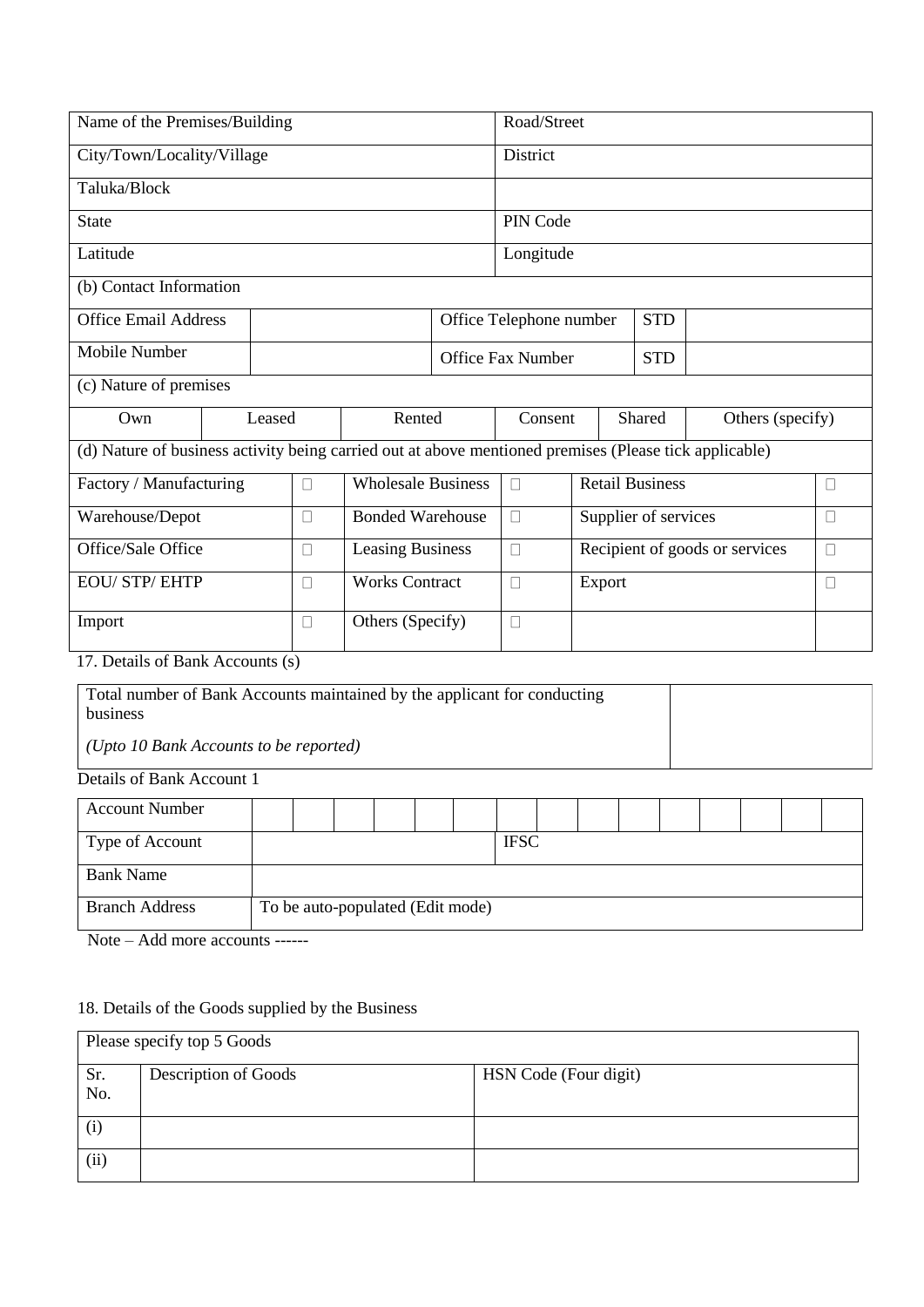| $\cdots$ |  |
|----------|--|
|          |  |

19. Details of Services supplied by the Business.

|          | Please specify top 5 Services  |                       |  |  |  |  |  |  |  |
|----------|--------------------------------|-----------------------|--|--|--|--|--|--|--|
| Sr. No.  | <b>Description of Services</b> | HSN Code (Four digit) |  |  |  |  |  |  |  |
| (i)      |                                |                       |  |  |  |  |  |  |  |
| (ii)     |                                |                       |  |  |  |  |  |  |  |
| $\cdots$ |                                |                       |  |  |  |  |  |  |  |
| (v)      |                                |                       |  |  |  |  |  |  |  |

20. Details of Additional Place(s) of Business

| Number of additional places |  |
|-----------------------------|--|
|                             |  |

Premises 1

#### (a) Details of Additional Place of Business

| <b>Building No/Flat No</b>                                                                             |  |        |   |                           |                          |                         | Floor No    |                                   |            |                     |        |
|--------------------------------------------------------------------------------------------------------|--|--------|---|---------------------------|--------------------------|-------------------------|-------------|-----------------------------------|------------|---------------------|--------|
| Name of the Premises/Building                                                                          |  |        |   |                           |                          |                         | Road/Street |                                   |            |                     |        |
| City/Town/Locality/Village                                                                             |  |        |   |                           |                          |                         | District    |                                   |            |                     |        |
| Block/Taluka                                                                                           |  |        |   |                           |                          |                         |             |                                   |            |                     |        |
| <b>State</b>                                                                                           |  |        |   |                           |                          | PIN Code                |             |                                   |            |                     |        |
| Latitude                                                                                               |  |        |   |                           | Longitude                |                         |             |                                   |            |                     |        |
| (b) Contact Information                                                                                |  |        |   |                           |                          |                         |             |                                   |            |                     |        |
| <b>Office Email Address</b>                                                                            |  |        |   |                           |                          | Office Telephone number |             | <b>STD</b>                        |            |                     |        |
| Mobile Number                                                                                          |  |        |   |                           | <b>Office Fax Number</b> |                         |             |                                   | <b>STD</b> |                     |        |
| (c) Nature of premises                                                                                 |  |        |   |                           |                          |                         |             |                                   |            |                     |        |
| Own                                                                                                    |  | Leased |   | Rented                    |                          | Consent                 | Shared      |                                   |            | Others<br>(specify) |        |
| (d) Nature of business activity being carried out at above mentioned premises (Please tick applicable) |  |        |   |                           |                          |                         |             |                                   |            |                     |        |
| Factory / Manufacturing                                                                                |  |        | П | <b>Wholesale Business</b> |                          |                         | $\Box$      | <b>Retail Business</b>            |            |                     | $\Box$ |
| Warehouse/Depot                                                                                        |  |        | П | <b>Bonded Warehouse</b>   |                          |                         | $\Box$      | Supplier of services              |            |                     | $\Box$ |
| Office/Sale Office<br>$\Box$                                                                           |  |        |   | <b>Leasing Business</b>   |                          |                         | $\Box$      | Recipient of goods or<br>services |            |                     | $\Box$ |
| <b>EOU/ STP/ EHTP</b>                                                                                  |  |        | П | <b>Works Contract</b>     | $\Box$                   |                         |             | Export                            | $\Box$     |                     |        |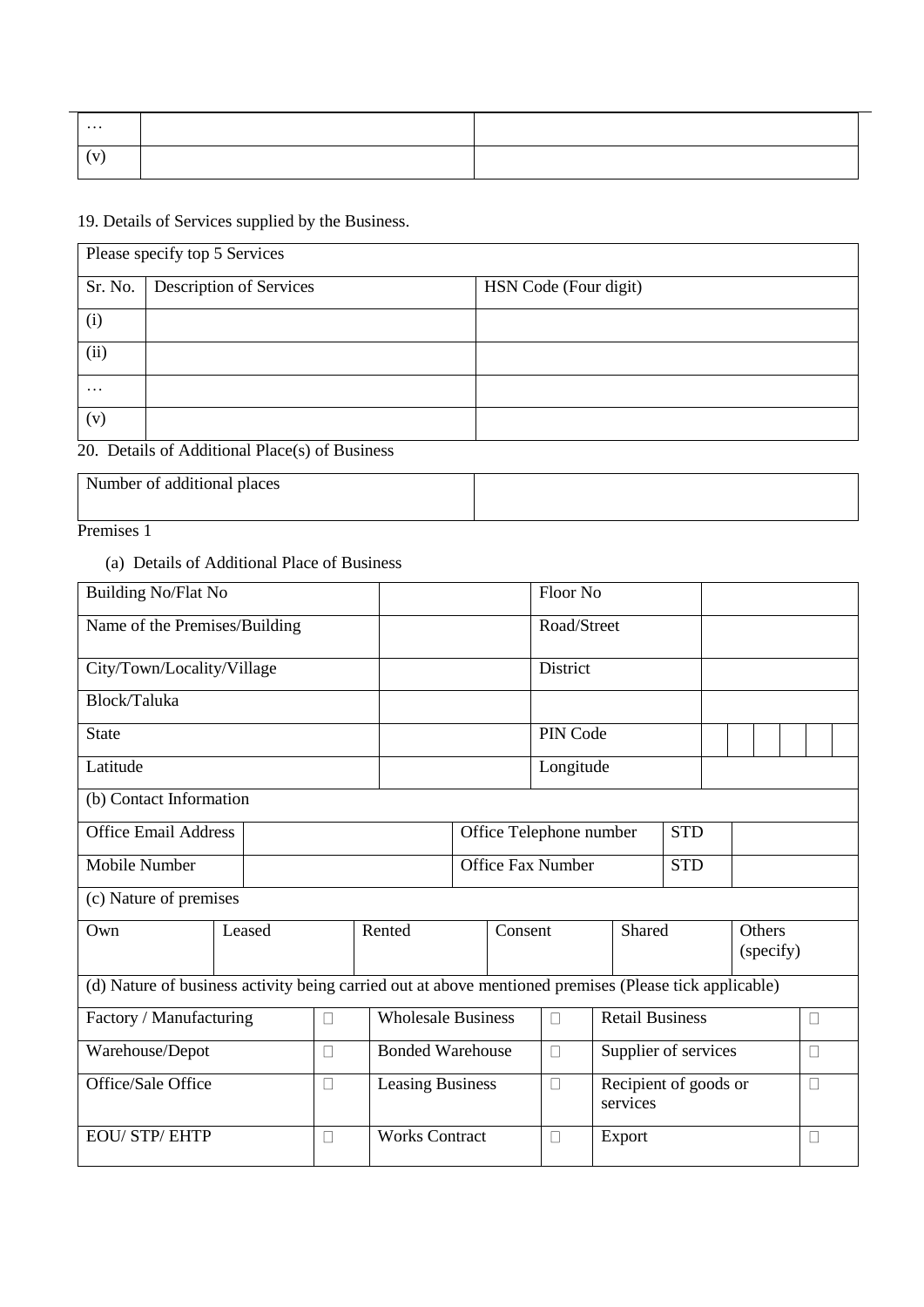| -<br>mport | $\overline{\phantom{0}}$ | $\cdot$ $\sim$<br>Others<br>(specify)<br>$\tilde{\phantom{a}}$ | $\overline{\phantom{a}}$<br>一 |  |  |
|------------|--------------------------|----------------------------------------------------------------|-------------------------------|--|--|
|            |                          |                                                                |                               |  |  |

21. Details of Proprietor/all Partners/Karta/Managing Directors and whole time Director/Members of Managing Committee of Associations/Board of Trustees etc**.**

| Particulars                            | <b>First Name</b> | Middle Name                                | <b>Last Name</b>                       |  |  |  |  |  |
|----------------------------------------|-------------------|--------------------------------------------|----------------------------------------|--|--|--|--|--|
| Name                                   |                   |                                            |                                        |  |  |  |  |  |
| Photo                                  |                   |                                            |                                        |  |  |  |  |  |
| Name of Father                         |                   |                                            |                                        |  |  |  |  |  |
| Date of Birth                          | DD/MM/YYYY        | Gender                                     | <male, female,<br="">Other&gt;</male,> |  |  |  |  |  |
| <b>Mobile Number</b>                   |                   | Email address                              |                                        |  |  |  |  |  |
| Telephone No. with STD                 |                   |                                            |                                        |  |  |  |  |  |
| Designation /Status                    |                   | Director Identification Number (if<br>any) |                                        |  |  |  |  |  |
| <b>Permanent Account Number</b>        |                   | <b>Aadhaar Number</b>                      |                                        |  |  |  |  |  |
| Are you a citizen of India?            | Yes / No          | Passport No. (in case of<br>foreigners)    |                                        |  |  |  |  |  |
| <b>Residential Address</b>             |                   |                                            |                                        |  |  |  |  |  |
| <b>Building No/Flat No</b>             |                   | Floor No                                   |                                        |  |  |  |  |  |
| Name of the<br>Premises/Building       |                   | Road/Street                                |                                        |  |  |  |  |  |
| City/Town/Locality/Village             |                   | District                                   |                                        |  |  |  |  |  |
| Block/Taluka                           |                   |                                            |                                        |  |  |  |  |  |
| <b>State</b>                           |                   | PIN Code                                   |                                        |  |  |  |  |  |
| Country (in case of foreigner<br>only) |                   | ZIP code                                   |                                        |  |  |  |  |  |

22. Details of Authorised Signatory

Checkbox for Primary Authorised Signatory Details of Signatory No. 1

 $\Box$ 

| Particulars | <b>First Name</b> | Middle Name | Last Name |
|-------------|-------------------|-------------|-----------|
| Name        |                   |             |           |
| Photo       |                   |             |           |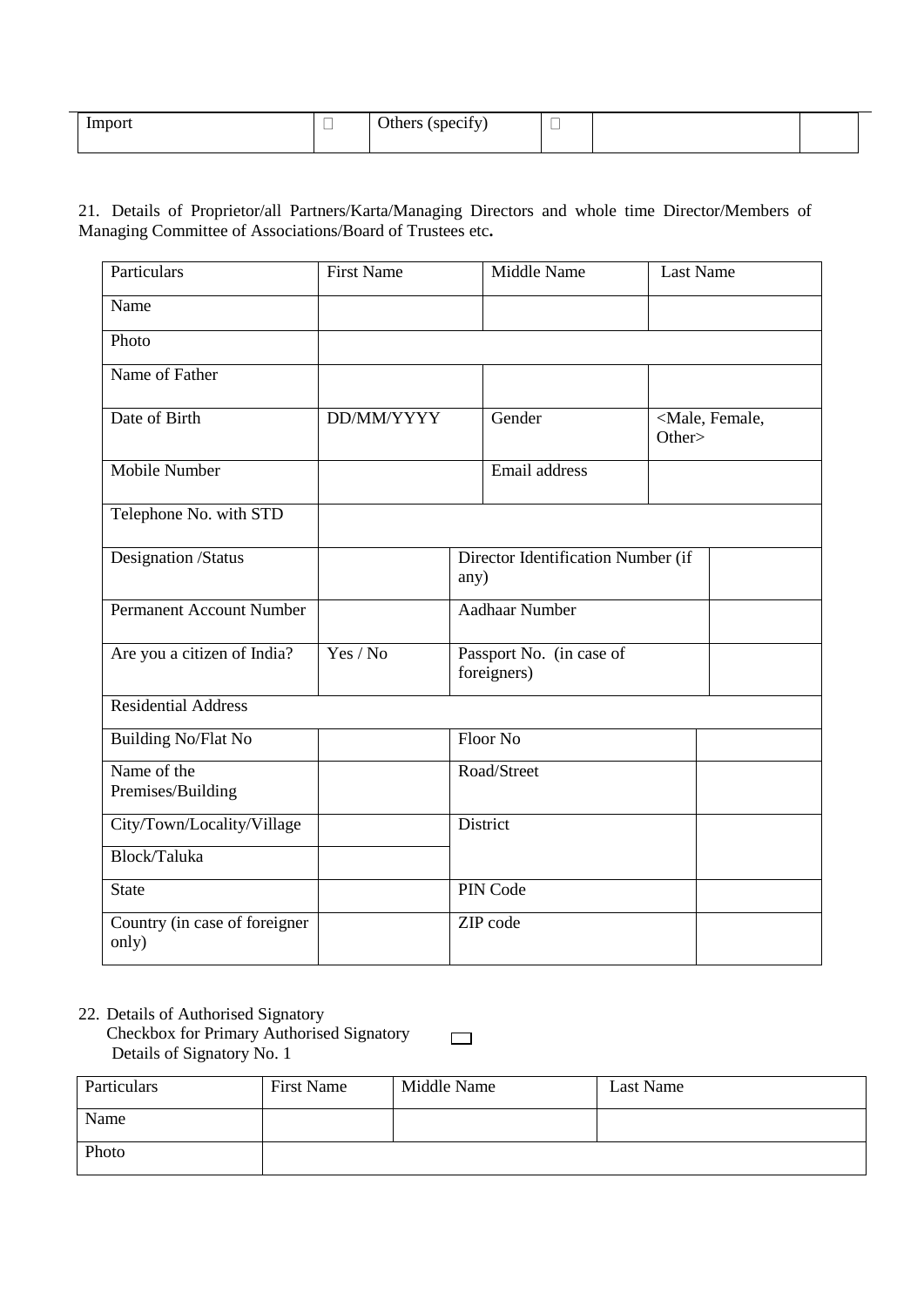| Name of Father                     |            |               |                                            |                                     |  |  |  |  |
|------------------------------------|------------|---------------|--------------------------------------------|-------------------------------------|--|--|--|--|
| Date of Birth                      | DD/MM/YYYY | Gender        |                                            | <male, female,="" other=""></male,> |  |  |  |  |
| Mobile Number                      |            | Email address |                                            |                                     |  |  |  |  |
| Telephone No. with<br><b>STD</b>   |            |               |                                            |                                     |  |  |  |  |
| Designation /Status                |            |               | Director Identification<br>Number (if any) |                                     |  |  |  |  |
| <b>Permanent Account</b><br>Number |            |               | Aadhaar Number                             |                                     |  |  |  |  |
| Are you a citizen of<br>India?     | Yes / No   |               | Passport No. (in case of<br>foreigners)    |                                     |  |  |  |  |

| Residential Address in India                     |             |  |  |  |
|--------------------------------------------------|-------------|--|--|--|
| <b>Building No/Flat No</b>                       | Floor No    |  |  |  |
| Name of the<br>Premises/Building<br>Block/Taluka | Road/Street |  |  |  |
| City/Town/Locality/Village                       | District    |  |  |  |
| <b>State</b>                                     | PIN Code    |  |  |  |

# 23. Details of Authorised Representative

| Enrolment ID, if available                                  |  |                   |  |  |                  |  |  |  |                  |  |  |
|-------------------------------------------------------------|--|-------------------|--|--|------------------|--|--|--|------------------|--|--|
| Provide following details, if enrolment ID is not available |  |                   |  |  |                  |  |  |  |                  |  |  |
| Permanent Account Number                                    |  |                   |  |  |                  |  |  |  |                  |  |  |
| Aadhaar, if Permanent                                       |  |                   |  |  |                  |  |  |  |                  |  |  |
| Account Number is not                                       |  |                   |  |  |                  |  |  |  |                  |  |  |
| available                                                   |  |                   |  |  |                  |  |  |  |                  |  |  |
|                                                             |  |                   |  |  |                  |  |  |  |                  |  |  |
|                                                             |  | <b>First Name</b> |  |  | Middle Name      |  |  |  | <b>Last Name</b> |  |  |
| Name of Person                                              |  |                   |  |  |                  |  |  |  |                  |  |  |
| Designation / Status                                        |  |                   |  |  |                  |  |  |  |                  |  |  |
| Mobile Number                                               |  |                   |  |  |                  |  |  |  |                  |  |  |
| Email address                                               |  |                   |  |  |                  |  |  |  |                  |  |  |
| Telephone No. with STD                                      |  |                   |  |  | FAX No. with STD |  |  |  |                  |  |  |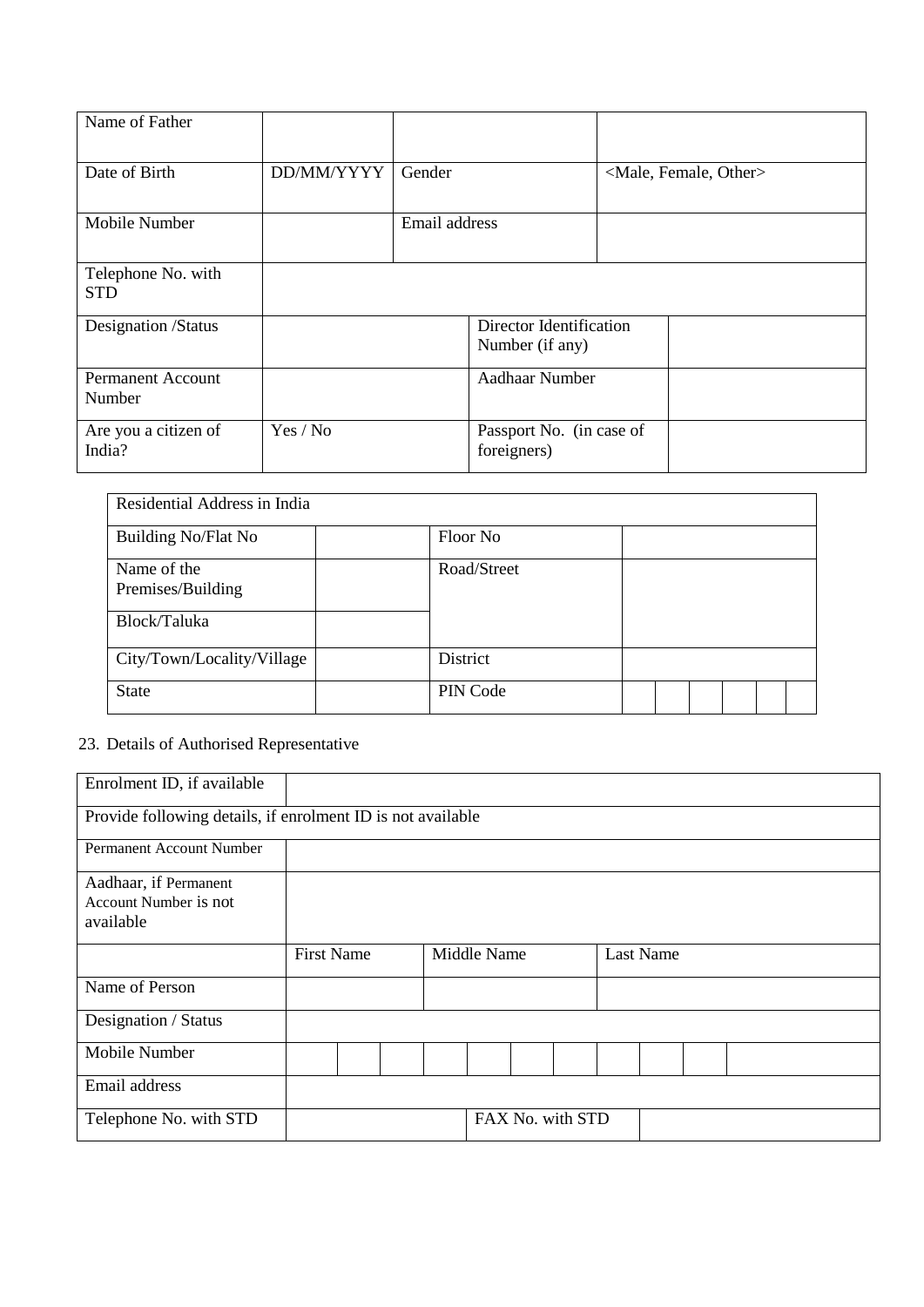#### 24. State Specific Information

Profession Tax Enrolment Code (EC) No.

Profession Tax Registration Certificate (RC) No.

State Excise License No. and the name of the person in whose name Excise License is held

*(a) Field 1 (b) Field 2 (c) …. (d) ….. (e) Field n*

#### 25. Document Upload

*A customized list of documents required to be uploaded (refer rule 8) as per the field values in the form.* 

26. Consent

*I on behalf of the holder of Aadhaar number <pre-filled based on Aadhaar number provided in the form> give consent to "Goods and Services Tax Network" to obtain my details from UIDAI for the purpose of authentication. "Goods and Services Tax Network" has informed me that identity information would only be used for validating identity of the Aadhaar holder and will be shared with Central Identities Data Repository only for the purpose of authentication.*

27. Verification (by authorised signatory)

*I hereby solemnly affirm and declare that the information given herein above is true and correct to the best of my knowledge and belief and nothing has been concealed therefrom*

Signature

Place: Name of Authorised Signatory ….……………………

Date: Designation/Status……………………………………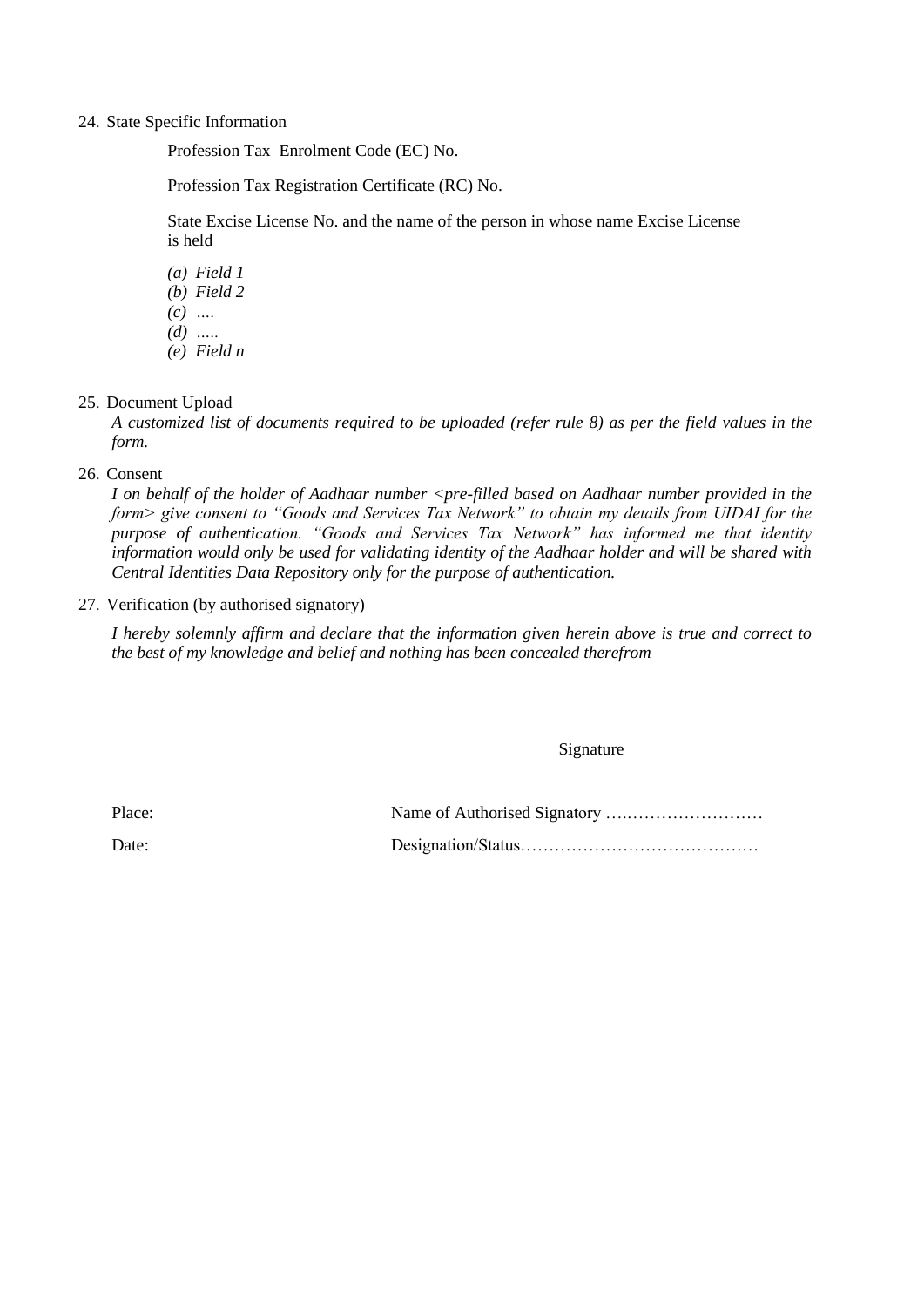# **List of documents to be uploaded:-**

| 1. | Photographs (wherever specified in the Application Form)<br>(a) Proprietary Concern – Proprietor<br>Firm<br>Limited<br>(b)<br>Partnership<br>Liability<br>$\sqrt{2}$<br>Partnership<br>Managing/Authorised/Designated Partners (personal details of all partners are to<br>be submitted but photos of only ten partners including that of Managing Partner<br>are to be submitted)<br>(c) Hindu Undivided Family - Karta<br>(d) Company – Managing Director or the Authorised Person<br>(e) Trust – Managing Trustee<br>(f) Association of Persons or Body of Individuals -Members of Managing<br>Committee (personal details of all members are to be submitted but photos of only<br>ten members including that of Chairman are to be submitted)<br>(g) Local Authority – Chief Executive Officer or his equivalent<br>(h) Statutory Body – Chief Executive Officer or his equivalent<br>$(i)$ Others – Person in Charge                                                                                                                                                                                                                                                                                                                                                    |
|----|-------------------------------------------------------------------------------------------------------------------------------------------------------------------------------------------------------------------------------------------------------------------------------------------------------------------------------------------------------------------------------------------------------------------------------------------------------------------------------------------------------------------------------------------------------------------------------------------------------------------------------------------------------------------------------------------------------------------------------------------------------------------------------------------------------------------------------------------------------------------------------------------------------------------------------------------------------------------------------------------------------------------------------------------------------------------------------------------------------------------------------------------------------------------------------------------------------------------------------------------------------------------------------|
| 2. | Constitution of Business: Partnership Deed in case of Partnership Firm,<br>Registration Certificate/Proof of Constitution in case of Society, Trust, Club,<br>Government Department, Association of Persons or Body of Individuals, Local<br>Authority, Statutory Body and Others etc.                                                                                                                                                                                                                                                                                                                                                                                                                                                                                                                                                                                                                                                                                                                                                                                                                                                                                                                                                                                        |
| 3. | Proof of Principal Place of Business:<br>(a) For Own premises $-$<br>Any document in support of the ownership of the premises like latest Property Tax<br>Receipt or Municipal Khata copy or copy of Electricity Bill.<br>(b) For Rented or Leased premises –<br>A copy of the valid Rent / Lease Agreement with any document in support of the<br>ownership of the premises of the Lessor like Latest Property Tax Receipt or<br>Municipal Khata copy or copy of Electricity Bill.<br>(c) For premises not covered in (a) and (b) above $-$<br>A copy of the Consent Letter with any document in support of the ownership of<br>the premises of the Consenter like Municipal Khata copy or Electricity Bill copy.<br>For shared properties also, the same documents may be uploaded.<br>(d) For rented/leased premises where the Rent/lease agreement is not available, an<br>affidavit to that effect along with any document in support of the possession of the<br>premises like copy of Electricity Bill.<br>(e) If the principal place of business is located in a Special Economic Zone or the<br>applicant<br>an<br>Special<br>Economic<br>Zone<br>developer,<br>is<br>necessary<br>documents/certificates issued by Government of India are required to be uploaded. |
| 4  | <b>Bank Account Related Proof:</b><br>Scanned copy of the first page of Bank passbook or the relevant page of Bank<br>Statement or Scanned copy of a cancelled cheque containing name of the<br>Proprietor or Business entity, Bank Account No., MICR, IFSC and Branch details<br>including code.                                                                                                                                                                                                                                                                                                                                                                                                                                                                                                                                                                                                                                                                                                                                                                                                                                                                                                                                                                             |
| 5  | <b>Authorisation Form:-</b><br>For each Authorised Signatory mentioned in the application form, Authorisation or<br>copy of Resolution of the Managing Committee or Board of Directors to be filed<br>in the following format:<br>Declaration for Authorised Signatory (Separate for each signatory) (Details of<br>Partners/Karta/Managing<br>Directors<br>Proprietor/all<br>and<br>whole<br>time<br>Director/Members of Managing Committee of Associations/Board of Trustees                                                                                                                                                                                                                                                                                                                                                                                                                                                                                                                                                                                                                                                                                                                                                                                                |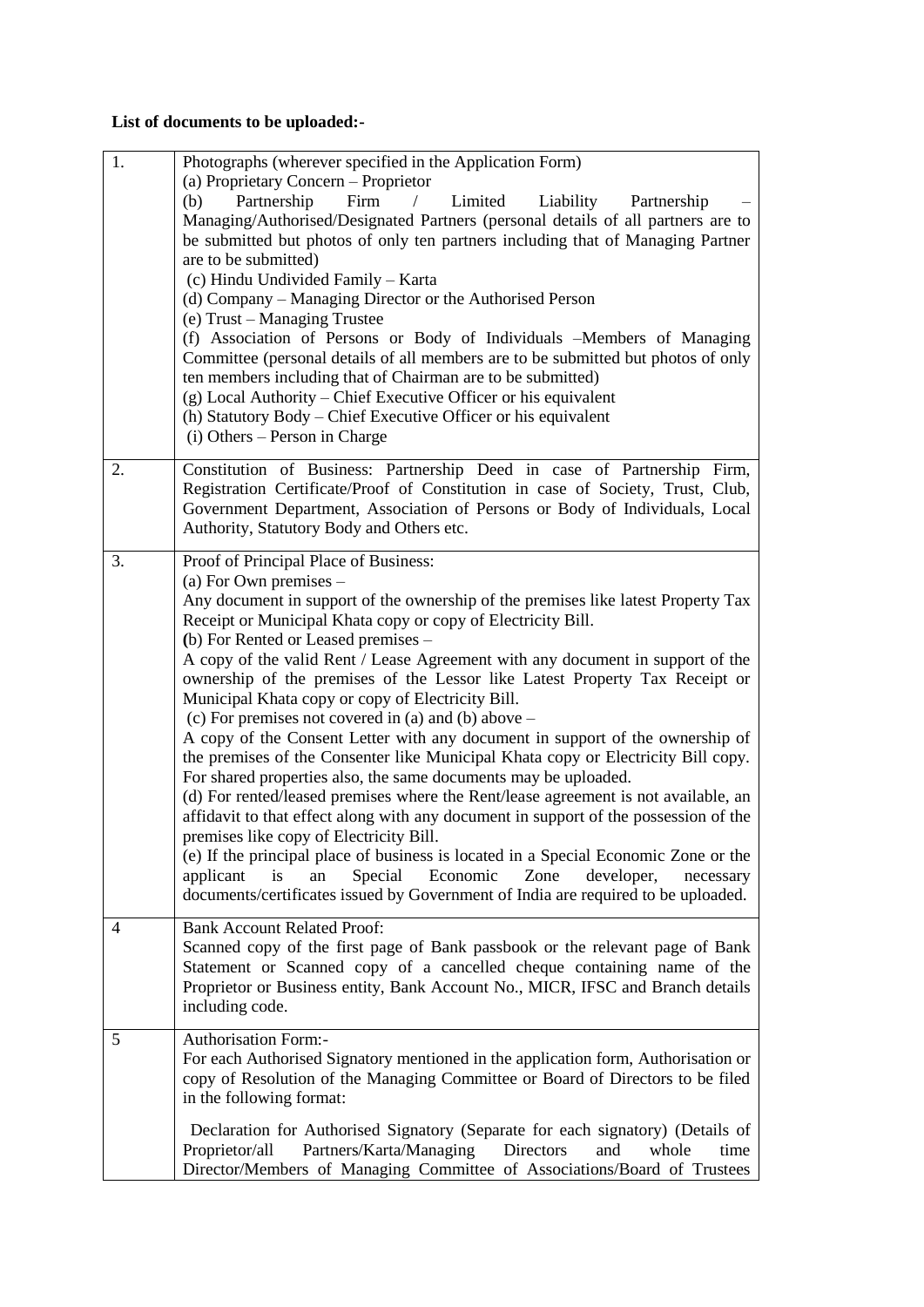| $etc.$ )                                                                   |                                                                                                                                                                                                                                                                                                                                                                                                                                                                |
|----------------------------------------------------------------------------|----------------------------------------------------------------------------------------------------------------------------------------------------------------------------------------------------------------------------------------------------------------------------------------------------------------------------------------------------------------------------------------------------------------------------------------------------------------|
| etc.) of  (name of registered person)                                      | I/We --- (name) being (Partners/Karta/Managing Directors and whole time<br>Director/Members of Managing Committee of Associations/Board of Trustees                                                                                                                                                                                                                                                                                                            |
| to this business will be binding on me/ us.                                | hereby solemnly affirm and declare that < <name authorised="" of="" signatory,<br="" the="">(status/designation)&gt;&gt; is hereby authorised, vide resolution no dated (copy<br/>submitted herewith), to act as an authorised signatory for the business &lt;&lt; Goods<br/>and Services Tax Identification Number - Name of the Business&gt;&gt; for which<br/>application for registration is being filed under the Act. All his actions in relation</name> |
|                                                                            | Signature of the person competent to sign                                                                                                                                                                                                                                                                                                                                                                                                                      |
|                                                                            | Name:                                                                                                                                                                                                                                                                                                                                                                                                                                                          |
|                                                                            | Designation/Status:                                                                                                                                                                                                                                                                                                                                                                                                                                            |
|                                                                            | (Name of the proprietor/Business Entity)                                                                                                                                                                                                                                                                                                                                                                                                                       |
| Acceptance as an authorised signatory<br>shall be binding on the business. | I << (Name of the authorised signatory >> hereby solemnly accord my acceptance<br>to act as authorised signatory for the above referred business and all my acts                                                                                                                                                                                                                                                                                               |
|                                                                            | Authorised<br>Signature<br>of                                                                                                                                                                                                                                                                                                                                                                                                                                  |
| <b>Signatory Place:</b>                                                    | (Name)                                                                                                                                                                                                                                                                                                                                                                                                                                                         |
|                                                                            |                                                                                                                                                                                                                                                                                                                                                                                                                                                                |
| Date:                                                                      | Designation/Status:                                                                                                                                                                                                                                                                                                                                                                                                                                            |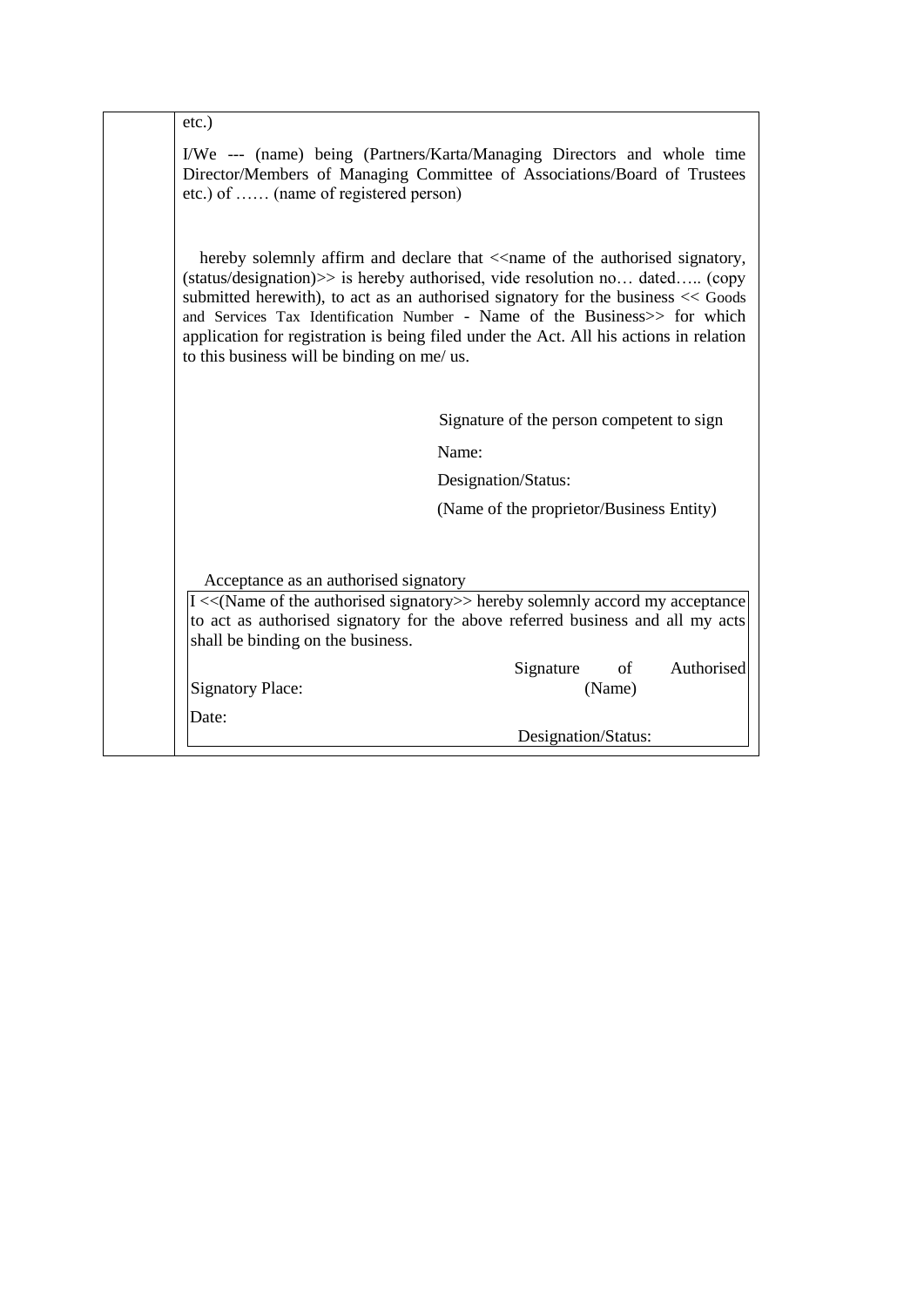#### **Instructions for submission of Application for Registration.**

1. Enter name of person as recorded on Permanent Account Number of the Business. In case of Proprietorship concern, enter name of proprietor against Legal Name and mention Permanent Account Number of the proprietor. Permanent Account Number shall be verified with Income Tax database.

2. Provide E-mail Id and Mobile Number of authorised signatory for verification and future communication which will be verified through One Time Passwords to be sent separately, before filling up Part-B of the application.

3. Applicant need to upload scanned copy of the declaration signed by the Proprietor/all Partners/Karta/Managing Directors and whole time Director/Members of Managing Committee of Associations/Board of Trustees etc. in case the business declares a person as Authorised Signatory.

| <b>Constitution of Business</b>       | Person who can digitally sign the application |
|---------------------------------------|-----------------------------------------------|
| Proprietorship                        | Proprietor                                    |
| Partnership                           | Managing / Authorised Partners                |
| Hindu Undivided Family                | Karta                                         |
| Private Limited Company               | Managing / Whole-time Directors               |
| <b>Public Limited Company</b>         | Managing / Whole-time Directors               |
| Society/ Club/ Trust/ AOP             | Members of Managing Committee                 |
| <b>Government Department</b>          | Person In charge                              |
| <b>Public Sector Undertaking</b>      | Managing / Whole-time Director                |
| <b>Unlimited Company</b>              | Managing/ Whole-time Director                 |
| <b>Limited Liability Partnership</b>  | <b>Designated Partners</b>                    |
| <b>Local Authority</b>                | Chief Executive Officer or Equivalent         |
| <b>Statutory Body</b>                 | Chief Executive Officer or Equivalent         |
| Foreign Company                       | Authorised Person in India                    |
| Foreign Limited Liability Partnership | Authorised Person in India                    |
| Others (specify)                      | Person In charge                              |

4. The following persons can digitally sign the application for new registration:-

5. Information in respect of authorised representative is optional. Please select your authorised representative from the list available on the common portal if the authorised representative is enrolled, otherwise provide details of such person.

6. State specific information are relevant for the concerned State only.

7. Application filed by undermentioned persons shall be signed digitally:-

| Sr. No | Type of Applicant | Type of Signature required |
|--------|-------------------|----------------------------|
|        |                   |                            |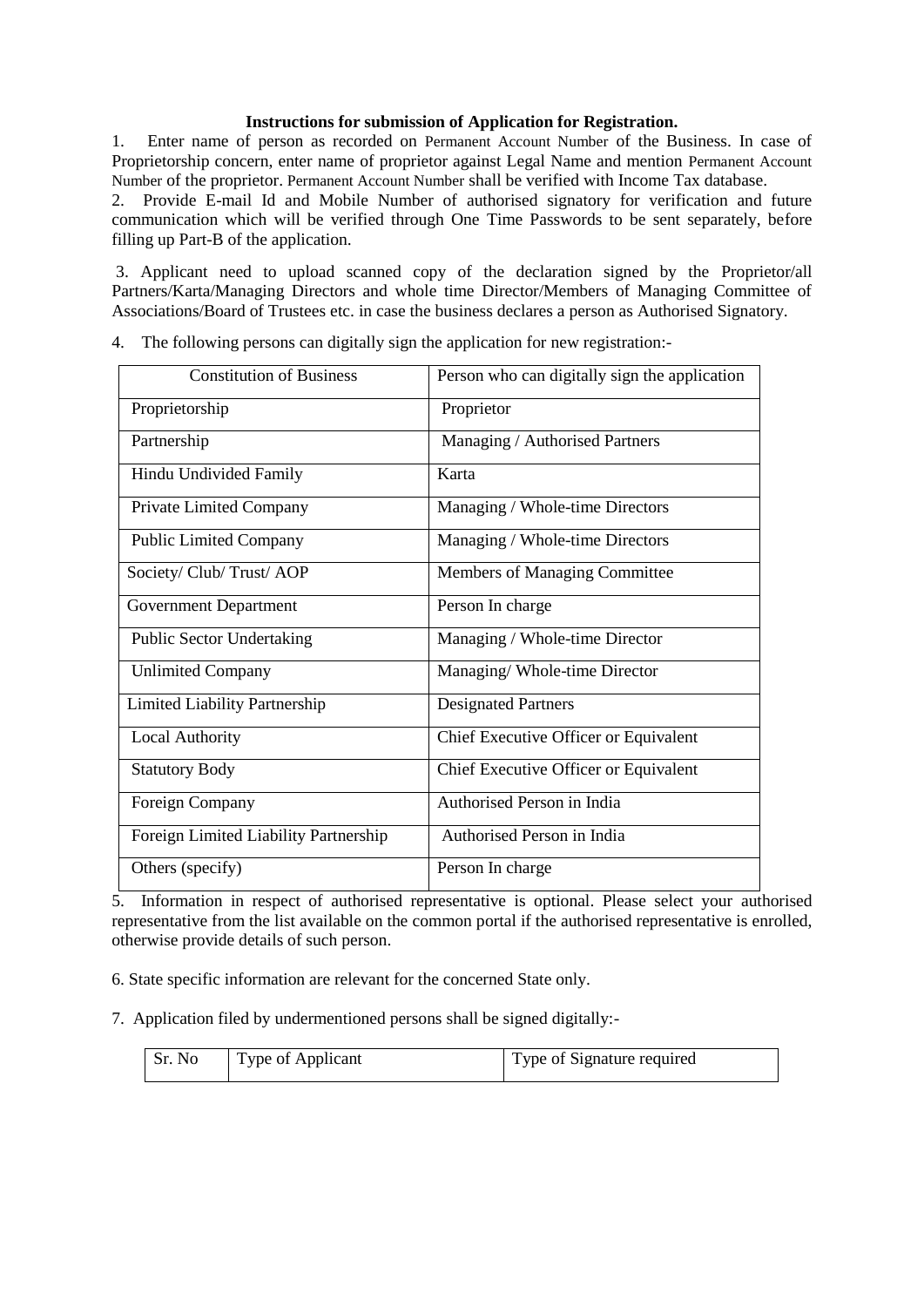| Sr. No | Type of Applicant                                                                                                                                                                                                               | Type of Signature required                                                                                              |
|--------|---------------------------------------------------------------------------------------------------------------------------------------------------------------------------------------------------------------------------------|-------------------------------------------------------------------------------------------------------------------------|
| 1.     | <b>Private Limited Company</b><br><b>Public Limited Company</b><br><b>Public Sector Undertaking</b><br><b>Unlimited Company</b><br>Limited Liability Partnership<br>Foreign Company<br>Foreign Limited Liability<br>Partnership | Digital Signature Certificate (DSC)-<br>Class-2 and above.                                                              |
| 2.     | Other than above                                                                                                                                                                                                                | Digital Signature Certificate class 2<br>and above<br>e-Signature<br><sub>or</sub><br>any other mode as may be notified |

8. All information related to Permanent Account Number, Aadhaar, Director Identification Number, Challan Identification Number shall be validated online by the system and Acknowledgment Receipt Number will be generated after successful validation of all the filled up information.

9. Status of the application filed online can be tracked on the common portal by entering Application Reference Number (ARN) indicated on the Acknowledgment.

10. No fee is payable for filing application for registration.

11. Authorised signatory shall not be a minor.

12. Any person having multiple business verticals within a State, requiring a separate registration for any of its business verticals shall need to apply separately in respect of each of the vertical.

13. After approval of application, registration certificate shall be made available on the common portal.

14. Temporary Reference Number (TRN) will be allotted after successfully furnishing preliminary details in PART –A of the application which can be used for filling up details in PART-B of the application. TRN will be available on the common portal for a period of 15 days.

15. Any person who applies for registration under rule 8 may give an option to pay tax under section 10 in Part B of FORM GST REG-01, which shall be considered as an intimation to pay tax under the said section.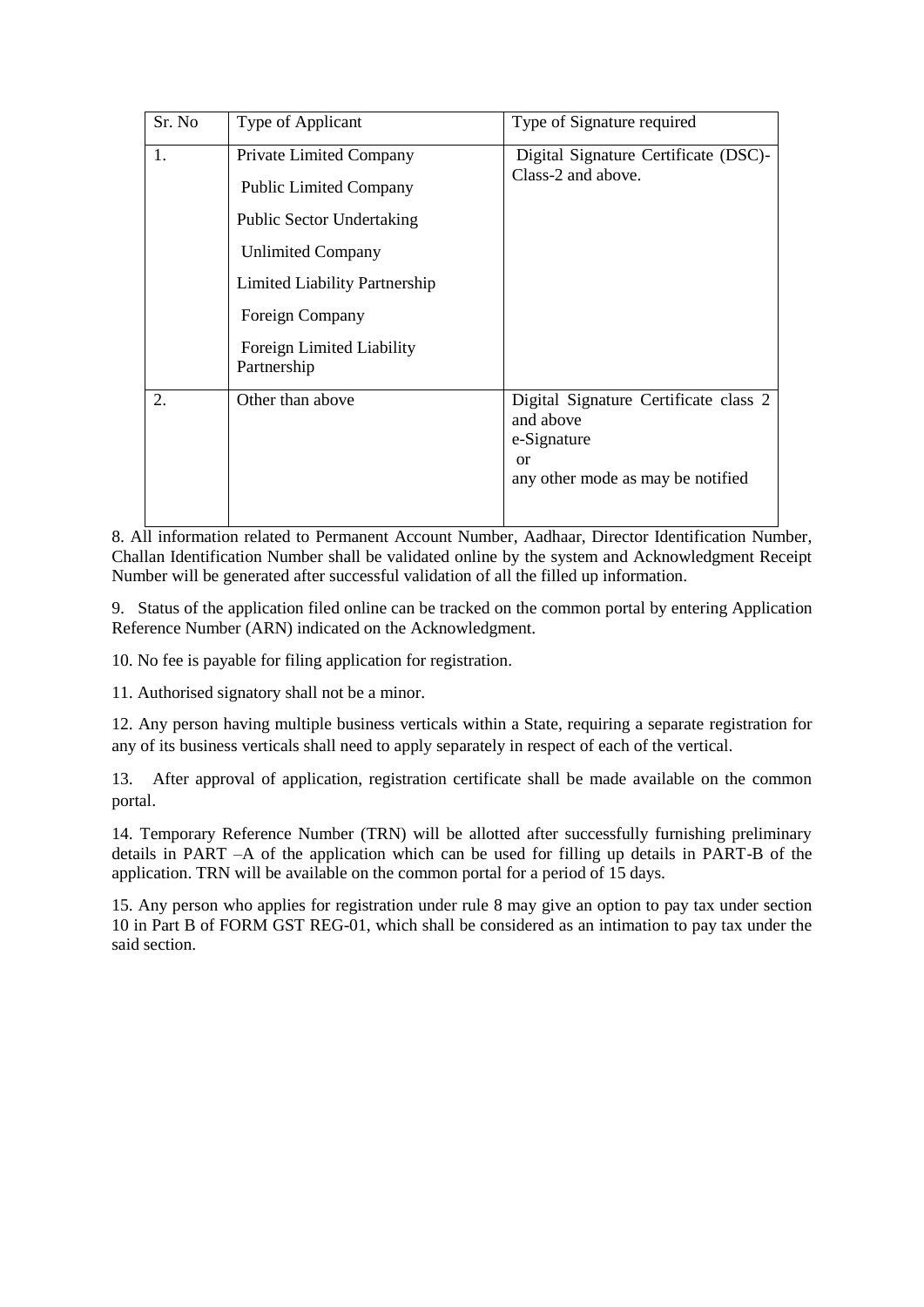# **Form GST REG-02**

*[See rule 8(5)]*

# **Acknowledgment**

| Application Reference Number (ARN) -                                                                   |                |  |
|--------------------------------------------------------------------------------------------------------|----------------|--|
| You have filed the application successfully and the particulars of the application are given as under: |                |  |
| Date of filing                                                                                         |                |  |
| Time of filing                                                                                         |                |  |
| Goods and Services Tax Identification Number, if available<br>$\therefore$                             |                |  |
| Legal Name                                                                                             | $\ddot{\cdot}$ |  |
| Trade Name (if applicable):                                                                            |                |  |
| Form No.                                                                                               |                |  |
| Form Description:                                                                                      |                |  |
| Center Jurisdiction                                                                                    |                |  |
| State Jurisdiction:                                                                                    |                |  |
| Filed by                                                                                               |                |  |
| Temporary reference number (TRN), if any:                                                              |                |  |
| Payment details*: Challan Identification Number                                                        |                |  |
|                                                                                                        | : Date         |  |
|                                                                                                        | : Amount       |  |
| It is a system generated acknowledgement and does not require any signature.                           |                |  |
| * Applicable only in case of Casual taxable person and Non Resident taxable person                     |                |  |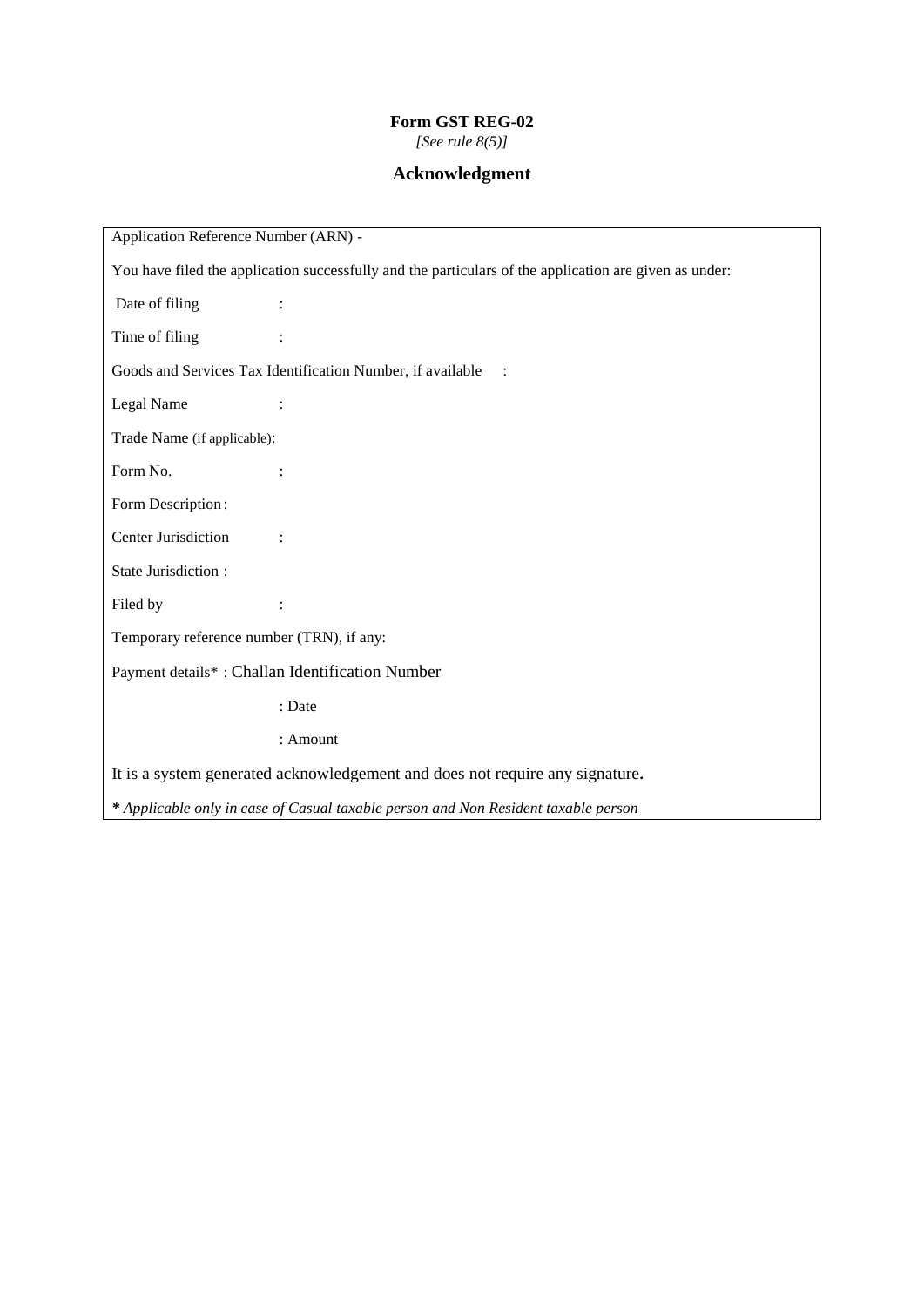*[See rule 9(2)]*

Reference Number: Date–

To Name of the Applicant: Address: GSTIN (if available): Application Reference No. (ARN): Date:

#### **Notice for Seeking Additional Information / Clarification / Documents relating to Application for <<Registration/Amendment/Cancellation >>**

This is with reference to your <<registration/amendment/cancellation>> application filed vide ARN < > Dated –DD/MM/YYYY The Department has examined your application and is not satisfied with it for the following reasons:

1.

2.

3.

…

 You are directed to submit your reply by ……….. (DD/MM/YYYY) \*You are hereby directed to appear before the undersigned on ……… (DD/MM/YYYY) at …….

(HH:MM)

If no response is received by the stipulated date, your application is liable for rejection. Please note that no further notice / reminder will be issued in this matter

> Signature Name of the Proper Officer: Designation: Jurisdiction:

*\* Not applicable for New Registration Application*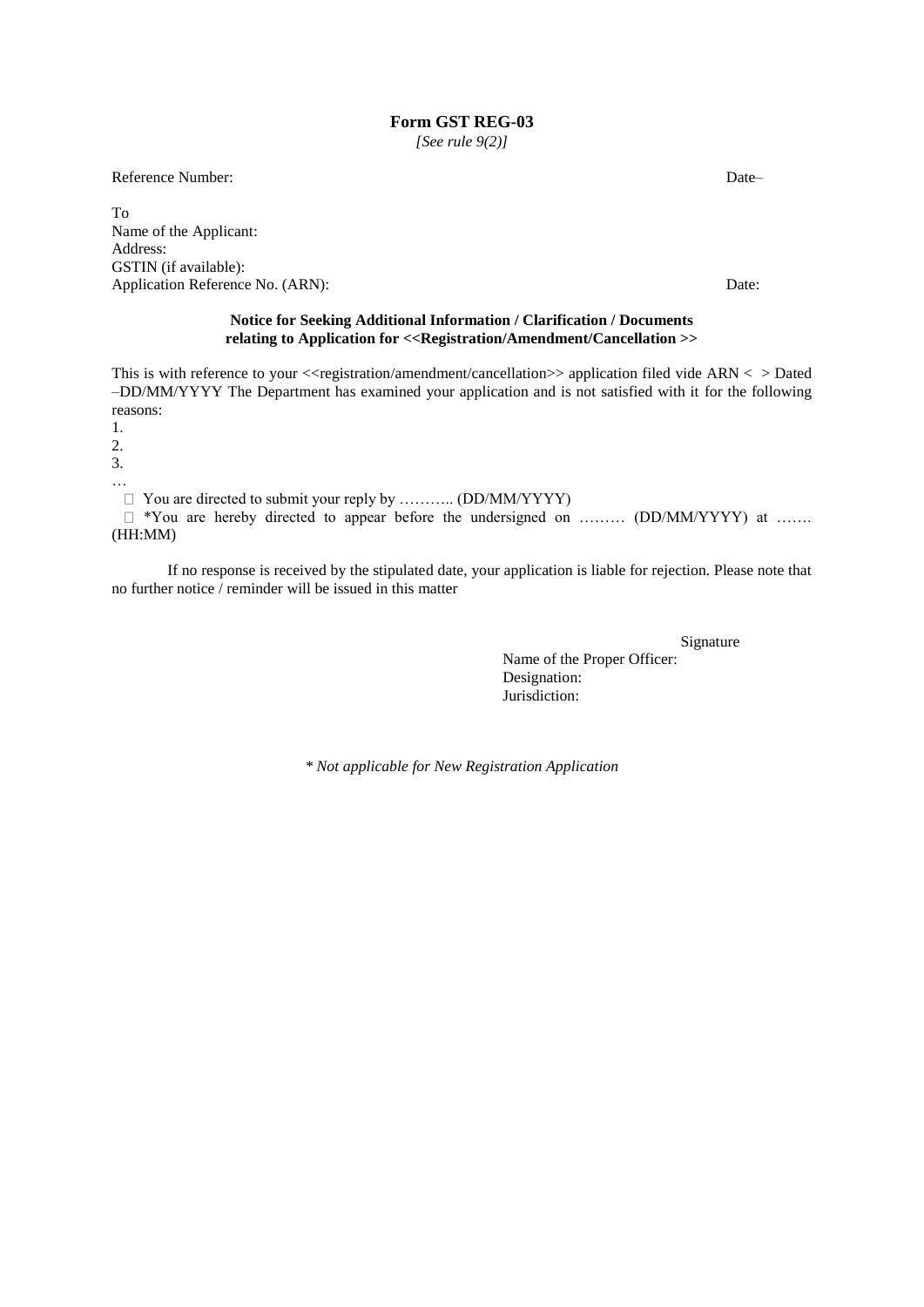*[See rule 9(2)]*

#### **Clarification/additional information/document for <<Registration/Amendment/Cancellation>>**

| $\overline{1}$ . | Notice details                                                                                                                                                                            | Reference No.       |  | Date |                     |  |  |  |
|------------------|-------------------------------------------------------------------------------------------------------------------------------------------------------------------------------------------|---------------------|--|------|---------------------|--|--|--|
| 2.               | Application details                                                                                                                                                                       | Reference No        |  | Date |                     |  |  |  |
| 3.               | GSTIN, if applicable                                                                                                                                                                      |                     |  |      |                     |  |  |  |
| $\overline{4}$ . | $\overline{\text{of}}$<br>Name<br><b>Business</b><br>(Legal)                                                                                                                              |                     |  |      |                     |  |  |  |
| 5.               | Trade name, if any                                                                                                                                                                        |                     |  |      |                     |  |  |  |
| 6.               | <b>Address</b>                                                                                                                                                                            |                     |  |      |                     |  |  |  |
| $\overline{7}$ . | Whether any modification in the application for registration or fields is required.-                                                                                                      |                     |  |      | Yes<br>$\Box$       |  |  |  |
|                  |                                                                                                                                                                                           |                     |  |      | N <sub>o</sub><br>П |  |  |  |
|                  |                                                                                                                                                                                           |                     |  |      | (Tick one)          |  |  |  |
| $\overline{8}$ . | <b>Additional Information</b>                                                                                                                                                             |                     |  |      |                     |  |  |  |
| 9.               | List of Documents<br>uploaded                                                                                                                                                             |                     |  |      |                     |  |  |  |
| 10.              | Verification                                                                                                                                                                              |                     |  |      |                     |  |  |  |
|                  | hereby solemnly affirm and declare that the<br>I<br>information given hereinabove is true and correct to the best of my knowledge and belief and nothing has<br>been concealed therefrom. |                     |  |      |                     |  |  |  |
|                  | Signature of Authorised Signatory                                                                                                                                                         |                     |  |      |                     |  |  |  |
|                  | Name                                                                                                                                                                                      |                     |  |      |                     |  |  |  |
|                  |                                                                                                                                                                                           | Designation/Status: |  |      |                     |  |  |  |
|                  | Place:                                                                                                                                                                                    |                     |  |      |                     |  |  |  |
|                  | Date:                                                                                                                                                                                     |                     |  |      |                     |  |  |  |

#### **Note:-**

1. For new registration, *original registration application will be available in editable mode if option "Yes" is selected in item 7.*

2. For amendment of registration particulars, the fields intended to be amended will be available in editable *mode if option "Yes" is selected in item 7.*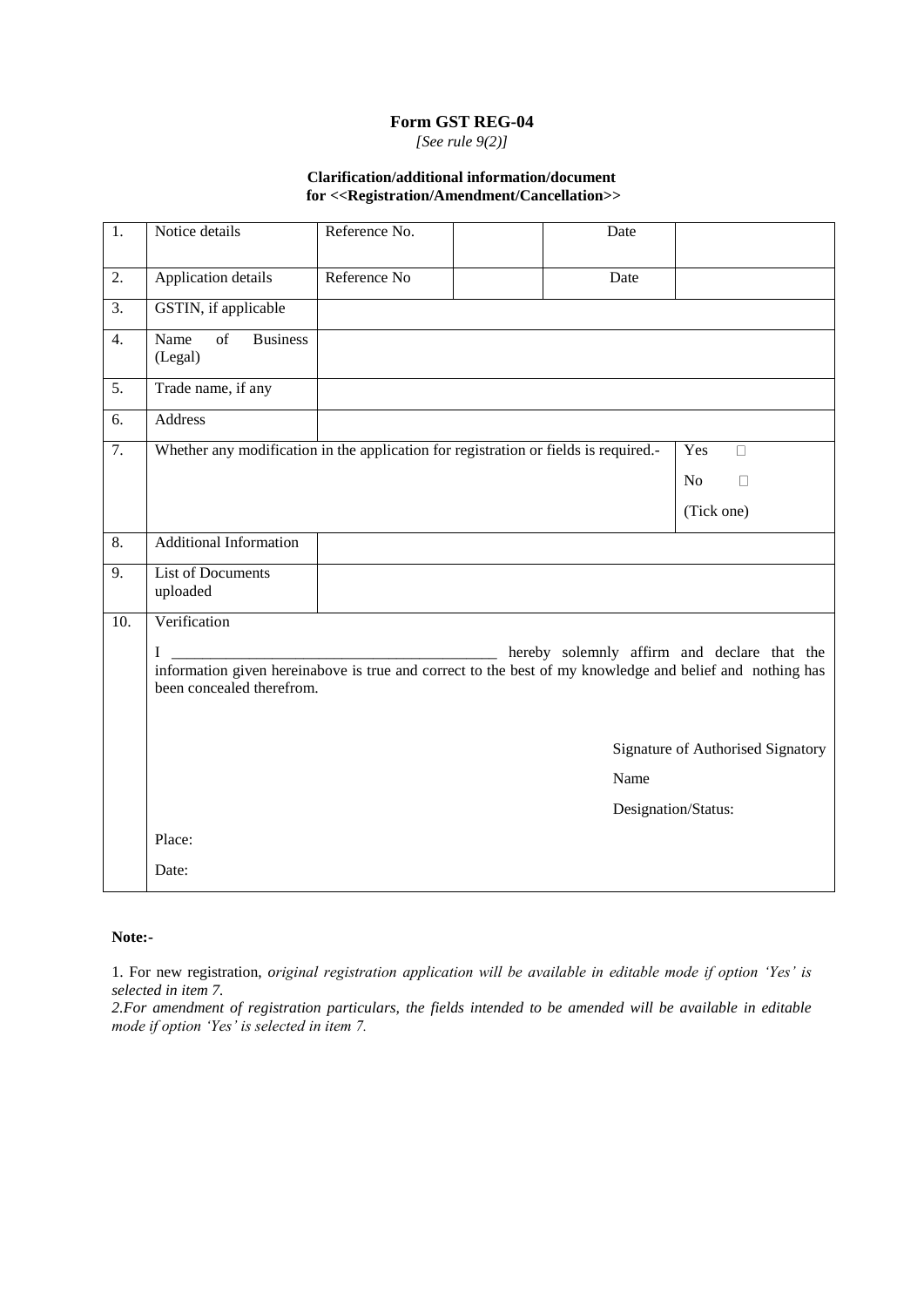*[See rule 9(4)]*

Reference Number: Date—

To Name of the Applicant Address - GSTIN (if available)

# **Order of Rejection of Application for <Registration / Amendment / Cancellation/**

**>**

This has reference to your reply filed vide ARN --- dated----. The reply has been examined and the same has not been found to be satisfactory for the following reasons:

1.

2.

3.

…Therefore, your application is rejected in accordance with the provisions of the Act.

Or

You have not replied to the notice issued vide reference no. …….. dated ………. within the time specified therein. Therefore, your application is hereby rejected in accordance with the provisions of the Act.

> Signature Name Designation Jurisdiction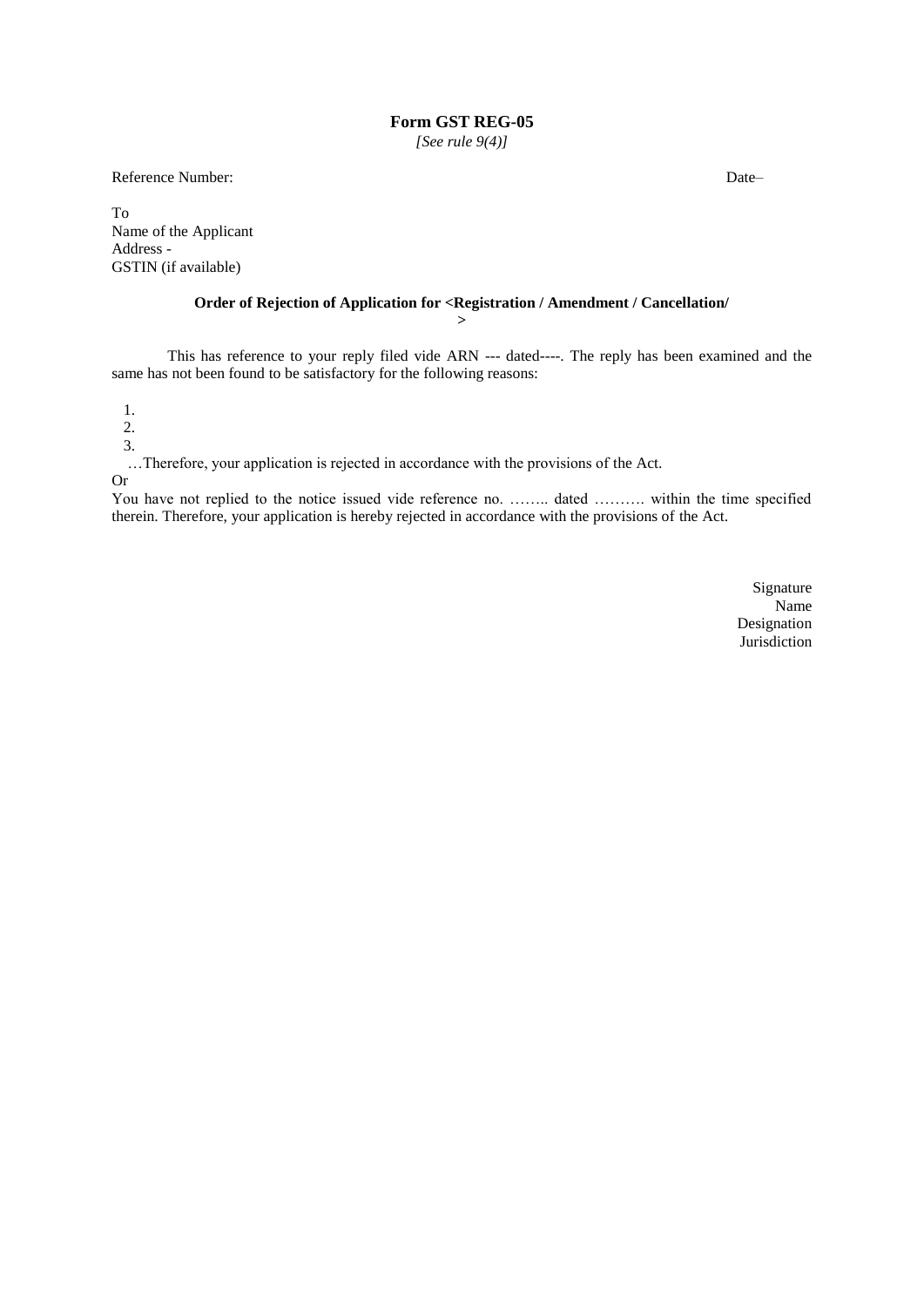

## Government of India  **Form GST REG-06** *[See rule 10(1)]*

# **Registration Certificate**

Registration Number**:** *<GSTIN/ UIN >*

| 1.                              | Legal Name                                                                                                         |                    |              |    |            |  |  |
|---------------------------------|--------------------------------------------------------------------------------------------------------------------|--------------------|--------------|----|------------|--|--|
| 2.                              | Trade Name, if any                                                                                                 |                    |              |    |            |  |  |
| 3.                              | <b>Constitution of Business</b>                                                                                    |                    |              |    |            |  |  |
| 4.                              | Address of Principal Place<br>of Business                                                                          |                    |              |    |            |  |  |
| 5.                              | Date of Liability                                                                                                  | <b>DD/MM/ YYYY</b> |              |    |            |  |  |
| 6.                              | Period of Validity                                                                                                 | From               | DD/MM/YYYY   | To | DD/MM/YYYY |  |  |
|                                 | (Applicable only in case of<br>Non-Resident taxable person<br>or Casual taxable person)                            |                    |              |    |            |  |  |
| 7.                              | Type of Registration                                                                                               |                    |              |    |            |  |  |
| 8.                              | Particulars of Approving Authority                                                                                 |                    |              |    |            |  |  |
| Centre                          |                                                                                                                    |                    | <b>State</b> |    |            |  |  |
|                                 |                                                                                                                    |                    |              |    |            |  |  |
|                                 |                                                                                                                    |                    | Signature    |    |            |  |  |
| Name                            |                                                                                                                    |                    |              |    |            |  |  |
| Designation                     |                                                                                                                    |                    |              |    |            |  |  |
| Office                          |                                                                                                                    |                    |              |    |            |  |  |
| 9. Date of issue of Certificate |                                                                                                                    |                    |              |    |            |  |  |
|                                 | Note: The registration certificate is required to be prominently displayed at all places of business in the State. |                    |              |    |            |  |  |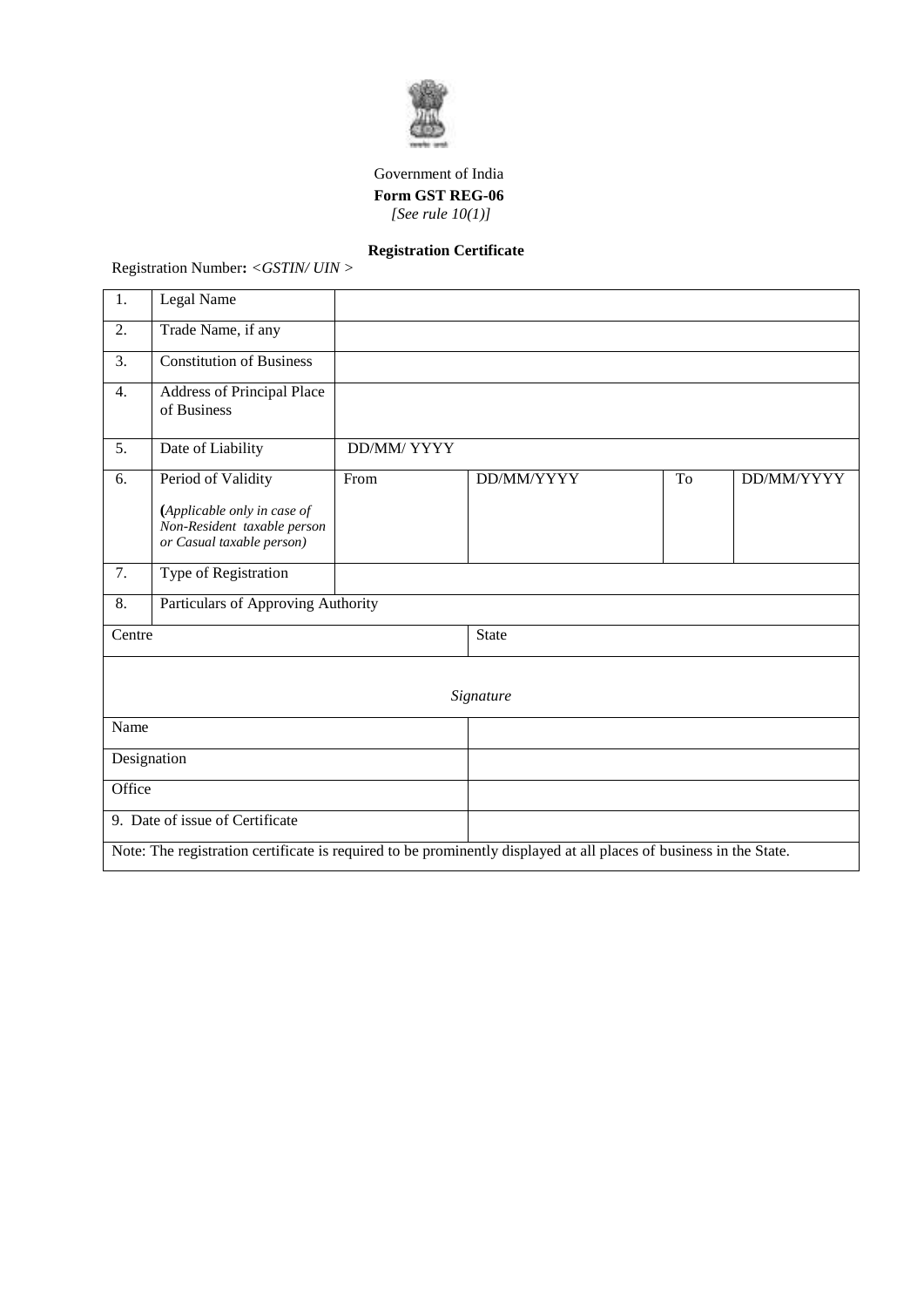**Annexure A** 



Goods and Services Tax Identification Number

## **Details of Additional Places of Business**

Legal Name

Trade Name, if any

Total Number of Additional Places of Business in the State

|   | Sr. No. Address |  |  |
|---|-----------------|--|--|
| 1 |                 |  |  |
| 2 |                 |  |  |
| 3 |                 |  |  |
|   |                 |  |  |
|   |                 |  |  |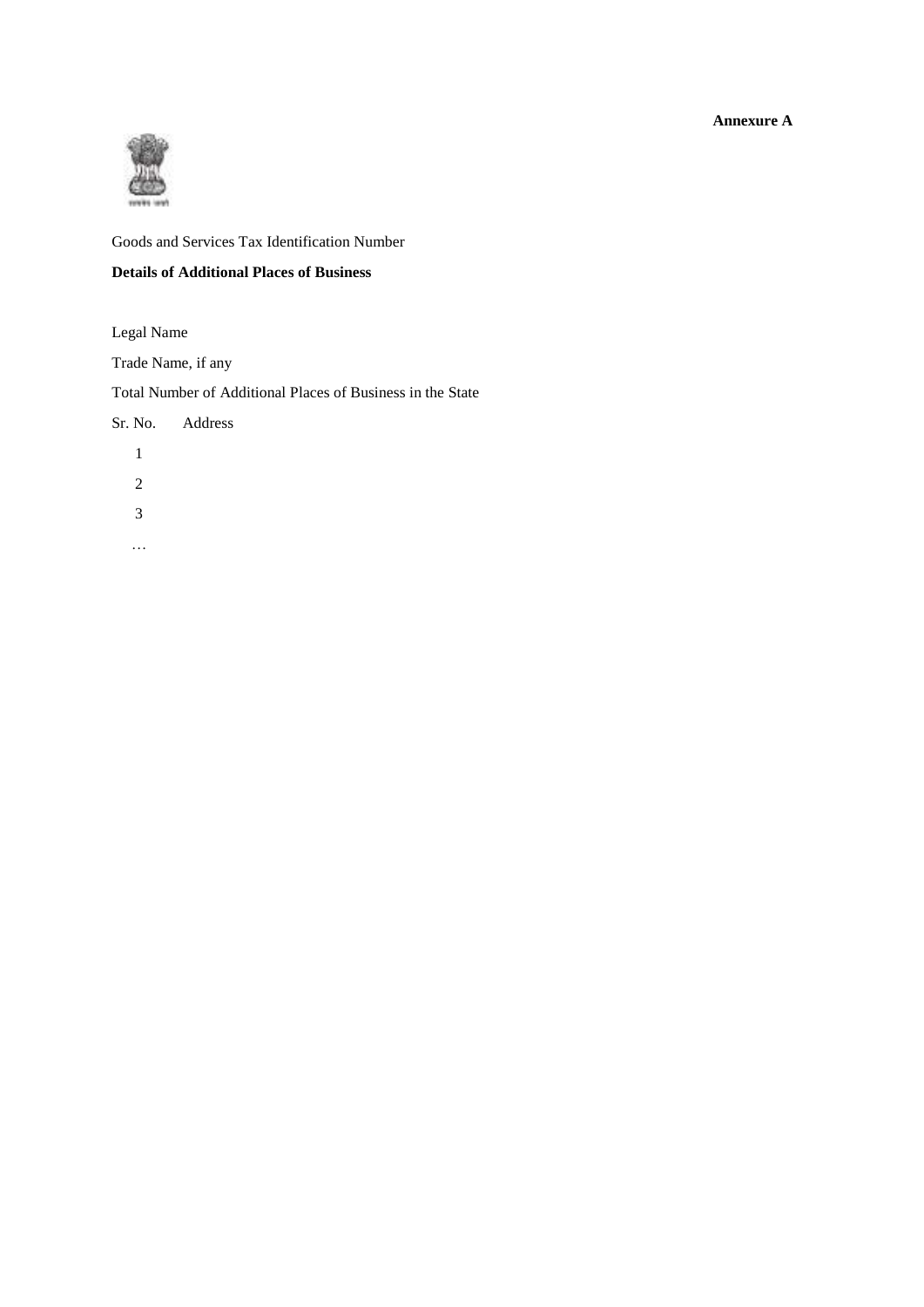**Annexure B** 



Goods and Services Tax Identification Number

Legal Name

Trade Name, if any

Details of <Proprietor / Partners / Karta / Managing Director and whole-time Directors / Members of the Managing Committee of Association of Persons / Board of Trustees etc.>

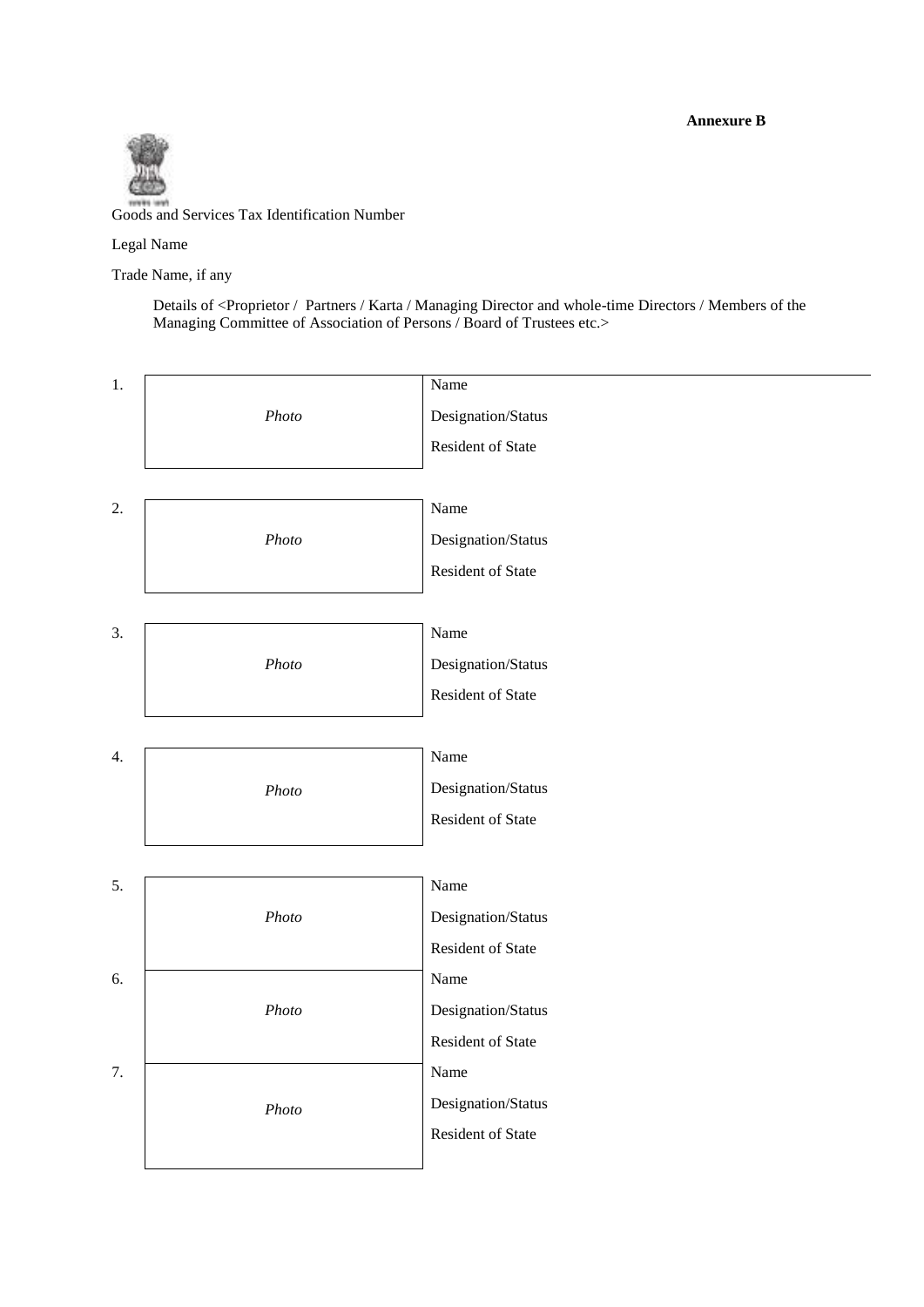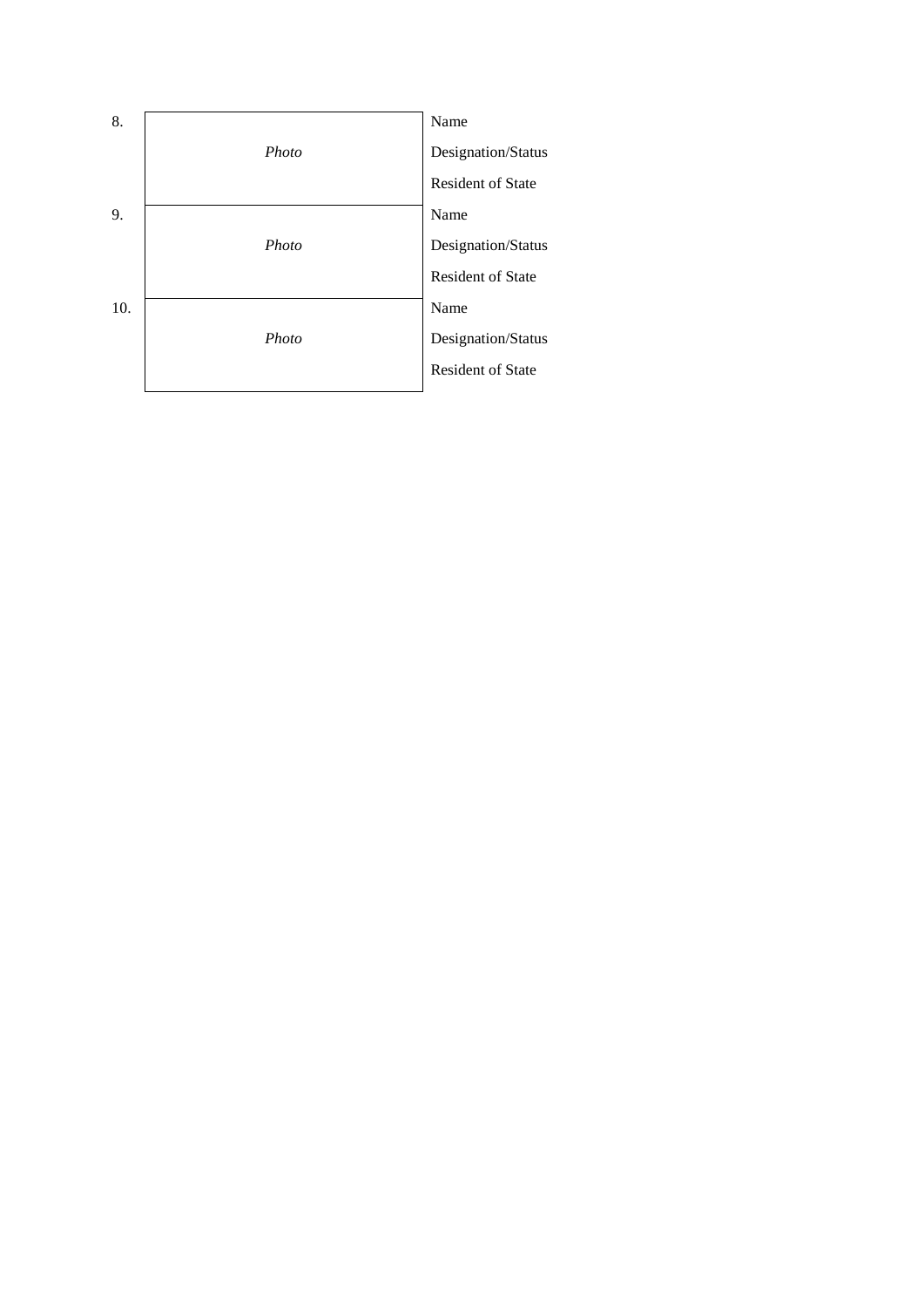*[See rule 12(1)]*

# **Application for Registration as Tax Deductor at source (u/s 51) or Tax Collector at source (u/s 52)**

State /UT– District –

| Legal Name of the Tax Deductor or Tax Collector(As mentioned in Permanent Account<br>Number/ Tax Deduction and Collection Account Number) |                                                                                    |  |  |  |  |  |  |  |  |
|-------------------------------------------------------------------------------------------------------------------------------------------|------------------------------------------------------------------------------------|--|--|--|--|--|--|--|--|
| <b>Permanent Account Number</b><br>(ii)                                                                                                   |                                                                                    |  |  |  |  |  |  |  |  |
| Individual in case of Proprietorship concern)                                                                                             | (Enter Permanent Account Number of the Business; Permanent Account Number of       |  |  |  |  |  |  |  |  |
| Tax Deduction and Collection Account Number<br>(iii)                                                                                      |                                                                                    |  |  |  |  |  |  |  |  |
| not available)                                                                                                                            | (Enter Tax Deduction and Collection Account Number, if Permanent Account Number is |  |  |  |  |  |  |  |  |
| <b>Email Address</b><br>(iv)                                                                                                              |                                                                                    |  |  |  |  |  |  |  |  |
| Mobile Number<br>(v)                                                                                                                      |                                                                                    |  |  |  |  |  |  |  |  |
| Note - Information submitted above is subject to online verification before proceeding to fill up Part-B.                                 |                                                                                    |  |  |  |  |  |  |  |  |
| $Part - B$                                                                                                                                |                                                                                    |  |  |  |  |  |  |  |  |
| Trade Name, if any<br>1                                                                                                                   |                                                                                    |  |  |  |  |  |  |  |  |
| Constitution of Business (Please Select the Appropriate)<br>$\mathfrak{2}$                                                                |                                                                                    |  |  |  |  |  |  |  |  |
| (i) Proprietorship<br>(ii) Partnership<br>$\Box$                                                                                          | П                                                                                  |  |  |  |  |  |  |  |  |
| (iv) Private Limited Company<br>(iii) Hindu Undivided Family<br>$\Box$                                                                    | $\Box$                                                                             |  |  |  |  |  |  |  |  |
| (v) Public Limited Company<br>$\Box$                                                                                                      | (vi) Society/Club/Trust/Association of Persons<br>П                                |  |  |  |  |  |  |  |  |
| (viii) Public Sector Undertaking<br>(vii) Government Department<br>$\Box$                                                                 | П                                                                                  |  |  |  |  |  |  |  |  |
| (x) Limited Liability Partnership<br>(ix) Unlimited Company<br>$\Box$                                                                     | $\Box$                                                                             |  |  |  |  |  |  |  |  |
| (xi) Local Authority<br>(xii) Statutory Body<br>$\Box$                                                                                    | П                                                                                  |  |  |  |  |  |  |  |  |
| (xiii) Foreign Limited Liability<br>(xiv) Foreign Company Registered (in India)<br>$\Box$<br>Partnership                                  | $\Box$                                                                             |  |  |  |  |  |  |  |  |
| (xv) Others (Please specify)<br>□                                                                                                         |                                                                                    |  |  |  |  |  |  |  |  |
| $\mathfrak{Z}$<br>Name of the State<br>▲                                                                                                  | District<br>≜                                                                      |  |  |  |  |  |  |  |  |
| Jurisdiction -<br>$\overline{4}$<br>State                                                                                                 | Centre                                                                             |  |  |  |  |  |  |  |  |
| Sector / Circle/ Ward / Charge/ Unit<br>etc.                                                                                              |                                                                                    |  |  |  |  |  |  |  |  |
| $\sqrt{5}$<br>Type of registration                                                                                                        | Tax Deductor<br>Tax Collector                                                      |  |  |  |  |  |  |  |  |
| Government (Centre / State/Union Territory)<br>6.                                                                                         | State/UT<br>Center                                                                 |  |  |  |  |  |  |  |  |
| Date of liability to deduct/collect tax<br>7.<br>DD/MM/YYYY                                                                               |                                                                                    |  |  |  |  |  |  |  |  |
| (a) Address of principal place of business<br>8.                                                                                          |                                                                                    |  |  |  |  |  |  |  |  |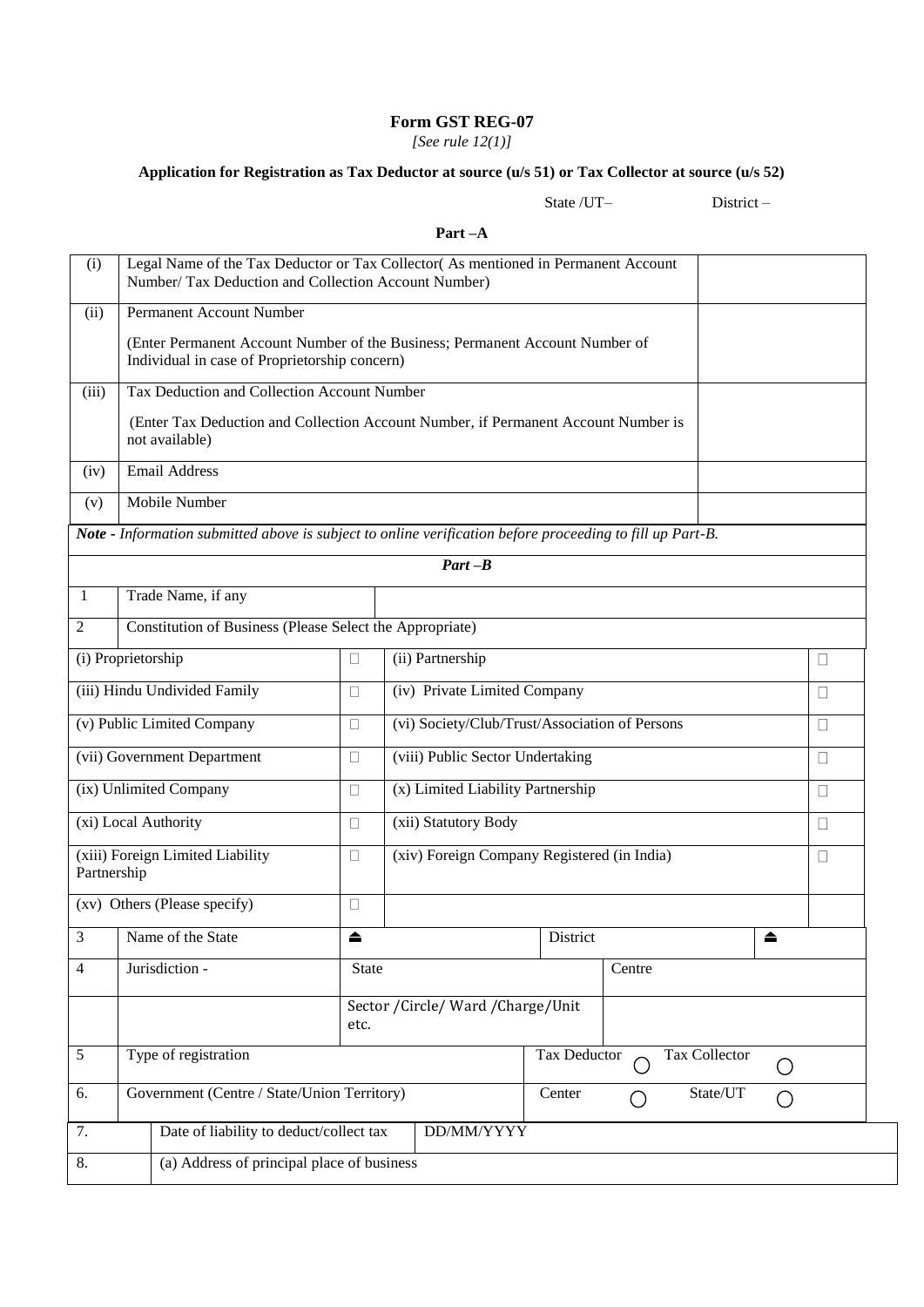| Building No./Flat No.                   |                                                       |                                                                                                       |                          | Floor No.   |                |                                     |  |
|-----------------------------------------|-------------------------------------------------------|-------------------------------------------------------------------------------------------------------|--------------------------|-------------|----------------|-------------------------------------|--|
|                                         | Name of the Premises/Building                         |                                                                                                       |                          | Road/Street |                |                                     |  |
|                                         | City/Town/Locality/Village                            |                                                                                                       |                          | District    |                |                                     |  |
| Block/Taluka                            |                                                       |                                                                                                       |                          |             |                |                                     |  |
| Latitude                                |                                                       |                                                                                                       |                          | Longitude   |                |                                     |  |
| <b>State</b>                            |                                                       |                                                                                                       |                          | PIN Code    |                |                                     |  |
|                                         | (b) Contact Information                               |                                                                                                       |                          |             |                |                                     |  |
| <b>Office Email Address</b>             |                                                       |                                                                                                       | Office Telephone number  |             |                |                                     |  |
| <b>Mobile Number</b>                    |                                                       |                                                                                                       | <b>Office Fax Number</b> |             |                |                                     |  |
| (c)                                     |                                                       | Nature of possession of premises                                                                      |                          |             |                |                                     |  |
|                                         | Own                                                   | Leased                                                                                                | Rented                   | Consent     | Shared         | Others(specify)                     |  |
| 9.                                      | Have you obtained any other<br>Tax in the same State? | registrations under Goods and Serivces                                                                |                          | Yes         | N <sub>o</sub> |                                     |  |
| 10                                      | <b>Tax Identification Number</b>                      | If Yes, mention Goods and Services                                                                    |                          |             |                |                                     |  |
| 11                                      | applicable                                            | IEC (Importer Exporter Code), if                                                                      |                          |             |                |                                     |  |
| 12                                      |                                                       | Details of DDO (Drawing and Disbursing Officer) / Person responsible for deducting tax/collecting tax |                          |             |                |                                     |  |
| Particulars                             |                                                       |                                                                                                       |                          |             |                |                                     |  |
| Name                                    |                                                       | <b>First Name</b>                                                                                     | Middle Name              |             |                | Last Name                           |  |
| Father's Name                           |                                                       |                                                                                                       |                          |             |                |                                     |  |
| Photo                                   |                                                       |                                                                                                       |                          |             |                |                                     |  |
| Date of Birth                           |                                                       | DD/MM/YYYY                                                                                            |                          | Gender      |                | <male, female,="" other=""></male,> |  |
| Mobile Number                           |                                                       |                                                                                                       | Email<br>address         |             |                |                                     |  |
| Telephone No. with STD                  |                                                       |                                                                                                       |                          |             |                |                                     |  |
| Designation /Status                     |                                                       | Director Identification Number (if any)                                                               |                          |             |                |                                     |  |
| Permanent Account Number                |                                                       | <b>Aadhaar Number</b>                                                                                 |                          |             |                |                                     |  |
| Are you a citizen of India?<br>Yes / No |                                                       | Passport No. (in case of Foreigners)                                                                  |                          |             |                |                                     |  |
| <b>Residential Address</b>              |                                                       |                                                                                                       |                          |             |                |                                     |  |
| <b>Building No/Flat No</b>              |                                                       |                                                                                                       | Floor No                 |             |                |                                     |  |
|                                         |                                                       |                                                                                                       |                          |             |                |                                     |  |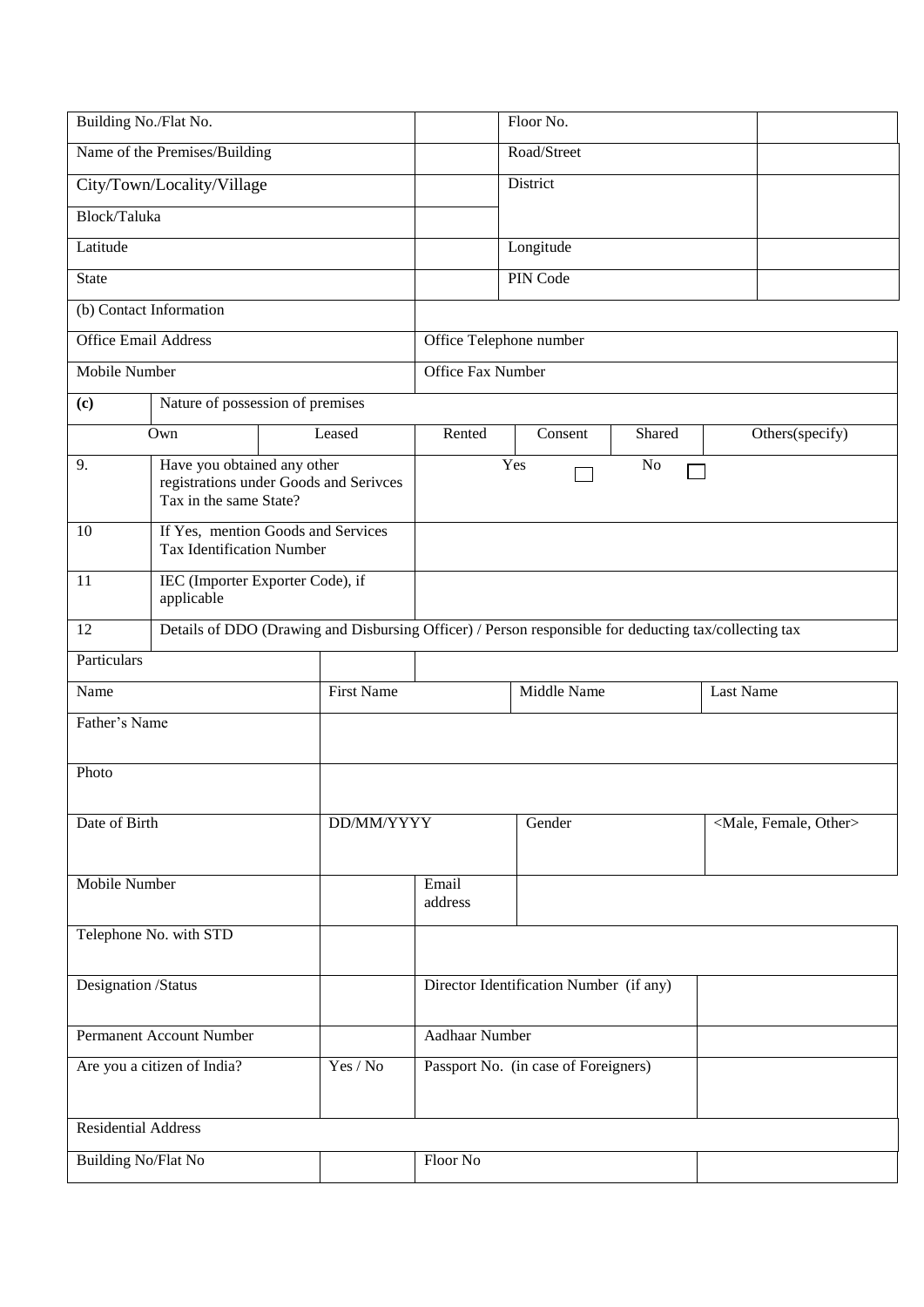| Name of the Premises/Building                                                                                  |                   | Locality/Village                        |                                                                                                                                                                                                                                                                                                                                                                                                                                                                                                                        |           |  |  |  |  |
|----------------------------------------------------------------------------------------------------------------|-------------------|-----------------------------------------|------------------------------------------------------------------------------------------------------------------------------------------------------------------------------------------------------------------------------------------------------------------------------------------------------------------------------------------------------------------------------------------------------------------------------------------------------------------------------------------------------------------------|-----------|--|--|--|--|
| PIN Code<br><b>State</b>                                                                                       |                   |                                         |                                                                                                                                                                                                                                                                                                                                                                                                                                                                                                                        |           |  |  |  |  |
| 13. Details of Authorised Signatory<br>Checkbox for Primary Authorised Signatory<br>Details of Signatory No. 1 |                   |                                         |                                                                                                                                                                                                                                                                                                                                                                                                                                                                                                                        |           |  |  |  |  |
| Particulars                                                                                                    | <b>First Name</b> | Middle Name                             |                                                                                                                                                                                                                                                                                                                                                                                                                                                                                                                        | Last Name |  |  |  |  |
| Name                                                                                                           |                   |                                         |                                                                                                                                                                                                                                                                                                                                                                                                                                                                                                                        |           |  |  |  |  |
| Photo                                                                                                          |                   |                                         |                                                                                                                                                                                                                                                                                                                                                                                                                                                                                                                        |           |  |  |  |  |
| Name of Father                                                                                                 |                   |                                         |                                                                                                                                                                                                                                                                                                                                                                                                                                                                                                                        |           |  |  |  |  |
| Date of Birth                                                                                                  | DD/MM/YYYY        | Gender                                  | <male, female,="" other=""></male,>                                                                                                                                                                                                                                                                                                                                                                                                                                                                                    |           |  |  |  |  |
| Mobile Number                                                                                                  |                   | Email address                           |                                                                                                                                                                                                                                                                                                                                                                                                                                                                                                                        |           |  |  |  |  |
| Telephone No. with STD                                                                                         |                   |                                         |                                                                                                                                                                                                                                                                                                                                                                                                                                                                                                                        |           |  |  |  |  |
| Designation /Status                                                                                            |                   |                                         | <b>Director Identification</b><br>Number (if any)                                                                                                                                                                                                                                                                                                                                                                                                                                                                      |           |  |  |  |  |
| Permanent Account<br>Number                                                                                    |                   |                                         | Aadhaar Number                                                                                                                                                                                                                                                                                                                                                                                                                                                                                                         |           |  |  |  |  |
| Yes / No<br>Are you a citizen of India?                                                                        |                   | Passport No. (in case of<br>foreigners) |                                                                                                                                                                                                                                                                                                                                                                                                                                                                                                                        |           |  |  |  |  |
| Residential Address (Within the Country)                                                                       |                   |                                         |                                                                                                                                                                                                                                                                                                                                                                                                                                                                                                                        |           |  |  |  |  |
| Building No/Flat No                                                                                            |                   |                                         | Floor No                                                                                                                                                                                                                                                                                                                                                                                                                                                                                                               |           |  |  |  |  |
| Name of the Premises/Building                                                                                  |                   |                                         | Road/Street                                                                                                                                                                                                                                                                                                                                                                                                                                                                                                            |           |  |  |  |  |
| City/Town/Locality/Village                                                                                     |                   |                                         | District                                                                                                                                                                                                                                                                                                                                                                                                                                                                                                               |           |  |  |  |  |
| State                                                                                                          |                   |                                         | PIN Code                                                                                                                                                                                                                                                                                                                                                                                                                                                                                                               |           |  |  |  |  |
| Block/Taluka                                                                                                   |                   |                                         |                                                                                                                                                                                                                                                                                                                                                                                                                                                                                                                        |           |  |  |  |  |
| Note – Add more $\ldots$                                                                                       |                   |                                         |                                                                                                                                                                                                                                                                                                                                                                                                                                                                                                                        |           |  |  |  |  |
| 14.<br>Consent                                                                                                 |                   |                                         |                                                                                                                                                                                                                                                                                                                                                                                                                                                                                                                        |           |  |  |  |  |
|                                                                                                                |                   |                                         | I on behalf of the holder of Aadhar number <pre-filled aadhar="" based="" form="" in="" number="" on="" provided="" the=""> give consent<br/>to "Goods and Services Tax Network" to obtain my details from UIDAI for the purpose of authentication. "Goods<br/>and Services Tax Network" has informed me that identity information would only be used for validating identity of<br/>the Aadhar holder and will be shared with Central Identities Data Repository only for the purpose of authentication.</pre-filled> |           |  |  |  |  |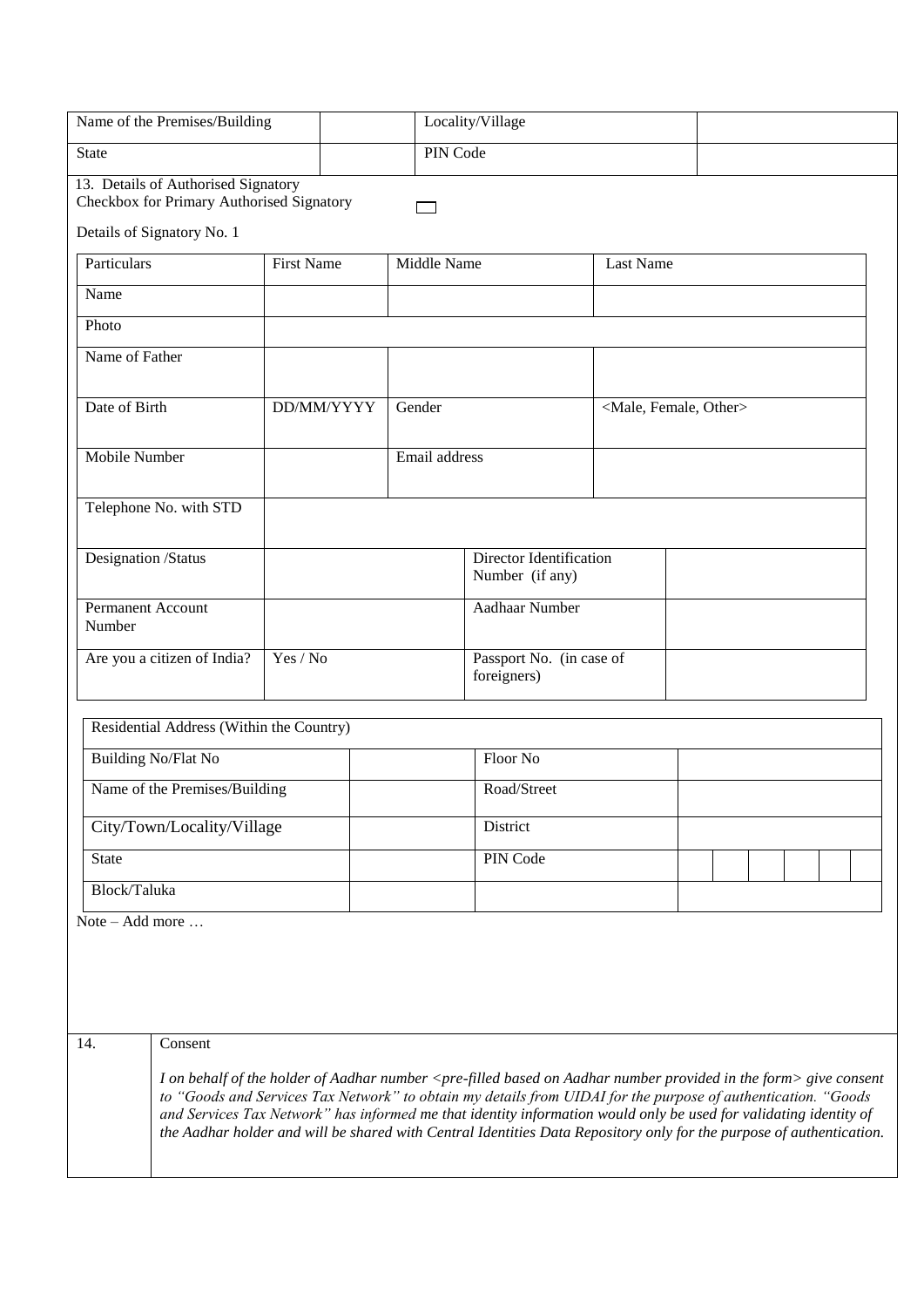| 15. |        | <b>Verification</b><br>I hereby solemnly affirm and declare that the information given herein above is true and correct to the best of my<br>knowledge and belief and nothing has been concealed therefrom |
|-----|--------|------------------------------------------------------------------------------------------------------------------------------------------------------------------------------------------------------------|
|     |        | (Signature)                                                                                                                                                                                                |
|     | Place: | Name of DDO/ Person responsible for deducting tax/collecting tax/Authorised Signatory                                                                                                                      |
|     | Date:  | Designation                                                                                                                                                                                                |
|     |        |                                                                                                                                                                                                            |

**List of documents to be uploaded (not applicable to a department or establishment of the Central Government or State Government or Local Authority or Governmental agencies):-**

Proof of Principal Place of Business:

(a) For Own premises –

Any document in support of the ownership of the premises like latest Property Tax Receipt or Municipal Khata copy or copy of Electricity Bill.

**(**b) For Rented or Leased premises –

A copy of the valid Rent / Lease Agreement with any document in support of the ownership of the premises of the Lessor like Latest Property Tax Receipt or Municipal Khata copy or copy of Electricity Bill.

(c) For premises not covered in (a) and (b) above –

A copy of the Consent Letter with any document in support of the ownership of the premises of the Consenter like Municipal Khata copy or Electricity Bill copy. For shared properties also, the same documents may be uploaded.

(d) For rented/leased premises where the Rent/lease agreement is not available, an affidavit to that effect along with any document in support of the possession of the premises like copy of Electricity Bill.

(e) If the principal place of business is located in an Special Economic Zone or the applicant is an Special Economic Zone developer, necessary documents/certificates issued by Government of India are required to be uploaded.

#### **Instructions for submission of application for registration as Tax Deductor/ Tax Collector.**

1. Enter name of Tax Deductor /Tax Collector as recorded on Tax Deduction and Collection Account Number/ Permanent Account Number of the Business. Tax Deduction and Collection Account Number/Permanent Account Number shall be verified with Income Tax database.

2. Provide Email Id and Mobile Number of DDO (Drawing and Disbursing Officer) / Person responsible for deducting tax/collecting tax for verification and future communication which will be verified through One Time Passwords to be sent separately, before filling up of the application.

3. Person who is acting as DDO/ Person deducting/collecting tax can sign the application.

4. The application filed by undermentioned persons shall be signed digitally.

| Sr. No. | Type of Applicant                     | Digital Signature required                                                                                            |  |  |  |  |
|---------|---------------------------------------|-----------------------------------------------------------------------------------------------------------------------|--|--|--|--|
| 1.      | Private Limited Company               | Digital Signature Certificate (DSC) class 2 and above                                                                 |  |  |  |  |
|         | <b>Public Limited Company</b>         |                                                                                                                       |  |  |  |  |
|         | <b>Public Sector Undertaking</b>      |                                                                                                                       |  |  |  |  |
|         | <b>Unlimited Company</b>              |                                                                                                                       |  |  |  |  |
|         | Limited Liability Partnership         |                                                                                                                       |  |  |  |  |
|         | Foreign Company                       |                                                                                                                       |  |  |  |  |
|         | Foreign Limited Liability Partnership |                                                                                                                       |  |  |  |  |
| 2.      | Other than above                      | Digital Signature Certificate class 2 and above, e-Signature or<br>any other mode as specified or as may be notified. |  |  |  |  |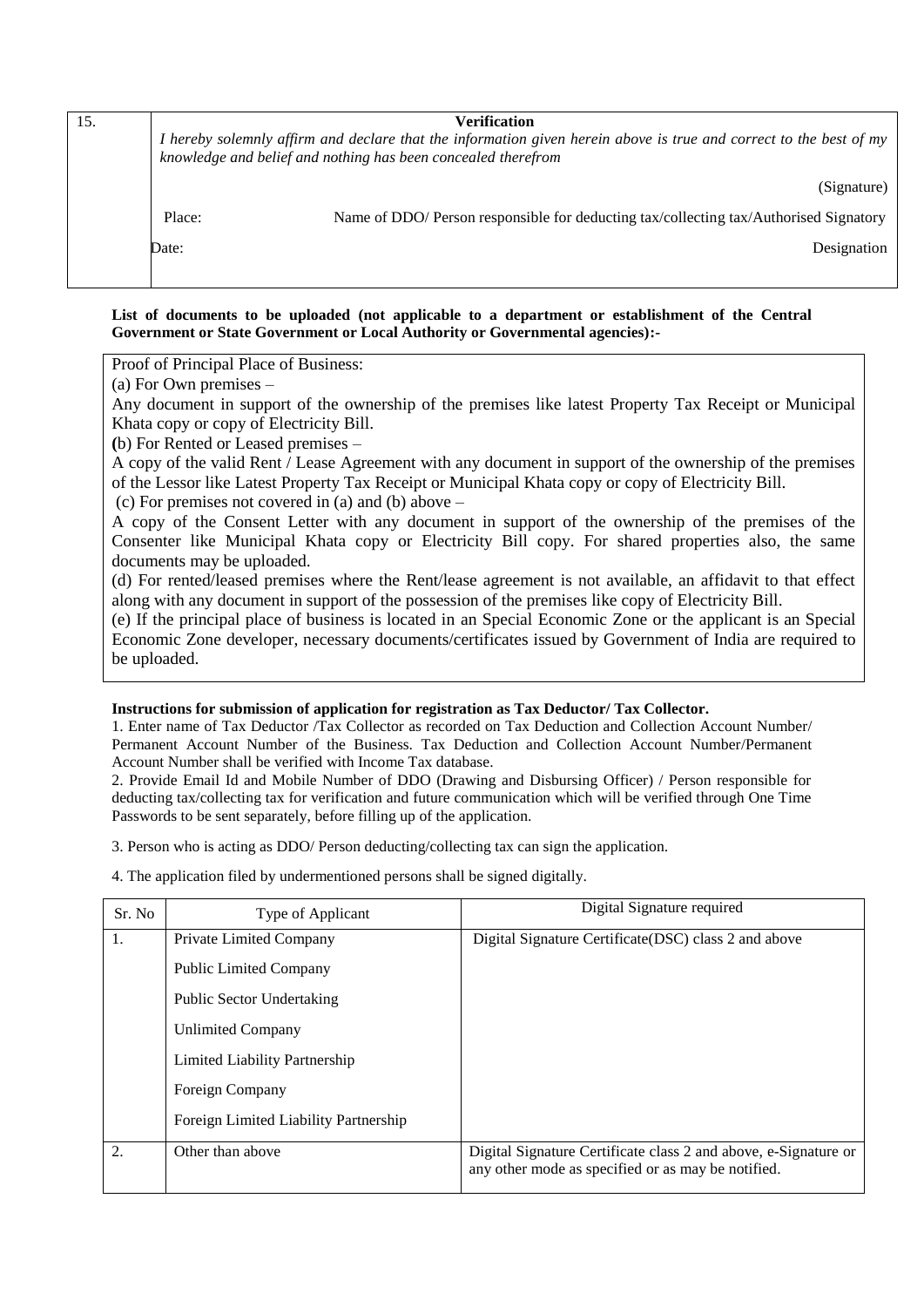5. All information relating to Permanent Account Number, Aadhaar, Director Identification Number, Challan Identification Number shall be validated online by the system and Acknowledgment Receipt Number will be generated after successful validation of all the filled information.

6. Status of the application filed online can be tracked on the Common portal.

- 7. No fee is payable for filing application for registration.
- 8. Authorised shall not be a minor.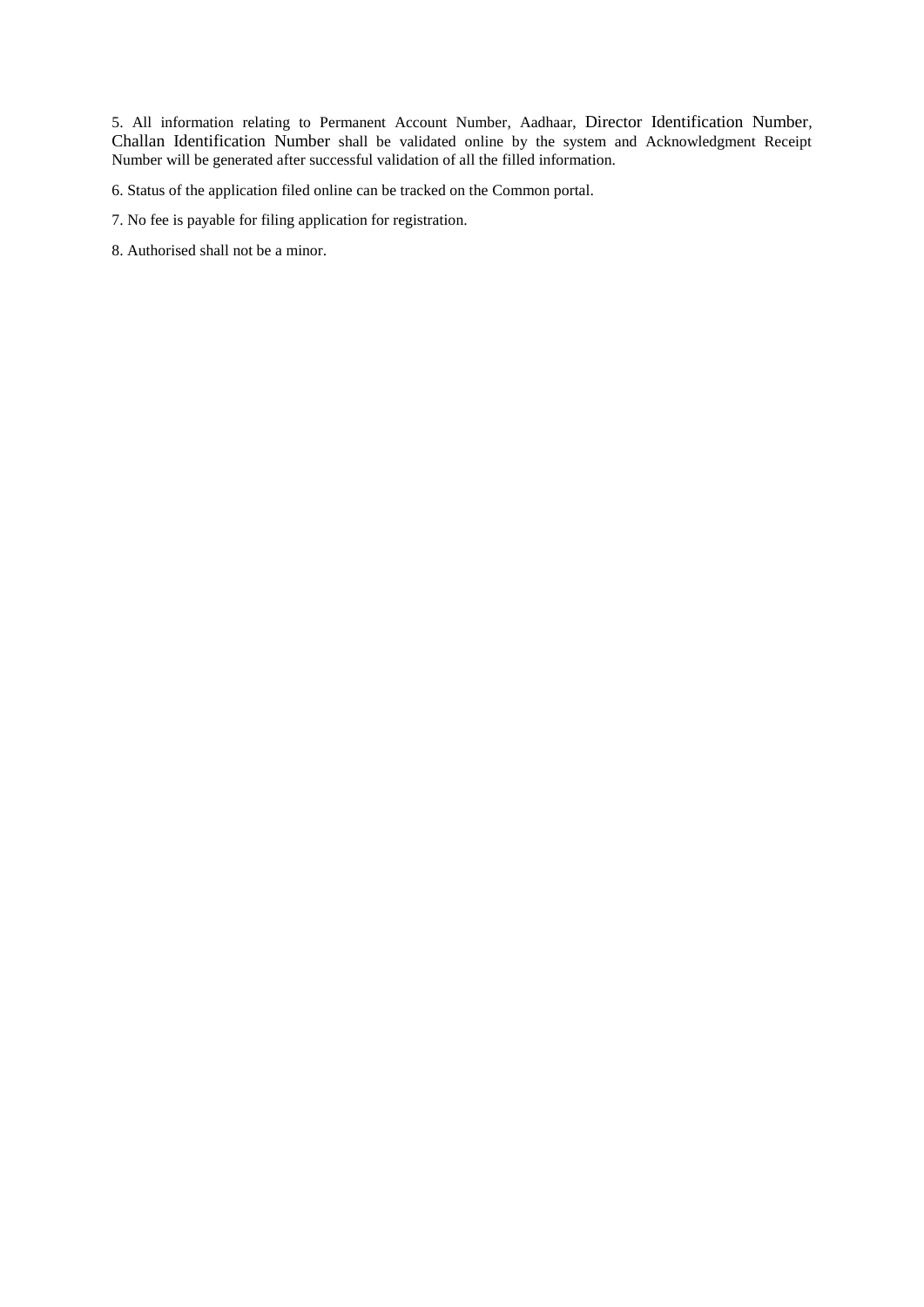*[See rule 12(3) ]*

Reference No Date:

**To** Name: Address: Application Reference No. (ARN) (Reply) Date:

#### **Order of Cancellation of Registration as Tax Deductor at source or Tax Collector at source**

This has reference to the show-cause notice issued vide Reference Number …… dated ……. for cancellation of registration under the Act.

- Whereas no reply to show cause notice has been filed; or

 $\equiv$  Whereas on the day fixed for hearing you did not appear; or

 $\Xi$  Whereas your reply to the notice to show cause and submissions made at the time of hearing have been examined. The undersigned is of the opinion that your registration is liable to be cancelled for the following reason(s).

1.

2.

The effective date of cancellation of registration is  $\langle \langle DD/MM/YYYY \rangle$ .

You are directed to pay the amounts mentioned below on or before ----- (*date*) failing which the amount will be recovered in accordance with the provisions of the Act and rules made thereunder. (This order is also available on your dashboard).

| <b>Head</b> | <b>Integrated tax</b> | <b>Central tax</b> | State tax | <b>UT Tax</b> | <b>Cess</b> |
|-------------|-----------------------|--------------------|-----------|---------------|-------------|
| Tax         |                       |                    |           |               |             |
| Interest    |                       |                    |           |               |             |
| Penalty     |                       |                    |           |               |             |
| Others      |                       |                    |           |               |             |
| Total       |                       |                    |           |               |             |

Signature Name

Designation Jurisdiction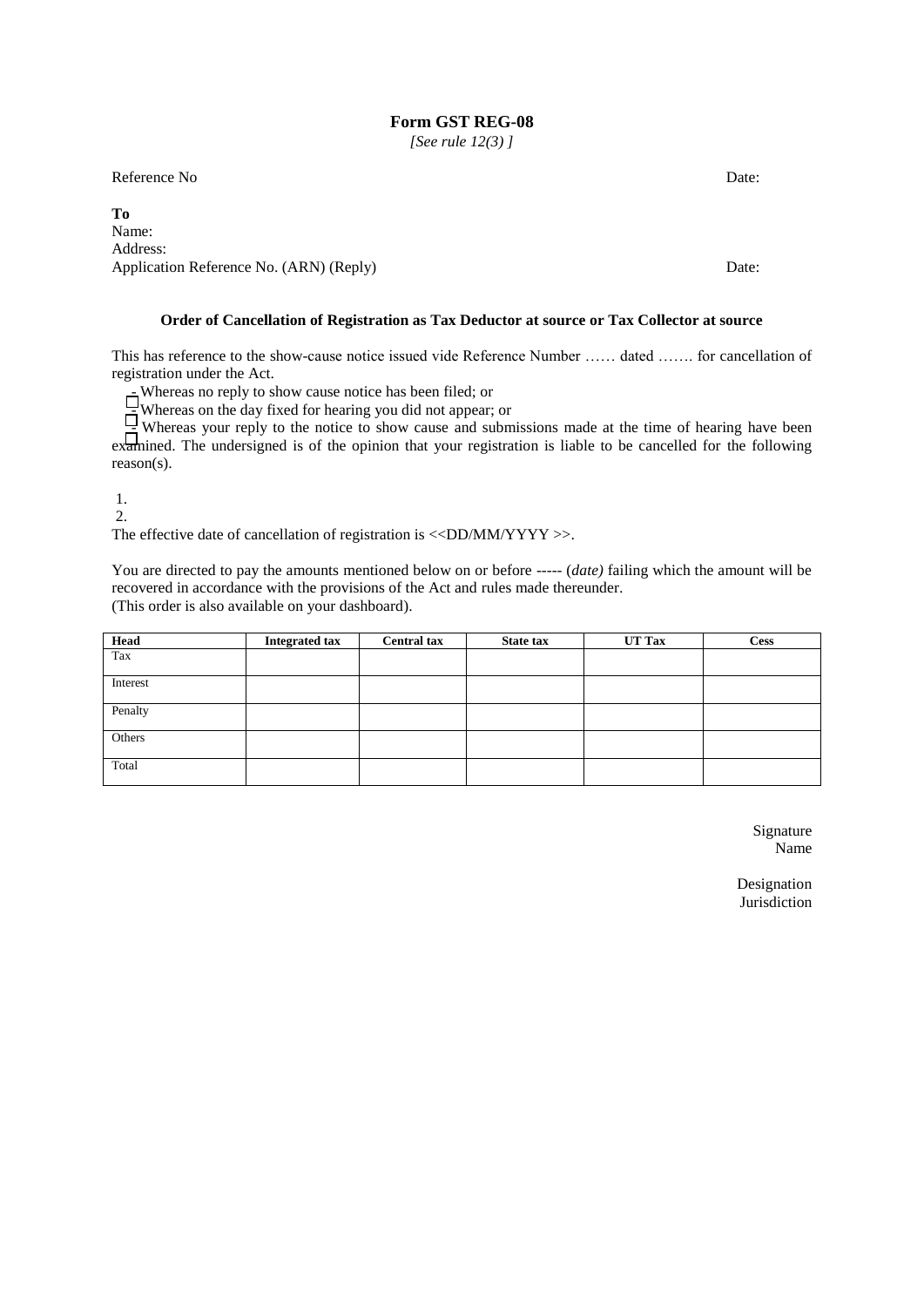*[See rule 13(1) ]*

# **Application for Registration of Non Resident Taxable Person**

# **Part –A**

State /UT – District **-**

| (i)                                                                                                                                              | Legal Name of the Non-Resident Taxable Person                                                                                  |  |  |  |  |  |
|--------------------------------------------------------------------------------------------------------------------------------------------------|--------------------------------------------------------------------------------------------------------------------------------|--|--|--|--|--|
| (ii)                                                                                                                                             | Permanent Account Number of the Non-Resident Taxable person, if any                                                            |  |  |  |  |  |
| (iii)                                                                                                                                            | Passport number, if Permanent Account Number is not available                                                                  |  |  |  |  |  |
| (iv)                                                                                                                                             | Tax identification number or unique number on the basis of which the entity is identified by<br>the Government of that country |  |  |  |  |  |
| (v)                                                                                                                                              | Name of the Authorised Signatory (as per Permanent Account Number)                                                             |  |  |  |  |  |
| (vi)                                                                                                                                             | Permanent Account Number of the Authorised Signatory                                                                           |  |  |  |  |  |
| (vii)                                                                                                                                            | Email Address of the Authorised Signatory                                                                                      |  |  |  |  |  |
| (viii)                                                                                                                                           | Mobile Number of the Authorised Signatory $(+91)$                                                                              |  |  |  |  |  |
| <b>Note</b> - Relevant information submitted above is subject to online verification, where practicable, before proceeding to fill<br>up Part-B. |                                                                                                                                |  |  |  |  |  |

# **Part -B**

| 1. | Details of Authorised Signatory (should be a resident of India) |             |                        |  |  |  |  |  |
|----|-----------------------------------------------------------------|-------------|------------------------|--|--|--|--|--|
|    | <b>First Name</b>                                               | Middle Name | Last Name              |  |  |  |  |  |
|    | Photo                                                           |             |                        |  |  |  |  |  |
|    | Gender                                                          |             | Male / Female / Others |  |  |  |  |  |
|    | Designation                                                     |             |                        |  |  |  |  |  |
|    | Date of Birth                                                   |             | DD/MM/YYYY             |  |  |  |  |  |
|    | Father's Name                                                   |             |                        |  |  |  |  |  |
|    | Nationality                                                     |             |                        |  |  |  |  |  |
|    | Aadhaar                                                         |             |                        |  |  |  |  |  |
|    | Address of the Authorised signatory.                            |             | Address line 1         |  |  |  |  |  |
|    |                                                                 |             | Address Line 2         |  |  |  |  |  |
|    |                                                                 |             | Address line 3         |  |  |  |  |  |
| 2. | Period for which registration<br>is required                    | From        | To                     |  |  |  |  |  |
|    |                                                                 | DD/MM/YYYY  | DD/MM/YYYY             |  |  |  |  |  |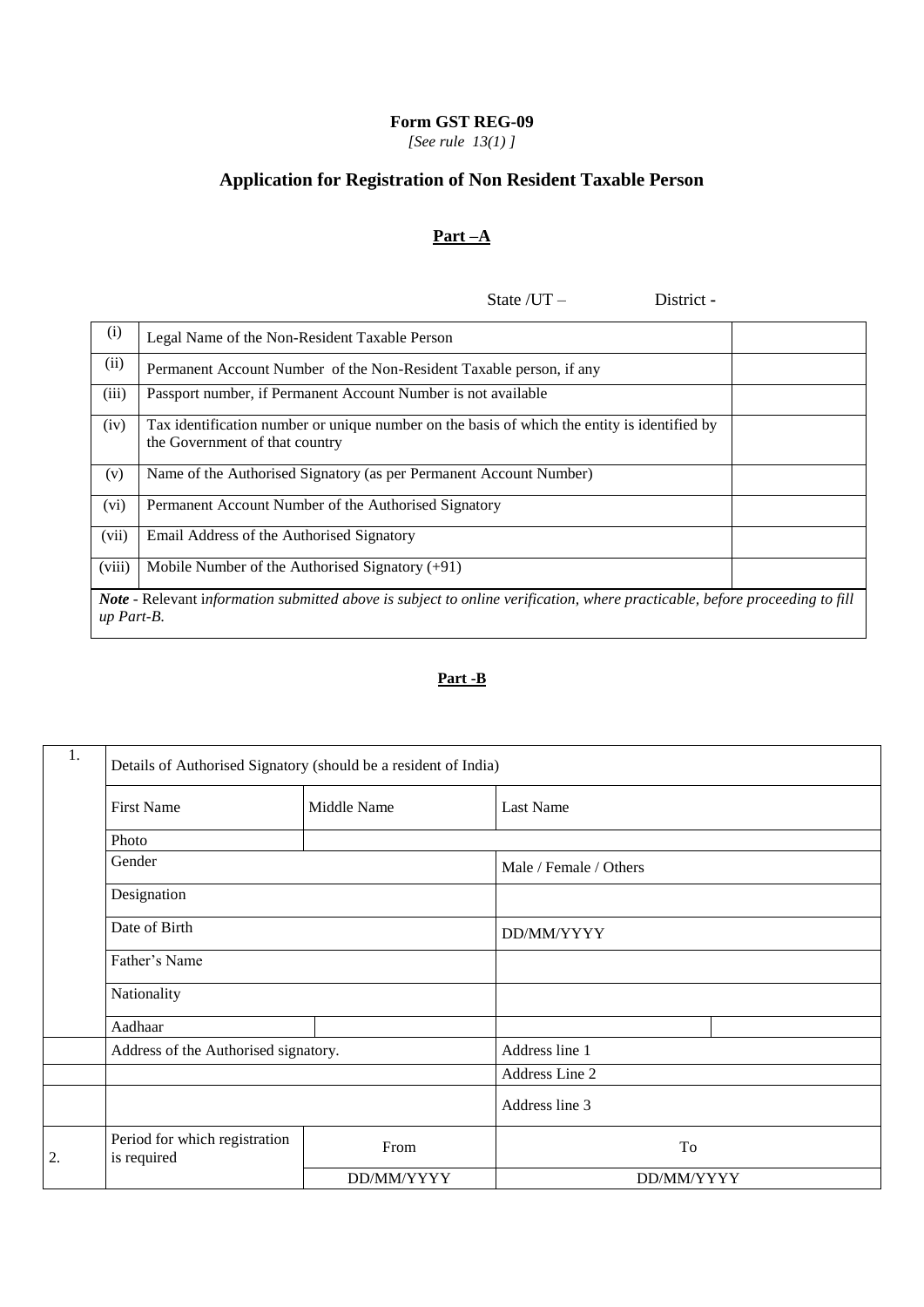|                |                                                                                                                                                                                                     |                | <b>Estimated Turnover (Rs.)</b> |  |                                                                                                                | Estimated Tax Liability (Net) (Rs.) |              |        |                       |      |  |
|----------------|-----------------------------------------------------------------------------------------------------------------------------------------------------------------------------------------------------|----------------|---------------------------------|--|----------------------------------------------------------------------------------------------------------------|-------------------------------------|--------------|--------|-----------------------|------|--|
| 3              | <b>Turnover Details</b>                                                                                                                                                                             |                | Intra-State                     |  | Inter-State                                                                                                    | Central<br>Tax                      | State<br>Tax | UT Tax | <b>Integrated Tax</b> | Cess |  |
|                |                                                                                                                                                                                                     |                |                                 |  |                                                                                                                |                                     |              |        |                       |      |  |
|                | Address of Non-Resident taxable person in the Country of Origin                                                                                                                                     |                |                                 |  |                                                                                                                |                                     |              |        |                       |      |  |
|                | (In case of business entity - Address of the Office)                                                                                                                                                |                |                                 |  |                                                                                                                |                                     |              |        |                       |      |  |
|                | Address Line 1                                                                                                                                                                                      |                |                                 |  |                                                                                                                |                                     |              |        |                       |      |  |
|                |                                                                                                                                                                                                     | Address Line 2 |                                 |  |                                                                                                                |                                     |              |        |                       |      |  |
| $\overline{4}$ | Address Line 3                                                                                                                                                                                      |                |                                 |  |                                                                                                                |                                     |              |        |                       |      |  |
|                | Country (Drop Down)                                                                                                                                                                                 |                |                                 |  |                                                                                                                |                                     |              |        |                       |      |  |
|                | Zip Code                                                                                                                                                                                            |                |                                 |  |                                                                                                                |                                     |              |        |                       |      |  |
|                | E mail Address                                                                                                                                                                                      |                |                                 |  |                                                                                                                |                                     |              |        |                       |      |  |
|                | Telephone Number                                                                                                                                                                                    |                |                                 |  |                                                                                                                |                                     |              |        |                       |      |  |
|                | Address of Principal Place of Business in India                                                                                                                                                     |                |                                 |  |                                                                                                                |                                     |              |        |                       |      |  |
|                | Building No./Flat No.                                                                                                                                                                               |                |                                 |  | Floor No.                                                                                                      |                                     |              |        |                       |      |  |
|                | Name of the Premises/Building                                                                                                                                                                       |                |                                 |  | Road/Street                                                                                                    |                                     |              |        |                       |      |  |
|                | City/Town/Village/Locality                                                                                                                                                                          |                |                                 |  | District                                                                                                       |                                     |              |        |                       |      |  |
| 5              | Block/Taluka                                                                                                                                                                                        |                |                                 |  |                                                                                                                |                                     |              |        |                       |      |  |
|                | Latitude                                                                                                                                                                                            |                |                                 |  | Longitude                                                                                                      |                                     |              |        |                       |      |  |
|                | <b>State</b>                                                                                                                                                                                        |                |                                 |  | PIN Code                                                                                                       |                                     |              |        |                       |      |  |
|                | Mobile Number                                                                                                                                                                                       |                |                                 |  | Telephone Number                                                                                               |                                     |              |        |                       |      |  |
|                | E mail Address                                                                                                                                                                                      |                |                                 |  | Fax Number with STD                                                                                            |                                     |              |        |                       |      |  |
|                | Details of Bank Account in India                                                                                                                                                                    |                |                                 |  |                                                                                                                |                                     |              |        |                       |      |  |
| 6              | Account<br>Number                                                                                                                                                                                   |                |                                 |  | Type of account                                                                                                |                                     |              |        |                       |      |  |
|                | <b>Bank Name</b>                                                                                                                                                                                    |                | <b>Branch Address</b>           |  |                                                                                                                |                                     |              |        | <b>IFSC</b>           |      |  |
|                | Documents Uploaded                                                                                                                                                                                  |                |                                 |  |                                                                                                                |                                     |              |        |                       |      |  |
| $\overline{7}$ |                                                                                                                                                                                                     |                |                                 |  | A customized list of documents required to be uploaded (refer Instruction) as per the field values in the form |                                     |              |        |                       |      |  |
|                | Declaration<br>I hereby solemnly affirm and declare that the information given herein above is true and correct to the best of my<br>knowledge and belief and nothing has been concealed therefrom. |                |                                 |  |                                                                                                                |                                     |              |        |                       |      |  |
| 8              |                                                                                                                                                                                                     |                |                                 |  | Signature                                                                                                      |                                     |              |        |                       |      |  |
|                | Place:                                                                                                                                                                                              |                |                                 |  | Name of Authorised Signatory                                                                                   |                                     |              |        |                       |      |  |
|                | Date:                                                                                                                                                                                               |                |                                 |  | Designation:                                                                                                   |                                     |              |        |                       |      |  |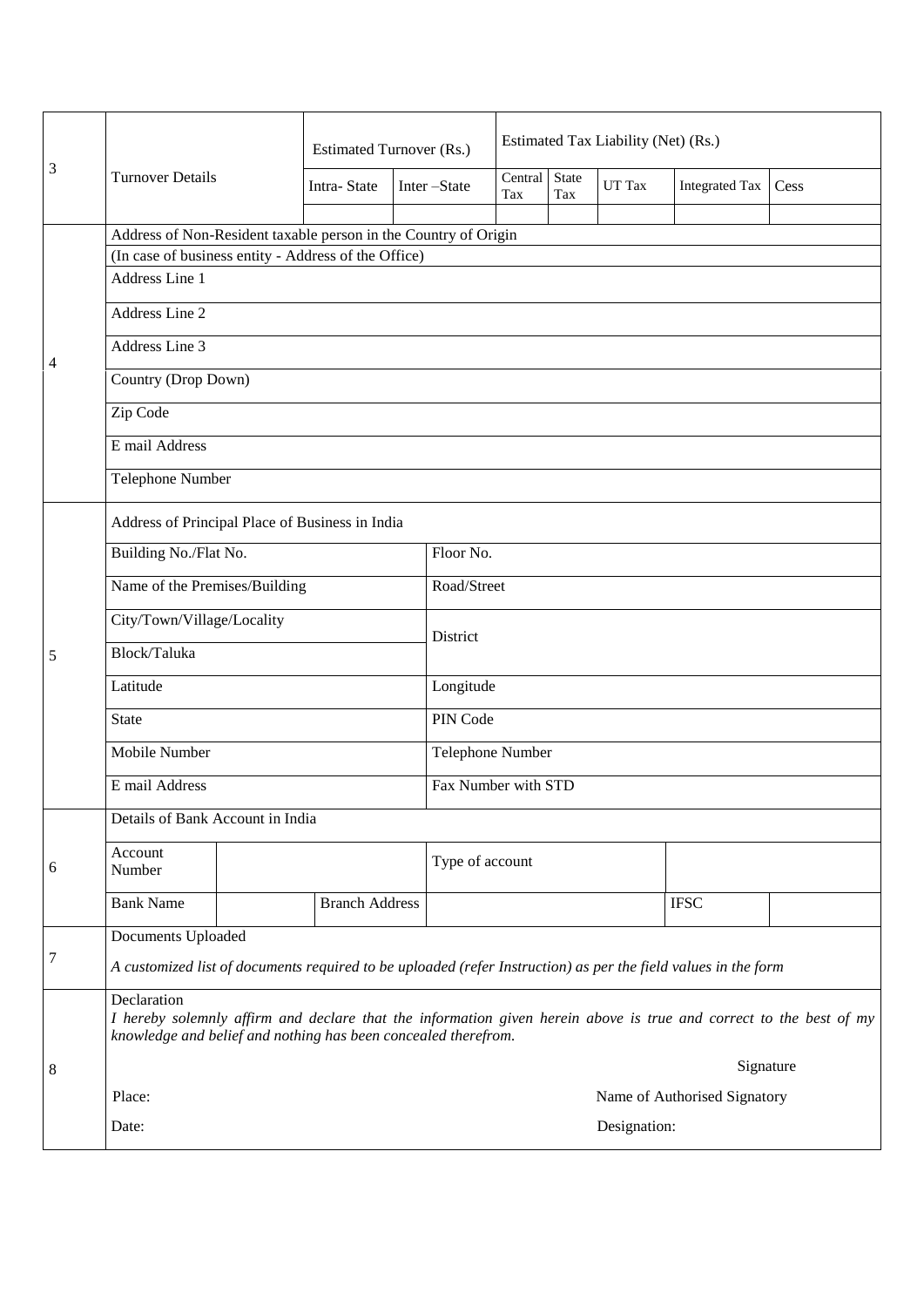**Note:** Non-Resident taxable person is required to upload declaration (as per under mentioned format) along with scanned copy of the passport and photograph.

|    | List of documents to be uploaded as evidence are as follows:-                                                                                                                                           |
|----|---------------------------------------------------------------------------------------------------------------------------------------------------------------------------------------------------------|
| 1. | Proof of Principal Place of Business:                                                                                                                                                                   |
|    | (a) For own premises $-$                                                                                                                                                                                |
|    | Any document in support of the ownership of the premises like Latest Property Tax Receipt or<br>Municipal Khata copy or copy of Electricity Bill.                                                       |
|    | (b) For Rented or Leased premises -                                                                                                                                                                     |
|    | A copy of the valid Rent / Lease Agreement with any document in support of the ownership of                                                                                                             |
|    | the premises of the Lessor like latest Property Tax Receipt or Municipal Khata copy or copy of                                                                                                          |
|    | Electricity Bill.                                                                                                                                                                                       |
|    | (c) For premises not covered in (a) and (b) above $-$                                                                                                                                                   |
|    | A copy of the Consent Letter with any document in support of the ownership of the premises of<br>the Consenter like Municipal Khata copy or Electricity Bill copy. For shared properties also, the      |
|    | same documents may be uploaded.                                                                                                                                                                         |
|    |                                                                                                                                                                                                         |
| 2. | Proof of Non-resident taxable person:                                                                                                                                                                   |
|    | Scanned copy of the passport of the Non-resident taxable person with VISA details. In case of a<br>business entity incorporated or established outside India, the application for registration shall be |
|    | submitted along with its tax identification number or unique number on the basis of which the                                                                                                           |
|    | entity is identified by the Government of that country or it's Permanent Account Number, if                                                                                                             |
|    | available.                                                                                                                                                                                              |
| 3  | Bank Account related proof:                                                                                                                                                                             |
|    | Scanned copy of the first page of Bank passbook or the relevant page of Bank Statement or                                                                                                               |
|    | Scanned copy of a cancelled cheque containing name of the Proprietor or Business entity, Bank                                                                                                           |
|    | Account No., MICR, IFSC and Branch details including code.                                                                                                                                              |
| 4  | <b>Authorisation Form:-</b>                                                                                                                                                                             |
|    | For each Authorised Signatory mentioned in the application form, Authorisation or                                                                                                                       |
|    | copy of Resolution of the Managing Committee or Board of Directors to be filed in the                                                                                                                   |
|    | following format: Declaration for Authorised Signatory (Separate for each signatory)                                                                                                                    |
|    | (Details of Proprietor/all Partners/Karta/Managing Directors and whole time                                                                                                                             |
|    | Director/Members of Managing Committee of Associations/Board of Trustees etc.)I/We<br>--- (name) being (Partners/Karta/Managing Directors and whole time Director/Members                               |
|    | of Managing Committee of Associations/Board of Trustees etc.) of  (name of                                                                                                                              |
|    | registered person) hereby solemnly affirm and declare that < <name authorised<="" of="" th="" the=""></name>                                                                                            |
|    | signatory, (status/designation)>> is hereby authorised, vide resolution no dated                                                                                                                        |
|    | (Copy submitted herewith), to act as an authorised signatory for the business << Goods                                                                                                                  |
|    | and Services Tax Identification Number - Name of the Business>> for which                                                                                                                               |
|    | application for registration is being filed under the Act. All his actions in relation to this                                                                                                          |
|    | business will be binding on me/ us.<br>Signature<br>of the person competent to sign                                                                                                                     |
|    |                                                                                                                                                                                                         |
|    | Name:                                                                                                                                                                                                   |
|    | Designation/Status:                                                                                                                                                                                     |
|    | (Name of the proprietor/Business Entity)                                                                                                                                                                |
|    | Acceptance as an authorised signatory Acceptance as an authorised signatory                                                                                                                             |
|    |                                                                                                                                                                                                         |
|    | I << (Name of the authorised signatory >> hereby solemnly accord my acceptance to act as                                                                                                                |
|    | authorised signatory for the above referred business and all my acts shall be binding on the                                                                                                            |
|    | business.                                                                                                                                                                                               |
|    | Signature of Authorised Signatory                                                                                                                                                                       |
|    | Place:                                                                                                                                                                                                  |
|    |                                                                                                                                                                                                         |
|    | Date:                                                                                                                                                                                                   |
|    | Designation/Status:                                                                                                                                                                                     |
|    |                                                                                                                                                                                                         |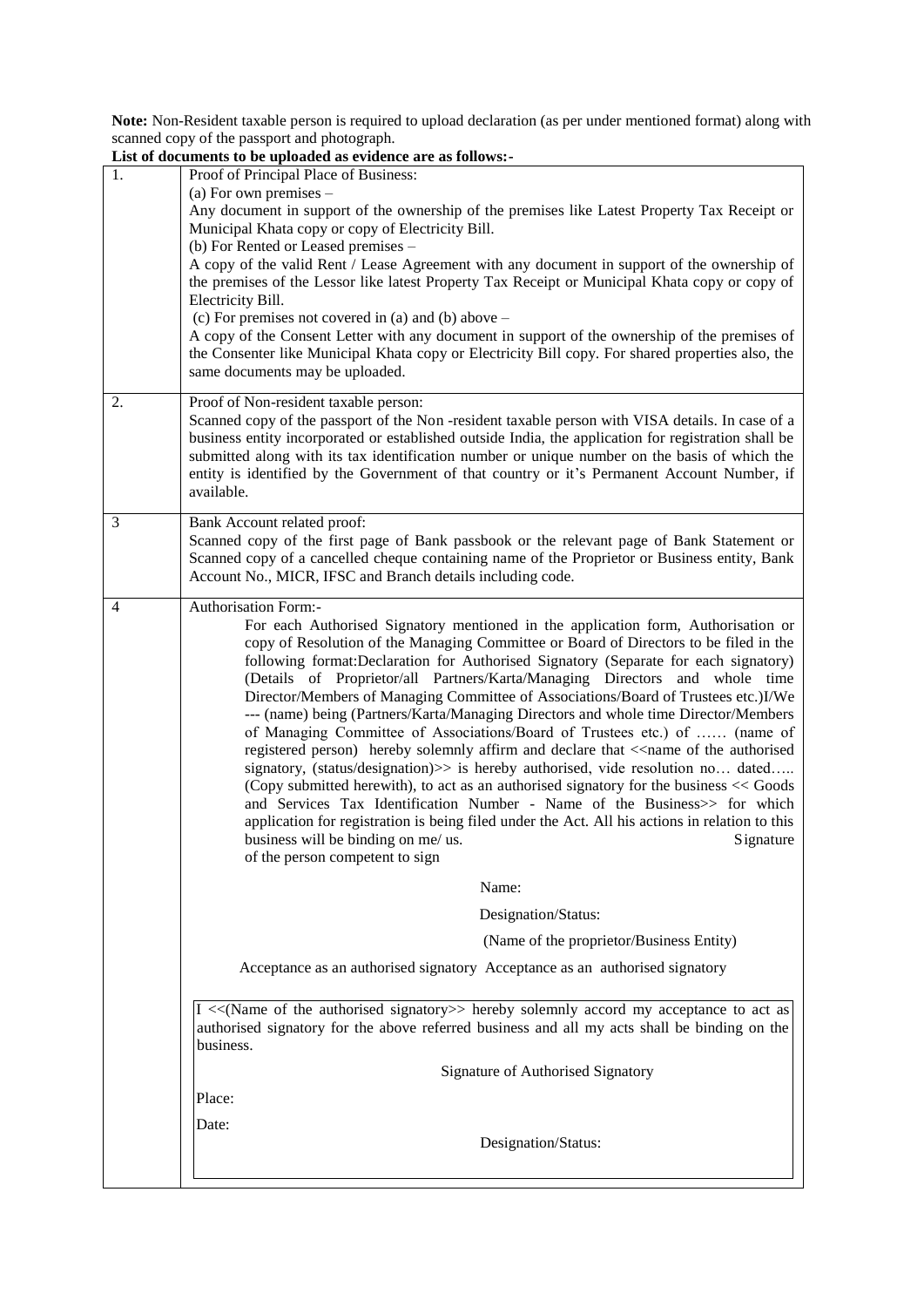#### **Instructions for submission of application for registration as Non-Resident Taxable Person.**

- 1. Enter Name of the applicant Non-Resident taxable person as recorded on Passport.
- 2. The applicant shall apply at least **Five** days prior to commencement of the business at the common portal.
- 3. The applicant needs to provide Email Id and Mobile Number for verification and future communication which will be verified through One Time Passwords to be sent separately, before filling up Part-B of the application.
- 4. The applicant needs to upload the scanned copy of the declaration signed by the Proprietor/all Partners /Managing Directors and whole time Director/Members of Managing Committee of Associations/Board of Trustees etc. in case the business declares a person as Authorised Signatory.
- 5. The application filed by the under-mentioned persons shall be signed digitally:-

| Sr. No | Type of Applicant                                        | Digital Signature required                                        |
|--------|----------------------------------------------------------|-------------------------------------------------------------------|
| 1.     | Private Limited Company<br><b>Public Limited Company</b> | Digital Signature Certificate(DSC) class<br>2 and above           |
|        | <b>Public Sector Undertaking</b>                         |                                                                   |
|        | <b>Unlimited Company</b>                                 |                                                                   |
|        | Limited Liability Partnership                            |                                                                   |
|        | Foreign Company                                          |                                                                   |
|        | Foreign Limited Liability Partnership                    |                                                                   |
| 2.     | Other than above                                         | Digital Signature Certificate class 2 and<br>above<br>e-Signature |
|        |                                                          | <sub>or</sub><br>as may be notified                               |

6. All information related to Permanent Account Number, Aadhaar, shall be online validated by the system and Acknowledgment Receipt Number will be generated after successful validation of all filled up information.

- 7. Status of the application filed online can be tracked on the common portal.
- 8. No fee is payable for filing application for registration
- 9. Authorised signatory shall be an Indian national and shall not be a minor.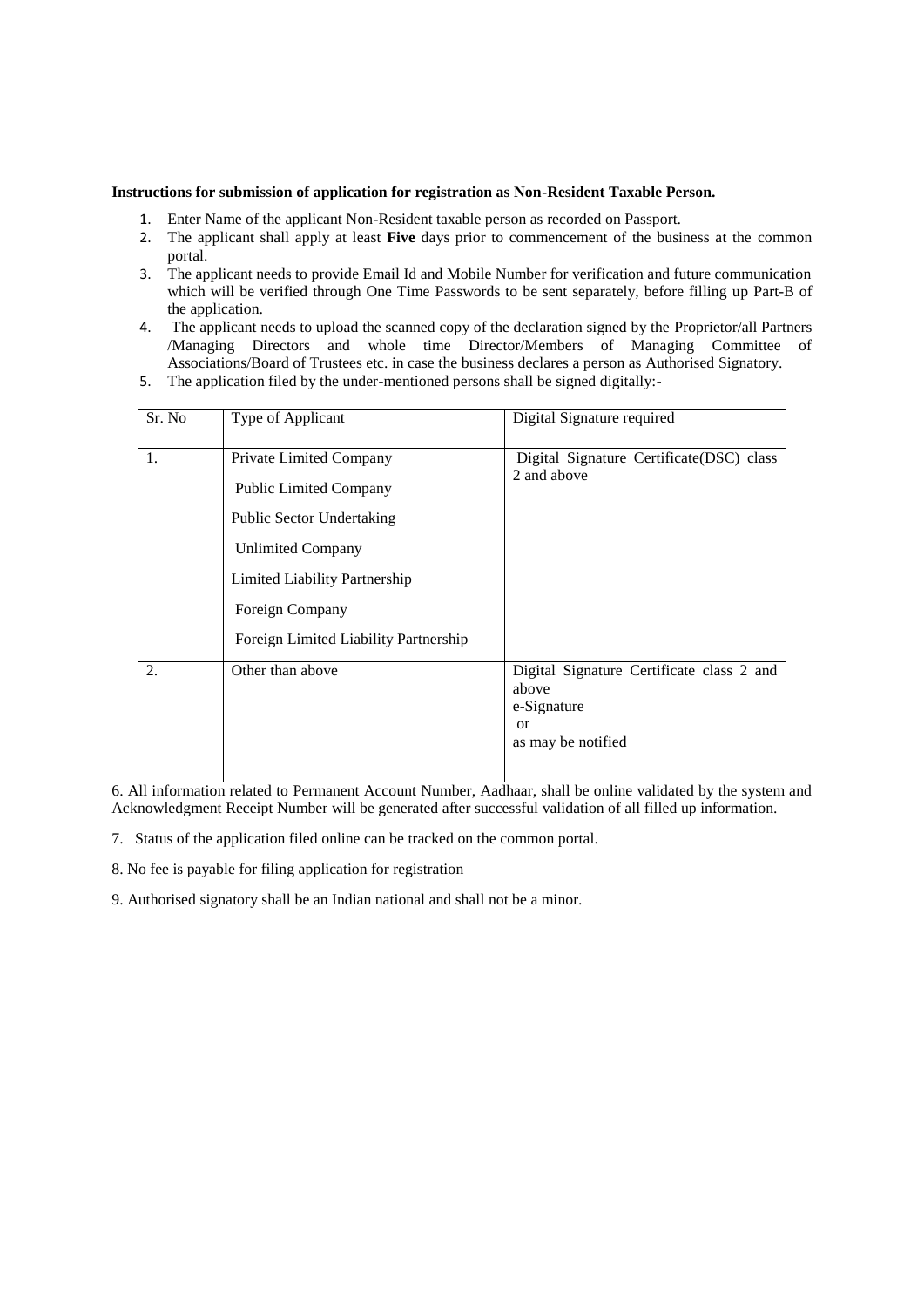## **Form GST REG-10** *[See rule 14(1)]*

**Application for registration of person supplying online information and data base access or retrieval services from a place outside India to a person in India, other than a registered person.**

## **Part –A**

State /UT – District -

| (i)   | Legal Name of the person                                                                                                                  |  |  |  |
|-------|-------------------------------------------------------------------------------------------------------------------------------------------|--|--|--|
| (ii)  | Permanent Account Number of the person, if any                                                                                            |  |  |  |
| (iii) | Tax identification number or unique number on the basis of which the entity is identified by<br>the Government of that country            |  |  |  |
| (iv)  | Name of the Authorised Signatory                                                                                                          |  |  |  |
| (v)   | Permanent Account Number of the Authorised Signatory                                                                                      |  |  |  |
| (vi)  | Email Address of the Authorised Signatory                                                                                                 |  |  |  |
| (vii) | Mobile Number of the Authorised Signatory $(+91)$                                                                                         |  |  |  |
|       | Note - Relevant information submitted above is subject to online verification, where practicable, before<br>proceeding to fill up Part-B. |  |  |  |

## **Part -B**

| 1. | Details of Authorised Signatory (shall be resident of India) |             |                        |  |
|----|--------------------------------------------------------------|-------------|------------------------|--|
|    | <b>First Name</b>                                            | Middle Name | <b>Last Name</b>       |  |
|    | Photo                                                        |             |                        |  |
|    | Gender                                                       |             | Male / Female / Others |  |
|    | Designation                                                  |             |                        |  |
|    | Date of Birth<br>Father's Name                               |             | DD/MM/YYYY             |  |
|    |                                                              |             |                        |  |
|    | Nationality                                                  |             |                        |  |
|    | Aadhaar, if any                                              |             |                        |  |
|    |                                                              |             | Address line 1         |  |
|    | Address of the Authorised Signatory                          |             | Address line 2         |  |
|    |                                                              |             | Address line 3         |  |
| 2. | Date of commencement of the online service in India.         |             | DD/MM/YYYY             |  |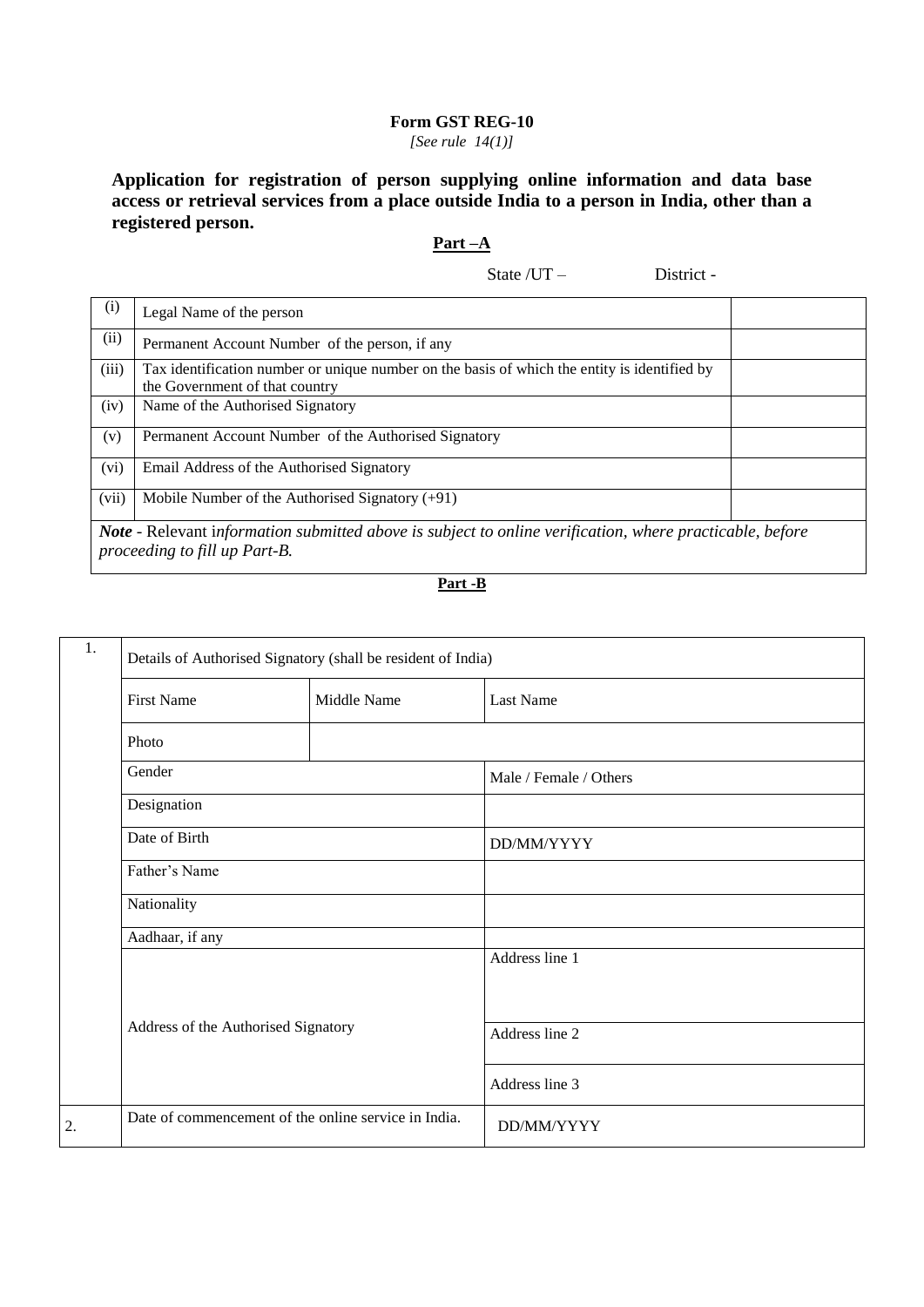| 3 | Uniform Resource Locators (URLs) of the website through which taxable services are provided:<br>1.<br>$\overline{2}$ .<br>3                 |  |                       |                                                                                                                    |                               |             |  |
|---|---------------------------------------------------------------------------------------------------------------------------------------------|--|-----------------------|--------------------------------------------------------------------------------------------------------------------|-------------------------------|-------------|--|
| 4 | Jurisdiction                                                                                                                                |  | Center                |                                                                                                                    |                               |             |  |
|   | Details of Bank Account                                                                                                                     |  |                       |                                                                                                                    |                               |             |  |
| 5 | <b>Account Number</b>                                                                                                                       |  |                       | Type of account                                                                                                    |                               |             |  |
|   | <b>Bank Name</b>                                                                                                                            |  | <b>Branch Address</b> |                                                                                                                    |                               | <b>IFSC</b> |  |
| 6 | Documents Uploaded                                                                                                                          |  |                       | A customized list of documents required to be uploaded (refer Instruction) as per the field values in the form     |                               |             |  |
|   | Declaration<br>knowledge and belief and nothing has been concealed therefrom.                                                               |  |                       | I hereby solemnly affirm and declare that the information given herein above is true and correct to the best of my |                               |             |  |
|   | and collect tax liable from the non-assesse online recipient located in taxable territory and deposit the same with<br>Government of India. |  |                       |                                                                                                                    |                               |             |  |
|   |                                                                                                                                             |  |                       |                                                                                                                    | Signature                     |             |  |
|   | Place:                                                                                                                                      |  |                       |                                                                                                                    | Name of Authorised Signatory: |             |  |
|   | Designation:<br>Date:                                                                                                                       |  |                       |                                                                                                                    |                               |             |  |

Note: Applicant will require to upload declaration (as per under mentioned format) along with scanned copy of the passport and photograph.

List of documents to be uploaded as evidence are as follows:-

| 1. | Proof of Place of Business in India:                                                                |
|----|-----------------------------------------------------------------------------------------------------|
|    | (a) For Own premises $-$                                                                            |
|    | Any document in support of the ownership of the premises like Latest Property Tax Receipt or        |
|    | Municipal Khata copy or copy of Electricity Bill.                                                   |
|    | (b) For Rented or Leased premises –                                                                 |
|    | A copy of the valid Rent / Lease Agreement with any document in support of the ownership of the     |
|    | premises of the Lessor like Latest Property Tax Receipt or Municipal Khata copy or copy of          |
|    | Electricity Bill.                                                                                   |
|    | (c) For premises not covered in (a) and (b) above $-$                                               |
|    | A copy of the Consent Letter with any document in support of the ownership of the premises of the   |
|    | Consenter like Municipal Khata copy or Electricity Bill copy. For shared properties also, the same  |
|    | documents may be uploaded.                                                                          |
| 2. | Proof of:                                                                                           |
|    | Scanned copy of the passport of the Non -resident tax payer with VISA details. In case of           |
|    | Company/Society/LLP/FCNR/ etc. person who is holding power of attorney with authorisation           |
|    | letter.                                                                                             |
|    | Scanned copy of Certificate of Incorporation if the Company is registered outside India or in India |
|    | Scanned copy of License is issued by origin country                                                 |
|    | Scanned copy of Clearance certificate issued by Government of India                                 |
| 3  | <b>Bank Account Related Proof:</b>                                                                  |
|    | Scanned copy of the first page of Bank passbook / one page of Bank Statement                        |
|    | Opening page of the Bank Passbook held in the name of the Proprietor / Business Concern $-$         |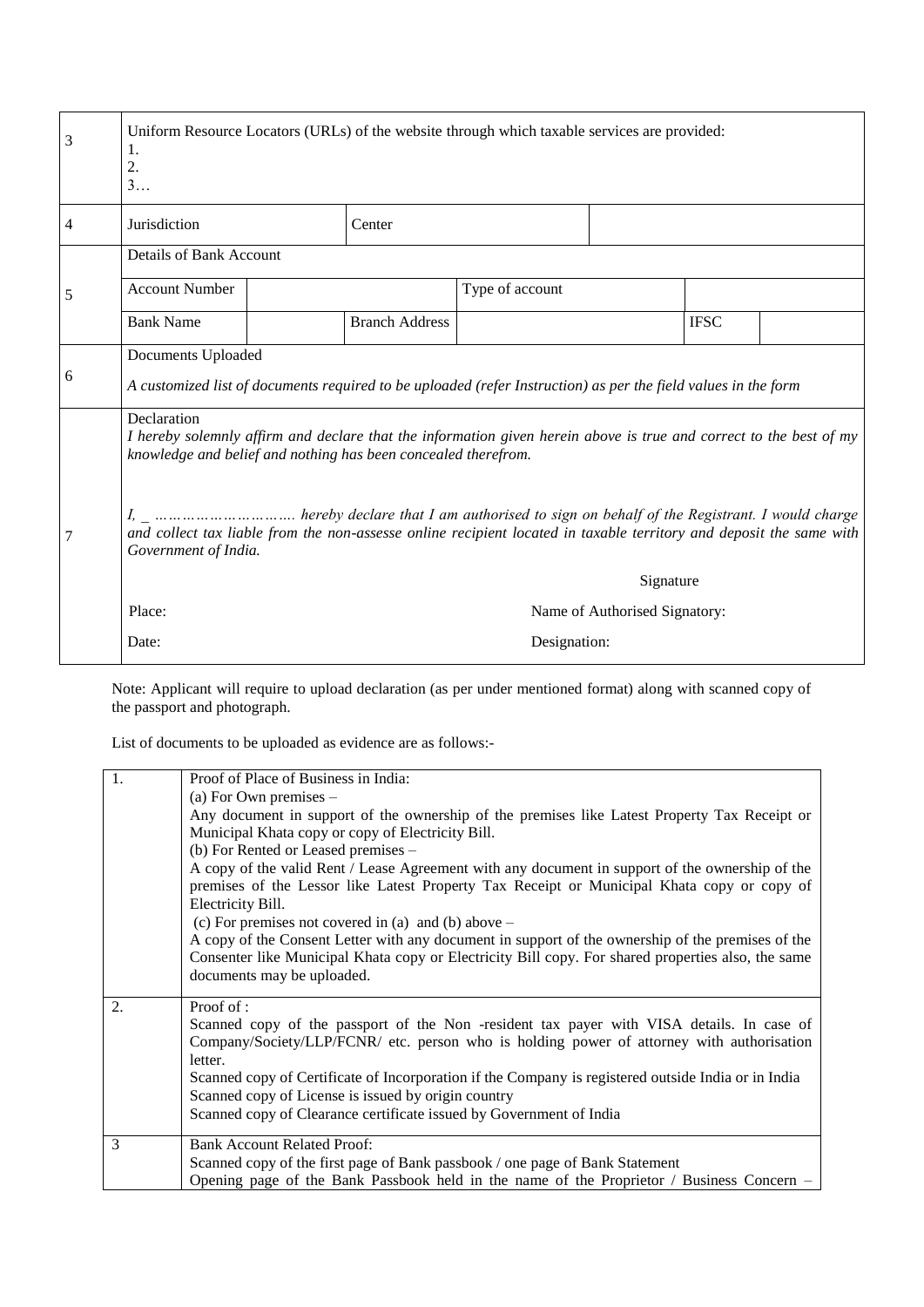|                | containing the Account No., Name of the Account Holder, MICR and IFSC and Branch details.                                                                                                                                                                                                                                                                                                                                                  |  |  |  |  |  |
|----------------|--------------------------------------------------------------------------------------------------------------------------------------------------------------------------------------------------------------------------------------------------------------------------------------------------------------------------------------------------------------------------------------------------------------------------------------------|--|--|--|--|--|
| $\overline{4}$ | <b>Authorisation Form:-</b><br>For Authorised Signatory mentioned in the application form, Authorisation or copy of Resolution of<br>the Managing Committee or Board of Directors to be filed in the following format:                                                                                                                                                                                                                     |  |  |  |  |  |
|                | Declaration for Authorised Signatory (Separate for each signatory)                                                                                                                                                                                                                                                                                                                                                                         |  |  |  |  |  |
|                | I --- (Managing Director/Whole Time Director/CEO or Power of Attorney holder) hereby solemnly<br>affirm and declare that < <name authorised="" of="" signatory="" the="">&gt; to act as an authorised signatory for<br/>the business <math>&lt;&lt;</math> Name of the Business<math>&gt;&gt;</math> for which application for registration is being filed/ is<br/>registered under the Goods and Service Tax Act, 20<sub>__</sub>.</name> |  |  |  |  |  |
|                | All his actions in relation to this business will be binding on me/ us.                                                                                                                                                                                                                                                                                                                                                                    |  |  |  |  |  |
|                | Signatures of the persons who is in charge.                                                                                                                                                                                                                                                                                                                                                                                                |  |  |  |  |  |
|                | S. No.<br><b>Full Name</b><br>Designation/Status<br>Signature                                                                                                                                                                                                                                                                                                                                                                              |  |  |  |  |  |
|                | 1.                                                                                                                                                                                                                                                                                                                                                                                                                                         |  |  |  |  |  |
|                | Acceptance as an authorised signatory<br>I << (Name of authorised signatory>> hereby solemnly accord my acceptance to act as authorised<br>signatory for the above referred business and all my acts shall be binding on the business.<br>Signature of Authorised Signatory Place                                                                                                                                                          |  |  |  |  |  |
|                | (Name)                                                                                                                                                                                                                                                                                                                                                                                                                                     |  |  |  |  |  |
|                | Date:                                                                                                                                                                                                                                                                                                                                                                                                                                      |  |  |  |  |  |
|                | Designation/Status                                                                                                                                                                                                                                                                                                                                                                                                                         |  |  |  |  |  |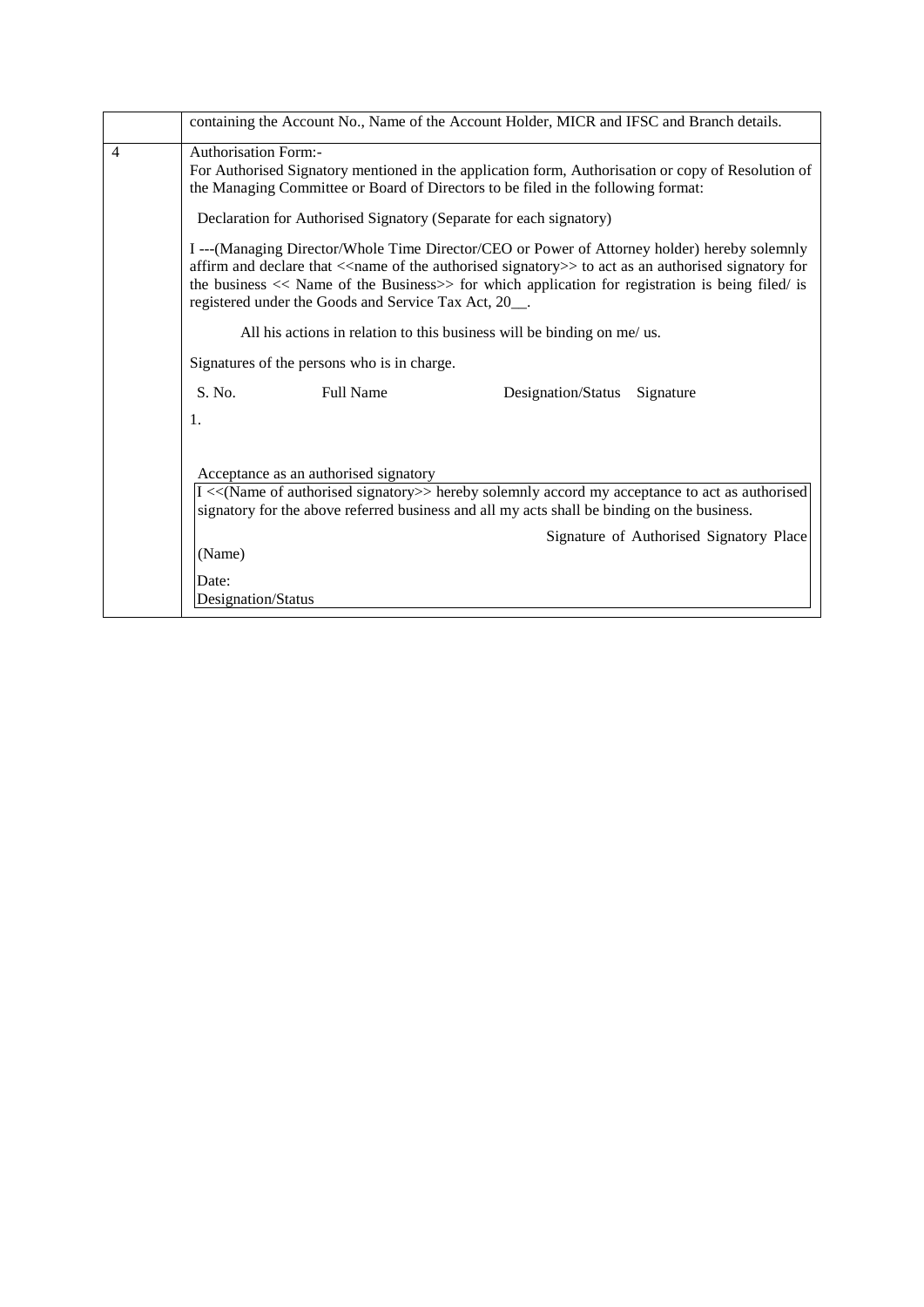*[See rule 15(1) ]*

# **Application for extension of registration period by casual / non-resident taxable person**

| 1.     | <b>GSTIN</b>                                                                                                                                                                                          |                                                |            |                               |        |                                                       |      |
|--------|-------------------------------------------------------------------------------------------------------------------------------------------------------------------------------------------------------|------------------------------------------------|------------|-------------------------------|--------|-------------------------------------------------------|------|
| 2.     | Name (Legal)                                                                                                                                                                                          |                                                |            |                               |        |                                                       |      |
| 3.     | Trade Name, if any                                                                                                                                                                                    |                                                |            |                               |        |                                                       |      |
| 4.     | Address                                                                                                                                                                                               |                                                |            |                               |        |                                                       |      |
| 5.     | Period of Validity (original)                                                                                                                                                                         |                                                | From       |                               |        | To                                                    |      |
|        |                                                                                                                                                                                                       |                                                | DD/MM/YYYY |                               |        | DD/MM/YYYY                                            |      |
| 6.     | Period for which extension is requested.                                                                                                                                                              |                                                | From       |                               |        | To                                                    |      |
|        |                                                                                                                                                                                                       |                                                | DD/MM/YYYY |                               |        | DD/MM/YYYY                                            |      |
| 7.     |                                                                                                                                                                                                       | Turnover Details for the extended period (Rs.) |            |                               |        | Estimated Tax Liability (Net) for the extended period |      |
|        |                                                                                                                                                                                                       |                                                | (Rs.)      |                               |        |                                                       |      |
|        | Inter-State                                                                                                                                                                                           | Intra-State                                    | Central    | <b>State</b>                  | UT     | Integrated                                            |      |
|        |                                                                                                                                                                                                       |                                                | Tax        | Tax                           | Tax    | Tax                                                   | Cess |
|        |                                                                                                                                                                                                       |                                                |            |                               |        |                                                       |      |
| 8.     | Payment details                                                                                                                                                                                       |                                                |            |                               |        |                                                       |      |
|        | Date                                                                                                                                                                                                  | <b>CIN</b>                                     | <b>BRN</b> |                               | Amount |                                                       |      |
|        |                                                                                                                                                                                                       |                                                |            |                               |        |                                                       |      |
| 9.     | Declaration -<br>I hereby solemnly affirm and declare that the information given herein above is true and correct to the best<br>of my knowledge and belief and nothing has been concealed therefrom. |                                                |            |                               |        |                                                       |      |
|        | Signature                                                                                                                                                                                             |                                                |            |                               |        |                                                       |      |
| Place: |                                                                                                                                                                                                       |                                                |            | Name of Authorised Signatory: |        |                                                       |      |
| Date:  |                                                                                                                                                                                                       |                                                |            | Designation / Status:         |        |                                                       |      |

## **Instructions for submission of application for extension of validity**

1. The application can be filed online before the expiry of the period of validity.

2. The application can only be filed when advance payment is made.

3. After successful filing, Application Reference Number will be generated which can be used to track the status of the application.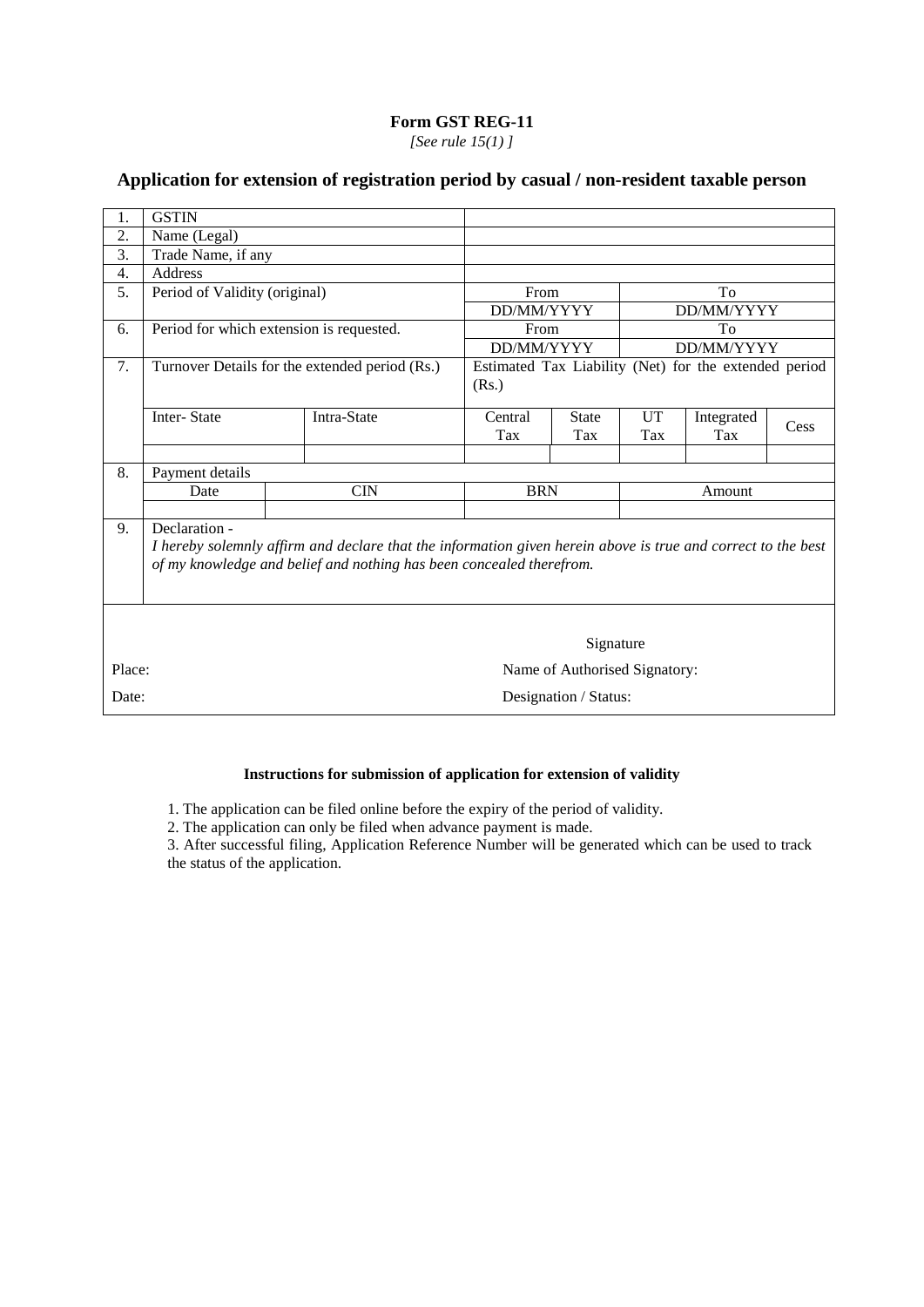*[See rule 16(1)]*

Reference Number - **Date**:

To (Name): (Address): Temporary Registration Number

## **Order of Grant of Temporary Registration/ Suo Moto Registration**

Whereas the undersigned has sufficient reason to believe that you are liable for registration under the Act, and therefore, you are hereby registered on a temporary basis. The particulars of the business as ascertained from the business premises are given as under:

|     |                                         | Details of person to whom temporary registration granted                                                                                                                 |                   |
|-----|-----------------------------------------|--------------------------------------------------------------------------------------------------------------------------------------------------------------------------|-------------------|
| 1.  |                                         | Name and Legal Name, if applicable                                                                                                                                       |                   |
| 2.  | Gender                                  |                                                                                                                                                                          | Male/Female/Other |
| 3.  | Father's Name                           |                                                                                                                                                                          |                   |
| 4.  | Date of Birth                           |                                                                                                                                                                          | DD/MM/YYYY        |
| 5.  | <b>Address</b><br>of<br>the Person      | Building No./ Flat No.<br>Floor No.<br>Name of Premises/ Building<br>Road/Street<br>Town/City/Locality/Village<br>Block / Taluka<br>District<br><b>State</b><br>PIN Code |                   |
| 6.  | available                               | Permanent Account Number of the person, if                                                                                                                               |                   |
| 7.  | Mobile No.                              |                                                                                                                                                                          |                   |
| 8.  | <b>Email Address</b>                    |                                                                                                                                                                          |                   |
| 9.  | Other ID, if any<br>Aadhaar No./ Other) | (Voter ID No./ Passport No./Driving License No./                                                                                                                         |                   |
| 10. |                                         | Reasons for temporary registration                                                                                                                                       |                   |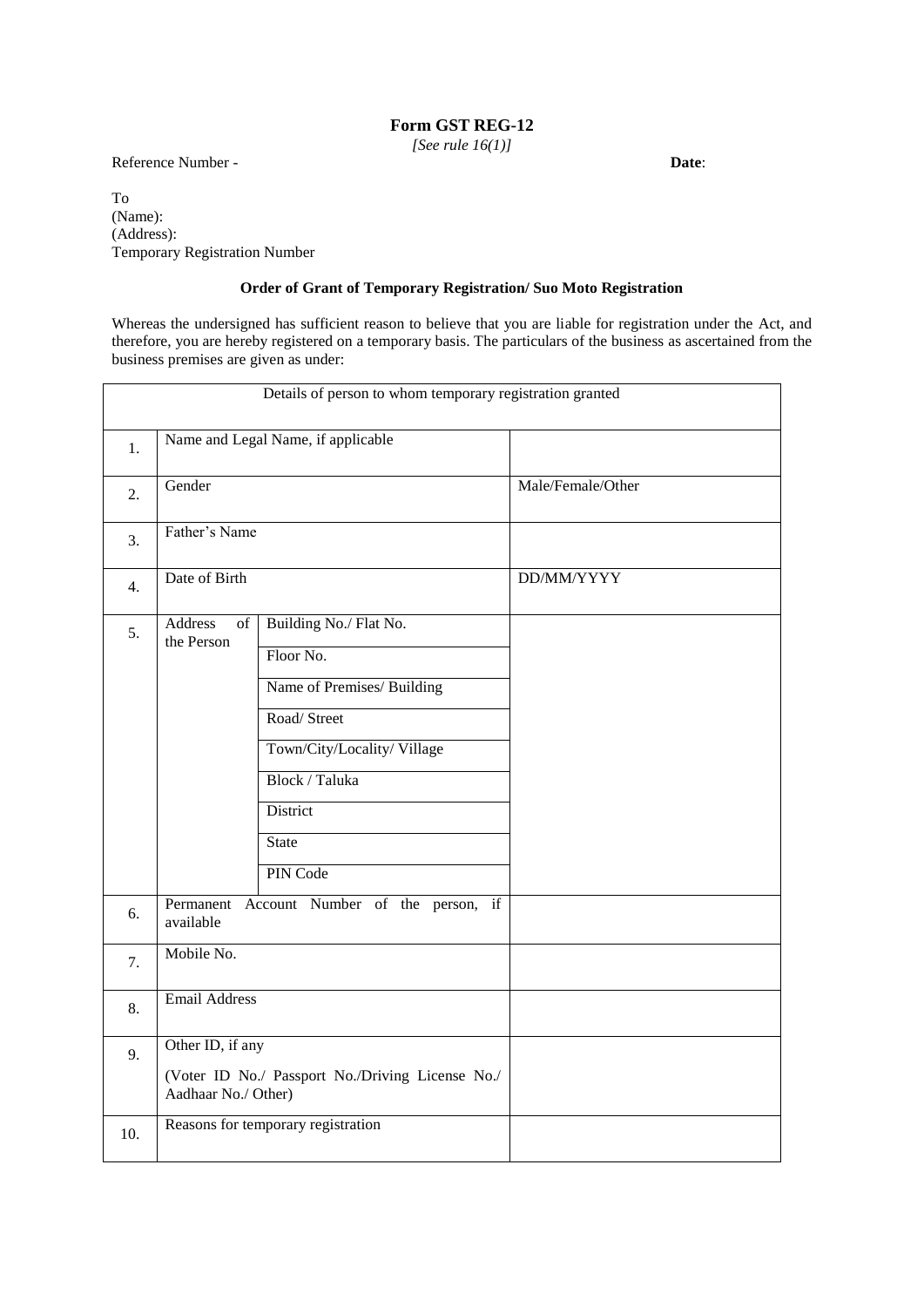| 11.                                                                                                 | Effective date of registration / temporary ID                                                                                                                           |                                 |  |  |
|-----------------------------------------------------------------------------------------------------|-------------------------------------------------------------------------------------------------------------------------------------------------------------------------|---------------------------------|--|--|
|                                                                                                     |                                                                                                                                                                         |                                 |  |  |
| 12.                                                                                                 | Registration No. / Temporary ID                                                                                                                                         |                                 |  |  |
|                                                                                                     |                                                                                                                                                                         |                                 |  |  |
|                                                                                                     | (Upload of Seizure Memo / Detention Memo / Any other supporting documents)                                                                                              |                                 |  |  |
|                                                                                                     | < <you 30="" application="" are="" days="" directed="" file="" for="" hereby="" issue="" of="" proper="" registration="" the="" this<br="" to="" within="">orders</you> |                                 |  |  |
|                                                                                                     |                                                                                                                                                                         | Signature                       |  |  |
| Place                                                                                               |                                                                                                                                                                         | $<<$ Name of the Officer $>>$ : |  |  |
| Date:                                                                                               |                                                                                                                                                                         | Designation/ Jurisdiction:      |  |  |
| Note: A copy of the order will be sent to the corresponding Central/State Jurisdictional Authority. |                                                                                                                                                                         |                                 |  |  |
|                                                                                                     |                                                                                                                                                                         |                                 |  |  |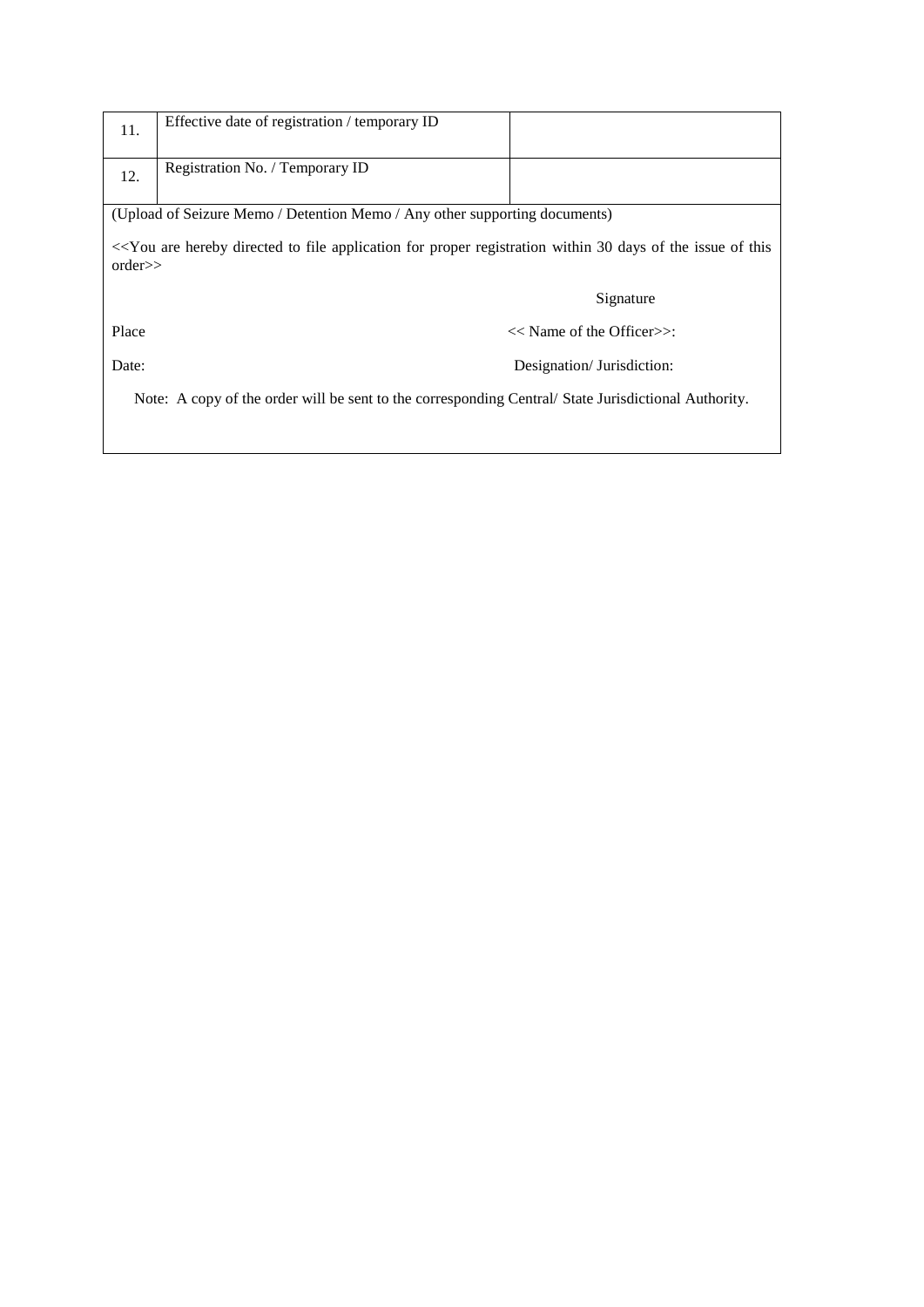*[See rule 17(1)]*

# **Application/Form for grant of Unique Identity Number to UN Bodies / Embassies / others**

## **State /Union Territory– District – PART A**

| (1)   | Name of the Entity                                                                              |  |
|-------|-------------------------------------------------------------------------------------------------|--|
| (ii)  | Permanent Account Number of entity, if any (applicable in case of any other person<br>notified) |  |
| (iii) | Name of the Authorised Signatory                                                                |  |
| (iv)  | Permanent Account Number of Authorised Signatory                                                |  |
| (v)   | Email Address of the Authorised Signatory                                                       |  |
| (vi)  | Mobile Number of the Authorised Signatory $(+91)$                                               |  |

## **PART B**

| 1. | Type of Entity (Choose one)                    | <b>UN Body</b>    | Other Person<br>Embassy |                                     |  |  |
|----|------------------------------------------------|-------------------|-------------------------|-------------------------------------|--|--|
| 2. | Country                                        |                   |                         |                                     |  |  |
| 3. | <b>Notification Details</b>                    |                   | Notification No.        | Date                                |  |  |
| 4. | Address of the entity in State                 |                   |                         |                                     |  |  |
|    | Building No./Flat No.                          |                   | Floor No.               |                                     |  |  |
|    | Name of the Premises/Building                  |                   | Road/Street             |                                     |  |  |
|    | City/Town/Village                              |                   | District                |                                     |  |  |
|    | Block/Taluka                                   |                   |                         |                                     |  |  |
|    | Latitude                                       |                   | Longitude               |                                     |  |  |
|    | <b>State</b>                                   |                   |                         | PIN Code                            |  |  |
|    | <b>Contact Information</b>                     |                   |                         |                                     |  |  |
|    | <b>Email Address</b>                           |                   | Telephone number        |                                     |  |  |
|    | Fax Number                                     |                   | <b>Mobile Number</b>    |                                     |  |  |
| 7. | Details of Authorised Signatory, if applicable |                   |                         |                                     |  |  |
|    | Particulars                                    | <b>First Name</b> | <b>Middle Name</b>      | Last name                           |  |  |
|    | Name                                           |                   |                         |                                     |  |  |
|    | Photo                                          |                   |                         |                                     |  |  |
|    | Name of Father                                 |                   |                         |                                     |  |  |
|    | Date of Birth                                  | DD/MM/YYYY        | Gender                  | <male, female,="" other=""></male,> |  |  |
|    | <b>Mobile Number</b>                           |                   | Email address           |                                     |  |  |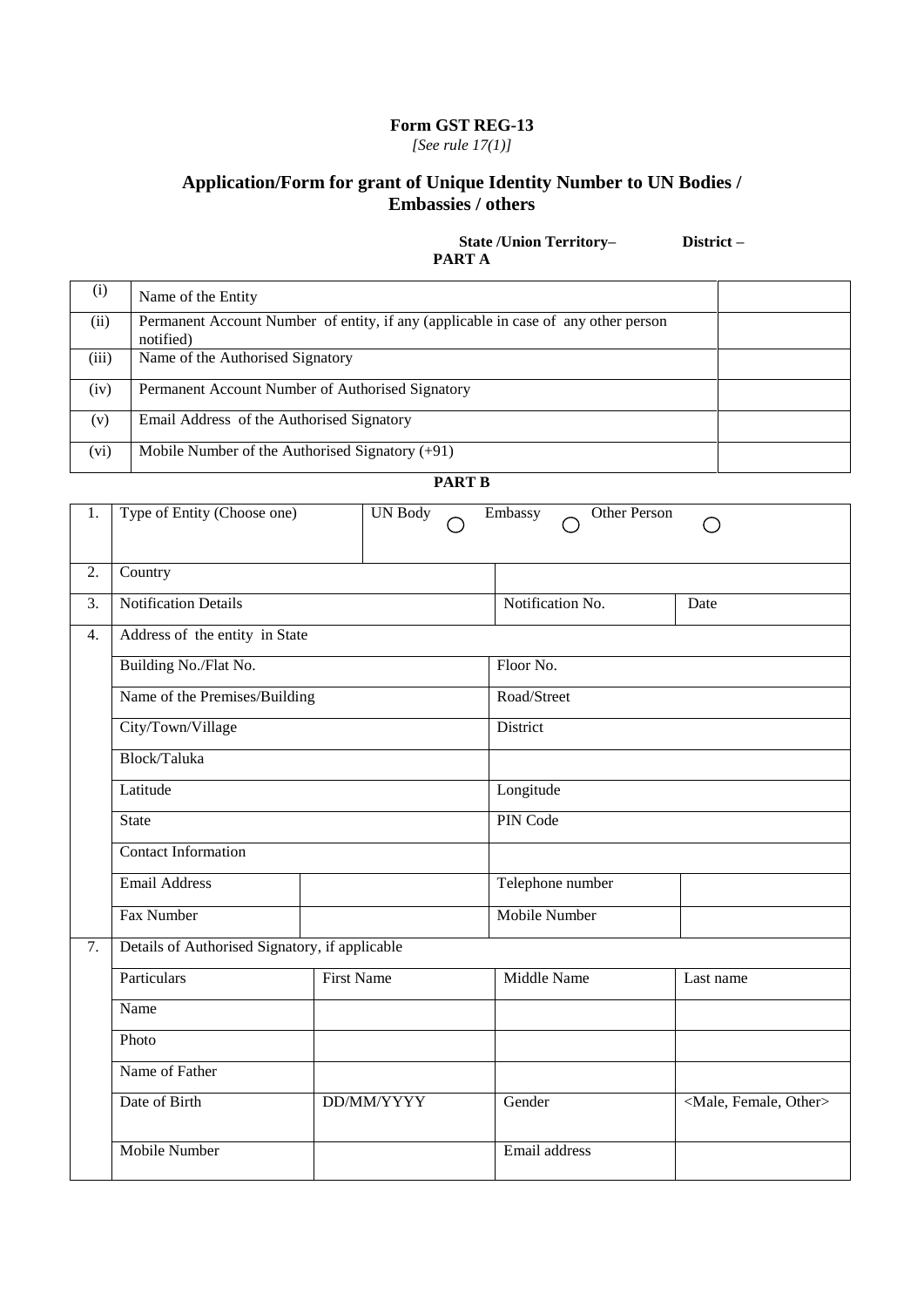|     | Telephone No.                                                                                                                                                                                                                                                                                                                                                                                                 |             |                                            |  |  |  |  |  |
|-----|---------------------------------------------------------------------------------------------------------------------------------------------------------------------------------------------------------------------------------------------------------------------------------------------------------------------------------------------------------------------------------------------------------------|-------------|--------------------------------------------|--|--|--|--|--|
|     | Designation /Status                                                                                                                                                                                                                                                                                                                                                                                           |             | Director Identification<br>Number (if any) |  |  |  |  |  |
|     | <b>Permanent Account Number</b>                                                                                                                                                                                                                                                                                                                                                                               |             | Aadhaar Number                             |  |  |  |  |  |
|     | Are you a citizen of India?                                                                                                                                                                                                                                                                                                                                                                                   | Yes / No    | Passport No. (in case of<br>foreigners)    |  |  |  |  |  |
|     | <b>Residential Address</b>                                                                                                                                                                                                                                                                                                                                                                                    |             |                                            |  |  |  |  |  |
|     | <b>Building No/Flat No</b>                                                                                                                                                                                                                                                                                                                                                                                    |             | Floor No                                   |  |  |  |  |  |
|     | Name of the<br>Premises/Building                                                                                                                                                                                                                                                                                                                                                                              |             | Road/Street                                |  |  |  |  |  |
|     | Town/City/Village                                                                                                                                                                                                                                                                                                                                                                                             |             | District                                   |  |  |  |  |  |
|     | Block/Taluka                                                                                                                                                                                                                                                                                                                                                                                                  |             |                                            |  |  |  |  |  |
|     | <b>State</b>                                                                                                                                                                                                                                                                                                                                                                                                  |             | PIN Code                                   |  |  |  |  |  |
| 8   | Bank Account Details (add more if required)                                                                                                                                                                                                                                                                                                                                                                   |             |                                            |  |  |  |  |  |
|     | <b>Account Number</b>                                                                                                                                                                                                                                                                                                                                                                                         |             | Type of Account                            |  |  |  |  |  |
|     | <b>IFSC</b>                                                                                                                                                                                                                                                                                                                                                                                                   |             | <b>Bank Name</b>                           |  |  |  |  |  |
|     | <b>Branch Address</b>                                                                                                                                                                                                                                                                                                                                                                                         |             |                                            |  |  |  |  |  |
| 9.  | Documents Uploaded                                                                                                                                                                                                                                                                                                                                                                                            |             |                                            |  |  |  |  |  |
|     | The authorised person who is in possession of the documentary evidence (other than UN Body/Embassy etc.) shall<br>upload the scanned copy of such documents including the copy of resolution / power of attorney, authorising the<br>applicant to represent the entity.                                                                                                                                       |             |                                            |  |  |  |  |  |
|     | <b>Or</b>                                                                                                                                                                                                                                                                                                                                                                                                     |             |                                            |  |  |  |  |  |
|     | The proper officer who has collected the documentary evidence from the applicant (UN Body/Embassy etc.) shall<br>upload the scanned copy of such documents including the copy of resolution / power of attorney, authorising the<br>applicant to represent the UN Body / Embassy etc. in India and link it along with the Unique Identity Number<br>generated and allotted to respective UN Body/Embassy etc. |             |                                            |  |  |  |  |  |
| 11. | Verification                                                                                                                                                                                                                                                                                                                                                                                                  |             |                                            |  |  |  |  |  |
|     | I hereby solemnly affirm and declare that the information given herein above is true and correct to the best of my<br>knowledge and belief and nothing has been concealed therefrom.                                                                                                                                                                                                                          |             |                                            |  |  |  |  |  |
|     | Place:<br>(Signature)                                                                                                                                                                                                                                                                                                                                                                                         |             |                                            |  |  |  |  |  |
|     | Name of Authorised Person:<br>Date:                                                                                                                                                                                                                                                                                                                                                                           |             |                                            |  |  |  |  |  |
|     | <b>Or</b>                                                                                                                                                                                                                                                                                                                                                                                                     |             |                                            |  |  |  |  |  |
|     |                                                                                                                                                                                                                                                                                                                                                                                                               | (Signature) |                                            |  |  |  |  |  |
|     | Place:<br>Name of Proper Officer:<br>Designation:<br>Date:<br>Jurisdiction:                                                                                                                                                                                                                                                                                                                                   |             |                                            |  |  |  |  |  |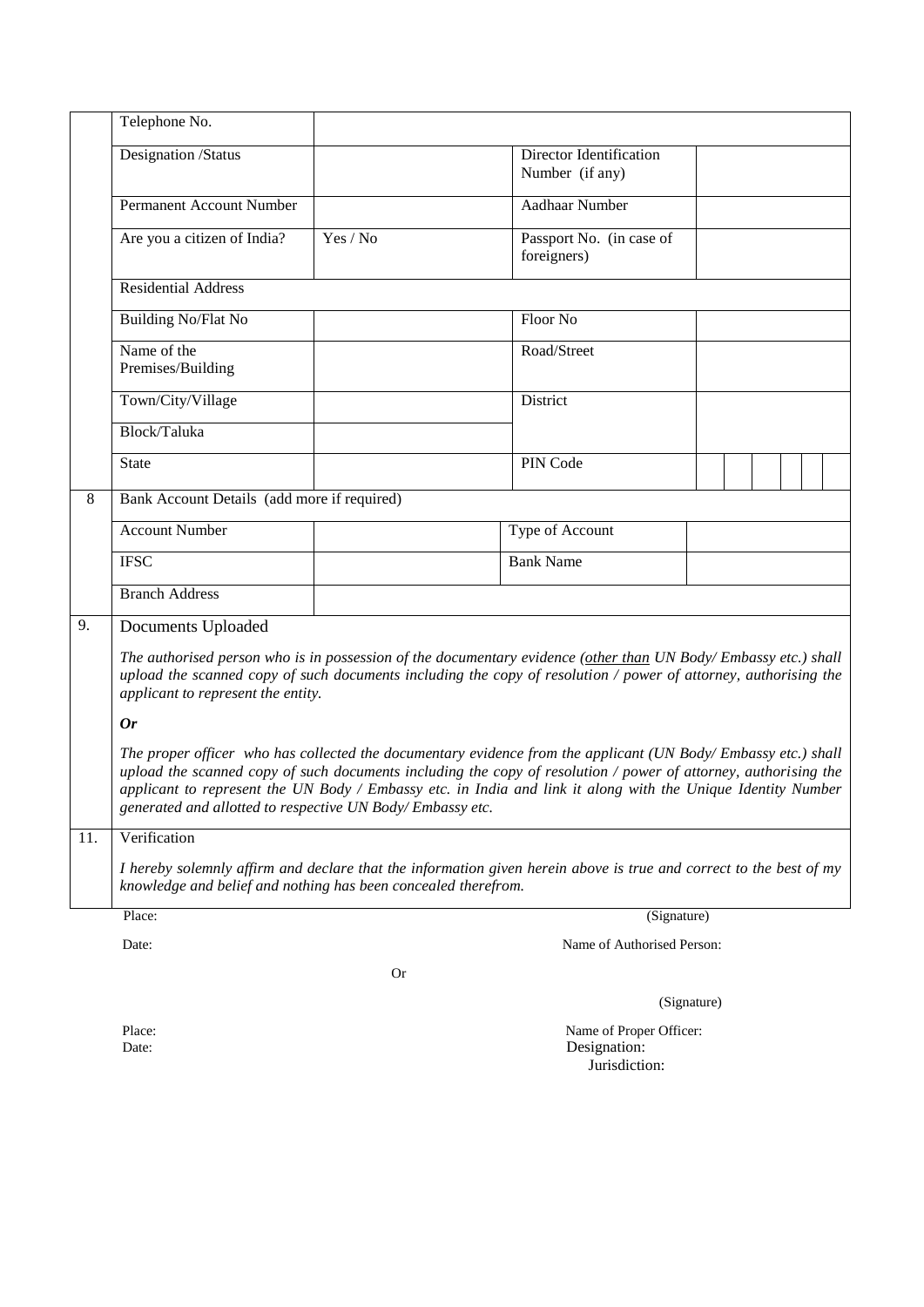#### **Instructions for submission of application for registration for UN Bodies/ Embassies/others notified by the Government.**

- Every person required to obtain a unique identity number shall submit the application electronically.
- Application shall be filed through common portal or registration can be granted suo-moto by proper officer.
- The application filed on the common portal is required to be signed electronically or through any other mode as specified by the Government.
- The details of the person authorised by the concerned entity to sign the refund application or otherwise, should be filled up against the "Authorised Signatory details" in the application.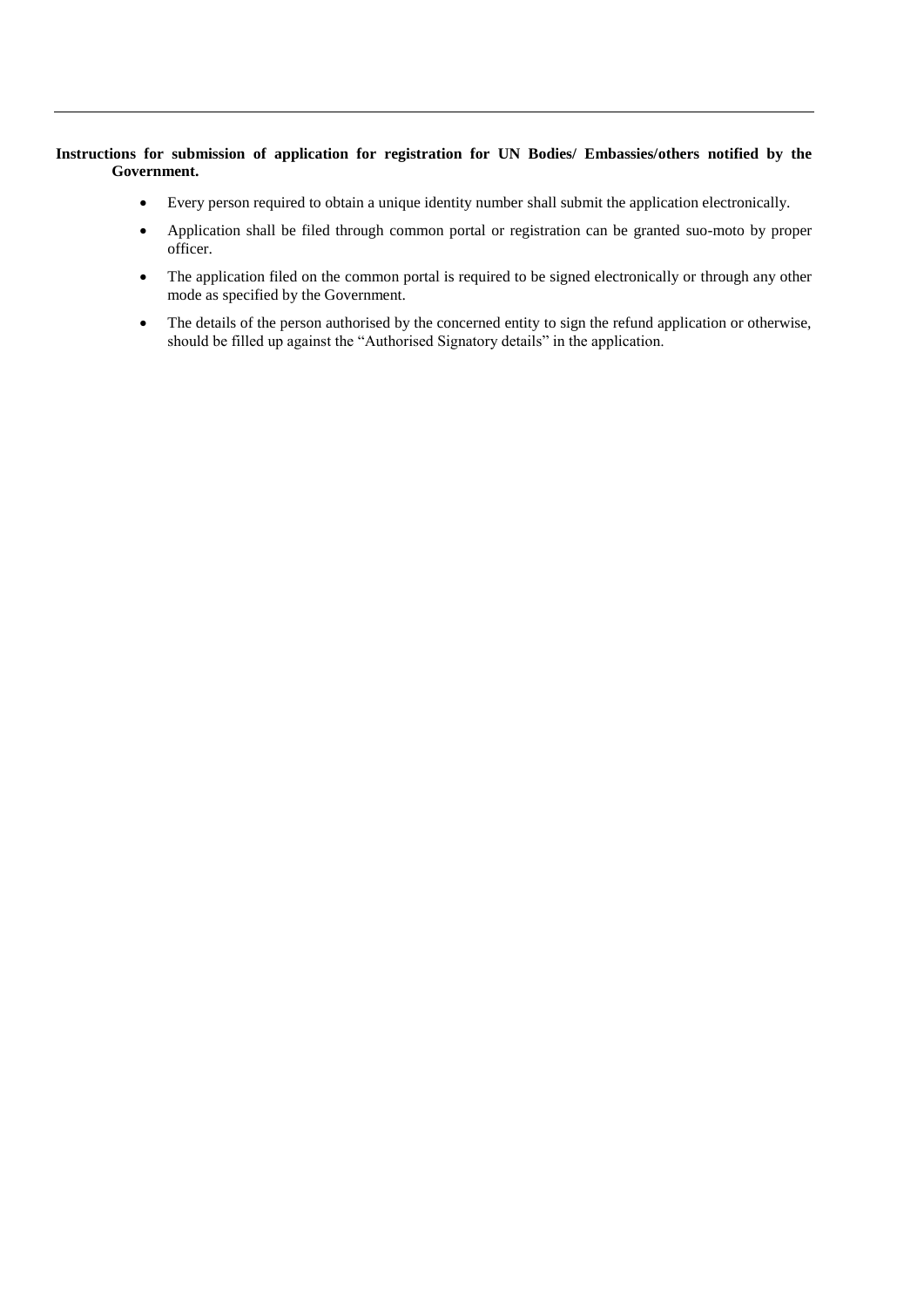*[See rule 19(1) ]*

## **Application for Amendment in Registration Particulars (For all types of registered persons)**

| 1. GSTIN/UIN                                                                                                                                                                                          |                                        |                           |      |            |  |  |  |  |
|-------------------------------------------------------------------------------------------------------------------------------------------------------------------------------------------------------|----------------------------------------|---------------------------|------|------------|--|--|--|--|
|                                                                                                                                                                                                       | 2. Name of Business                    |                           |      |            |  |  |  |  |
| 3. Type of registration                                                                                                                                                                               |                                        |                           |      |            |  |  |  |  |
|                                                                                                                                                                                                       | 4. Amendment summary                   |                           |      |            |  |  |  |  |
| Sr. No                                                                                                                                                                                                | <b>Field Name</b>                      | Effective<br>(DD/MM/YYYY) | Date | Reasons(s) |  |  |  |  |
|                                                                                                                                                                                                       |                                        |                           |      |            |  |  |  |  |
|                                                                                                                                                                                                       |                                        |                           |      |            |  |  |  |  |
|                                                                                                                                                                                                       |                                        |                           |      |            |  |  |  |  |
|                                                                                                                                                                                                       | 5. List of documents uploaded          |                           |      |            |  |  |  |  |
| (a)                                                                                                                                                                                                   |                                        |                           |      |            |  |  |  |  |
| (b)                                                                                                                                                                                                   |                                        |                           |      |            |  |  |  |  |
| (c)                                                                                                                                                                                                   |                                        |                           |      |            |  |  |  |  |
| $\cdots$                                                                                                                                                                                              |                                        |                           |      |            |  |  |  |  |
| 6. Declaration<br>I hereby solemnly affirm and declare that the information given herein above is true and correct to the best<br>of my knowledge and belief and nothing has been concealed therefrom |                                        |                           |      |            |  |  |  |  |
|                                                                                                                                                                                                       | Signature                              |                           |      |            |  |  |  |  |
|                                                                                                                                                                                                       | Place:<br>Name of Authorised Signatory |                           |      |            |  |  |  |  |
| Date:<br>Designation / Status:                                                                                                                                                                        |                                        |                           |      |            |  |  |  |  |
|                                                                                                                                                                                                       |                                        |                           |      |            |  |  |  |  |
|                                                                                                                                                                                                       |                                        |                           |      |            |  |  |  |  |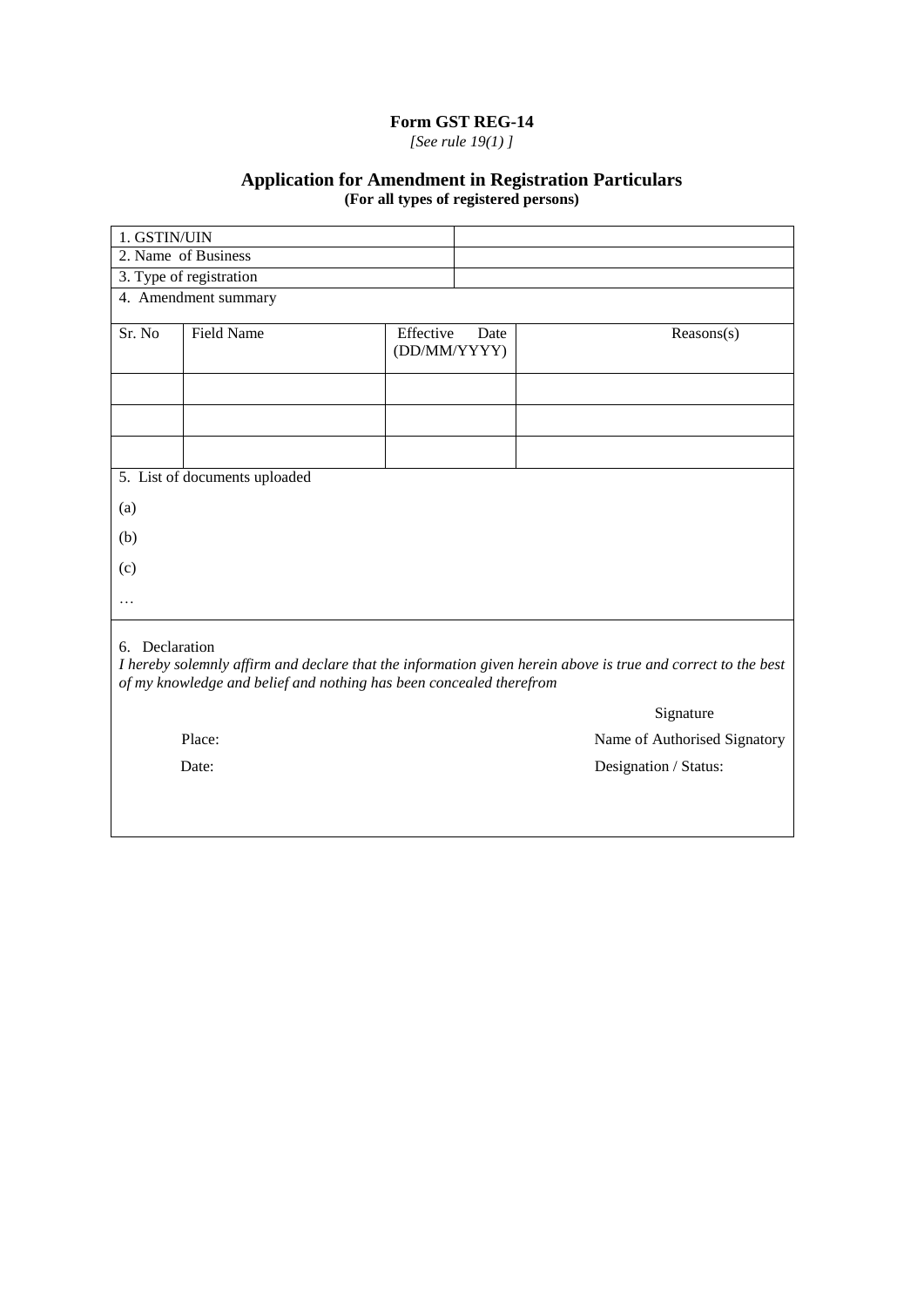#### **Instructions for submission of application for amendment**

- 1. Application for amendment shall be submitted online.
- 2. Changes relating to Name of Business, Principal Place of Business, additional place(s) of business and details of partners or directors, karta, Managing Committee, Board of Trustees, Chief Executive Officer or equivalent, responsible for day to day affairs of the business which does not warrant cancellation of registration, are core fields which shall be approved by the Proper Officer after due verification.
- 3. For amendment in Non-Core fields, approval of the Proper Officer is not required.
- 4. Where a change in the constitution of any business results in change of the Permanent Account Number of a registered person, the said person shall be required to apply for fresh registration.
- 5. Any change in the mobile number or the e-mail address of authorised signatory as amended from time to time, shall be carried out only after online verification through the common portal.
- 6. All information related to Permanent Account Number, Aadhaar, Director Identification Number, Challan Identification Number shall be validated online by the system and Application Reference Number (ARN) will be generated after successful validation of necessary field.
- 7. Status of the application can be tracked on the common portal.
- 8. No fee is payable for submitting application for amendment.
- 9. Authorised signatory shall not be a minor.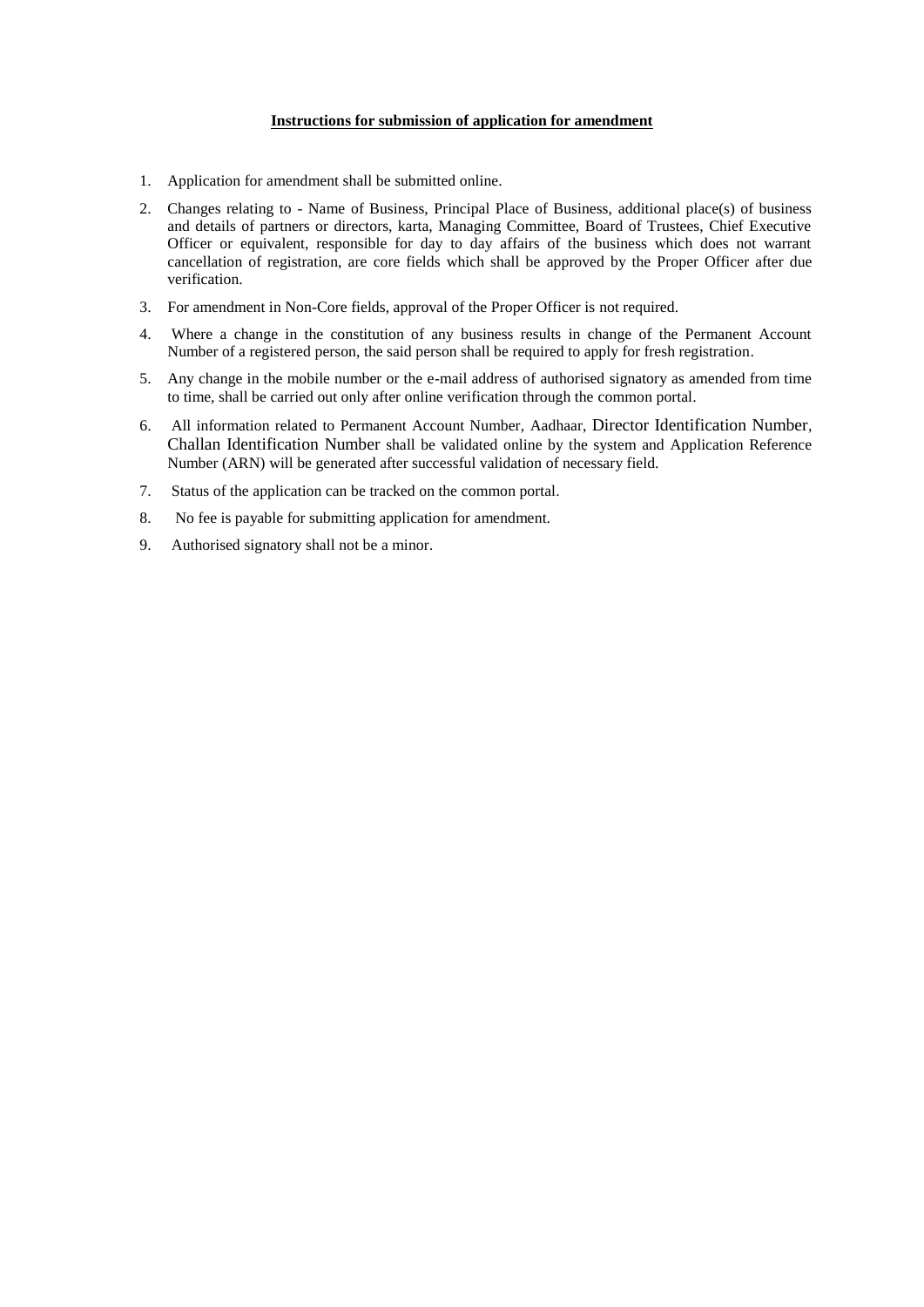*[See rule 19(1)]*

Reference Number - << >>  $\triangleright$  Date – DD/MM/YYYY

To (Name) (Address) Registration Number (GSTIN / UIN)

Application Reference No. (ARN) Dated – DD/MM/YYYY

# **Order of Amendment**

This has reference to your application number------ dated ---- regarding amendment in registration particulars. Your application has been examined and the same has been found to be in order. The amended certificate of registration is available on your dashboard for download.

> Signature Name **Name**  Designation Jurisdiction

Date Place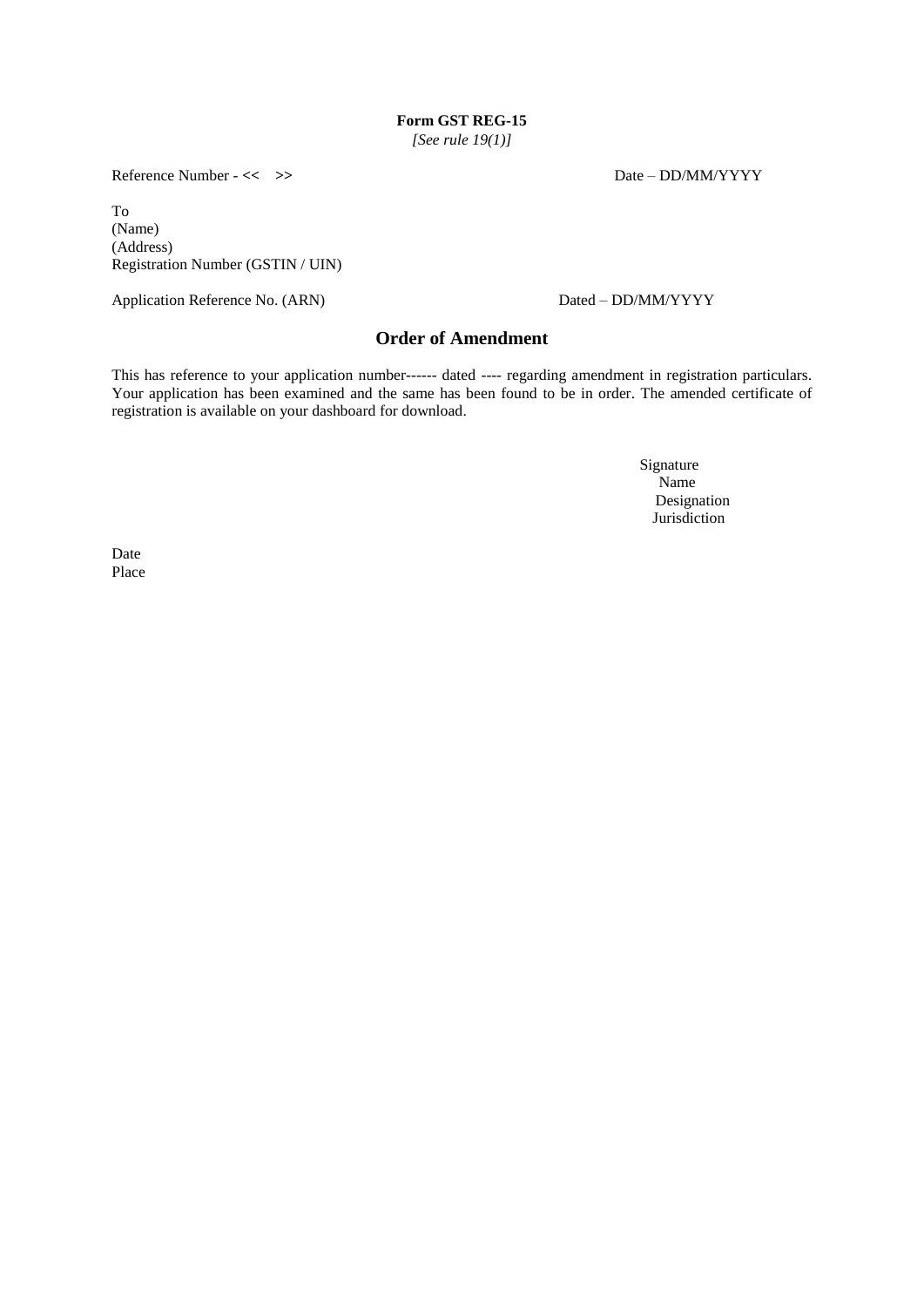*[See rule 20]*

# **Application for Cancellation of Registration**

| 1              | <b>GSTIN</b>                                             |                                                                                                                                                                                                                                                                                                                                                                                                                |  |                        |  |  |  |
|----------------|----------------------------------------------------------|----------------------------------------------------------------------------------------------------------------------------------------------------------------------------------------------------------------------------------------------------------------------------------------------------------------------------------------------------------------------------------------------------------------|--|------------------------|--|--|--|
| $\overline{c}$ | Legal name                                               |                                                                                                                                                                                                                                                                                                                                                                                                                |  |                        |  |  |  |
| 3              | Trade name, if any                                       |                                                                                                                                                                                                                                                                                                                                                                                                                |  |                        |  |  |  |
| 4              | <b>Address of Principal</b><br>Place of Business         |                                                                                                                                                                                                                                                                                                                                                                                                                |  |                        |  |  |  |
| 5              | Address for future                                       | Building No./ Flat No.                                                                                                                                                                                                                                                                                                                                                                                         |  | Floor No.              |  |  |  |
|                | correspondence<br>(including email,<br>mobile telephone, | Name of Premises/ Building                                                                                                                                                                                                                                                                                                                                                                                     |  | Road/<br><b>Street</b> |  |  |  |
|                | fax)                                                     | City/Town/Village                                                                                                                                                                                                                                                                                                                                                                                              |  | District               |  |  |  |
|                |                                                          | Block/Taluka                                                                                                                                                                                                                                                                                                                                                                                                   |  |                        |  |  |  |
|                |                                                          | Latitude                                                                                                                                                                                                                                                                                                                                                                                                       |  | Longitude              |  |  |  |
|                |                                                          | <b>State</b>                                                                                                                                                                                                                                                                                                                                                                                                   |  | PIN Code               |  |  |  |
|                |                                                          | Mobile (with country code)                                                                                                                                                                                                                                                                                                                                                                                     |  | Telephone              |  |  |  |
|                |                                                          | email                                                                                                                                                                                                                                                                                                                                                                                                          |  | Fax<br>Number          |  |  |  |
| 6.             | Reasons for<br>Cancellation<br>(Select one)              | Discontinuance /Closure of business<br>$\circ$<br>Ceased to be liable to pay tax<br>O<br>Transfer of business on account of<br>$\circ$<br>amalgamation, merger/<br>demerger,<br>sale, lease or otherwise disposed of<br>etc.<br>Change in constitution of business<br>$\circ$<br>leading to change in Permanent<br><b>Account Number</b><br>Death of Sole Proprietor<br>$\circ$<br>Others (specify)<br>$\circ$ |  |                        |  |  |  |
| 7.             | etc.                                                     | In case of transfer, merger of business, particulars of registration of entity in which merged, amalgamated, transferred,                                                                                                                                                                                                                                                                                      |  |                        |  |  |  |
| (i)            | Goods and Services<br>Identification<br>Tax<br>Number    |                                                                                                                                                                                                                                                                                                                                                                                                                |  |                        |  |  |  |
| (ii)           | (a) Name (Legal)                                         |                                                                                                                                                                                                                                                                                                                                                                                                                |  |                        |  |  |  |
|                | $(b)$ Trade name, if<br>any                              |                                                                                                                                                                                                                                                                                                                                                                                                                |  |                        |  |  |  |
| (iii)          | <b>Address of Principal</b>                              | Building No./ Flat No.                                                                                                                                                                                                                                                                                                                                                                                         |  | Floor No.              |  |  |  |
|                | Place of Business                                        | Name of Premises/ Building                                                                                                                                                                                                                                                                                                                                                                                     |  | Road/Street            |  |  |  |
|                |                                                          | City/Town/Village                                                                                                                                                                                                                                                                                                                                                                                              |  | District               |  |  |  |
|                |                                                          | Block/Taluka                                                                                                                                                                                                                                                                                                                                                                                                   |  |                        |  |  |  |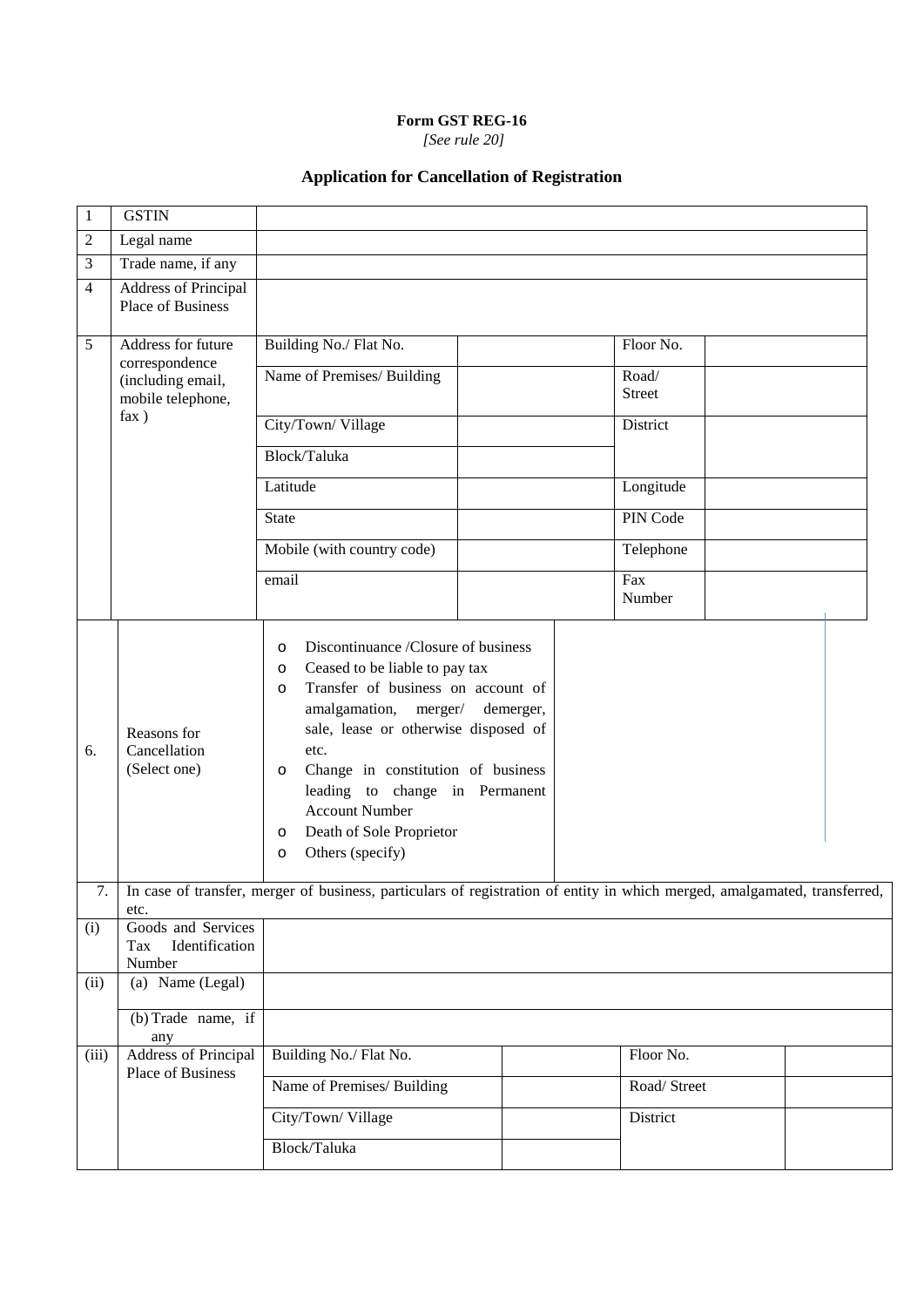|                                                                                                                                                                                                       | Latitude                          |                                     |                                                                                                                 |                       |                         | Longitude                                                    |            |                   |      |  |
|-------------------------------------------------------------------------------------------------------------------------------------------------------------------------------------------------------|-----------------------------------|-------------------------------------|-----------------------------------------------------------------------------------------------------------------|-----------------------|-------------------------|--------------------------------------------------------------|------------|-------------------|------|--|
|                                                                                                                                                                                                       |                                   | <b>State</b>                        |                                                                                                                 |                       |                         | PIN Code                                                     |            |                   |      |  |
|                                                                                                                                                                                                       |                                   | Mobile (with country code)          |                                                                                                                 |                       |                         |                                                              | Telephone  |                   |      |  |
|                                                                                                                                                                                                       |                                   |                                     | email                                                                                                           |                       |                         |                                                              | Fax Number |                   |      |  |
| 8.                                                                                                                                                                                                    |                                   |                                     | Date from which registration is to be cancelled.                                                                |                       |                         | <dd mm="" yyyy=""></dd>                                      |            |                   |      |  |
| 9                                                                                                                                                                                                     |                                   | Particulars of last Return Filed    |                                                                                                                 |                       |                         |                                                              |            |                   |      |  |
| $\overline{(\text{i})}$                                                                                                                                                                               | Tax period                        |                                     |                                                                                                                 |                       |                         |                                                              |            |                   |      |  |
| $\overline{(\mathrm{ii})}$                                                                                                                                                                            |                                   | <b>Application Reference Number</b> |                                                                                                                 |                       |                         |                                                              |            |                   |      |  |
| (iii)                                                                                                                                                                                                 |                                   |                                     |                                                                                                                 |                       |                         |                                                              |            |                   |      |  |
|                                                                                                                                                                                                       | Date                              |                                     |                                                                                                                 |                       |                         |                                                              |            |                   |      |  |
| 10.                                                                                                                                                                                                   | registration.                     |                                     | Amount of tax payable in respect of inputs/capital goods held in stock on the effective date of cancellation of |                       |                         |                                                              |            |                   |      |  |
|                                                                                                                                                                                                       |                                   | Value<br>of                         |                                                                                                                 |                       |                         | Input Tax Credit/ Tax Payable (whichever is<br>higher) (Rs.) |            |                   |      |  |
|                                                                                                                                                                                                       |                                   |                                     | Description                                                                                                     | <b>Stock</b><br>(Rs.) | Central<br>Tax          | <b>State</b><br>Tax                                          | UT Tax     | Integrated<br>Tax | Cess |  |
|                                                                                                                                                                                                       | Inputs                            |                                     |                                                                                                                 |                       |                         |                                                              |            |                   |      |  |
|                                                                                                                                                                                                       |                                   |                                     | Inputs contained in semi-finished goods                                                                         |                       |                         |                                                              |            |                   |      |  |
|                                                                                                                                                                                                       |                                   |                                     | Inputs contained in finished goods                                                                              |                       |                         |                                                              |            |                   |      |  |
|                                                                                                                                                                                                       |                                   |                                     | Capital Goods/Plant and machinery                                                                               |                       |                         |                                                              |            |                   |      |  |
|                                                                                                                                                                                                       | Total                             |                                     |                                                                                                                 |                       |                         |                                                              |            |                   |      |  |
| 11.                                                                                                                                                                                                   |                                   | Details of tax paid, if any         |                                                                                                                 |                       |                         |                                                              |            |                   |      |  |
|                                                                                                                                                                                                       | Payment from Cash Ledger          |                                     |                                                                                                                 |                       |                         |                                                              |            |                   |      |  |
|                                                                                                                                                                                                       |                                   | Sr. No.                             | Debit Entry No.                                                                                                 | Central               |                         |                                                              |            | Integrated        |      |  |
|                                                                                                                                                                                                       |                                   |                                     |                                                                                                                 | Tax                   |                         | <b>State Tax</b>                                             | UT Tax     | Tax               | Cess |  |
|                                                                                                                                                                                                       |                                   | 1.                                  |                                                                                                                 |                       |                         |                                                              |            |                   |      |  |
|                                                                                                                                                                                                       |                                   | 2.                                  |                                                                                                                 |                       |                         |                                                              |            |                   |      |  |
|                                                                                                                                                                                                       |                                   |                                     | Sub-Total                                                                                                       |                       |                         |                                                              |            |                   |      |  |
|                                                                                                                                                                                                       |                                   |                                     |                                                                                                                 |                       | Payment from ITC Ledger |                                                              |            |                   |      |  |
|                                                                                                                                                                                                       |                                   | Sr. No.                             | Debit Entry No.                                                                                                 | Central<br>Tax        |                         | <b>State Tax</b>                                             | UT Tax     | Integrated<br>Tax | Cess |  |
|                                                                                                                                                                                                       |                                   | 1.                                  |                                                                                                                 |                       |                         |                                                              |            |                   |      |  |
|                                                                                                                                                                                                       |                                   | 2.                                  |                                                                                                                 |                       |                         |                                                              |            |                   |      |  |
|                                                                                                                                                                                                       |                                   |                                     | Sub-Total                                                                                                       |                       |                         |                                                              |            |                   |      |  |
|                                                                                                                                                                                                       |                                   | <b>Total Amount of Tax Paid</b>     |                                                                                                                 |                       |                         |                                                              |            |                   |      |  |
| 12. Documents uploaded                                                                                                                                                                                |                                   |                                     |                                                                                                                 |                       |                         |                                                              |            |                   |      |  |
| 13. Verification                                                                                                                                                                                      |                                   |                                     |                                                                                                                 |                       |                         |                                                              |            |                   |      |  |
| I/We $\langle$ hereby solemnly affirm and declare that the information given herein above is true and correct to the best of my/our<br>knowledge and belief and nothing has been concealed therefrom. |                                   |                                     |                                                                                                                 |                       |                         |                                                              |            |                   |      |  |
|                                                                                                                                                                                                       | Signature of Authorised Signatory |                                     |                                                                                                                 |                       |                         |                                                              |            |                   |      |  |
|                                                                                                                                                                                                       | Place                             |                                     |                                                                                                                 |                       |                         | Name of the Authorised Signatory                             |            |                   |      |  |

Designation / Status

| I<br>---<br>× |
|---------------|
|---------------|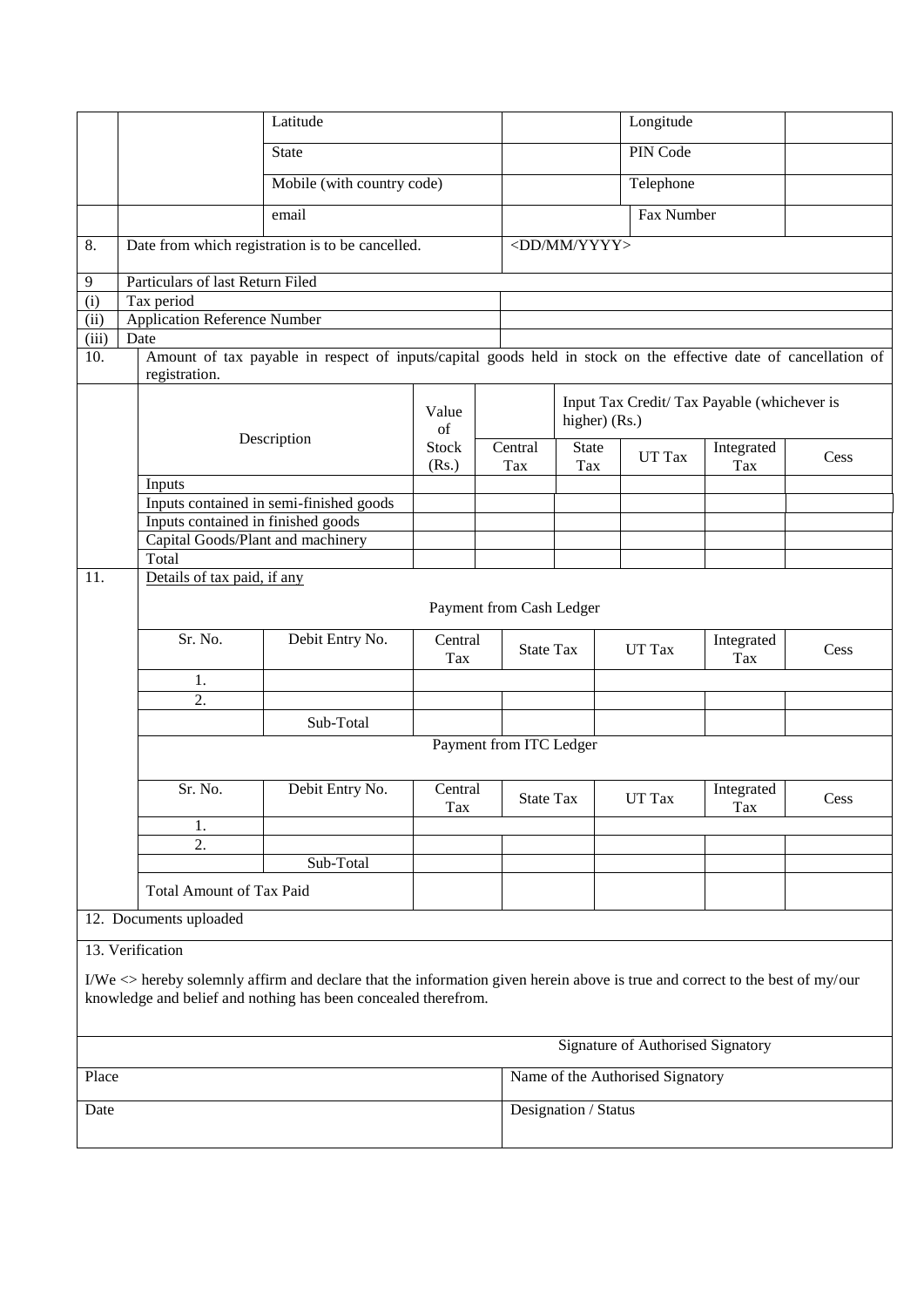#### **Instructions for filing of Application for Cancellation**

- A registered person seeking cancellation of his registration shall electronically submit an application including details of closing stock and liability thereon along with relevant documents, on common portal.
- The following persons shall digitally sign application for cancellation, as applicable:

| <b>Constitution of Business</b>       | Person who can digitally sign the application            |
|---------------------------------------|----------------------------------------------------------|
| Proprietorship                        | Proprietor                                               |
| Partnership                           | Managing / Authorised Partners                           |
| Hindu Undivided Family                | Karta                                                    |
| Private Limited Company               | Managing / Whole-time Directors/ Chief Executive Officer |
| <b>Public Limited Company</b>         | Managing / Whole-time Directors/ Chief Executive Officer |
| Society/ Club/ Trust/ AOP             | Members of Managing Committee                            |
| <b>Government Department</b>          | Person In charge                                         |
| <b>Public Sector Undertaking</b>      | Managing / Whole-time Directors/ Chief Executive Officer |
| <b>Unlimited Company</b>              | Managing / Whole-time Directors/ Chief Executive Officer |
| Limited Liability Partnership         | <b>Designated Partners</b>                               |
| Local Authority                       | Chief Executive Officer or Equivalent                    |
| <b>Statutory Body</b>                 | Chief Executive Officer or Equivalent                    |
| Foreign Company                       | Authorised Person in India                               |
| Foreign Limited Liability Partnership | Authorised Person in India                               |
| Others                                | Person In charge                                         |

In case of death of sole proprietor, application shall be made by the legal heir / successor manually before the concerned tax authorities. The new entity in which the applicant proposes to amalgamate itself shall register with the tax authority before submission of the application for cancellation. This application shall be made only after that the new entity is registered*.*

Before applying for cancellation, please file **your tax return due** for the tax period in which the effective date of surrender of registration falls.

- Status of the Application may be tracked on the common portal.
- No fee is payable for filing application for cancellation.
- After submission of application for cancellation of registration, the registered person shall make payment, if not made at the time of this application, and shall furnish final return as provided in the Act.
- The registered person may also update his contact address and update his mobile number and e mail address.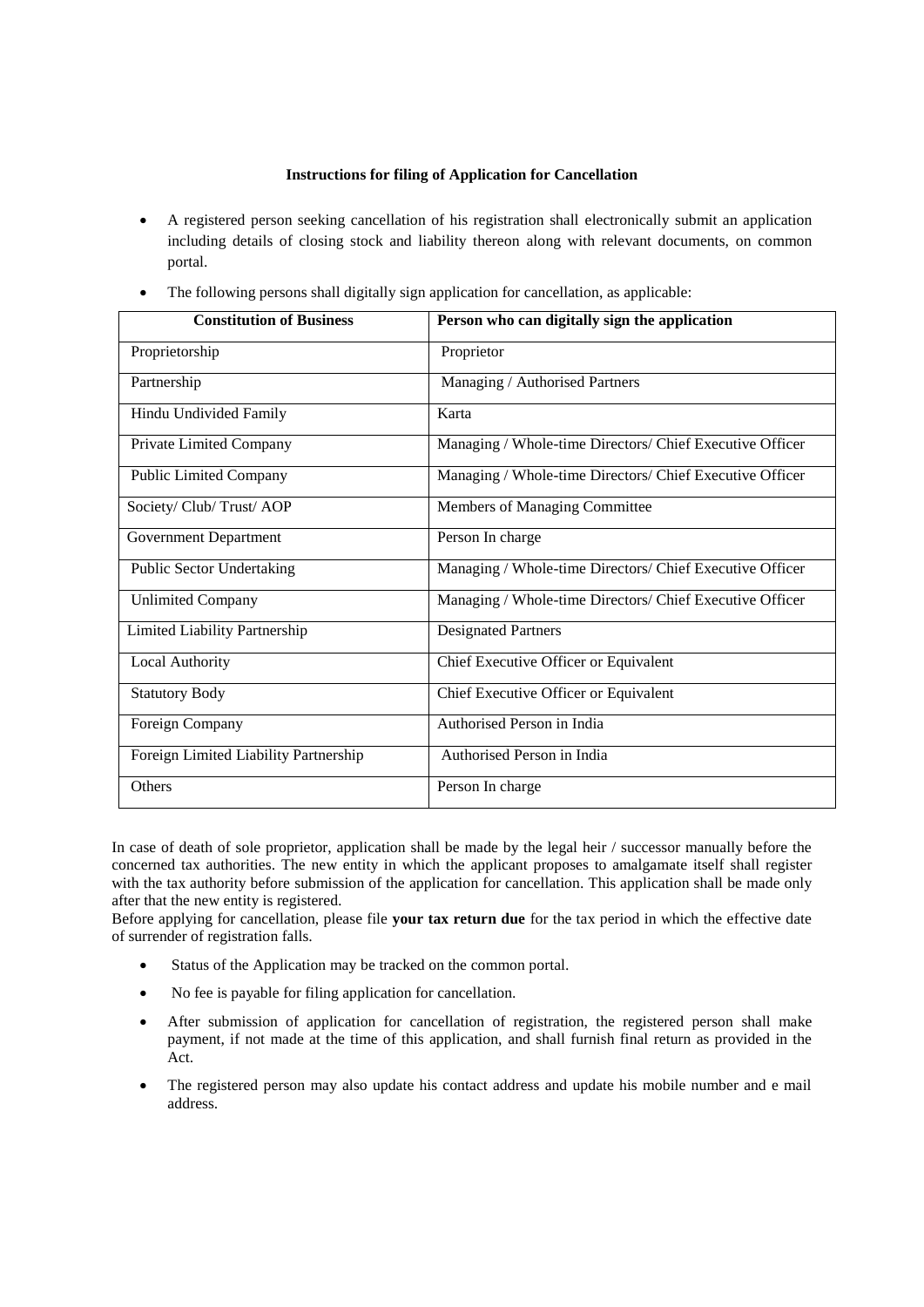*[See rule 22(1)]*

Reference No. -  $\langle$  Date >>

To Registration Number (GSTIN/UIN) (Name) (Address)

## **Show Cause Notice for Cancellation of Registration**

Whereas on the basis of information which has come to my notice, it appears that your registration is liable to be cancelled for the following reasons: -

1  $\mathcal{L}$ 3

….

 $\Box$  You are hereby directed to furnish a reply to this notice within seven working days from the date of service of this notice .

 $\Box$  You are hereby directed to appear before the undersigned on DD/MM/YYYY at HH/MM If you fail to furnish a reply within the stipulated date or fail to appear for personal hearing on the appointed date and time, the case will be decided ex parte on the basis of available records and on merits

Place: Date:

> Signature < Name of the Officer> Designation **Jurisdiction**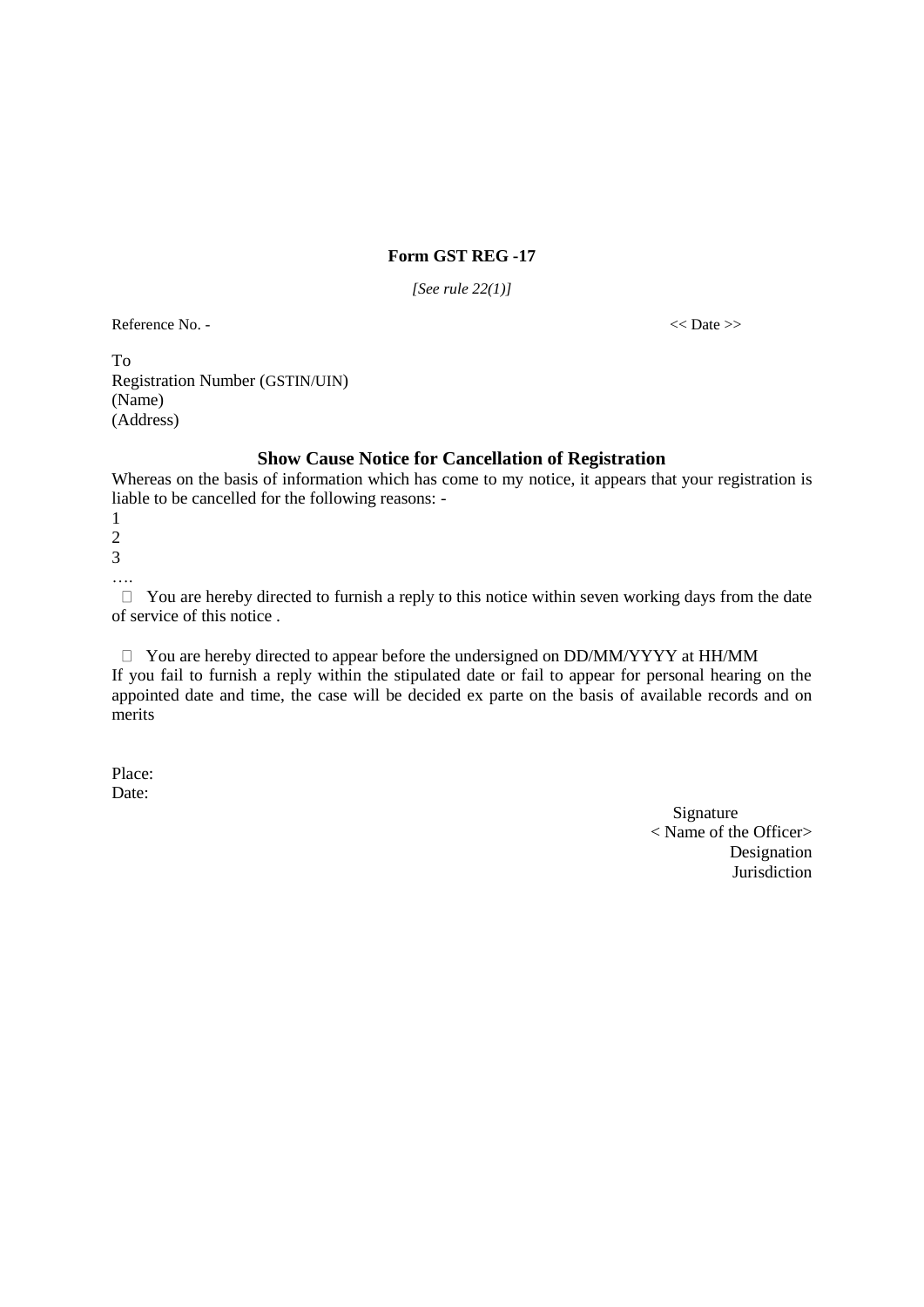# **Form GST REG- 18** *[See rule 22(2)]*

# **Reply to the Show Cause Notice issued for cancellation for registration**

| 1. | Reference No. of Notice                                                                                                                        | Date of issue |                                         |
|----|------------------------------------------------------------------------------------------------------------------------------------------------|---------------|-----------------------------------------|
| 2. | <b>GSTIN / UIN</b>                                                                                                                             |               |                                         |
| 3. | Name of business (Legal)                                                                                                                       |               |                                         |
| 4. | Trade name, if any                                                                                                                             |               |                                         |
| 5. | Reply to the notice                                                                                                                            |               |                                         |
| 6. | List of documents uploaded                                                                                                                     |               |                                         |
| 7. | Verification                                                                                                                                   |               |                                         |
|    | I<br>the information given hereinabove is true and correct to the best of my knowledge and belief<br>and nothing has been concealed therefrom. |               | hereby solemnly affirm and declare that |
|    |                                                                                                                                                |               | Signature of Authorised Signatory       |
|    |                                                                                                                                                | Name          |                                         |
|    |                                                                                                                                                |               | Designation/Status                      |
|    |                                                                                                                                                |               |                                         |
|    | Place                                                                                                                                          |               |                                         |
|    | Date                                                                                                                                           |               |                                         |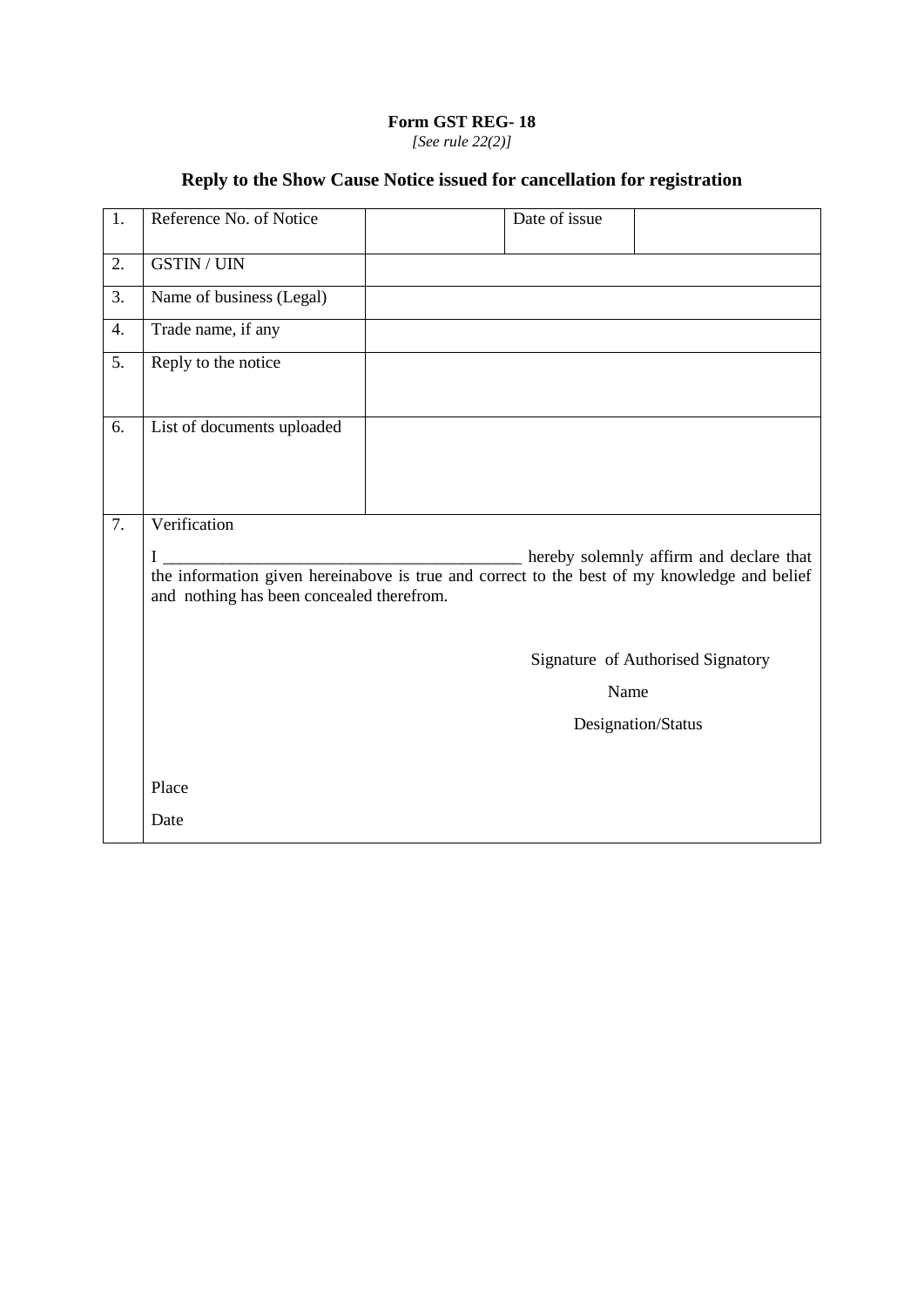*[See rule 22(3)]*

Reference No. - Date To Name Address GSTIN / UIN

Application Reference No. (ARN) Date

## **Order for Cancellation of Registration**

This has reference to your reply dated ---- in response to the notice to show cause dated -----.

 $\Box$  Whereas no reply to notice to show cause has been submitted; or

 $\overrightarrow{F}$  Whereas on the day fixed for hearing you did not appear; or

 $\overrightarrow{H}$  Whereas the undersigned has examined your reply and submissions made at the time of hearing,

and is of the opinion that your registration is liable to be cancelled for following reason(s).

1. 2.

The effective date of cancellation of your registration is <<DD/MM/YYYY >>.

## **Determination of amount payable pursuant to cancellation:**

Accordingly, the amount payable by you and the computation and basis thereof is as follows:

The amounts determined as being payable above are without prejudice to any amount that may be found to be payable you on submission of final return furnished by you.

You are required to pay the following amounts on or before ------ (date) failing which the amount will be recovered in accordance with the provisions of the Act and rules made thereunder.

| Head     | Central Tax | <b>State Tax</b> | UT Tax | <b>Integrated Tax</b> | Cess |
|----------|-------------|------------------|--------|-----------------------|------|
| Tax      |             |                  |        |                       |      |
| Interest |             |                  |        |                       |      |
| Penalty  |             |                  |        |                       |      |
| Others   |             |                  |        |                       |      |
| Total    |             |                  |        |                       |      |

Place:

Date: Signature < Name of the Officer> **Designation** Jurisdiction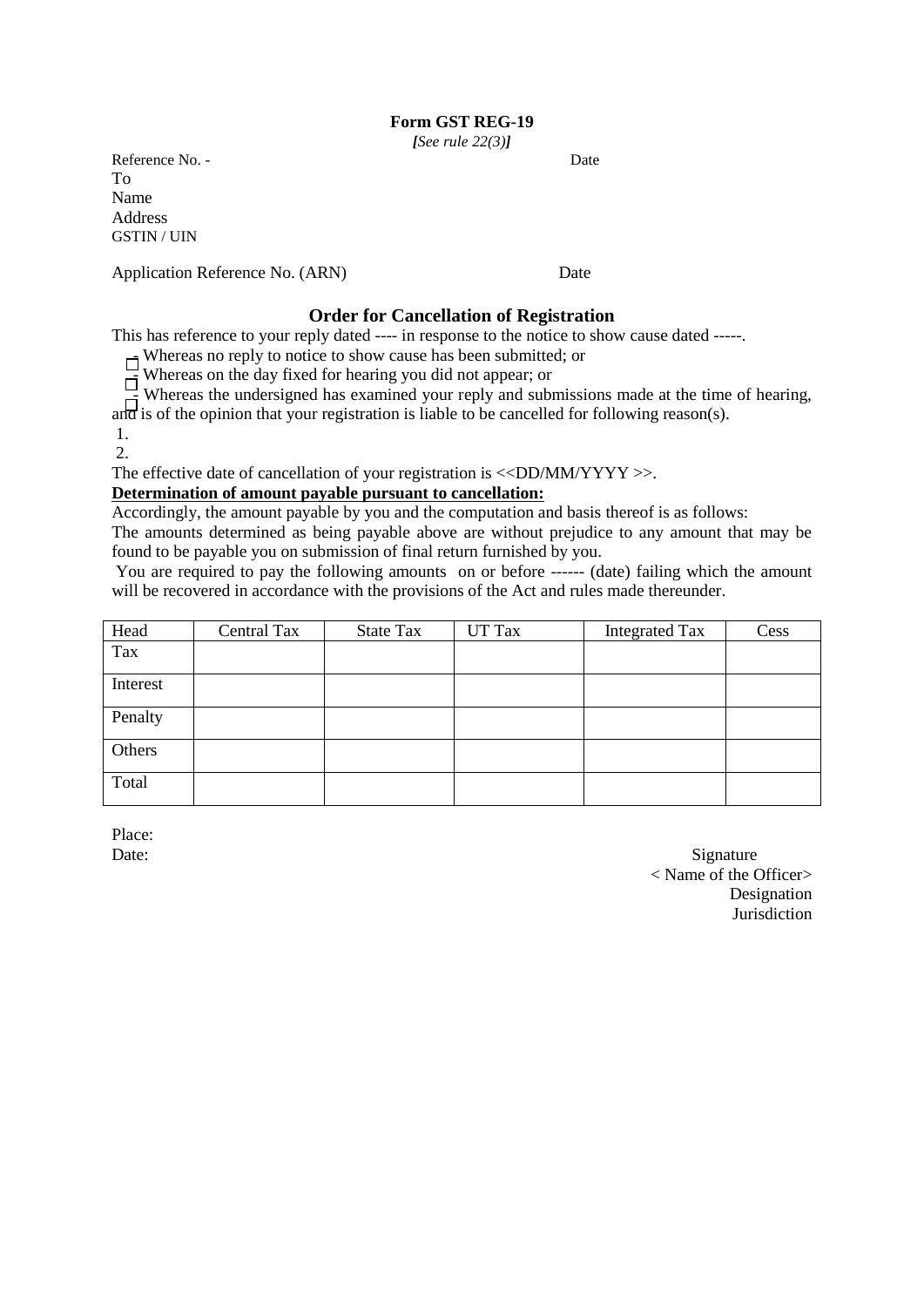*[See rule 22(4) ]*

Reference No. - Date To Name Address GSTIN/UIN

Show Cause Notice No. **Date** 

# **Order for dropping the proceedings for cancellation of registration**

This has reference to your reply dated ----- in response to the notice to show cause notice dated DD/MM/YYYY. Upon consideration of your reply and/or submissions made during hearing, the proceedings initiated for cancellation of registration stands vacated due to the following reasons:

 $<<$  text $>>$ 

Signature < Name of the Officer> Designation Jurisdiction

Place: Date: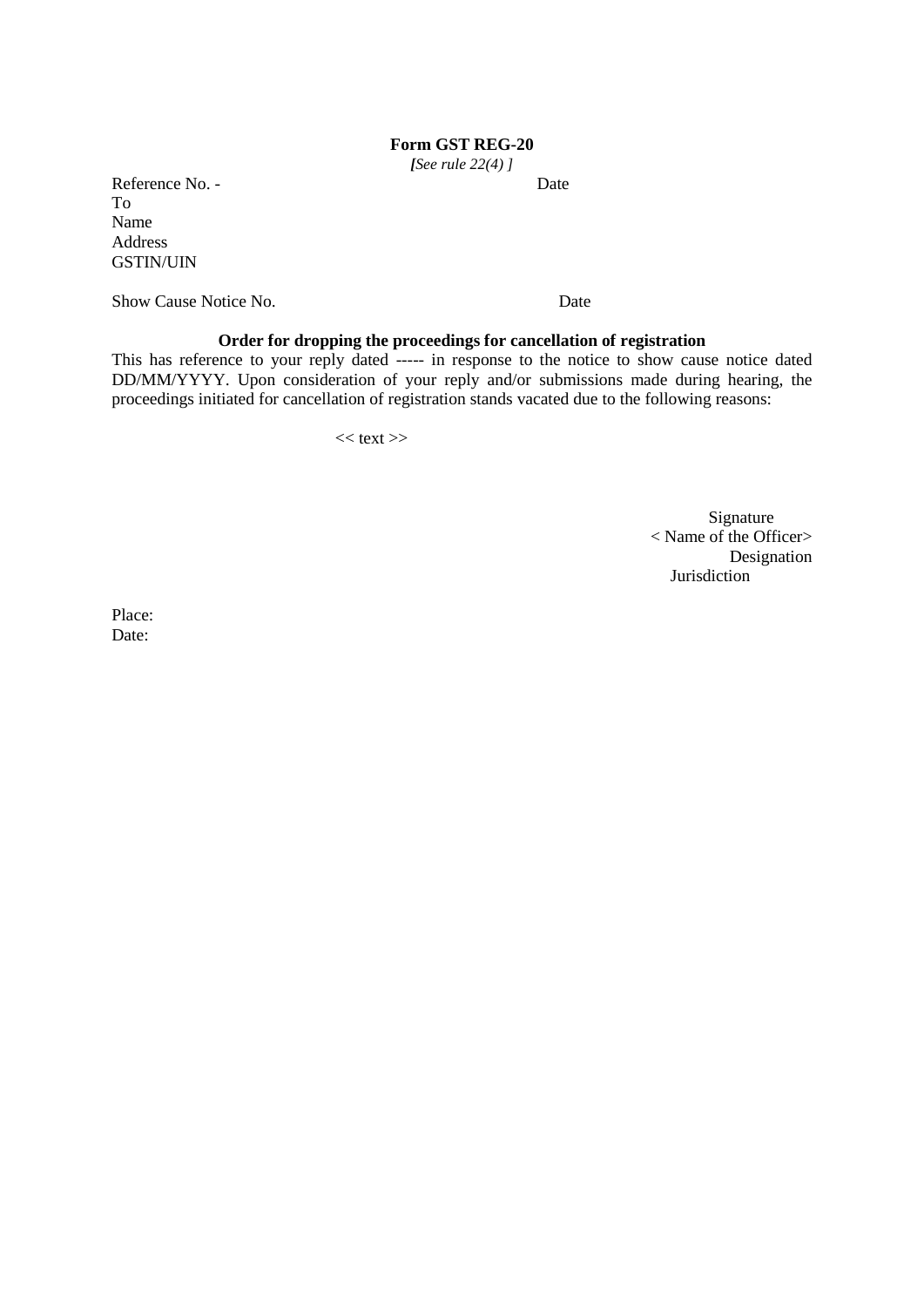*[See rule 23(1) ]*

## **Application for Revocation of Cancellation of Registration**

| 1.             | <b>GSTIN</b> (cancelled)                                                                                                                                                             |  |  |                                                                      |          |                |  |                    |
|----------------|--------------------------------------------------------------------------------------------------------------------------------------------------------------------------------------|--|--|----------------------------------------------------------------------|----------|----------------|--|--------------------|
| 2.             | Legal Name                                                                                                                                                                           |  |  |                                                                      |          |                |  |                    |
| 3.             | Trade Name, if any                                                                                                                                                                   |  |  |                                                                      |          |                |  |                    |
| 4.             | <b>Address</b>                                                                                                                                                                       |  |  |                                                                      |          |                |  |                    |
|                | (Principal place of business)                                                                                                                                                        |  |  |                                                                      |          |                |  |                    |
| 5.             | Cancellation Order No.                                                                                                                                                               |  |  |                                                                      | $Date -$ |                |  |                    |
| 6              | Reason for cancellation                                                                                                                                                              |  |  |                                                                      |          |                |  |                    |
| $\overline{7}$ | Details of last return filed                                                                                                                                                         |  |  |                                                                      |          |                |  |                    |
|                | Period of Return                                                                                                                                                                     |  |  | Application<br>Reference<br>Number                                   |          | Date of filing |  | DD/MM/YYYY         |
| 8              | Reasons for revocation of<br>cancellation                                                                                                                                            |  |  | Reasons in brief. (Detailed reasoning can be filed as an attachment) |          |                |  |                    |
| 9              | <b>Upload Documents</b>                                                                                                                                                              |  |  |                                                                      |          |                |  |                    |
| 10.            | Verification                                                                                                                                                                         |  |  |                                                                      |          |                |  |                    |
|                | I hereby solemnly affirm and declare that the information given herein above is true and correct to the best of<br>my knowledge and belief and nothing has been concealed therefrom. |  |  |                                                                      |          |                |  |                    |
|                | Signature of Authorised Signatory<br><b>Full Name</b><br>(first name, middle, surname)                                                                                               |  |  |                                                                      |          |                |  |                    |
|                | Place                                                                                                                                                                                |  |  |                                                                      |          |                |  | Designation/Status |
|                | Date                                                                                                                                                                                 |  |  |                                                                      |          |                |  |                    |

**Instructions for submission of application for revocation of cancellation of registration**

- A person, whose registration is cancelled by the proper officer on his own motion, may apply for revocation of cancellation of registration, within thirty days from the date of service of the order of cancellation of registration at the common portal No application for revocation shall be submitted if the registration has been cancelled for the failure to furnish returns unless such returns are furnished and any amount due as tax in terms of such returns has been paid along with any amount payable towards interest, penalty and late fee payable in respect of the said returns.
- Any change in the mobile number or the e-mail address of authorised signatory submitted as amended from time to time, shall be carried out only after online verification through the common portal in the manner provided
- Status of the application can be tracked on the common portal.
- No fee is payable for filing application for revocation of cancellation.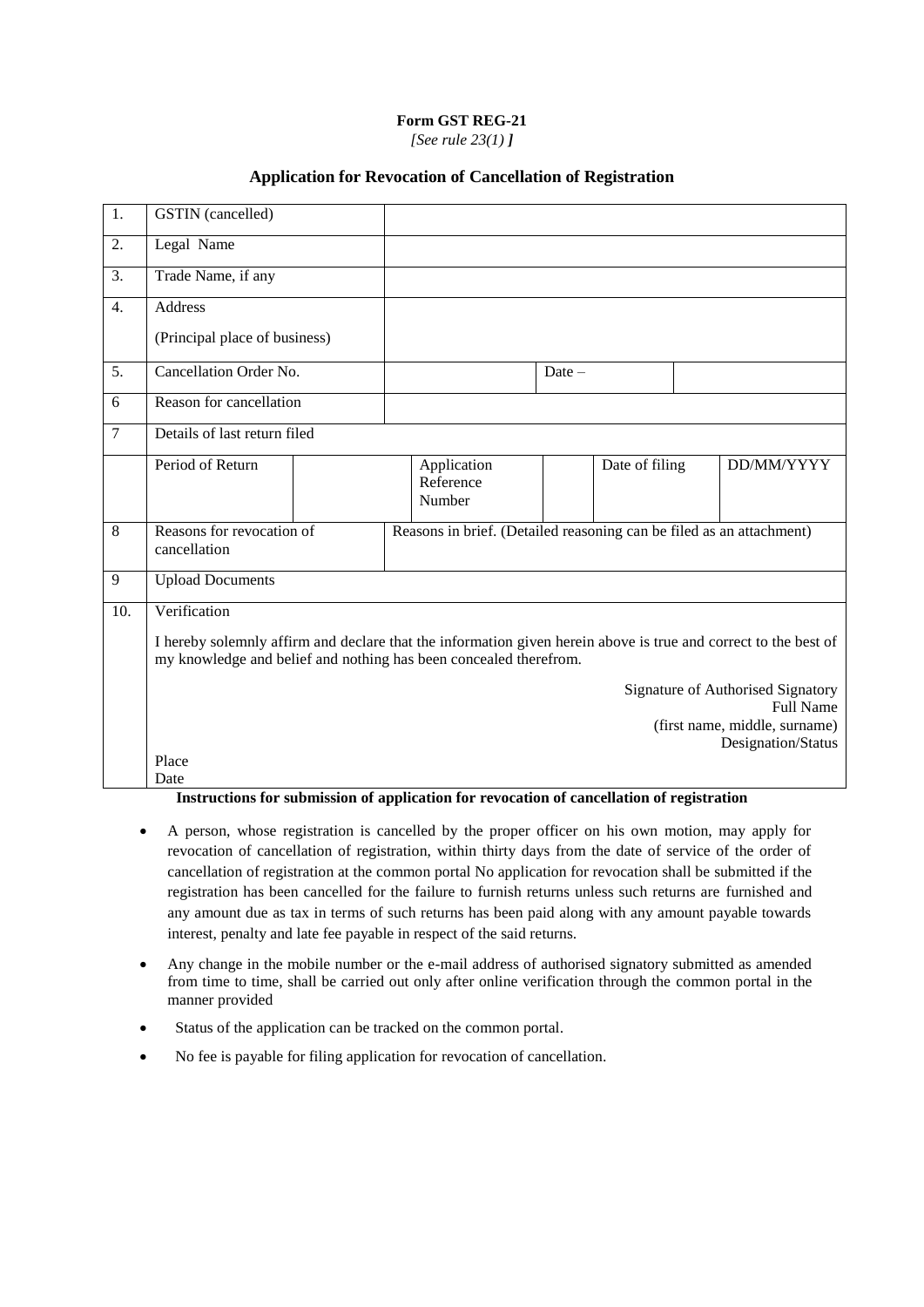*[See rule 23(2]*

Reference No. -

#### **To**

GSTIN / UIN (Name of Taxpayer) (Address)

Application Reference No. (ARN) Date

## **Order for revocation of cancellation of registration**

This has reference to your application dated DD/MM/YYYY for revocation of cancellation of registration. Your application has been examined and the same has been found to be in order. Accordingly, your registration is restored.

> Signature Name of Proper officer (Designation) Jurisdiction –

Date<br>Place Place **Place**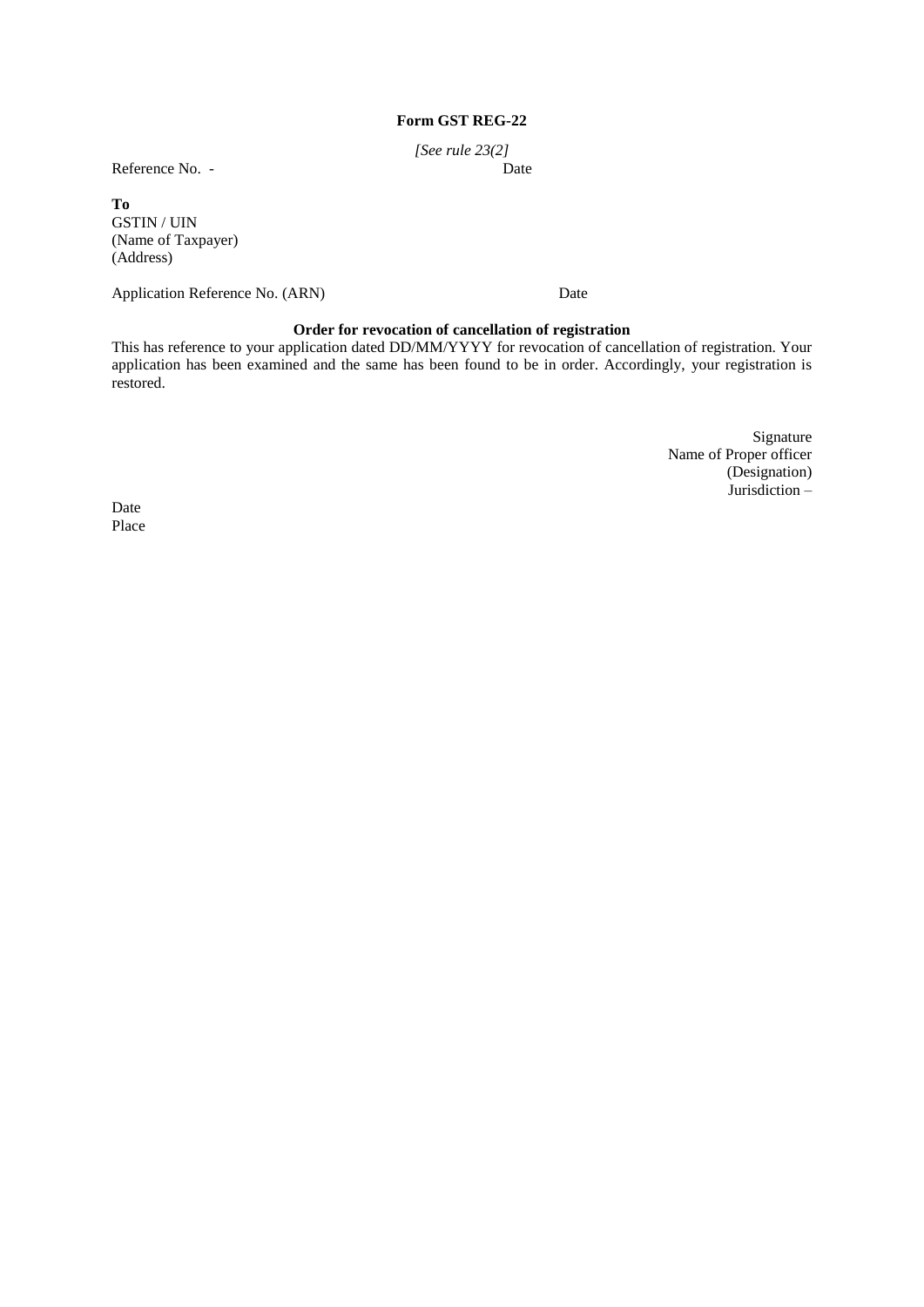*[See rule 23(3) ]*

Reference Number : Date

To Name of the Applicant/ Taxpayer Address of the Applicant/Taxpayer **GSTIN** Application Reference No. (ARN): Dated

#### **Show Cause Notice for rejection of application for revocation of cancellation of registration**

This has reference to your application dated DD/MM/YYYY regarding revocation of cancellation of registration. Your application has been examined and the same is liable to be rejected for the following reasons: 1.

2.

3.

…

 $\Box$  You are hereby directed to furnish a reply to this notice within seven working days from the date of service of this notice.

 $\Box$  You are hereby directed to appear before the undersigned on DD/MM/YYYY at HH/MM. If you fail to furnish a reply within the stipulated day or you fail to appear for personal hearing on the appointed date and time, the case will be decided ex parte on the basis of available records and on merits

> Signature Name of the Proper Officer Designation Jurisdiction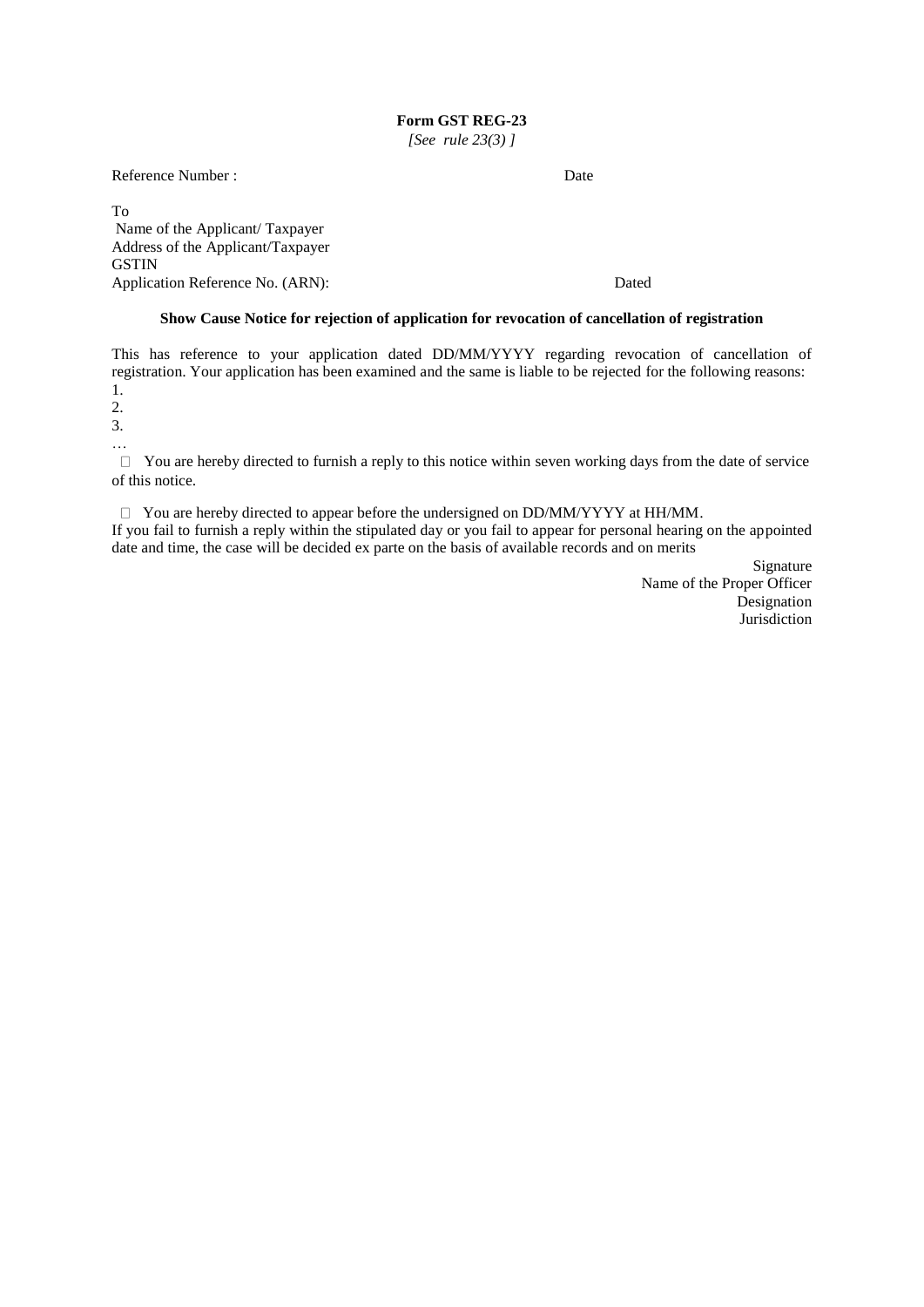## *[See rule 23(3)]*

| 1. | Reference No. of Notice                                                                                                                            | Date |                                         |
|----|----------------------------------------------------------------------------------------------------------------------------------------------------|------|-----------------------------------------|
| 2. | Application Reference No.<br>(ARN)                                                                                                                 | Date |                                         |
| 3. | GSTIN, if applicable                                                                                                                               |      |                                         |
| 4. | Information/reasons                                                                                                                                |      |                                         |
| 5. | List of documents filed                                                                                                                            |      |                                         |
| 6. | Verification                                                                                                                                       |      |                                         |
|    | I<br>the information given hereinabove is true and correct to the best of my/our knowledge and belief<br>and nothing has been concealed therefrom. |      | hereby solemnly affirm and declare that |
|    |                                                                                                                                                    |      | Signature of Authorised Signatory       |
|    |                                                                                                                                                    |      | Name                                    |
|    | Place                                                                                                                                              |      | Designation/Status                      |
|    | Date                                                                                                                                               |      |                                         |

# **Reply to the notice for rejection of application for revocation of cancellation of registration**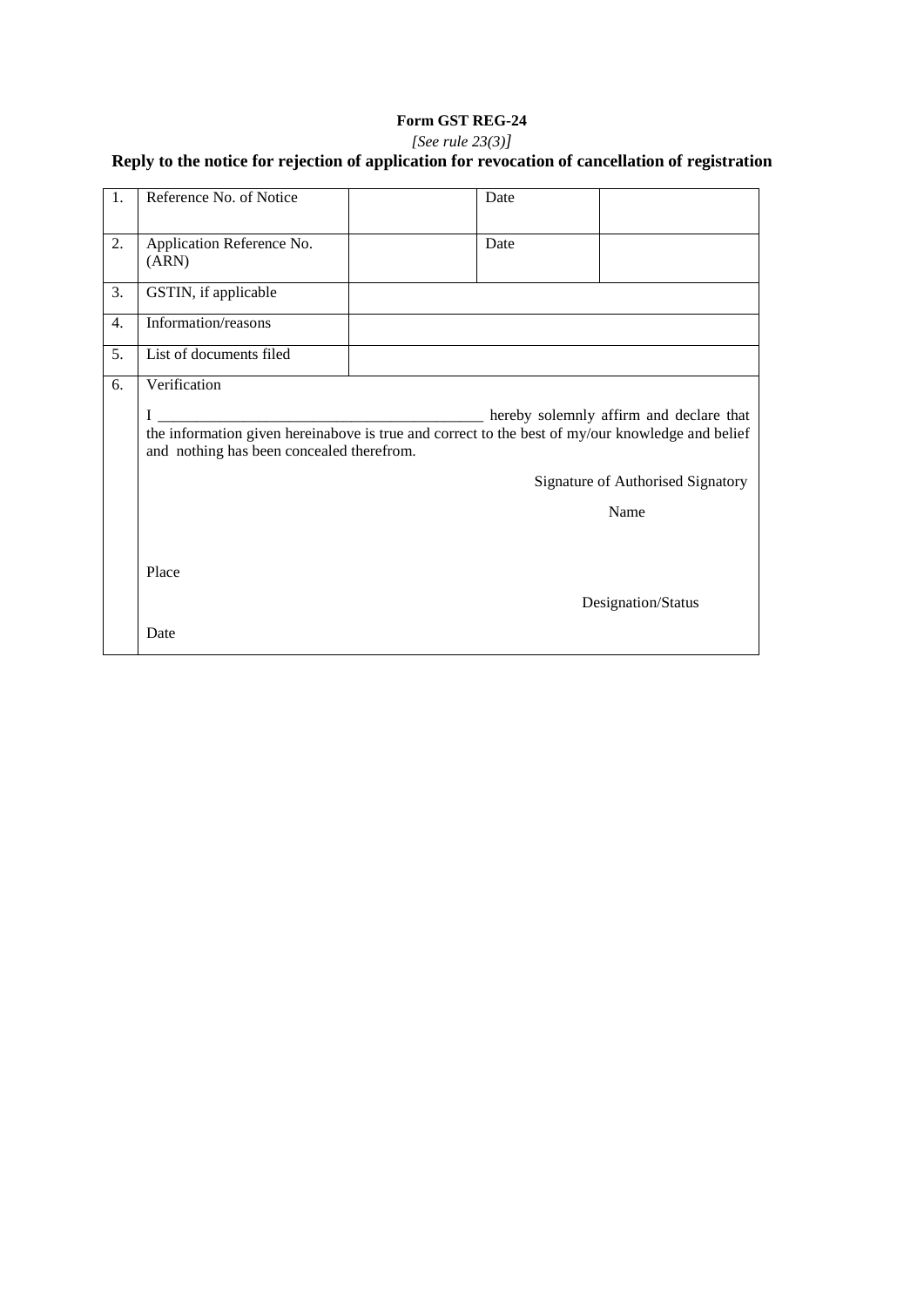

## **Form GST REG-25**  *[See rule 24(1)]*

# **Certificate of Provisional Registration**

| 1.               | Provisional ID                          |                                                |  |                            |               |  |
|------------------|-----------------------------------------|------------------------------------------------|--|----------------------------|---------------|--|
| 2.               | Permanent Account<br>Number             |                                                |  |                            |               |  |
| 3.               | Legal Name                              |                                                |  |                            |               |  |
| 4.               | <b>Trade Name</b>                       |                                                |  |                            |               |  |
| $\overline{5}$ . | Registration Details under Existing Law |                                                |  |                            |               |  |
|                  | Act                                     |                                                |  | <b>Registration Number</b> |               |  |
| (a)              |                                         |                                                |  |                            |               |  |
| (b)              |                                         |                                                |  |                            |               |  |
| (c)              |                                         |                                                |  |                            |               |  |
| Date             |                                         | <date certificate="" creation="" of=""></date> |  | Place                      | $<$ State $>$ |  |

This is a Certificate of Provisional Registration issued under the provisions of the Act.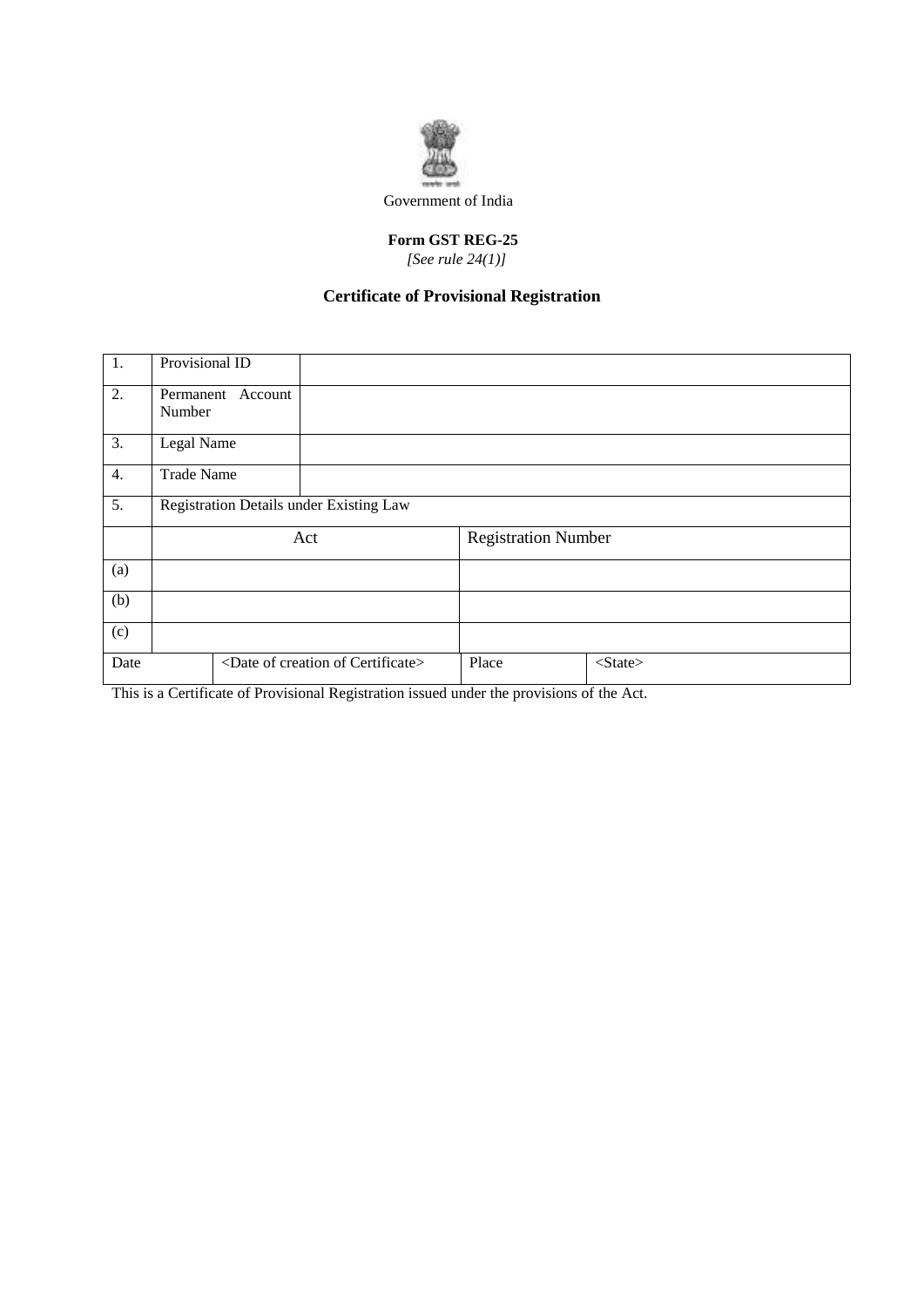*[See rule 24(2)]*

| <b>Application for Enrolment of Existing Taxpayer</b> |                                                                                                                                     |                                |                            |                      |  |
|-------------------------------------------------------|-------------------------------------------------------------------------------------------------------------------------------------|--------------------------------|----------------------------|----------------------|--|
|                                                       | <b>Taxpayer Details</b>                                                                                                             |                                |                            |                      |  |
|                                                       | 1. Provisional ID                                                                                                                   |                                |                            |                      |  |
|                                                       | 2. Legal Name (As per Permanent<br>Account Number)                                                                                  |                                |                            |                      |  |
|                                                       | 3. Legal Name (As per State/Center)                                                                                                 |                                |                            |                      |  |
|                                                       | 4. Trade Name, if any                                                                                                               |                                |                            |                      |  |
| <b>Business</b>                                       | 5. Permanent Account Number of                                                                                                      |                                |                            |                      |  |
| 6. Constitution                                       |                                                                                                                                     |                                |                            |                      |  |
| 7. State                                              |                                                                                                                                     |                                |                            |                      |  |
| applicable                                            | 7A Sector, Circle, Ward, etc. as                                                                                                    |                                |                            |                      |  |
|                                                       | 7B. Center Jurisdiction                                                                                                             |                                |                            |                      |  |
| Registration                                          | 8. Reason of liability to obtain                                                                                                    | Registration under earlier law |                            |                      |  |
|                                                       | 9. Existing Registrations                                                                                                           |                                |                            |                      |  |
| Sr.<br>No.                                            | Type of Registration                                                                                                                |                                | <b>Registration Number</b> | Date of Registration |  |
| 1                                                     | TIN Under Value Added Tax                                                                                                           |                                |                            |                      |  |
| $\overline{c}$                                        | Central Sales Tax Registration Number                                                                                               |                                |                            |                      |  |
| 3                                                     | <b>Entry Tax Registration Number</b>                                                                                                |                                |                            |                      |  |
| 4                                                     | <b>Entertainment Tax Registration Number</b>                                                                                        |                                |                            |                      |  |
| 5                                                     | Hotel And Luxury Tax Registration Number                                                                                            |                                |                            |                      |  |
| 6                                                     | <b>Central Excise Registration Number</b>                                                                                           |                                |                            |                      |  |
| $\tau$                                                | Service Tax Registration Number                                                                                                     |                                |                            |                      |  |
| 8                                                     | Corporate Identify Number/Foreign Company<br>Registration                                                                           |                                |                            |                      |  |
| 9                                                     | <b>Limited Liability Partnership Identification</b><br>Number/Foreign Limited Liability Partnership<br><b>Identification</b> Number |                                |                            |                      |  |
| 10                                                    | Import/Exporter Code Number                                                                                                         |                                |                            |                      |  |
| 11                                                    | Registration Under Duty Of Excise On<br>Medicinal And Toiletry Act                                                                  |                                |                            |                      |  |
| 12                                                    | Others (Please specify)                                                                                                             |                                |                            |                      |  |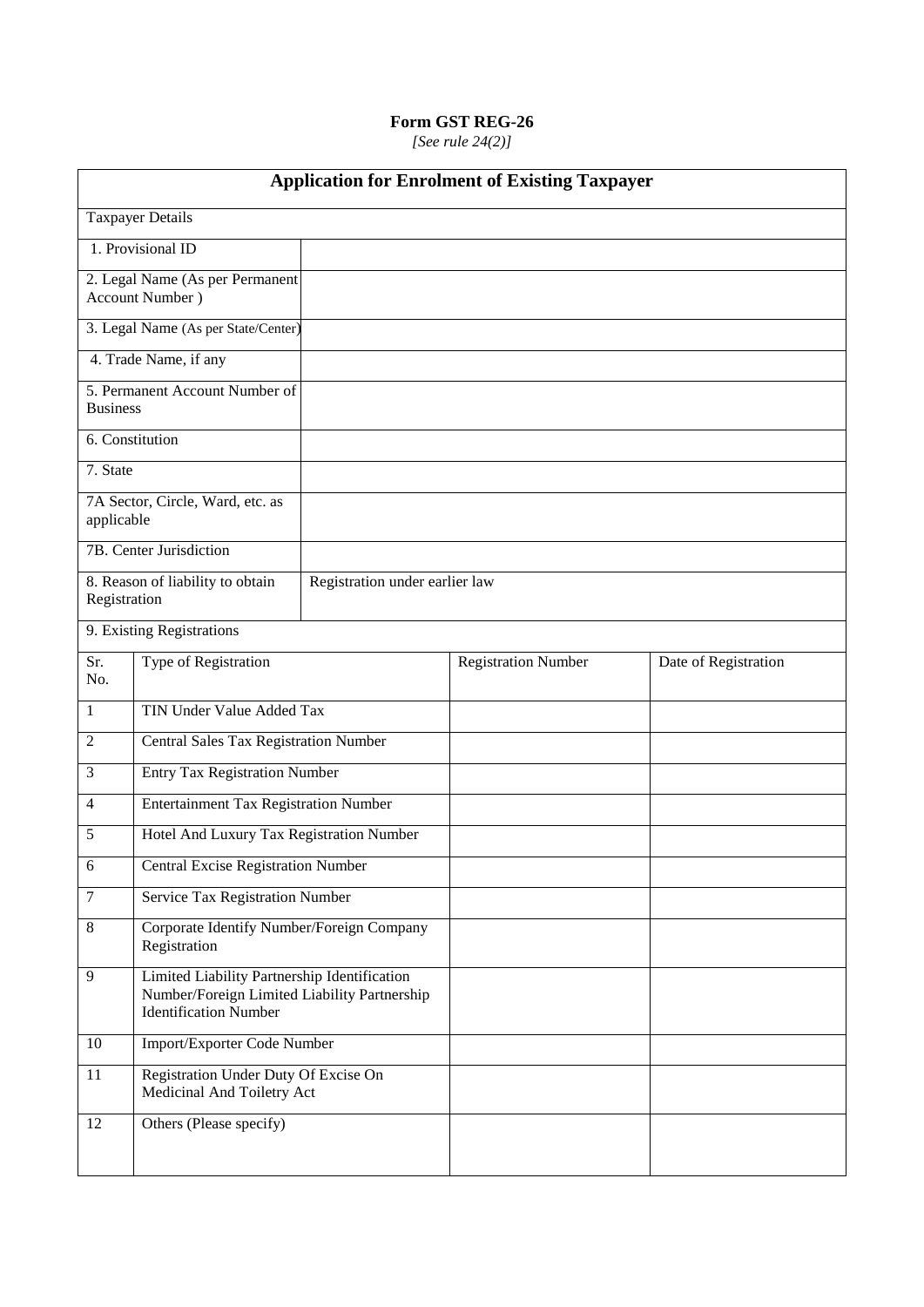|                                              | 10. Details of Principal Place of Business              |                           |                         |  |                                           |  |                                        |  |        |
|----------------------------------------------|---------------------------------------------------------|---------------------------|-------------------------|--|-------------------------------------------|--|----------------------------------------|--|--------|
| Building No. /Flat No.                       |                                                         |                           |                         |  | Floor No                                  |  |                                        |  |        |
|                                              | Name of the Premises/Building                           |                           |                         |  | Road/Street                               |  |                                        |  |        |
| Locality/Village                             |                                                         |                           |                         |  | District                                  |  |                                        |  |        |
| <b>State</b>                                 |                                                         |                           |                         |  | PIN Code                                  |  |                                        |  |        |
| Latitude                                     |                                                         |                           |                         |  | Longitude                                 |  |                                        |  |        |
| <b>Contact Information</b>                   |                                                         |                           |                         |  |                                           |  |                                        |  |        |
| <b>Office Email Address</b>                  |                                                         |                           |                         |  | Office-Telephone Number                   |  |                                        |  |        |
| Mobile Number                                |                                                         |                           |                         |  | Office Fax No                             |  |                                        |  |        |
|                                              | 10A. Nature of Possession of Premises                   |                           |                         |  | (Own; Leased; Rented; Consent; Shared)    |  |                                        |  |        |
|                                              | 10B. Nature of Business Activities being carried out    |                           |                         |  |                                           |  |                                        |  |        |
| Factory / Manufacturing                      |                                                         | <b>Wholesale Business</b> |                         |  | <b>Retail Business</b>                    |  | Warehouse/Depot                        |  | $\Box$ |
| <b>Bonded Warehouse</b>                      |                                                         | <b>Service Provision</b>  |                         |  | Office/Sale Office                        |  | <b>Leasing Business</b>                |  |        |
| Service Recipient                            |                                                         | <b>EOU/STP/EHTP</b>       |                         |  | <b>SEZ</b>                                |  | Input Service Distributor (ISD)        |  |        |
| <b>Works Contract</b>                        |                                                         | Others (Specify)          |                         |  |                                           |  |                                        |  |        |
|                                              | 11. Details of Additional Places of Business            |                           |                         |  |                                           |  |                                        |  |        |
| <b>Building No/Flat No</b>                   |                                                         |                           |                         |  | Floor No                                  |  |                                        |  |        |
|                                              | Name of the Premises/Building                           |                           |                         |  | Road/Street                               |  |                                        |  |        |
| Locality/Village                             |                                                         |                           |                         |  | District                                  |  |                                        |  |        |
| <b>State</b>                                 |                                                         |                           |                         |  | PIN Code                                  |  |                                        |  |        |
| Latitude (Optional)                          |                                                         |                           |                         |  | Longitude(Optional)                       |  |                                        |  |        |
| <b>Contact Information</b>                   |                                                         |                           |                         |  |                                           |  |                                        |  |        |
| <b>Office Email Address</b>                  |                                                         |                           |                         |  | Office Telephone Number                   |  |                                        |  |        |
| Mobile Number                                |                                                         |                           |                         |  | Office Fax No                             |  |                                        |  |        |
|                                              | 11A.Nature of Possession of Premises                    |                           |                         |  | (Own; Leased; Rented; Consent; Shared)    |  |                                        |  |        |
|                                              | 11B.Nature of Business Activities being carried out     |                           |                         |  |                                           |  |                                        |  |        |
| Factory / Manufacturing                      |                                                         | <b>Wholesale Business</b> |                         |  | <b>Retail Business</b><br>Warehouse/Depot |  |                                        |  |        |
| <b>Bonded Warehouse</b><br>Service Provision |                                                         | Office/Sale Office        | <b>Leasing Business</b> |  |                                           |  |                                        |  |        |
| <b>Service Recipient</b>                     |                                                         | <b>EOU/STP/EHTP</b>       |                         |  | <b>SEZ</b>                                |  | <b>Input Service Distributor (ISD)</b> |  |        |
| <b>Works Contract</b><br>(Specify)<br>Others |                                                         |                           |                         |  |                                           |  |                                        |  |        |
| Add More --------                            |                                                         |                           |                         |  |                                           |  |                                        |  |        |
|                                              | 12. Details of Goods/ Services supplied by the Business |                           |                         |  |                                           |  |                                        |  |        |
| Sr. No.                                      | Description of Goods                                    |                           |                         |  |                                           |  | <b>HSN</b> Code                        |  |        |
|                                              |                                                         |                           |                         |  |                                           |  |                                        |  |        |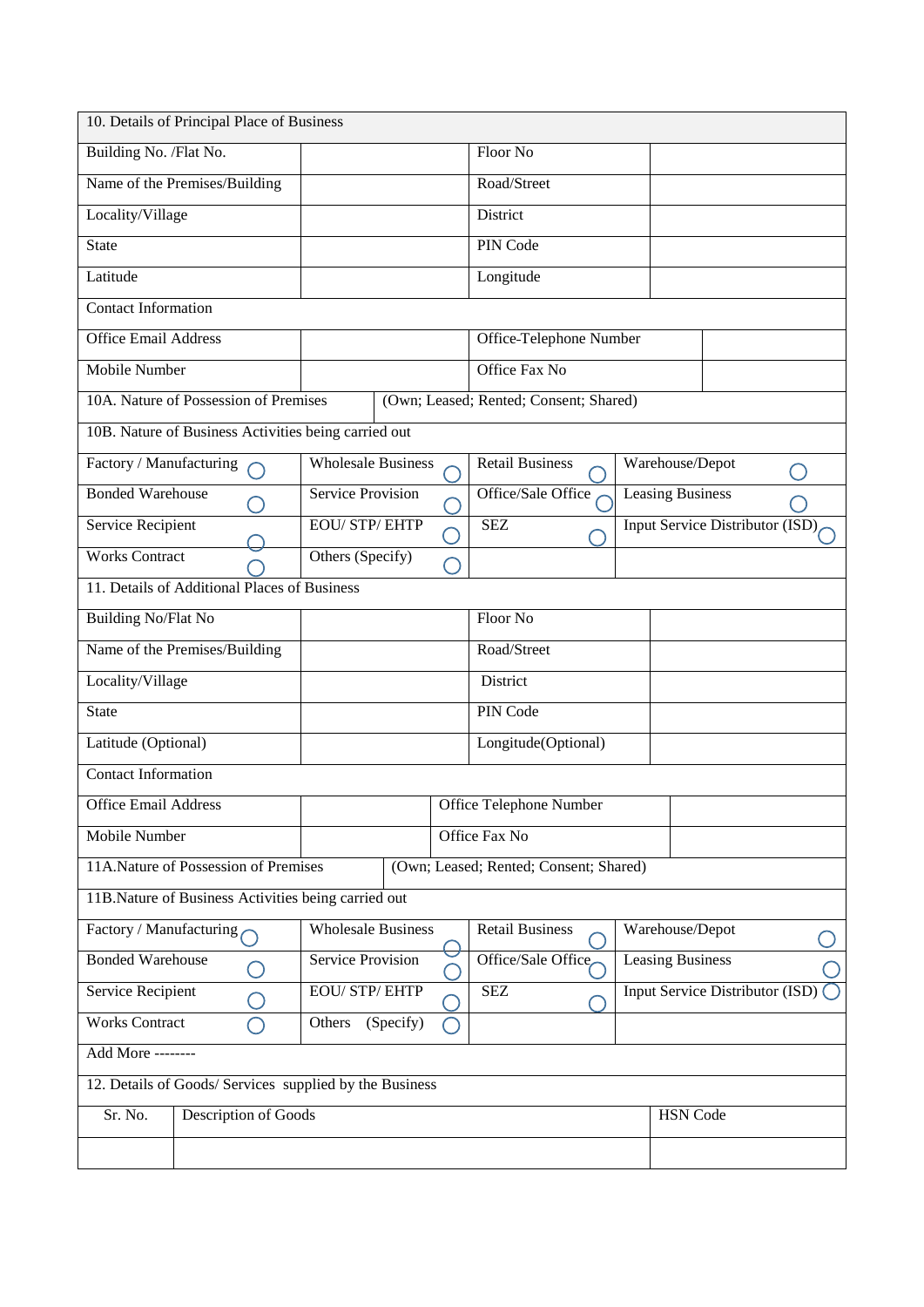| Sr. No.                                                                                                                                                         | Description of Services                                           |                       |                                                   |                                |                           |  |                                     |  | <b>HSN</b> Code                     |                       |               |
|-----------------------------------------------------------------------------------------------------------------------------------------------------------------|-------------------------------------------------------------------|-----------------------|---------------------------------------------------|--------------------------------|---------------------------|--|-------------------------------------|--|-------------------------------------|-----------------------|---------------|
|                                                                                                                                                                 |                                                                   |                       |                                                   |                                |                           |  |                                     |  |                                     |                       |               |
|                                                                                                                                                                 |                                                                   |                       |                                                   |                                |                           |  |                                     |  |                                     |                       |               |
|                                                                                                                                                                 | 13. Total Bank Accounts maintained by you for conducting Business |                       |                                                   |                                |                           |  |                                     |  |                                     |                       |               |
| Sr. No.                                                                                                                                                         | <b>Account Number</b>                                             |                       | Type of Account                                   | <b>IFSC</b>                    |                           |  | <b>Bank Name</b>                    |  |                                     | <b>Branch Address</b> |               |
|                                                                                                                                                                 |                                                                   |                       |                                                   |                                |                           |  |                                     |  |                                     |                       |               |
|                                                                                                                                                                 |                                                                   |                       |                                                   |                                |                           |  |                                     |  |                                     |                       |               |
| 14. Details of Proprietor/all Partners/Karta/Managing Directors and whole time Director/Members of Managing<br>Committee of Associations/Board of Trustees etc. |                                                                   |                       |                                                   |                                |                           |  |                                     |  |                                     |                       |               |
| Name                                                                                                                                                            |                                                                   |                       | <first name=""></first>                           |                                | <middle name=""></middle> |  |                                     |  | <last name=""></last>               |                       | $<$ Photo $>$ |
| Name of Father/Husband                                                                                                                                          |                                                                   |                       | <first name=""></first>                           |                                | <middle name=""></middle> |  |                                     |  | <last name=""></last>               |                       |               |
| Date of<br><b>Birth</b>                                                                                                                                         | DD/ MM/ YYYY                                                      | Gender                |                                                   |                                |                           |  | <male, female,="" other=""></male,> |  |                                     |                       |               |
| <b>Mobile Number</b>                                                                                                                                            |                                                                   |                       |                                                   |                                | <b>Email Address</b>      |  |                                     |  |                                     |                       |               |
| Telephone Number                                                                                                                                                |                                                                   |                       |                                                   |                                |                           |  |                                     |  |                                     |                       |               |
| <b>Identity Information</b>                                                                                                                                     |                                                                   |                       |                                                   |                                |                           |  |                                     |  |                                     |                       |               |
| Designation                                                                                                                                                     |                                                                   |                       | <b>Director Identification Number</b>             |                                |                           |  |                                     |  |                                     |                       |               |
| Permanent<br>Account<br>Number                                                                                                                                  |                                                                   |                       | Aadhaar Number                                    |                                |                           |  |                                     |  |                                     |                       |               |
| Are you a citizen of India?                                                                                                                                     |                                                                   |                       | $<$ Yes $\overline{\text{No}}$<br>Passport Number |                                |                           |  |                                     |  |                                     |                       |               |
| <b>Residential Address</b>                                                                                                                                      |                                                                   |                       |                                                   |                                |                           |  |                                     |  |                                     |                       |               |
| <b>Building No/Flat No</b>                                                                                                                                      |                                                                   |                       | Floor No                                          |                                |                           |  |                                     |  |                                     |                       |               |
|                                                                                                                                                                 | Name of the Premises/Building                                     |                       |                                                   | Road/Street                    |                           |  |                                     |  |                                     |                       |               |
| Locality/Village                                                                                                                                                |                                                                   |                       |                                                   |                                | District                  |  |                                     |  |                                     |                       |               |
| <b>State</b>                                                                                                                                                    |                                                                   |                       |                                                   |                                | PIN Code                  |  |                                     |  |                                     |                       |               |
|                                                                                                                                                                 | 15. Details of Primary Authorised Signatory                       |                       |                                                   |                                |                           |  |                                     |  |                                     |                       |               |
| Name                                                                                                                                                            |                                                                   |                       | <first name=""></first>                           |                                | <middle name=""></middle> |  |                                     |  | <last name=""></last>               |                       |               |
| Name of Father/Husband                                                                                                                                          |                                                                   |                       | <first name=""></first>                           |                                | <middle name=""></middle> |  |                                     |  | <last name=""></last>               |                       |               |
| Date of Birth                                                                                                                                                   |                                                                   | DD/MM/<br><b>YYYY</b> |                                                   | Gender                         |                           |  |                                     |  | <male, female,="" other=""></male,> |                       | $<$ Photo $>$ |
| Mobile Number                                                                                                                                                   |                                                                   |                       |                                                   | <b>Email Address</b>           |                           |  |                                     |  |                                     |                       |               |
| Telephone Number                                                                                                                                                |                                                                   |                       |                                                   |                                |                           |  |                                     |  |                                     |                       |               |
|                                                                                                                                                                 | Identity Information                                              |                       |                                                   |                                |                           |  |                                     |  |                                     |                       |               |
| Designation                                                                                                                                                     |                                                                   |                       |                                                   | Director Identification Number |                           |  |                                     |  |                                     |                       |               |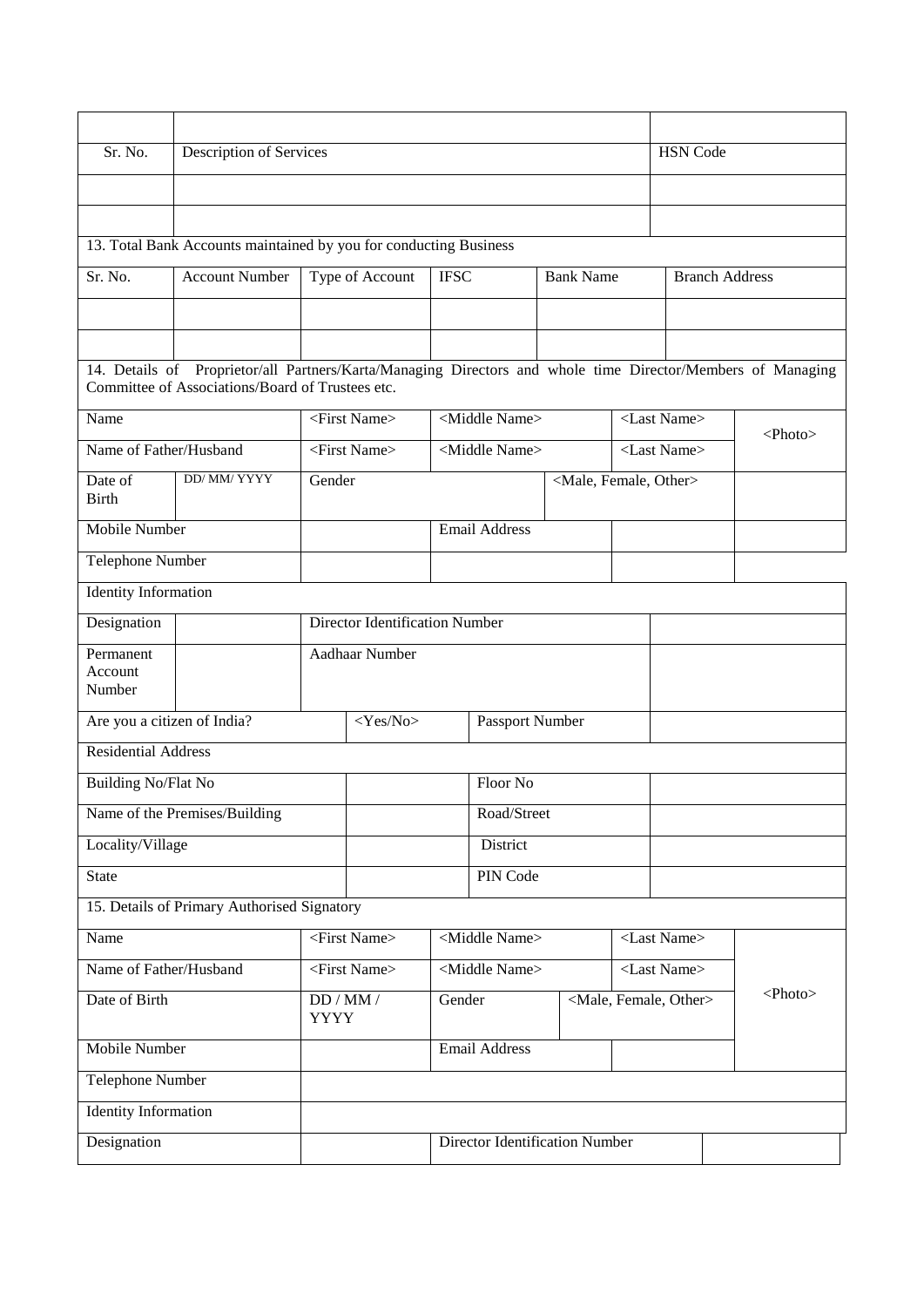| <b>Permanent Account Number</b> | Aadhaar Number |                 |  |
|---------------------------------|----------------|-----------------|--|
| Are you a citizen of India?     | $<$ Yes/No $>$ | Passport Number |  |
| <b>Residential Address</b>      |                |                 |  |
| <b>Building No/Flat No</b>      |                | Floor No        |  |
| Name of the Premises/Building   |                | Road/Street     |  |
| Locality/Village                |                | District        |  |
| <b>State</b>                    |                | PIN Code        |  |
| Add More ---                    |                |                 |  |

### List of Documents Uploaded

*15. A customized list of documents required to be uploaded as per the field values in the form should be auto-populated with provision to upload relevant document against each entry in the list. (Refer instruction)* 

#### 16. Aadhaar Verification

I on behalf of the holders of Aadhaar numbers provided in the form, give consent to "Goods and Services Tax Network" to obtain details from UIDAI for the purpose of authentication. "Goods and Services Tax Network" has informed me that identity information would only be used for validating identity of the Aadhaar holder and will be shared with Central Identities Data Repository only for the purpose of authentication.

#### 17. Declaration

I, hereby solemnly affirm and declare that the information given herein above is true and correct to the best of my knowledge and belief and nothing has been concealed therefrom.

Digital Signature/E-Sign

| Name of the Authorised<br>Signatory    | Place |  |
|----------------------------------------|-------|--|
| Designation of Authorised<br>Signatory | Date  |  |

#### **Instructions for filing of Application for enrolment**

- 1. Every person, other than a person deducting tax at source or an Input Service Distributor, registered under an existing law and having a Permanent Account Number issued under the Income-tax Act, 1961 (Act 43 of 1961) shall enroll on the common portal by validating his e-mail address and mobile number.
- 2. Upon enrolment under clause (a), the said person shall be granted registration on a provisional basis and a certificate of registration in **FORM GST REG-25**, incorporating the Goods and Services Tax Identification Number therein, shall be made available to him on the common portal:
- 3. Authorisation Form:-

For each Authorised Signatory mentioned in the application form, Authorisation or copy of Resolution of the Managing Committee or Board of Directors to be filed in the following format:

Declaration for Authorised Signatory (Separate for each signatory)

 $I - -$ 

(Details of Proprietor/all Partners/Karta/Managing Directors and whole time Director/Members of Managing Committee of Associations/Board of Trustees etc)

1. << Name of the Proprietor/all Partners/Karta/Managing Directors and whole time Director/Members of Managing Committee of Associations/Board of Trustees etc>**>**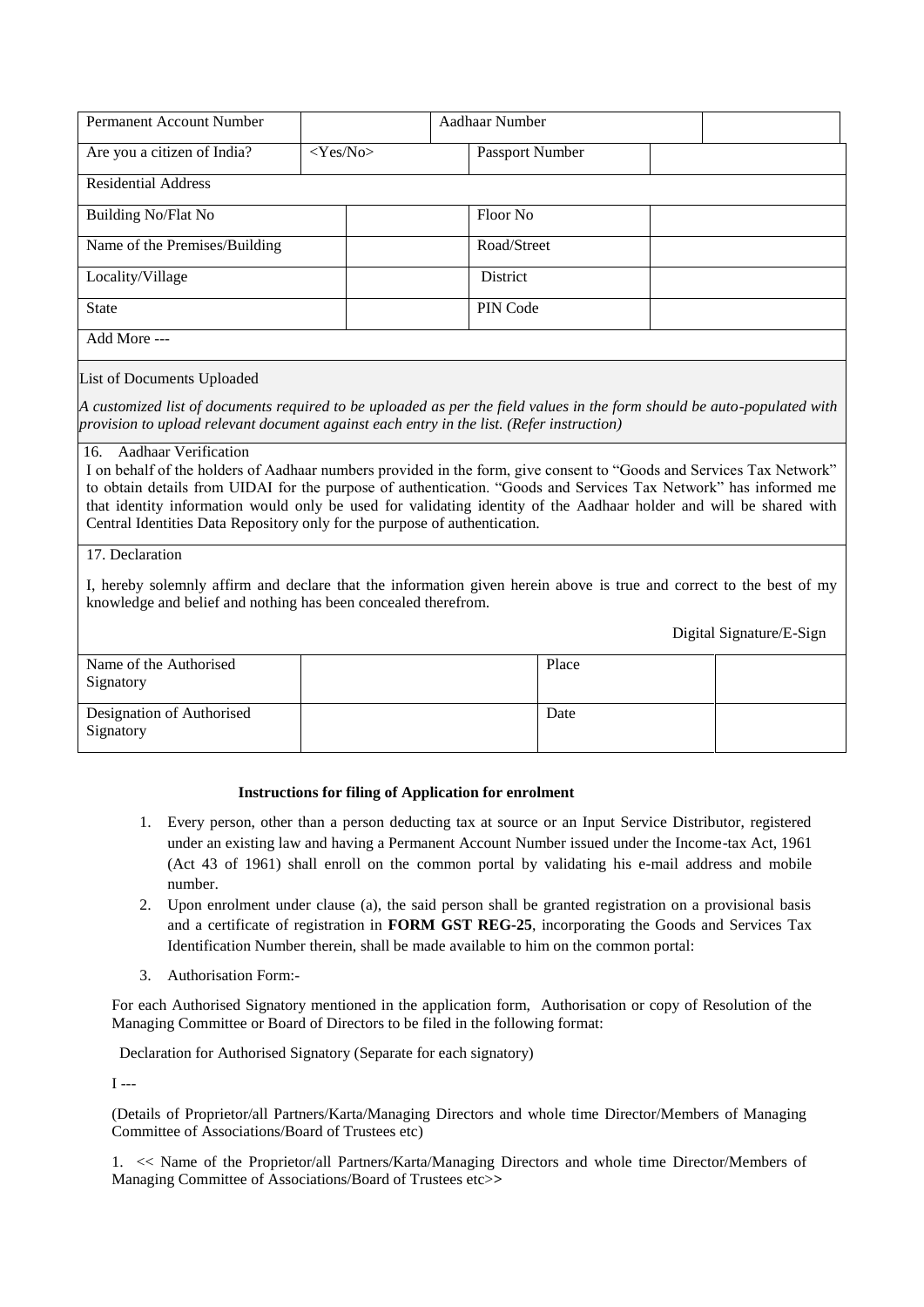2.

3.

hereby solemnly affirm and declare that  $\le$  name of the authorised signatory  $\gt$  to act as an authorised signatory for the business << Goods and Services Tax Identification Number - Name of the Business>> for which application for registration is being filed/ is registered under the Central Goods and Service Tax Act, 2017.

All his actions in relation to this business will be binding on me/ us.

Signatures of the persons who are Proprietor/all Partners/Karta/Managing Directors and whole time Director/Members of Managing Committee of Associations/Board of Trustees etc.

S. No. Full Name Designation/Status Signature

1.

2.

Acceptance as an authorised signatory

| $I \ll(Name$ of the authorised signatory >> hereby solemnly accord my acceptance to act as authorised |  |  |  |           |    |                    |
|-------------------------------------------------------------------------------------------------------|--|--|--|-----------|----|--------------------|
| signatory for the above referred business and all my acts shall be binding on the business.           |  |  |  |           |    |                    |
|                                                                                                       |  |  |  |           |    |                    |
|                                                                                                       |  |  |  |           |    |                    |
|                                                                                                       |  |  |  | Signature | of | Authorised         |
| Signatory                                                                                             |  |  |  |           |    |                    |
|                                                                                                       |  |  |  |           |    | Designation/Status |
|                                                                                                       |  |  |  |           |    |                    |
| Date                                                                                                  |  |  |  |           |    |                    |
| Place                                                                                                 |  |  |  |           |    |                    |

#### **Instructions for filing online form**

- Enter your Provisional ID and password as provided by the State/Commercial Tax/Central Excise/Service Tax Department for log in on the GST Portal.
- Correct Email address and Mobile number of the Primary Authorised Signatory are to be provided. The Email address and Mobile Number would be filled as contact information of the Primary Authorised Signatory.
- E mail and Mobile number to be verified by separate One Time Passwords. Taxpayer shall change his user id and password after first login.
- Taxpayer shall require to fill the information required in the application form related details of Proprietor/all Partners/Karta/Managing Directors and whole time Director/Members of Managing Committee of Associations/Board of Trustees, Principal Place of Business and details in respect of Authorised signatories.
- Information related to additional place of business, Bank account, commodity in respect of goods and services dealt in (top five) are also required to be filled.
- Applicant need to upload scanned copy of the declaration signed by the Proprietor/all Partners/Karta/Managing Directors and whole time Director/Members of Managing Committee of Associations/Board of Trustees etc. in case he/she declares a person as Authorised Signatory as per Annexure specified. Documents required to be uploaded as evidence are as follows:-

| Photographs wherever specified in the Application Form (maximum 10)                                     |
|---------------------------------------------------------------------------------------------------------|
| Proprietary Concern – Proprietor                                                                        |
| Partnership Firm / Limited Liability Partnership - Managing/ Authorised                                 |
| Partners (personal details of all partners is to be submitted but photos of only ten partners including |
| that of Managing Partner is to be submitted)                                                            |
| Hindu Undivided Family – Karta                                                                          |
| Company – Managing Director or the Authorised Person                                                    |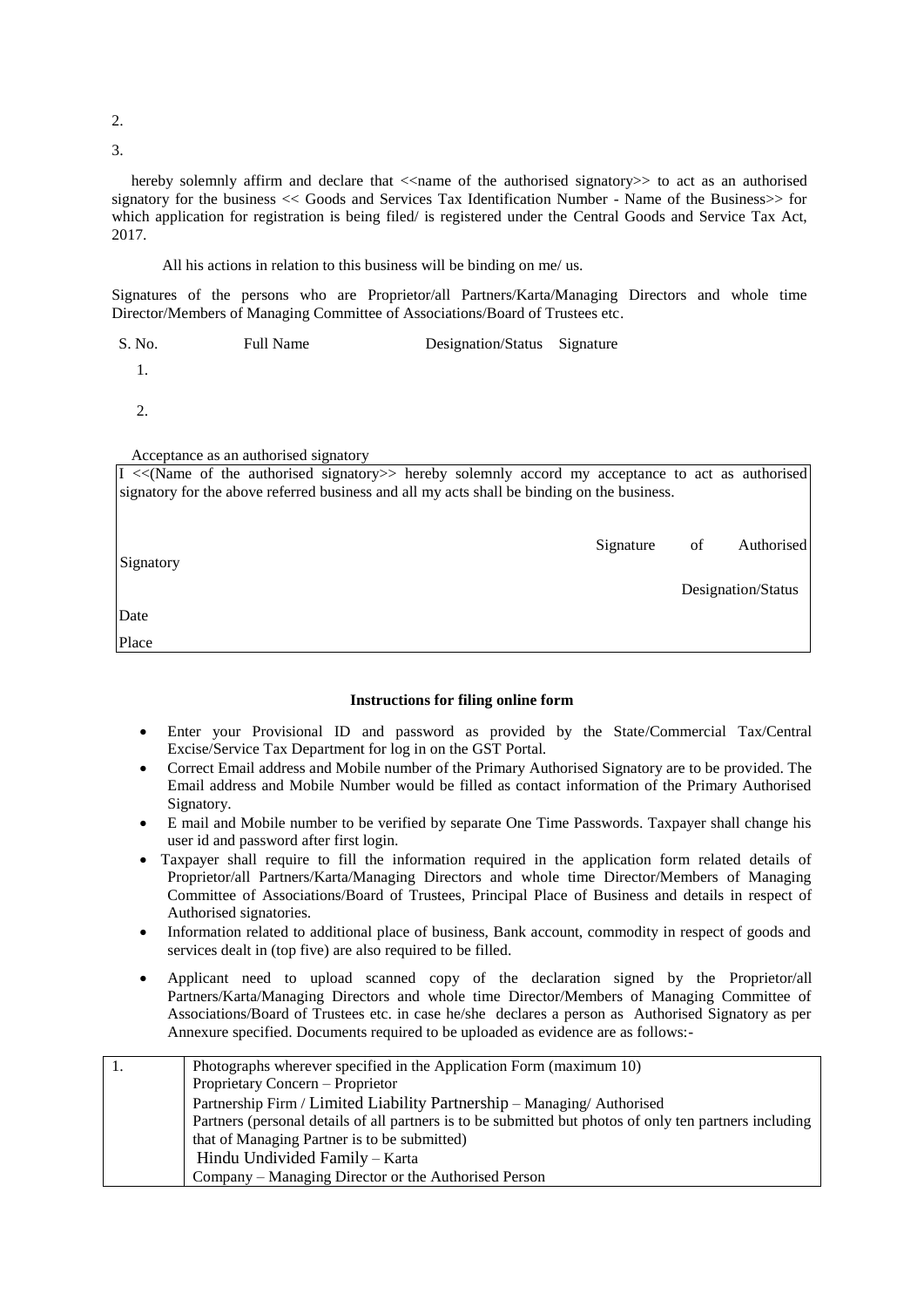|    | Trust – Managing Trustee                                                                                                                                                                  |
|----|-------------------------------------------------------------------------------------------------------------------------------------------------------------------------------------------|
|    | Association of Person or Body of Individual –Members of Managing Committee (personal details                                                                                              |
|    | of all members is to be submitted but photos of only ten members including that of Chairman is to                                                                                         |
|    | be submitted)                                                                                                                                                                             |
|    | Local Body – Chief Executive Officer or his equivalent                                                                                                                                    |
|    | Statutory Body – Chief Executive Officer or his equivalent                                                                                                                                |
|    | Others – Person in Charge                                                                                                                                                                 |
| 2. | Constitution of business: Partnership Deed in case of Partnership Firm, Registration                                                                                                      |
|    | Certificate/Proof of Constitution in case of Society, Trust, Club, Government Department,<br>Association of Person or Body of Individual, Local Authority, Statutory Body and Others etc. |
|    |                                                                                                                                                                                           |
| 3. | Proof of Principal/Additional Place of Business:                                                                                                                                          |
|    | (a) For Own premises $-$                                                                                                                                                                  |
|    | Any document in support of the ownership of the premises like Latest Property Tax Receipt or                                                                                              |
|    | Municipal Khata copy or copy of Electricity Bill.                                                                                                                                         |
|    | (b) For Rented or Leased premises -                                                                                                                                                       |
|    | A copy of the valid Rent / Lease Agreement with any document in support of the ownership of the                                                                                           |
|    | premises of the Lessor like Latest Property Tax Receipt or Municipal Khata copy or copy of                                                                                                |
|    | Electricity Bill.                                                                                                                                                                         |
|    | (c) For premises not covered in (a) and (b) above $-$                                                                                                                                     |
|    | A copy of the Consent Letter with any document in support of the ownership of the premises of the                                                                                         |
|    | Consenter like Municipal Khata copy or Electricity Bill copy. For shared properties also, the same                                                                                        |
|    | documents may be uploaded.                                                                                                                                                                |
| 4  | <b>Bank Account Related Proof:</b>                                                                                                                                                        |
|    | Scanned copy of the first page of Bank passbook / one page of Bank Statement                                                                                                              |
|    | Opening page of the Bank Passbook held in the name of the Proprietor / Business Concern –                                                                                                 |
|    | containing the Account No., Name of the Account Holder, MICR and IFSC and Branch details.                                                                                                 |
| 5  | For each Authorised Signatory: Letter of Authorisation or copy of Resolution of the Managing                                                                                              |
|    | Committee or Board of Directors to that effect as specified.                                                                                                                              |
|    |                                                                                                                                                                                           |

 After submitting information electronic signature shall be required. Following person can electronically sign application for enrolment:-

| <b>Constitution of Business</b>  | Person who can digitally sign the application                                                            |
|----------------------------------|----------------------------------------------------------------------------------------------------------|
| Proprietorship                   | Proprietor                                                                                               |
| Partnership                      | Managing / Authorised Partners                                                                           |
| Hindu Undivided Family           | Karta                                                                                                    |
| <b>Private Limited Company</b>   | Managing / Whole-time Directors and Managing<br>Director/Whole Time Director/ Chief Executive<br>Officer |
| <b>Public Limited Company</b>    | Managing / Whole-time Directors and Managing<br>Director/Whole Time Director/ Chief Executive<br>Officer |
| Society/ Club/ Trust/ AOP        | Members of Managing Committee                                                                            |
| Government Department            | Person In charge                                                                                         |
| <b>Public Sector Undertaking</b> | Managing / Whole-time Director and Managing<br>Director/Whole Time Director/ Chief Executive<br>Officer  |
| <b>Unlimited Company</b>         | Managing/Whole-time Director and Managing<br>Director/Whole Time Director/ Chief Executive               |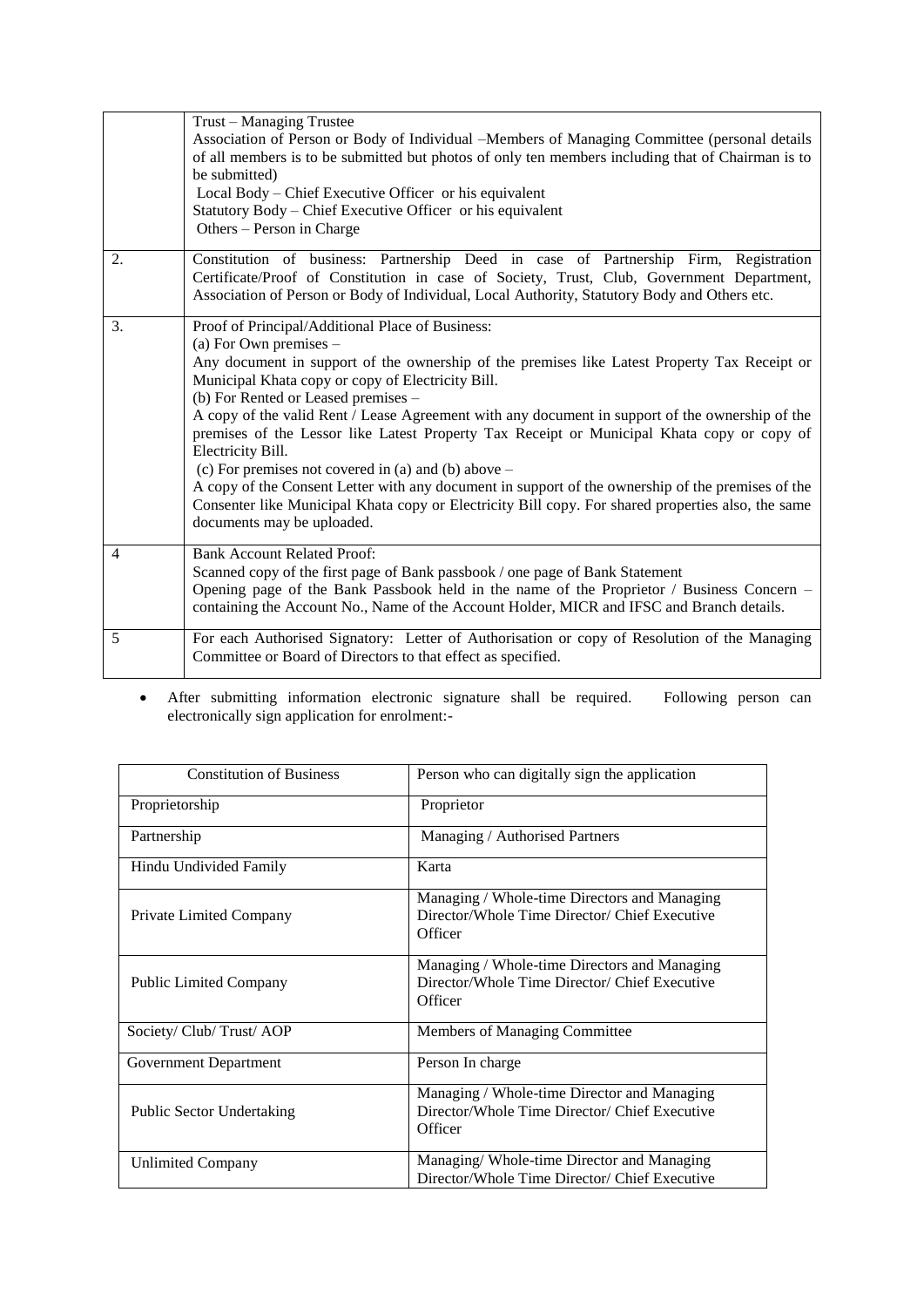|                                       | Officer                               |
|---------------------------------------|---------------------------------------|
| Limilted Liability Partnership        | <b>Designated Partners</b>            |
| Local Authority                       | Chief Executive Officer or Equivalent |
| <b>Statutory Body</b>                 | Chief Executive Officer or Equivalent |
| Foreign Company                       | Authorised Person in India            |
| Foreign Limited Liability Partnership | Authorised Person in India            |
| <b>Others</b>                         | Person In charge                      |

Application is required to be mandatorily digitally signed as per following :-

| Sl. No | Type of Applicant                     | Digital Signature required                                 |
|--------|---------------------------------------|------------------------------------------------------------|
| 1.     | Private Limited Company               | Signature Certificate(DSC)<br>Digital<br>Class 2 and above |
|        | <b>Public Limited Company</b>         |                                                            |
|        | <b>Public Sector Undertaking</b>      |                                                            |
|        | <b>Unlimited Company</b>              |                                                            |
|        | Limited Liability Partnership         |                                                            |
|        | Foreign Company                       |                                                            |
|        | Foreign Limited Liability Partnership |                                                            |
| 2.     | Other than above                      | Digital Signature Certificate class 2<br>and above         |
|        |                                       | e-Signature                                                |

*Note :- 1. Applicant shall require to register their DSC on common portal. 2. e-Signature facility will be available on the common portal for Aadhar holders.*

All information related to Permanent Account Number, Aadhaar, Director Identification Number, Challan Identification Number, Limited Liability Partnership Identification Number shall be online validated by the system and Acknowledgment Reference Number will be generated after successful validation of all the filled up information.

Status of the online filed Application can be tracked on the common portal.

- 1. Authorised signatory should not be minor.
- 2. No fee is applicable for filing application for enrolment.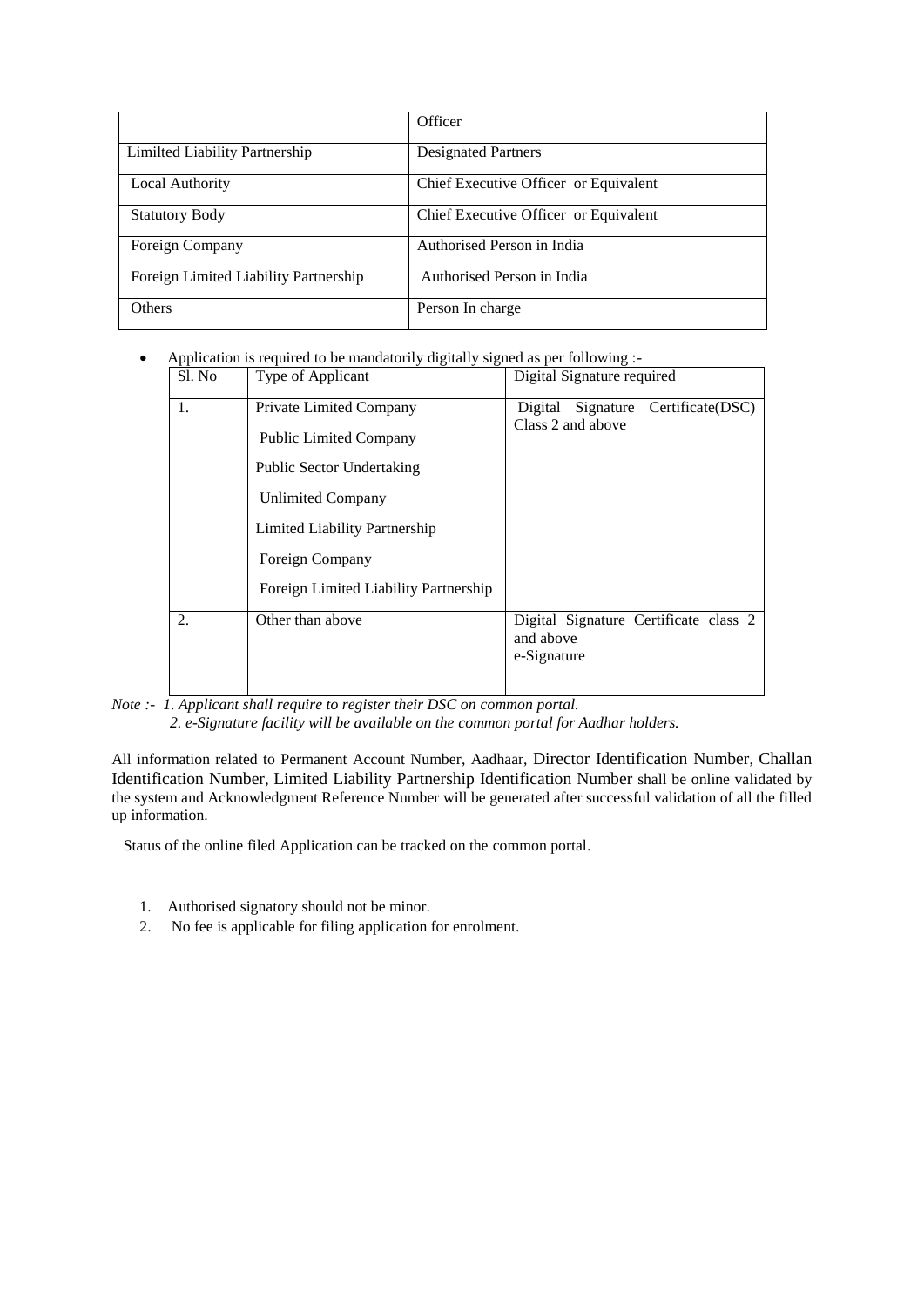Acknowledgement

| Enrolment Application - Form GST- has been filed against Application Reference Number (ARN) <>. |                                                                                |                                                                  |  |
|-------------------------------------------------------------------------------------------------|--------------------------------------------------------------------------------|------------------------------------------------------------------|--|
| Form Number                                                                                     |                                                                                | $\langle$ >                                                      |  |
| Form Description:                                                                               | <application enrolment="" existing="" for="" of="" taxpayers=""></application> |                                                                  |  |
| Date of Filing                                                                                  |                                                                                | $\langle$ DD/MM/YYYY>                                            |  |
| Taxpayer Trade Name                                                                             | $\sim$ 1.1                                                                     | $\langle$ Trade Name $\rangle$                                   |  |
| Taxpayer Legal Name                                                                             | $\sim 100$                                                                     | <legal as="" by="" center="" name="" shared="" state=""></legal> |  |
| Provisional ID Number                                                                           | $\cdot$ :                                                                      | $\le$ Provisional ID Number $>$                                  |  |
|                                                                                                 |                                                                                |                                                                  |  |

*It is a system generated acknowledgement and does not require any signature*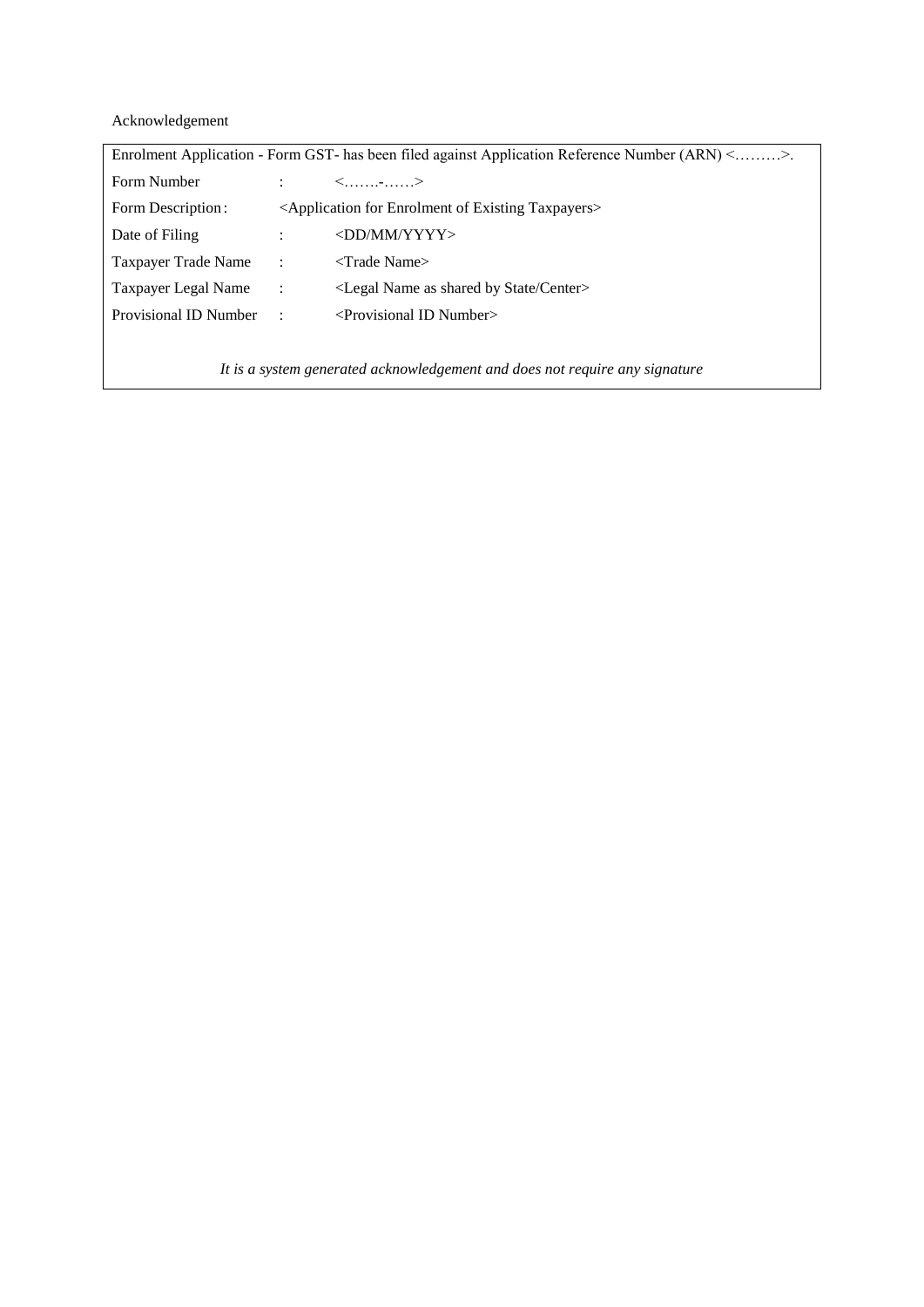*[See rule – 24(3)]*

Reference No.  $\leq$ Date-DD/MM/YYYY>> To Provisional ID Name Address

Application Reference Number (ARN) < > Dated <DD/MM/YYYY>

## **Show Cause Notice for cancellation of provisional registration**

This has reference to your application dated ------. The application has been examined and the same has not been found to be satisfactory for the following reasons:- 1

2

…

You are hereby directed to show cause as to why the provisional registration granted to you shall not be cancelled.

Signature

Name of the Proper Officer Designation Jurisdiction

Date Place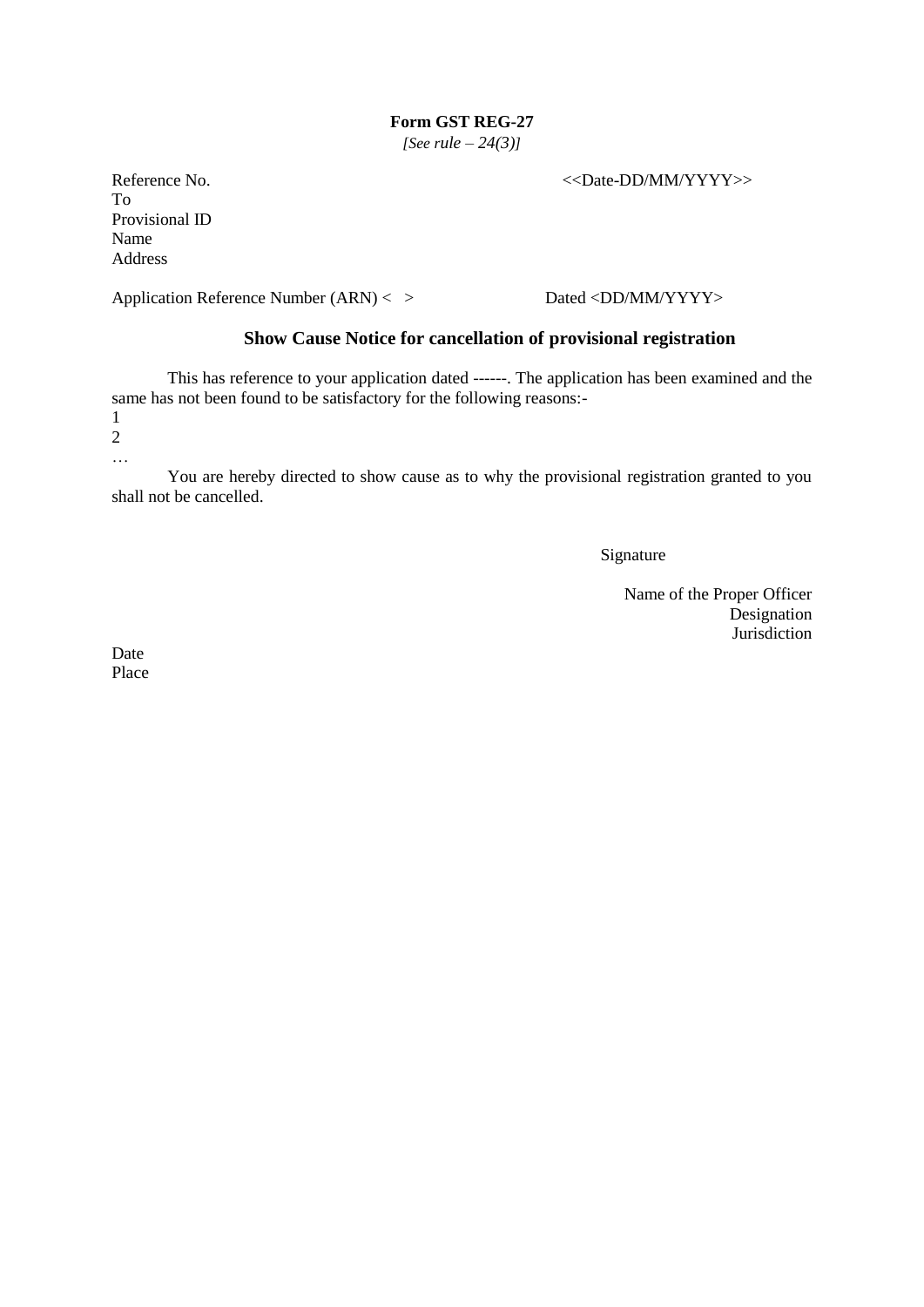*[See rule 24(3)]*

To Name Address GSTIN / Provisional ID

## Application Reference No. (ARN) Dated – DD/MM/YYYY

Reference No. -  $\langle$  Date–DD/MM/YYYY>>

# **Order for cancellation of provisional registration**

This has reference to your reply dated ---- in response to the notice to show cause dated -----.

 $\overline{\phantom{a}}$  Whereas no reply to notice to show cause has been submitted; or

 $\overline{\phantom{a}}$  Whereas on the day fixed for hearing you did not appear; or

Whereas on the day fixed for hearing you are not appear, or  $\Box$ <br>Whereas the undersigned has examined your reply and submissions made at the time of hearing, and is of the opinion that your provisional registration is liable to be cancelled for following reason(s). 1.

 $2<sup>2</sup>$ 

## **Determination of amount payable pursuant to cancellation of provisional registration:**

Accordingly, the amount payable by you and the computation and basis thereof is as follows: You are required to pay the following amounts on or before ------ (date) failing which the amount will be recovered in accordance with the provisions of the Act and rules made thereunder.

| Head     | Central Tax | State Tax | UT Tax | Integrated<br>Tax | Cess |
|----------|-------------|-----------|--------|-------------------|------|
| Tax      |             |           |        |                   |      |
| Interest |             |           |        |                   |      |
| Penalty  |             |           |        |                   |      |
| Others   |             |           |        |                   |      |
| Total    |             |           |        |                   |      |

| Place: |                        |
|--------|------------------------|
| Date:  | Signature              |
|        | < Name of the Officer> |
|        | Designation            |
|        | Jurisdiction           |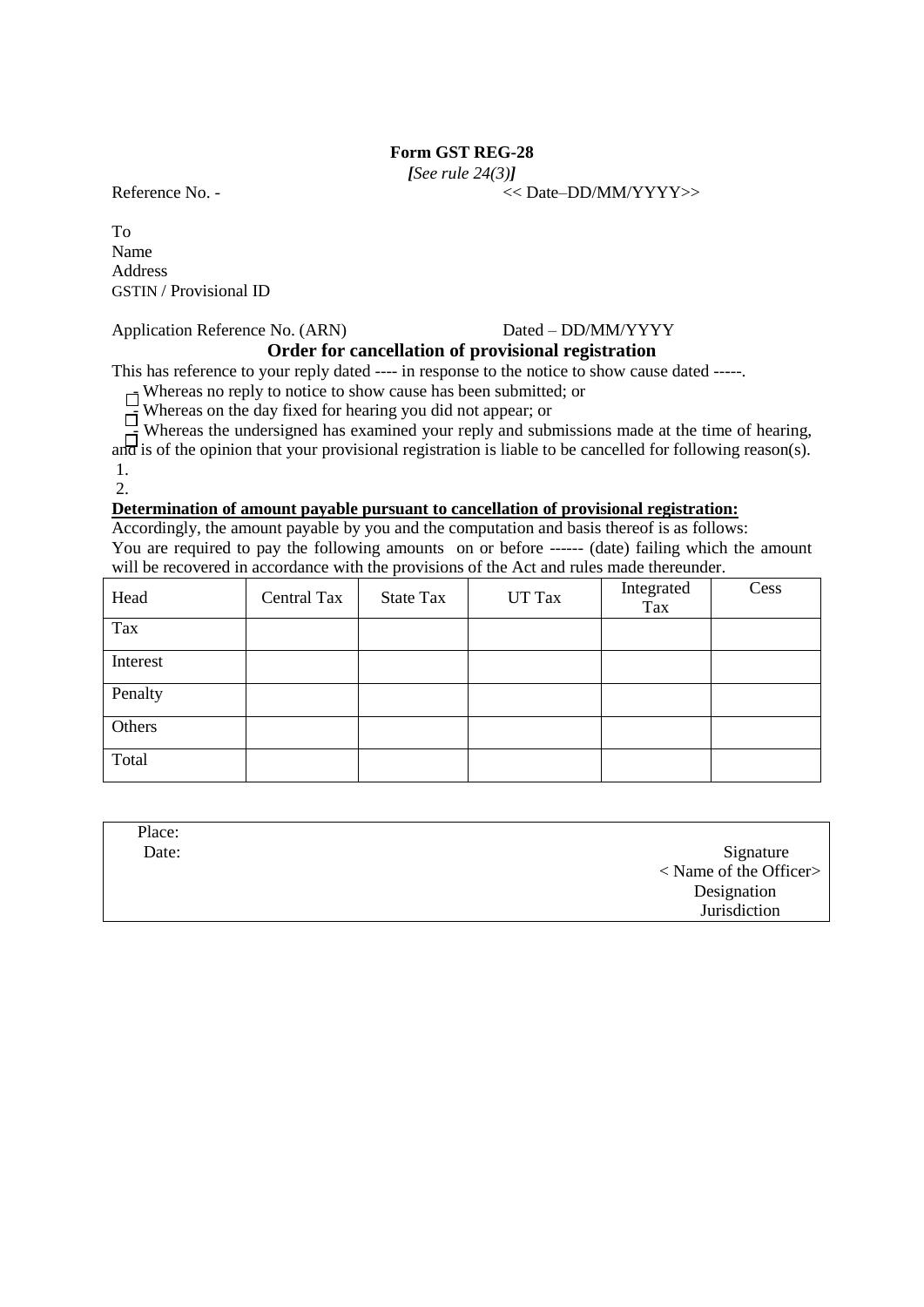*[See rule 24(4) ]*

#### **Application for cancellation of provisional registration**

**Part A**

| (i) Provisional ID                   |                                                                                                                                                                                |                                 |                                   |
|--------------------------------------|--------------------------------------------------------------------------------------------------------------------------------------------------------------------------------|---------------------------------|-----------------------------------|
| (ii) Email ID                        |                                                                                                                                                                                |                                 |                                   |
| (iii) Mobile Number                  |                                                                                                                                                                                |                                 |                                   |
|                                      |                                                                                                                                                                                | Part B                          |                                   |
| Number)                              | 1. Legal Name (As per Permanent Account                                                                                                                                        |                                 |                                   |
| 2. Address for correspondence        |                                                                                                                                                                                |                                 |                                   |
| Building No./ Flat No.               |                                                                                                                                                                                | Floor No.                       |                                   |
| Name of Premises/<br><b>Building</b> |                                                                                                                                                                                | Road/Street                     |                                   |
| City/Town/<br>Village/Locality       |                                                                                                                                                                                | District                        |                                   |
| Block/Taluka                         |                                                                                                                                                                                |                                 |                                   |
| <b>State</b>                         |                                                                                                                                                                                | PIN                             |                                   |
| 3. Reason for Cancellation           |                                                                                                                                                                                |                                 |                                   |
|                                      | 4. Have you issued any tax invoice during GST regime?                                                                                                                          | YES <sup>[</sup>                | NO                                |
| 5. Declaration                       | (i) I <name authorised="" karta="" of="" proprietor="" signatory="" the="">, being <designation> of <legal ()="" name=""> do</legal></designation></name>                      |                                 |                                   |
|                                      | hereby declare that I am not liable to registration under the provisions of the Act.                                                                                           |                                 |                                   |
| 6. Verification                      |                                                                                                                                                                                |                                 |                                   |
|                                      | I < > hereby solemnly affirm and declare that the information given herein above is true and correct to the best of<br>my knowledge and belief and nothing has been concealed. |                                 |                                   |
| <b>Aadhaar Number</b>                |                                                                                                                                                                                | <b>Permanent Account Number</b> |                                   |
|                                      |                                                                                                                                                                                |                                 | Signature of Authorised Signatory |
| Full Name                            |                                                                                                                                                                                |                                 |                                   |
| Designation / Status                 |                                                                                                                                                                                |                                 |                                   |
|                                      |                                                                                                                                                                                |                                 |                                   |
| Place                                |                                                                                                                                                                                |                                 |                                   |
| Date                                 |                                                                                                                                                                                | DD/MM/YYYY                      |                                   |
|                                      |                                                                                                                                                                                |                                 |                                   |